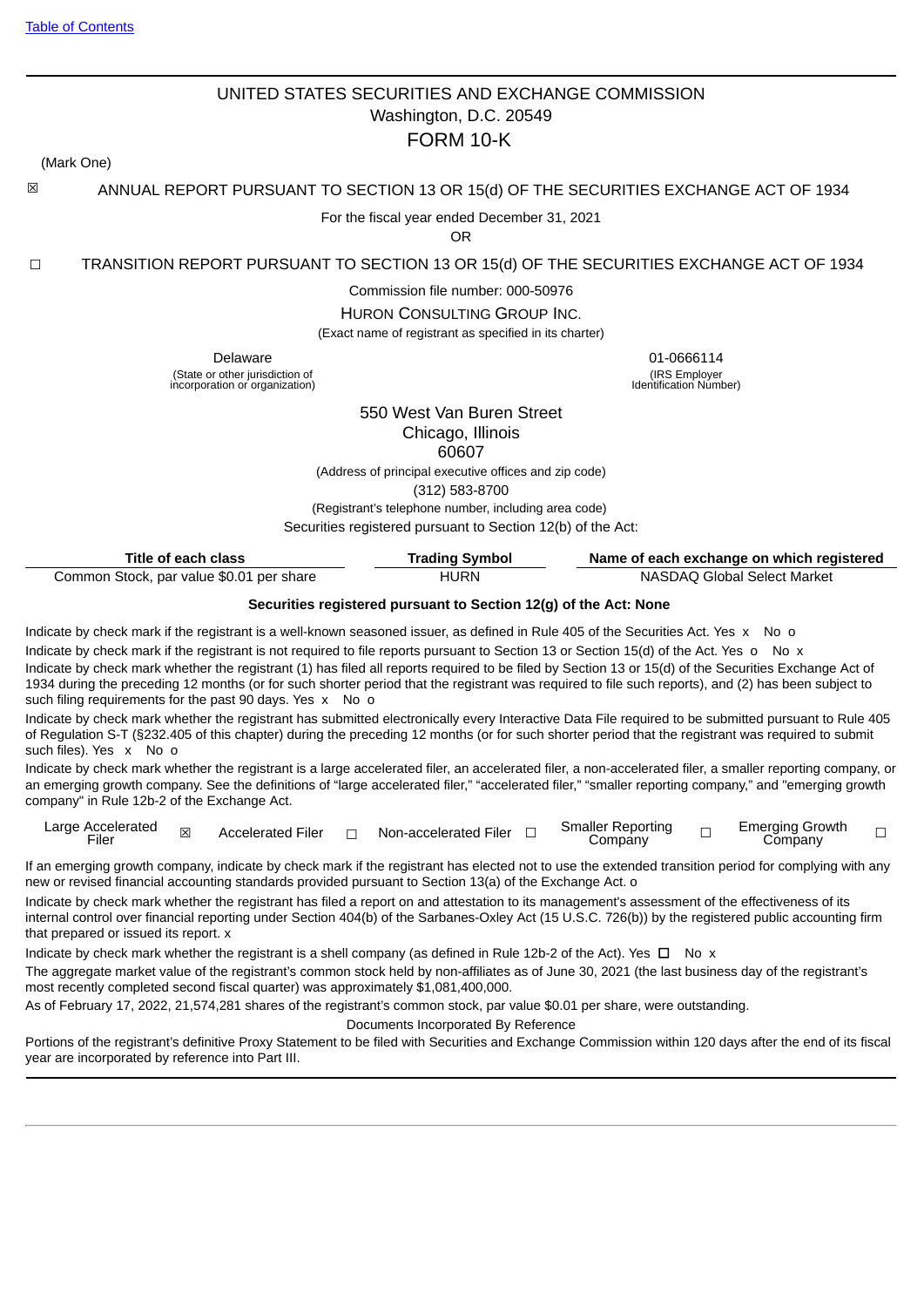# HURON CONSULTING GROUP INC.

# ANNUAL REPORT ON FORM 10-K FOR FISCAL YEAR ENDED DECEMBER 31, 2021

# TABLE OF CONTENTS

|                   |                                                                                                              | Page |
|-------------------|--------------------------------------------------------------------------------------------------------------|------|
| <b>PART I</b>     |                                                                                                              |      |
| Item $1$ .        | <b>Business</b>                                                                                              | 1    |
| Item 1A.          | <b>Risk Factors</b>                                                                                          | 5    |
| Item 1B.          | <b>Unresolved Staff Comments</b>                                                                             | 16   |
| Item 2.           | <b>Properties</b>                                                                                            | 16   |
| Item 3.           | <b>Legal Proceedings</b>                                                                                     | 16   |
| Item 4.           | <b>Mine Safety Disclosures</b>                                                                               | 16   |
| <b>PART II</b>    |                                                                                                              |      |
| Item 5.           | Market for Registrant's Common Equity, Related Stockholder Matters and Issuer Purchases of Equity Securities | 16   |
| Item 6.           | [Reserved]                                                                                                   | 17   |
| Item 7.           | <b>Management's Discussion and Analysis of Financial Condition and Results of Operations</b>                 | 18   |
| Item 7A.          | <b>Quantitative and Qualitative Disclosures About Market Risk</b>                                            | 38   |
| Item 8.           | <b>Financial Statements and Supplementary Data</b>                                                           | 39   |
| Item 9.           | Changes in and Disagreements with Accountants on Accounting and Financial Disclosure                         | 39   |
| Item 9A.          | <b>Controls and Procedures</b>                                                                               | 39   |
| Item 9B.          | <b>Other Information</b>                                                                                     | 40   |
| Item 9C.          | Disclosure Regarding Foreign Jurisdictions that Prevent Inspections                                          | 40   |
| <b>PART III</b>   |                                                                                                              |      |
| Item $10$ .       | <b>Directors, Executive Officers and Corporate Governance</b>                                                | 40   |
| Item $11$ .       | <b>Executive Compensation</b>                                                                                | 41   |
| Item $12$ .       | Security Ownership of Certain Beneficial Owners and Management and Related Stockholder Matters               | 41   |
| Item $13.$        | <b>Certain Relationships and Related Transactions, and Director Independence</b>                             | 42   |
| Item $14.$        | <b>Principal Accounting Fees and Services</b>                                                                | 42   |
| <b>PART IV</b>    |                                                                                                              |      |
| Item 15.          | <b>Exhibits and Financial Statement Schedules</b>                                                            | 43   |
| Item 16.          | Form 10-K Summary                                                                                            | 45   |
| <b>SIGNATURES</b> |                                                                                                              | 46   |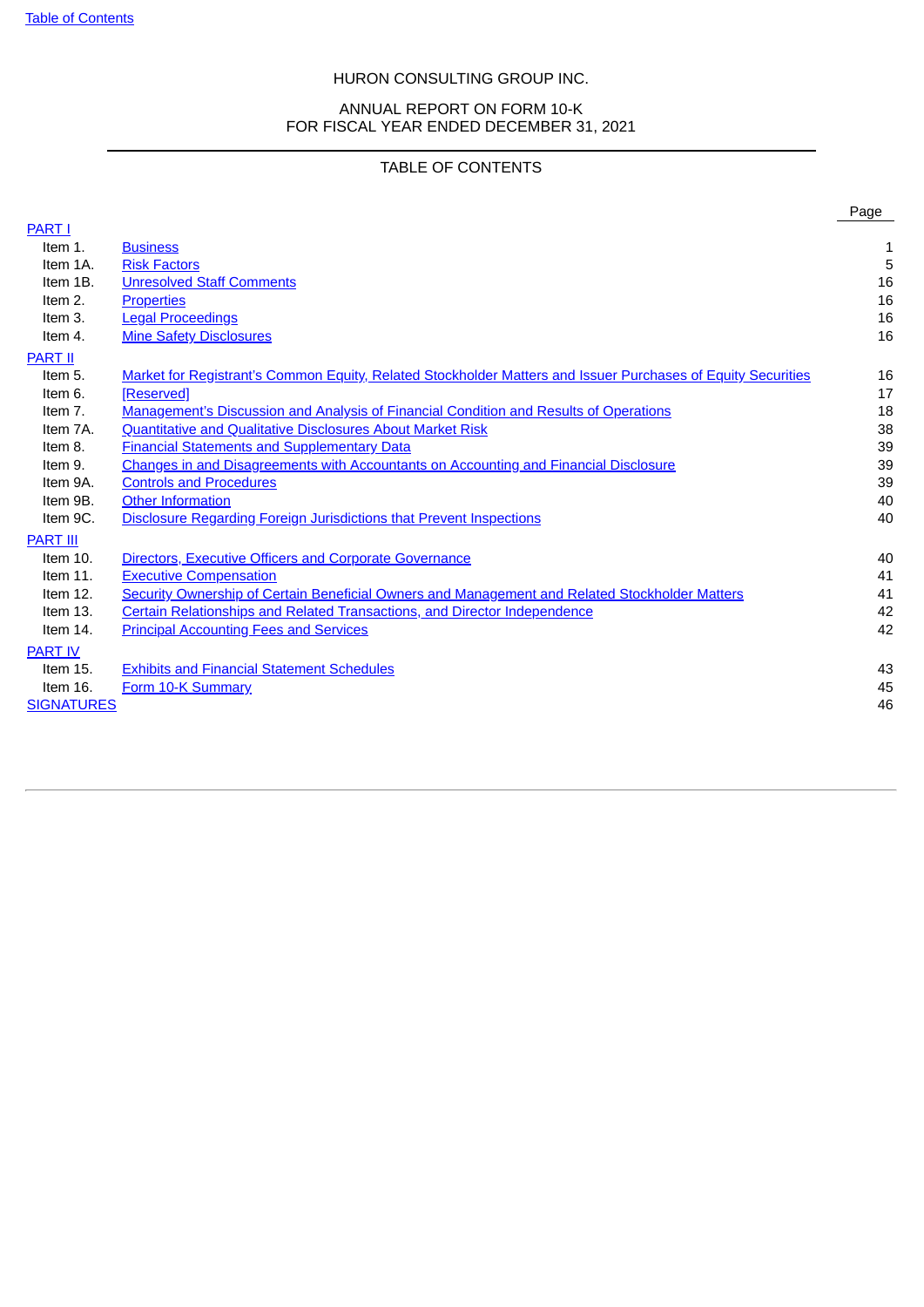## **FORWARD-LOOKING STATEMENTS**

In this Annual Report on Form 10-K, unless the context otherwise requires, the terms "Huron," "Company," "we," "us" and "our" refer to Huron Consulting Group Inc. and its subsidiaries.

Statements in this Annual Report on Form 10-K that are not historical in nature, including those concerning the Company's current expectations about its future results, are "forward-looking" statements as defined in Section 21E of the Securities Exchange Act of 1934, as amended (the "Exchange Act") and the Private Securities Litigation Reform Act of 1995. Forward-looking statements are identified by words such as "may," "should," "expects," "provides," "anticipates," "assumes," "can," "will," "meets," "could," "likely," "intends," "might," "predicts," "seeks," "would," "believes," "estimates," "plans," "continues," "guidance," or "outlook," or similar expressions. These forward-looking statements reflect our current expectations about our future requirements and needs, results, levels of activity, performance, or achievements. Some of the factors that could cause actual results to differ materially from the forward-looking statements contained herein include, without limitation: the impact of the COVID-19 pandemic on the economy, our clients and client demand for our services, and our ability to sell and provide services, including the measures taken by governmental authorities and businesses in response to the pandemic, which may cause or contribute to other risks and uncertainties that we face; failure to achieve expected utilization rates, billing rates, and the number of revenue-generating professionals; inability to expand or adjust our service offerings in response to market demands; our dependence on renewal of client-based services; dependence on new business and retention of current clients and qualified personnel; failure to maintain third-party provider relationships and strategic alliances; inability to license technology to and from third parties; the impairment of goodwill; various factors related to income and other taxes; difficulties in successfully integrating the businesses we acquire and achieving expected benefits from such acquisitions; risks relating to privacy, information security, and related laws and standards; and a general downturn in market conditions. These forward-looking statements involve known and unknown risks, uncertainties, and other factors, including, among others, those described under Item 1A. "Risk Factors," that may cause actual results, levels of activity, performance or achievements to be materially different from any anticipated results, levels of activity, performance, or achievements expressed or implied by these forward-looking statements. We disclaim any obligation to update or revise any forward-looking statements as a result of new information or future events, or for any other reason.

#### **PART I**

#### <span id="page-2-1"></span><span id="page-2-0"></span>**ITEM 1. BUSINESS.**

#### **OVERVIEW**

Huron is a global consultancy that collaborates with clients to drive strategic growth, ignite innovation and navigate constant change. Through a combination of strategy, expertise and creativity, we help clients accelerate operational, digital and cultural transformation, enabling the change our clients need to own their future. By embracing diverse perspectives, encouraging new ideas and challenging the status quo, Huron delivers sustainable results for the organizations it serves.

We are headquartered in Chicago, Illinois, with additional locations in the United States and abroad in Canada, India, Singapore, and Switzerland.

#### **OUR SERVICES**

We provide professional services through three operating segments: Healthcare, Business Advisory, and Education, which for the year ended December 31, 2021, we derived 42%, 32%, and 26% of our consolidated revenues from these operating segments, respectively.

Effective January 1, 2022, we modified our operating model to expand and more deeply integrate our industry expertise with our digital, strategic and financial advisory capabilities. The new operating model will strengthen Huron's go-to-market strategy, drive efficiencies that support margin expansion, and position the company to accelerate growth.

To align with the new operating model, effective with reporting for periods beginning January 1, 2022, we will begin reporting under the following three industries, which will be our reportable segments: Healthcare, Education and Commercial. The Commercial segment will include all industries outside of healthcare and education, including, but not limited to, financial services and energy and utilities. In the new reporting structure, each segment will include all revenue and costs associated with engagements delivered in the respective industry segments. The new Healthcare and Education segments will include some revenue and costs historically reported in the Business Advisory segment and the Healthcare segment will include some revenue and costs historically reported in the Education segment. We will also provide revenue reporting across two principal capabilities: i) Consulting and Managed Services and ii) Digital. These changes will create greater transparency for investors by improving visibility into the core drivers of our business. While our consolidated results will not be impacted, we will recast our historical segment information during 2022 for consistent presentation.

For further financial information on our segment results, see Part II - Item 7. "Management's Discussion and Analysis of Financial Condition and Results of Operations" and Note 19 "Segment Information" within the notes to our consolidated financial statements.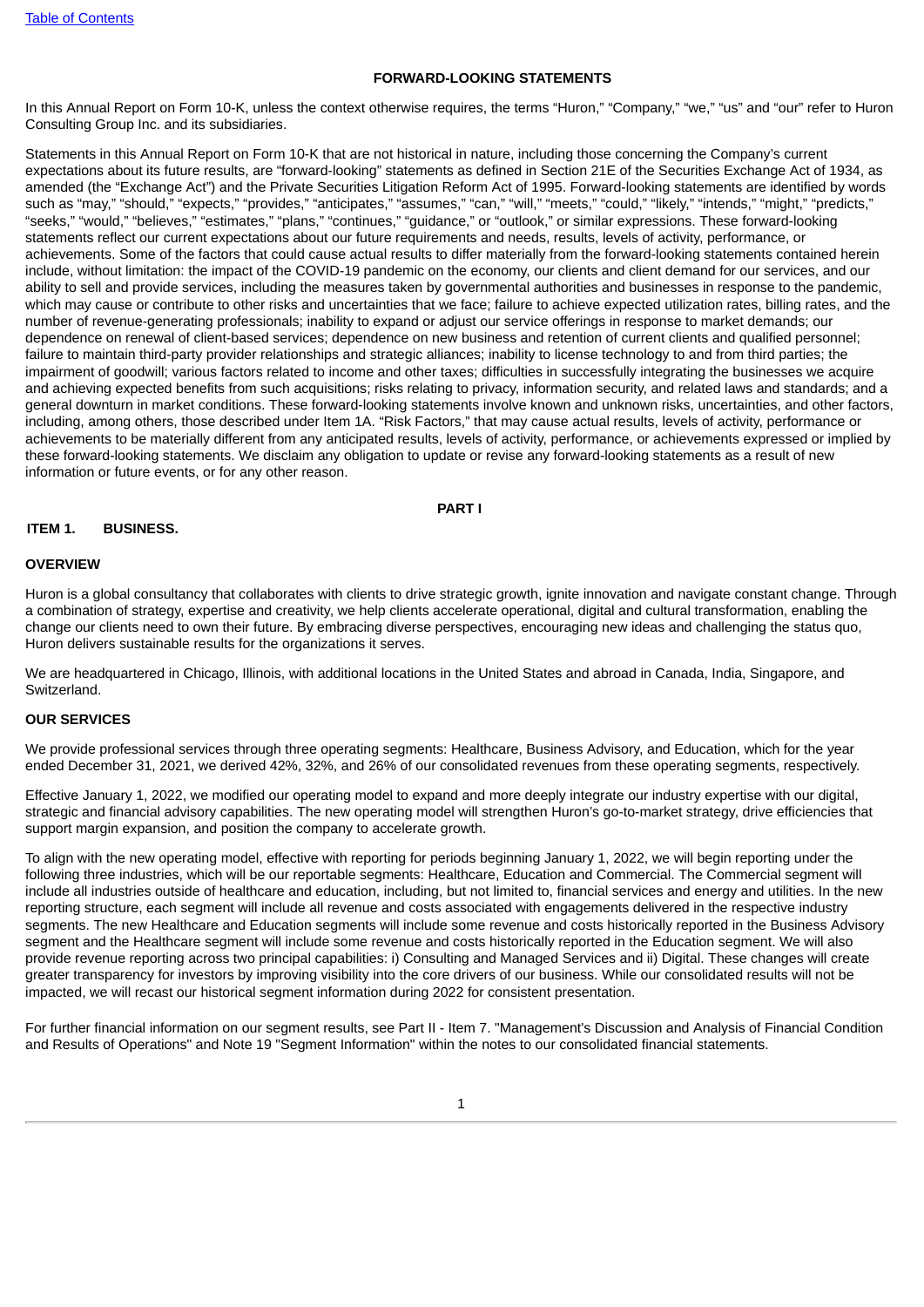## • **Healthcare**

Our Healthcare segment serves providers and payors including national and regional hospitals, integrated health systems, academic medical centers, community hospitals, medical groups and health plans. Our Healthcare professionals have a depth of expertise in business operations, including financial and operational improvement, care transformation, and revenue cycle managed services; organizational transformation; and digital, technology and analytic solutions. Most healthcare organizations are focused on changing the way care is delivered; establishing a sustainable business model centered around optimal cost structures, reimbursement models and financial strategies; evolving their digital, technology and analytic capabilities; and exceeding the expectations of their employees and patients. Our solutions help clients adapt to this rapidly changing healthcare environment to become a more nimble, efficient and consumer-centric organization. We use our deep industry expertise to help clients solve a diverse set of business issues, including, but not limited to, optimizing financial and operational performance, improving care delivery and clinical outcomes, increasing physician, patient and employee satisfaction, evolving organizational culture, and maximizing return on technology investments.

#### **• Business Advisory**

Our Business Advisory segment works with C-suite executives and business unit and functional leadership across a diverse set of organizations, including healthy, well-capitalized companies to organizations in transition, and across a broad range of industries, including healthcare, energy and utilities, financial services, life sciences, industrials and manufacturing, education, and the public sector. Our Business Advisory professionals have deep industry, functional and technical expertise that they put forward when delivering our digital, technology and analytics, strategy and innovation and restructuring and corporate finance services. In today's disruptive environment, organizations must reimagine their historical strategies and financial and operating models to sustain and advance their competitive advantage. Organizations also recognize the need to adopt technologies, automation and analytics to improve their operations and compete in a rapidly changing landscape. Our experts help organizations across industries with a variety of business challenges, including, but not limited to, embedding technology and analytics throughout their internal and customer-facing operations, developing insights into the needs of tomorrow's customers to evolve their enterprise and business unit strategies, bringing new products to market, and managing through stressed and distressed situations to create a viable path forward for stakeholders.

#### • **Education**

Our Education segment serves public and private colleges and universities, academic medical centers, research institutes and other not-for-profit organizations. Our Education professionals have a depth of expertise in strategy; business operations, including in the areas of the research enterprise and student lifecycle; digital, technology and analytic solutions; and organizational transformation. Our Education segment clients are increasingly faced with financial and/or demographic and enrollment challenges as well as increased competition. To remain competitive, organizations must challenge traditional operating and financial models and reimagine strategic, operational and research-centered opportunities that advance their mission while strengthening their business models. We collaborate with clients to address these challenges and ensure they have a sustainable future. We combine our deep industry, functional and technical expertise to help clients solve their most pressing challenges, including, but not limited to, transforming business operations with technology; strengthening research strategies and support services; evolving their organizational strategy; optimizing financial and operational performance; and enhancing the student experience.

Huron is an Oracle partner, a Gold-level consulting partner with Salesforce.com and a Premium Partner with Salesforce.org, a Workday Services and Software Partner, an Amazon Web Services consulting partner, a Silver-level system integrator with Informatica and an SAP Concur implementation partner. We also partner with other technology organizations whose products and services support our core industries.

## **OUR CLIENTS AND INDUSTRIES**

We provide services to both financially sound organizations and organizations in transition across industries, including healthcare, education, financial services, energy and utilities, industrials and manufacturing, public sector and other commercial industries. Our clients span hospitals, health systems and academic medical centers; colleges, universities and research institutes; banks, asset managers, insurance companies and private equity firms; oil and gas and utilities companies, manufacturing organizations and the federal government. In 2021, we served over 1,900 clients, and our 10 largest clients accounted for approximately 19% of our consolidated revenues.

# **HUMAN CAPITAL RESOURCES AND MANAGEMENT**

Our success depends on our ability to attract, engage, develop and retain highly talented professionals. Our growth strategy depends on creating a work environment where employees are engaged and rewarded for their own contributions and the success of our organization. We are focused on advancing every facet of the employee experience, beginning with the recruiting process through post-employment or retirement. We create a personalized experience for our people and empower them to make a meaningful impact on our clients, our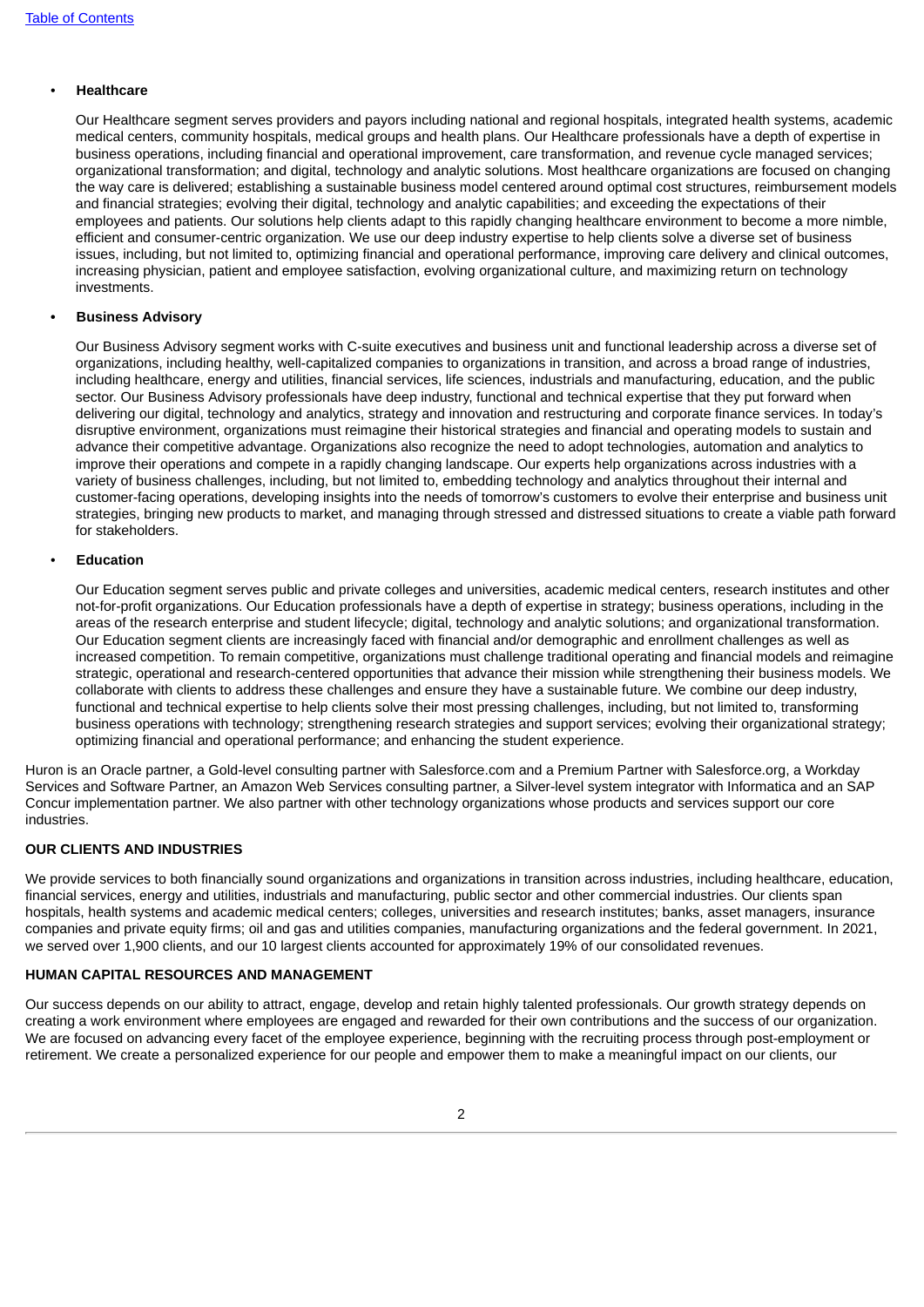communities, and one another. We have developed comprehensive programs incorporating learning opportunities, beginning with the onboarding process and continuing throughout one's career journey to enable the professional development of our team. We provide a competitive total rewards package including robust benefits that are tailored to the diverse needs of our employees and are refreshed regularly to maintain competitiveness. Our total rewards program has continuously helped Huron to be recognized as a Best Firm to Work For by Consulting magazine, including 2021 which marks our eleventh consecutive year earning this distinction. In addition to external recognitions, we monitor human capital-related internal metrics. Our leading measure is our quarterly employee engagement score, which was consistently in the high 70s throughout 2021 compared to the Glint Employee Engagement global benchmark of 74. In addition, we regularly review voluntary turnover across a number of key variables including business unit, performance achievement, geography, and demographics in order to assess the effectiveness of our employee development and total rewards programs.

As of December 31, 2021, we had 4,609 full-time client service and support professionals, including 168 client-serving managing directors. Our client-serving employees act as critical business advisors, collaborating with clients to help solve their most complex business problems. Our managing directors are the key drivers of growth in our business, generating revenue streams from new and existing clients. Our managing directors also enhance our market reputation by working closely with our clients to address their most pressing challenges and ensuring high-quality delivery of our engagements. Internally, they lead the creation of our intellectual capital, develop our people, and are stewards of our culture. Our principals, senior directors, directors, and managers manage day-to-day client relationships and engagement teams, develop our people, nurture our culture, and oversee the delivery and quality of our work product. Our associates and analysts gather and organize data, conduct detailed analyses, evolve our culture and prepare presentations that synthesize and distill information to support recommendations we deliver to clients.

Our support professionals include our senior management team as well as those who provide sales support, methodology creation, software development, and corporate functions consisting of corporate development, facilities, finance and accounting, human resources, information technology, legal, and marketing. These professionals provide strategic direction for the enterprise and support that enables the success of our businesses and client-serving employees. At December 31, 2021, our support professionals team was led by 29 executives, managing directors, and corporate vice presidents.

In addition to our full-time client-serving employees, we engage temporary employees on an as-needed basis. We primarily use this contingent workforce to engage talent with specialized skills and/or experience or to expand our capacity to be able to deliver on client engagements or internal initiatives. We will continue to use temporary employees going forward as a key part of achieving our growth strategy.

The ability to advance one's career is critical to our employee retention and engagement. As part of our onboarding process, our employee experience team facilitates a robust and structured curriculum for newly hired employees. We strive to develop world class leaders and are committed to providing programs and opportunities that achieve this goal by focusing on key leadership behaviors at all levels. We also provide a variety of learning opportunities, through both individual on-demand courses and virtual classroom environments, to further develop employees' skills, including technical knowledge, soft skills, team dynamics, and coaching and developing others. We encourage our employees to enhance their professional capabilities through external learning opportunities that certify their technical skills and to pursue certain advanced degrees. Employees are matched with internal onboarding stewards, performance coaches, mentors, and in some cases sponsors to facilitate their growth and network of support.

Our total rewards philosophy focuses on rewarding and retaining our high performing employees. To accomplish this, we offer employees a competitive base salary, performance incentives, and robust, market-competitive benefits.

Our incentive compensation plan is designed to recognize and reward performance at both the organization and individual level. We take both practice and company financial performance into consideration in the determination of bonus pool funding. At the practice level, the annual bonus pool is funded based on achievement of its annual financial goals. Our board of directors reviews and approves the total incentive compensation pool for all practices in the context of Huron's overall financial performance. Individual bonus awards are based on the practice's financial performance, individual bonus targets, and the individual's performance as evaluated through our performance management process. The intent of the incentive compensation plan is to differentiate rewards based on individual performance, ensuring that our top performers receive incentives that are commensurate with their contributions in a given year. The incentive compensation plan for our named executive officers is funded based on a blend of achievement of company-wide financial goals and strategic initiatives.

Managing directors' individual compensation levels, including base salary and target incentive awards, are set to align with the value of their expected contributions to Huron, including collaboration across practices. As the key drivers of the organization's success, their compensation is designed to include equity awards as a core component. The use of equity is intended to encourage retention, align the interests of our managing directors with shareholders, and help build wealth over a managing director's career at Huron through annual grants as well as stock price appreciation.

Our benefit programs are designed to be comprehensive, competitive and personalized to the needs of our employees. We provide opportunities that allow employees to focus and care for their personal well-being which are aimed at providing tools and resources to focus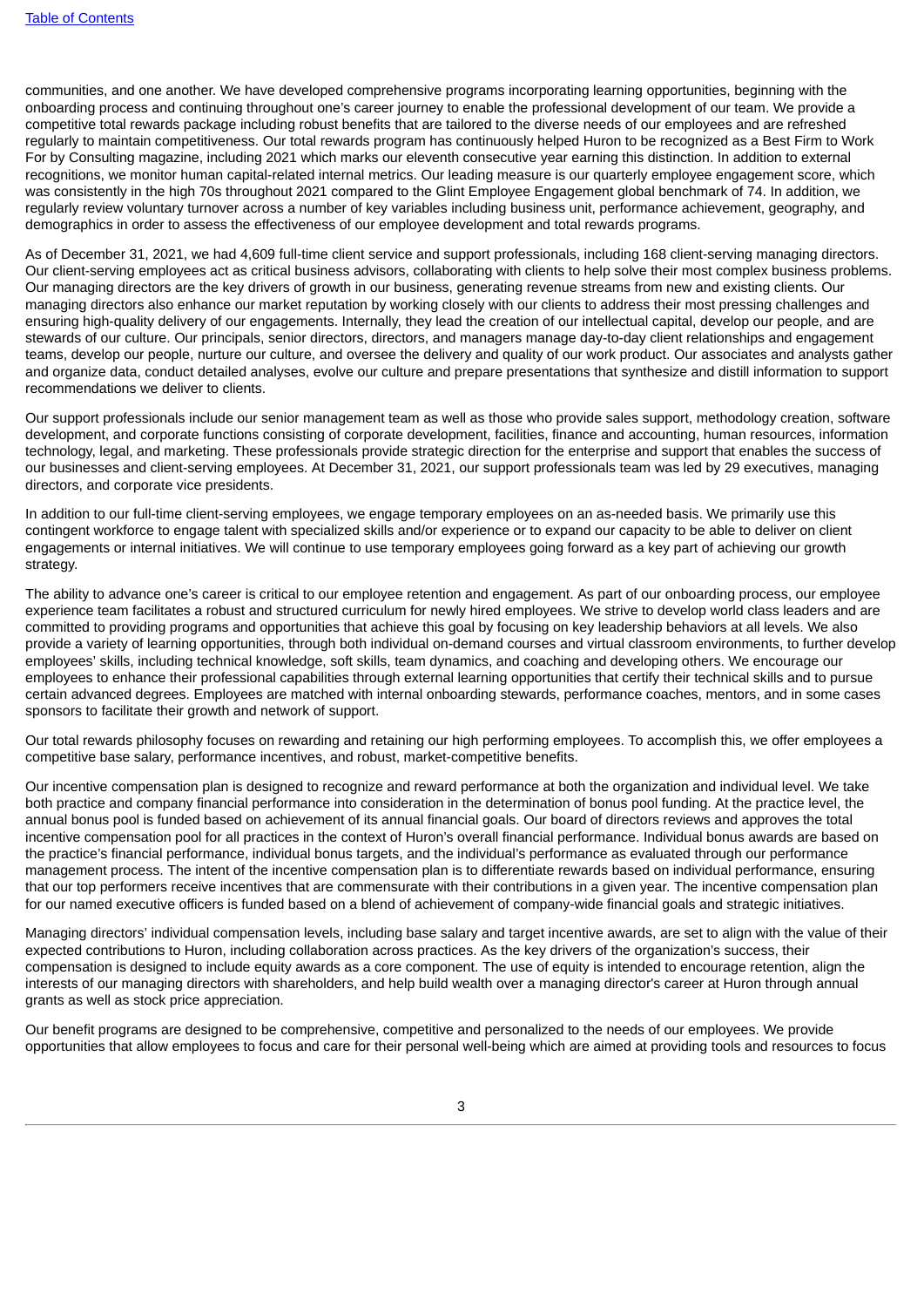on their physical, financial, social, and emotional health given the demanding nature of their work. In addition, our health and welfare plans, retirement benefits, and stock purchase plan provide a core foundation of security to our employees and their families.

# *Diversity, Equity and Inclusion*

Huron's value of inclusion has been embedded across our organization since our founding and is fostered in our work environment every day. In 2020, we renewed our commitment to holding ourselves accountable by developing a five-year diversity and inclusion action plan to help build a more equitable society. Through our action plan in 2021, we continued to foster an inclusive culture, advanced diverse representation across all levels of the organization, expanded our community outreach and support, and performed a new pay equity study. Additionally, in 2021, the strategic measures included in the annual incentive program for our named executive officers were enhanced to include quantitative and qualitative measures against the progress towards the goals outlined in our five-year action plan. We will continue to execute and expand on our diversity and inclusion action plan in 2022 and beyond.

## **CORPORATE RESPONSIBILITY AND SUSTAINABILITY**

We are fully committed to our expanded societal role in making a lasting, positive impact on our people, our clients, our communities and the environment. In 2021, we published our second Corporate Social Responsibility (CSR) report, highlighting the actions we have taken to support our clients, our communities, our people and the environment. Our CSR report reflects our efforts in support of the United Nations Sustainable Development Goals (SDGs), particularly five goals that are integrally aligned with our values-driven culture and the work we do for our clients: good health and well-being, quality education, gender equality, decent work and economic growth and climate action. We have and will continue to support these goals through our Huron Helping Hands program, employee resource groups, sustainability efforts, and corporate partnerships. As an addendum to our 2021 CSR report, we published our inaugural Sustainability Accounting Standards Board (SASB) index in line with SASB's Professional & Commercial Services standards. Our SASB index provides further quantitative and qualitative information regarding our data security programs, practices and policies, workforce diversity and engagement metrics, and our approach to promoting professional integrity and ethical behavior among our workforce, commensurate with best practices for professional services organizations.

For additional information on Huron's commitment to a more sustainable future, refer to our annual Corporate Social Responsibility report, which includes our SASB index, and is available on the investor relations website which is located at ir.huronconsultinggroup.com.

## **BUSINESS DEVELOPMENT AND MARKETING**

Our business development and marketing activities are aimed at cultivating relationships, generating leads, and building a strong brand reputation with offices of the C-suite and senior level influencers and decision makers of organizations within our core industries. We believe excellent service delivery to clients is critical to building and maintaining relationships and sustaining and strengthening our brand reputation, and we emphasize the importance of high-quality client service to all of our employees.

Currently, we generate new business opportunities through the combination of relationships our managing directors have with individuals working at our prospective clients and marketing activities. We also view market-based collaboration between our employees as a key component in building our business. Often, the client relationship of an employee in one area of our business leads to opportunities in another area. All of our managing directors understand their roles in ongoing relationship and business development, which is reinforced through our compensation and incentive programs. We actively seek to identify new business opportunities and frequently receive referrals and repeat business from past and current clients. In addition, to complement the business development efforts of our managing directors, we have dedicated business development professionals who are focused exclusively on developing client relationships and generating new business.

## **COMPETITION**

The professional services industry is extremely competitive, highly fragmented, and constantly evolving. The industry includes a large number of participants with a variety of skills and industry expertise, including other strategy, business operations, technology, and financial advisory consulting firms; general management consulting firms; the consulting practices of major accounting firms; technical and economic advisory firms; regional and specialty consulting firms; consulting divisions of our technology partners; and the internal professional resources of organizations. We compete with a large number of service and technology providers in all of our segments. Our competitors vary, depending on the particular industry and expertise area, and we expect to continue to face competition from new market entrants.

We believe the principal competitive factors in our market include reputation, the ability to attract and retain top talent, the capacity to manage engagements effectively to drive high value to clients, and the ability to deliver measurable and sustainable results. There is also competition on price, although to a lesser extent due to the criticality of the issues that many of our services address. Some competitors have a greater geographic footprint, broader international presence, and more resources than we do, but we believe our reputation and ability to deliver high-value, quality service and measurable results to our clients across a balanced portfolio of services and to attract and retain employees with broad capabilities and deep industry expertise enable us to compete favorably in the professional services marketplace.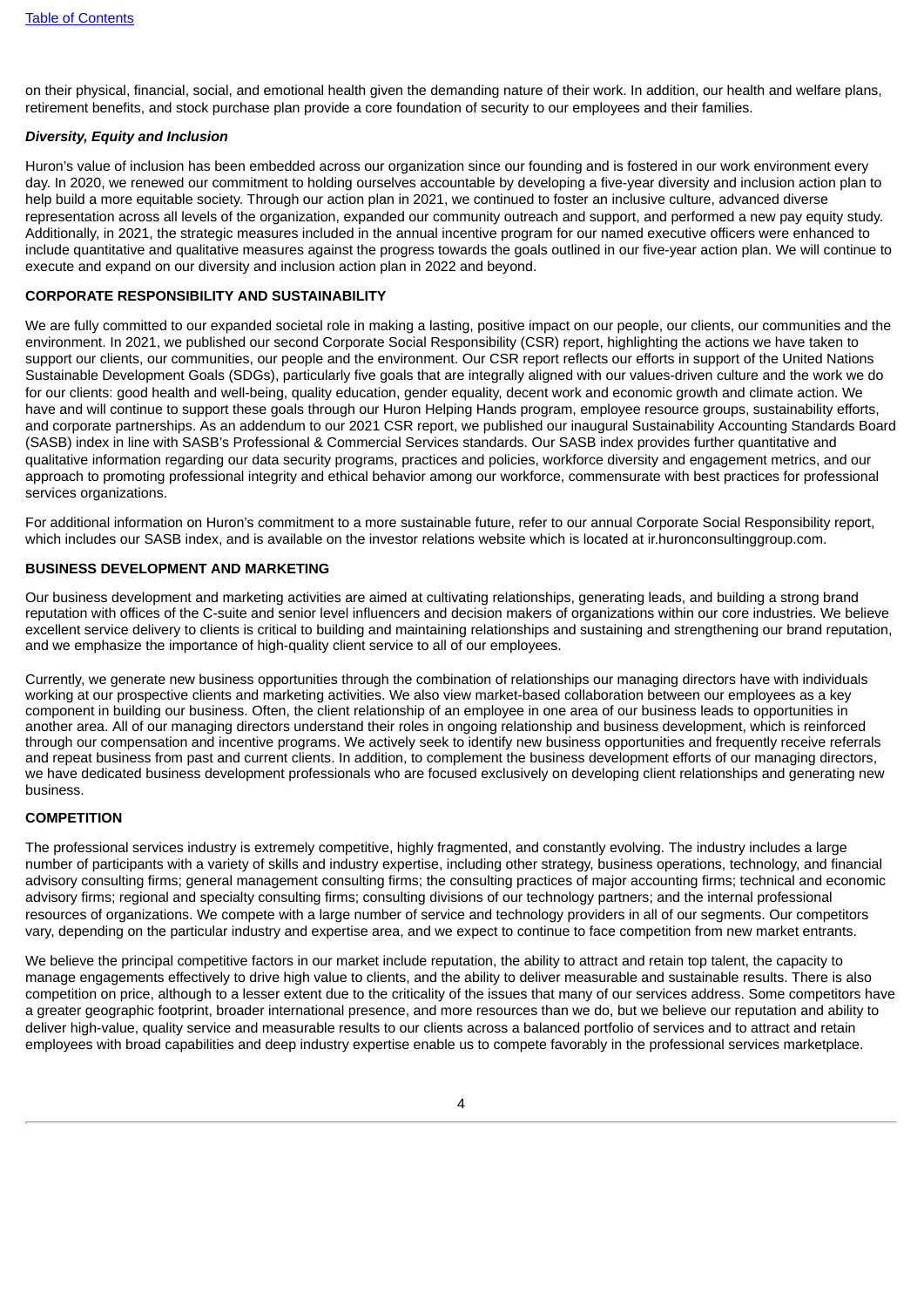## **AVAILABLE INFORMATION**

We file annual, quarterly and current reports, proxy statements, and other information with the Securities and Exchange Commission (the "SEC"). These filings are available on the SEC's website at http://www.sec.gov.

Our website is located at www.huronconsultinggroup.com, and our investor relations website is located at ir.huronconsultinggroup.com. We make our annual reports on Form 10-K, quarterly reports on Form 10-Q, current reports on Form 8-K, and any amendments to those reports filed or furnished pursuant to Section 13(a) or 15(d) of the Securities Exchange Act of 1934 available through our website, free of charge, as soon as reasonably practicable after we electronically file such material with, or furnish it to, the SEC.

We provide information about our business and financial performance, including our corporate profile, on the Investor Relations page of our website. Additionally, we webcast our earnings calls and certain events we participate in with members of the investment community on the Investor Relations page of our website. Further corporate governance information, including our code of ethics, code of business conduct, corporate governance guidelines, and board committee charters, is also available on the Investor Relations page of our website. The content of our websites is not incorporated by reference into this Annual Report on Form 10-K or in any other report or document we file with the SEC, and any references to our websites are intended to be inactive textual references only.

#### <span id="page-6-0"></span>**ITEM 1A. RISK FACTORS.**

The following discussion of risk factors may be important to understanding the statements in this Annual Report on Form 10-K or elsewhere. The following information should be read in conjunction with Part II—Item 7. "Management's Discussion and Analysis of Financial Condition and Results of Operations" and the Consolidated Financial Statements and related notes in this Annual Report on Form 10-K. Discussions about the important operational risks that our business encounters can be found in Part II—Item 7. "Management's Discussion and Analysis of Financial Condition and Results of Operations."

#### **Risks Related to COVID-19**

## Our results of operations have been adversely affected and, in the future, could be materially adversely impacted by the **coronavirus (COVID-19) pandemic.**

The continuing impact of the COVID-19 pandemic has created significant volatility, uncertainty and disruption to the global economy. The pandemic has adversely impacted and, in the future, could materially adversely impact our business, operations and financial results. The extent to which the COVID-19 pandemic continues to impact our business, operations and financial results will depend on numerous evolving factors that we may not be able to accurately predict, including:

- the duration of the pandemic:
- the long-term efficacy of vaccines or treatments for COVID-19, including against new variants and the willingness of the population to take the vaccines;
- governmental, business and individuals' actions that have been and continue to be taken in response to the pandemic, including quarantines, social distancing and other risk mitigating measures taken to prevent the spread of COVID-19;
- the effect on our clients and client demand for our services and solutions, including the impact on the healthcare and higher education industries which are areas of significant focus for our business;
- the health and welfare of our employees, including our senior management team, practice leaders and managing directors, and their ongoing ability to serve clients and manage operations if they contract COVID-19;
- the impact on our key third-party vendors;
- the effect on the businesses in which we have invested;
- our ability to sell and provide our services and solutions and maintain adequate utilization levels, including as a result of travel restrictions, shelter-in-place and quarantine orders and people working from home;
- the ability of our clients to pay for our services and solutions;
- any disruption to the internet and related systems, which may impact our ability to provide our services and solutions remotely, and increased vulnerability to hackers or third parties seeking to disrupt operations; and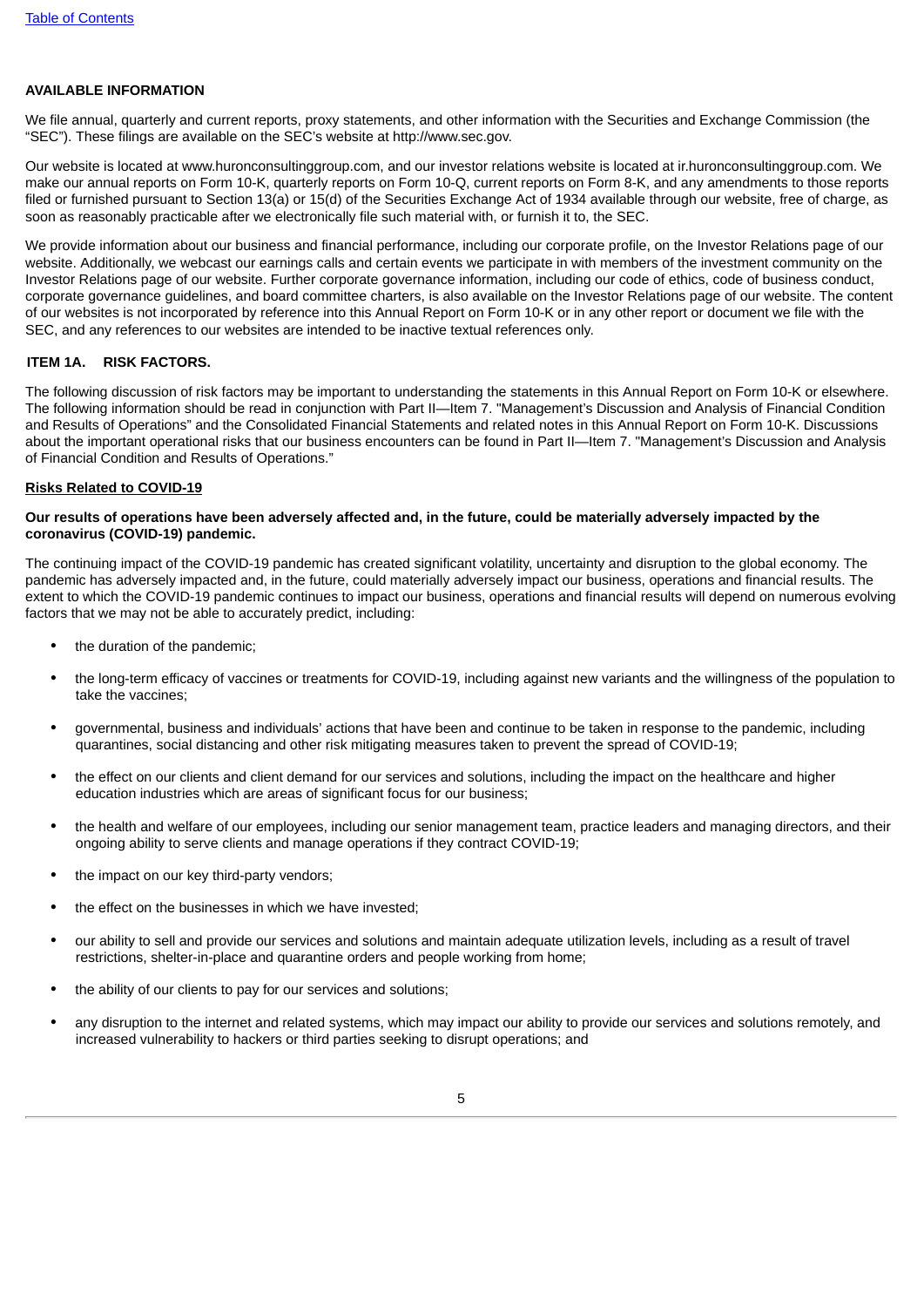any closures of our clients' offices and facilities.

Additionally, in some instances, clients have slowed down decision making, delayed planned work or are seeking to reduce the scope of current engagements or terminate existing agreements, which may continue. Any of these events could cause or contribute to the risks and uncertainties discussed below and could materially adversely affect our business, financial condition, results of operations and/or stock price.

#### **Risks Related to Human Capital Resources**

# An inability to retain our senior management team and other managing directors would be detrimental to the success of our **business.**

We rely heavily on our senior management team, our practice leaders, and other managing directors; our ability to retain them is particularly important to our future success. Given the highly specialized nature of our services, the senior management team must have a thorough understanding of our service offerings as well as the skills and experience necessary to manage an organization consisting of a diverse group of professionals. In addition, we rely on our senior management team and other managing directors to generate revenues and market our business. Further, our senior management's and other managing directors' personal reputations and relationships with our clients are a critical element in obtaining and maintaining client engagements. Members of our senior management team and our other managing directors could choose to leave or join one of our competitors and some of our clients could choose to use the services of that competitor instead of our services. If one or more members of our senior management team or our other managing directors leave and we cannot replace them with a suitable candidate quickly, we could experience difficulty in securing and successfully completing engagements and managing our business properly, which could harm our business prospects and results of operations.

## If we are unable to hire and retain talented people in an industry where there is great competition for talent it could have a serious **negative effect on our prospects and results of operations.**

Our business involves the delivery of professional services and is highly labor-intensive. Our success depends largely on our general ability to attract, develop, motivate, and retain highly skilled professionals. Further, we must successfully maintain the right mix of professionals with relevant experience and skill sets as we continue to grow, as we expand into new service offerings, and as the market evolves. The loss of a significant number of our professionals, the inability to attract, hire, develop, train, and retain additional skilled personnel, or failure to maintain the right mix of professionals could have a serious negative effect on us, including our ability to manage, staff, and successfully complete our existing engagements and obtain new engagements. Qualified professionals are in great demand, and we face significant competition for both senior and junior professionals with the requisite credentials and experience. Our principal competition for talent comes from other consulting firms and accounting firms, as well as from organizations seeking to staff their internal professional positions. Many of these competitors may be able to offer greater compensation and benefits or more attractive lifestyle choices, career paths, or geographic locations than we can offer. Therefore, we may not be successful in attracting and retaining the skilled consultants we require to conduct and expand our operations successfully. Increasing competition for these revenue-generating professionals may also significantly increase our labor costs, which could negatively affect our margins and results of operations.

## **Risks Related to Business Growth and Development**

## We may incur costs to support our business and the inability to effectively build a support structure for the business could have **an adverse impact on our growth and profitability.**

We have grown significantly since we commenced operations and have increased the number of our full-time professionals from 249 in 2002 to 4,609 as of December 31, 2021. Additionally, our considerable growth has placed demands on our management and our internal systems, procedures, and controls and will continue to do so in the future. To successfully manage growth, we must periodically adjust and strengthen our operating, financial, accounting, and other systems, procedures, and controls, which may increase our total costs and may adversely affect our gross profits and our ability to sustain profitability if we do not generate increased revenues to offset the costs. As a public company, our information and control systems must enable us to prepare accurate and timely financial information and other required disclosures. If we discover deficiencies in our existing information and control systems that impede our ability to satisfy our reporting requirements, we must successfully implement improvements to those systems in an efficient and timely manner.

In the fourth quarter of 2019, we began the implementation of a new enterprise resource planning ("ERP") system designed to improve the efficiency of our internal operational, financial and administrative activities. In January 2021, we went live with the new ERP system, and we continue to progress with additional functionality and integrations. The full implementation of a new ERP system in its entirety, which will take place over several years, subjects us to inherent costs and risks including substantial capital expenditures, additional administration and operating expenses, potential disruption of our internal control structure, retention of sufficiently skilled personnel to implement and operate the new system, demand on management time, and other risks and costs of delays or difficulties in transition. Our system implementation may not result in productivity improvements at a level that outweighs the costs of implementation, or at all. In addition, the difficulties with implementing a new ERP system may cause disruptions or have an adverse effect on our business operations, if not anticipated and appropriately mitigated.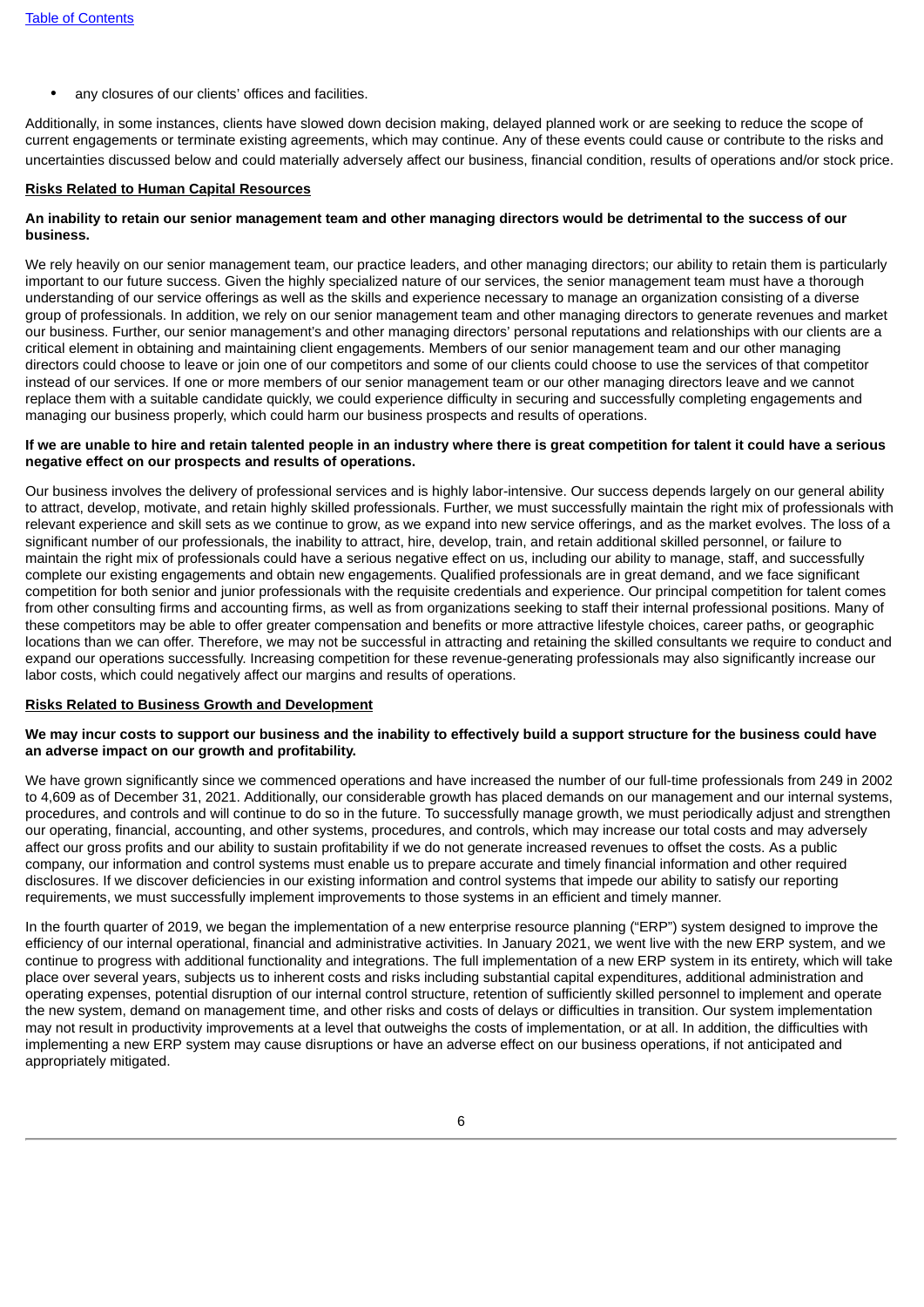## **Our international expansion could result in additional risks.**

We operate both domestically and internationally, including in Canada, Europe, Asia, and the Middle East. Although historically our international operations have been limited, we intend to continue to expand internationally. Such expansion may result in additional risks that are not present domestically and which could adversely affect our business or our results of operations, including:

- compliance with additional U.S. regulations and those of other nations applicable to international operations;
- cultural and language differences;
- employment laws, including immigration laws affecting the mobility of employees, and rules and related social and cultural factors;
- losses related to start-up costs, lack of revenue, higher costs due to low utilization, and delays in purchase decisions by prospective clients;
- currency fluctuations between the U.S. dollar and foreign currencies;
- restrictions on the repatriation of earnings;
- potentially adverse tax consequences and limitations on our ability to utilize losses generated in our foreign operations;
- different regulatory requirements and other barriers to conducting business;
- different or less stable political and economic environments;
- greater personal security risks for employees traveling to or located in unstable locations; and
- civil disturbances or other catastrophic events.

Further, conducting business abroad subjects us to increased regulatory compliance and oversight. For example, we are subject to laws prohibiting certain payments to governmental officials, such as the Foreign Corrupt Practices Act, which increases the risk from our international operations relative to our competitors who do not operate outside the United States. A failure to comply with applicable regulations could result in regulatory enforcement actions as well as substantial civil and criminal penalties assessed against us and our employees.

In addition, expanding into new geographic areas and expanding current service offerings is challenging and may require integrating new employees into our culture as well as assessing the demand in the applicable market. If we cannot manage the risks associated with new service offerings or new locations effectively, we are unlikely to be successful in these efforts, which could harm our ability to sustain profitability and our business prospects.

## **The Company has significant operations in India, which presents additional risks.**

We have significant operations in India, including more than 900 employees, which subjects the Company to various country-specific risks. For example, from time to time, India has experienced instances of civil unrest, terrorism and hostilities among neighboring countries. Terrorist attacks, military activity, rioting, or civil or political unrest in the future could influence the Indian economy and our operations by disrupting operations and communications and making travel within India more difficult and less desirable. As such, our operations and employees in India may be adversely affected by social and political uncertainties or change, military activity, health-related risks or acts of terrorism.

Additionally, India's reputation for potential corruption and the challenges presented by India's complex business environment may increase our risk of violating applicable anti-corruption and anti-bribery laws. We face the risk that we, our employees or any third parties we engage to do work on our behalf may take action determined to be in violation of anti-corruption laws in any jurisdiction in which we conduct business, including the Foreign Corrupt Practices Act, India's Prevention of Money Laundering Act, 2002 and Indian Penal Code. If we violate applicable anti-corruption laws or our internal policies designed to ensure ethical business practices, we could face financial penalties and/or reputational harm that would negatively impact our financial condition and results of operations.

Further, India has experienced natural disasters such as earthquakes, tsunamis, floods, landslides and drought in the past few years. The extent and severity of these natural disasters determines their impact on the Indian economy. Such future disasters could have a negative impact on the Indian economy and the Company's India-based employees, causing our business to suffer.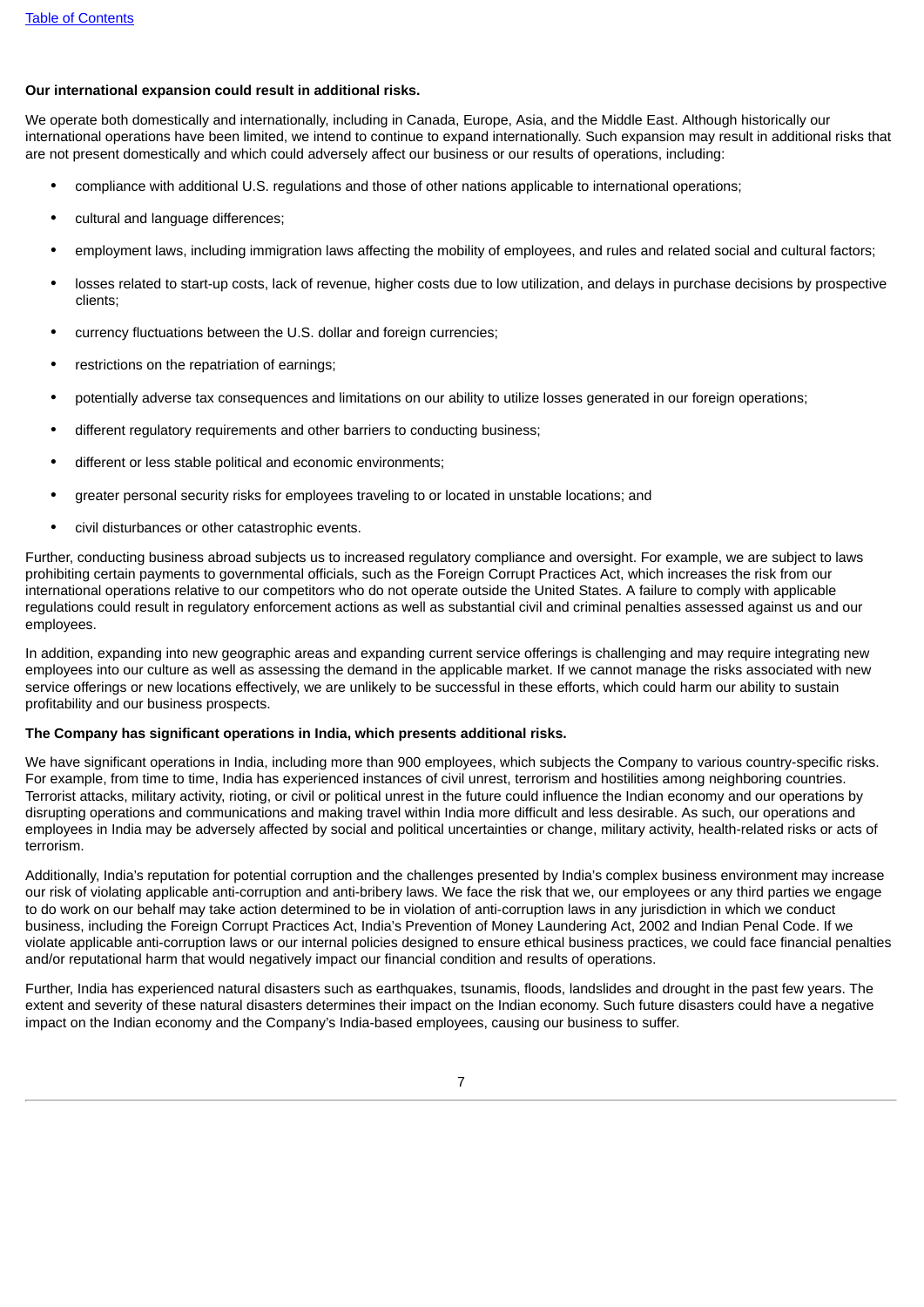Additionally, since 1991, successive Indian governments have generally pursued policies of economic liberalization and financial sector reforms, including by significantly relaxing restrictions on the private sector. Nevertheless, the role of the Indian central and state governments in the Indian economy as producers, consumers and regulators has remained significant and there is no assurance that such liberalization policies will continue. A significant change in India's policy of economic liberalization and deregulation or any social or political uncertainties could adversely affect business and economic conditions in India generally and our business and employees in particular.

Lastly, unfavorable fluctuations in the currency exchange rate between the U.S. dollar and Indian rupee could have a material adverse effect on our results of operations. As we continue to grow our operations in India, more of our expenses will be incurred in the Indian rupee. An increase in the value of the Indian rupee against the U.S. dollar, in which our revenue is primarily recorded, could increase costs for delivery of services and decrease the profitability of our engagements that utilize our employees in India.

## Additional hiring, departures, and business acquisitions and dispositions, as well as other organizational changes could disrupt **our operations, increase our costs or otherwise harm our business.**

Our business strategy is dependent in part upon our ability to grow by hiring individuals or groups of individuals and by acquiring complementary businesses. However, we may be unable to identify, hire, acquire, or successfully integrate new employees and acquired businesses without substantial expense, delay, or other operational or financial obstacles. From time to time, we will evaluate the total mix of services we provide and we may conclude that businesses may not achieve the results we previously expected. Competition for future hiring and acquisition opportunities in our markets could increase the compensation we offer to potential employees or the prices we pay for businesses we wish to acquire. In addition, we may be unable to achieve the financial, operational, and other benefits we anticipate from any hiring or acquisition, as well as any disposition, including those we have completed so far. New acquisitions could also negatively impact existing practices and cause current employees to depart. Hiring additional employees or acquiring businesses could also involve a number of additional risks, including the diversion of management's time, attention, and resources from managing and marketing our Company; the potential assumption of liabilities of an acquired business; the inability to attain the expected synergies with an acquired business; and the perception of inequalities if different groups of employees are eligible for different benefits and incentives or are subject to different policies and programs.

Selling practices and shutting down operations present similar challenges in a service business. Dispositions not only require management's time, but they can impair existing relationships with clients or otherwise affect client satisfaction, particularly in situations where the divestiture eliminates only part of the complement of consulting services provided to a client. Dispositions may also involve continued financial involvement, as we may be required to retain responsibility for, or agree to indemnify buyers against, liabilities related to a business sold.

Additionally, effective January 1, 2022, we modified our operating model to report under three industries, which are our new reportable segments. The new operating model was designed to strengthen Huron's go-to-market strategy and support our growth. If we do not successfully implement this change to our operating model, our business and results of operation may be negatively impacted.

# The healthcare and education industries are areas of significant focus for our business, and factors that adversely affect the **financial condition of these industries could consequently affect our business.**

We derive a significant portion of our revenue from clients in the healthcare and education industries. As a result, our financial condition and results of operations could be adversely affected by conditions affecting these industries, both generally and those specific to the types of clients we serve in these industries, including hospitals and health systems, academic medical centers, and higher education institutions. The healthcare and education industries are highly regulated and are subject to changing political, legislative, regulatory, and other influences. Uncertainty in any of these areas could cause our clients to delay or postpone decisions to use our services. Existing and new federal and state laws and regulations affecting the healthcare and education industries could create unexpected liabilities for us, could cause us or our clients to incur additional costs, and could restrict our or our clients' operations.

Our healthcare and education clients operate in highly regulated industries. Regulatory and legislative changes in these industries could reduce the demand for our services, decreasing our competitive position or potentially rendering certain of our service offerings obsolete, change client buying patterns or decision making or require us to make unplanned modifications to our service offerings, which could require additional time and investment. If we fail to accurately anticipate the application of the laws and regulations affecting our clients and the industries they serve, if anticipated changes in regulation or regulatory uncertainty impact client buying patterns, or if such laws and regulations decrease our competitive position or limit the applicability of our service offerings, our results of operations and financial condition could be adversely impacted. Similarly, certain of our healthcare and education clients may experience or anticipate experiencing financial distress or face complex challenges as a result of general economic conditions or operations-specific reasons. Such clients may not have the financial resources or stakeholder support to start new projects or to continue existing projects.

Specifically with respect to healthcare, many healthcare laws are complex and their application to us, our clients, or the specific services and relationships we have with our clients are not always clear. In addition, federal and state legislatures have periodically introduced programs to reform or amend the U.S. healthcare system at both the federal and state level, such as the Patient Protection and Affordable Care Act and the Health Care and Education Reconciliation Act of 2010, and continue to consider further significant reforms. Due to the significant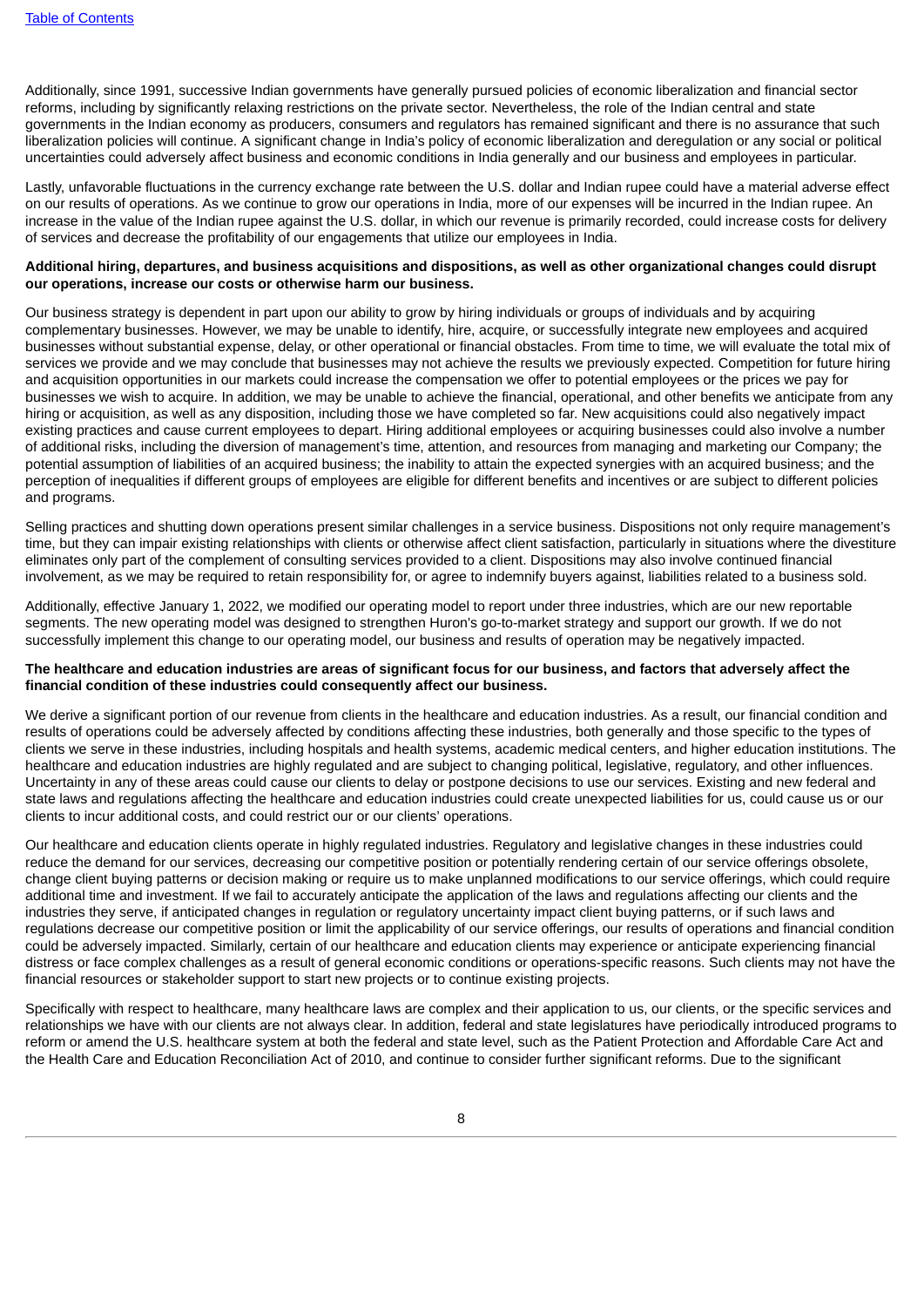implementation issues arising under these laws and potential new legislation, it is unclear what long-term effects they will have on the healthcare industry and in turn on our business, financial condition, and results of operations. Our failure to accurately anticipate the application of new laws and regulations, or our failure to comply with such laws and regulations, could create liability for us, result in adverse publicity and negatively affect our business.

There are many factors that could affect the purchasing practices, operations, and, ultimately, the operating funds of healthcare and education organizations, such as reimbursement policies for healthcare expenses, student loan policies or regulations, federal and state budgetary considerations, consolidation in either industry, and regulation, litigation, and general economic conditions. In particular, we could be required to make unplanned modifications of our products and services (which would require additional time and investment) or we could suffer reductions in demand for our products and services as a result of changes in regulations affecting either industry, such as changes in the way that healthcare organizations are paid for their services (e.g., based on patient outcomes instead of services provided).

In addition, state tax authorities have challenged the tax-exempt status of some hospitals and other healthcare facilities claiming such status on the basis that they are operating as charitable and/or religious organizations. If the tax-exempt status of any of our clients is revoked or compromised by new legislation or interpretation of existing legislation, that client's financial health could be adversely affected, which could adversely impact demand for our services, our sales, revenue, financial condition, and results of operations.

## Many of our client contracts are short-term in duration and may be terminated by our clients with little or no notice and without penalty, which may cause our operating results to be unpredictable and may result in unexpected declines in our utilization and **revenues.**

Our clients typically retain us on an engagement-by-engagement basis, rather than under fixed-term contracts, and many of our client contracts are 12 months or less in duration. The volume of work performed for any particular client is likely to vary from year to year, and a major client in one fiscal period may not require or may decide not to use our services in any subsequent fiscal period. Moreover, a large portion of our new engagements comes from existing clients. Accordingly, the failure to obtain new large engagements or multiple engagements from existing or new clients could have a material adverse effect on the amount of revenues we generate.

In addition, a large portion of our engagement agreements can be terminated by our clients with little or no notice and without penalty. In client engagements that involve multiple engagements or stages, there is a risk that a client may choose not to retain us for additional stages of an engagement or that a client will cancel or delay additional planned engagements. For clients in bankruptcy, a bankruptcy court could elect not to retain our interim management consultants, terminate our retention, require us to reduce our fees for the duration of an engagement, elect not to approve claims against fees earned by us prior to or after the bankruptcy filing, or subject previously paid amounts to be returned to the bankruptcy estate as preferential payments under the bankruptcy code.

Terminations of engagements, cancellations of portions of the project plan, delays in the work schedule, or reductions in fees could result from factors unrelated to our services. When engagements are terminated or reduced, we lose the associated future revenues, and we may not be able to recover associated costs or redeploy the affected employees in a timely manner to minimize the negative impact. In addition, our clients' ability to terminate engagements with little or no notice and without penalty makes it difficult to predict our operating results in any particular fiscal period.

## Our ability to maintain and attract new business depends upon our reputation, the professional reputation of our revenue**generating employees, and the quality of our services.**

As a professional services firm, our ability to secure new engagements depends heavily upon our reputation and the individual reputations of our professionals. Any factor that diminishes our reputation or that of our employees, including not meeting client expectations or misconduct by our employees, could make it substantially more difficult for us to attract new engagements and clients. Similarly, because we obtain many of our new engagements from former or current clients or from referrals by those clients or by law firms that we have worked with in the past, any client that questions the quality of our work or that of our consultants could impair our ability to secure additional new engagements and clients.

# **The consulting services industry is highly competitive and we may not be able to compete effectively.**

The consulting services industry in which we operate includes a large number of participants and is intensely competitive. We face competition from other business operations and financial consulting firms, general management consulting firms, the consulting practices of major accounting firms, technical and economic advisory firms, regional and specialty consulting firms, consulting divisions of our technology partners, and the internal professional resources of organizations. In addition, because there are relatively low barriers to entry, we expect to continue to face additional competition from new entrants into the business operations and financial consulting industries. Competition in several of the sectors in which we operate is particularly intense as many of our competitors are seeking to expand their market share in these sectors. Many of our competitors have a greater national and international presence, as well as have a significantly greater number of personnel, financial, technical, and marketing resources. In addition, these competitors may generate greater revenues and have greater name recognition than we do. Some of our competitors may also have lower overhead and other costs and, therefore, may be able to more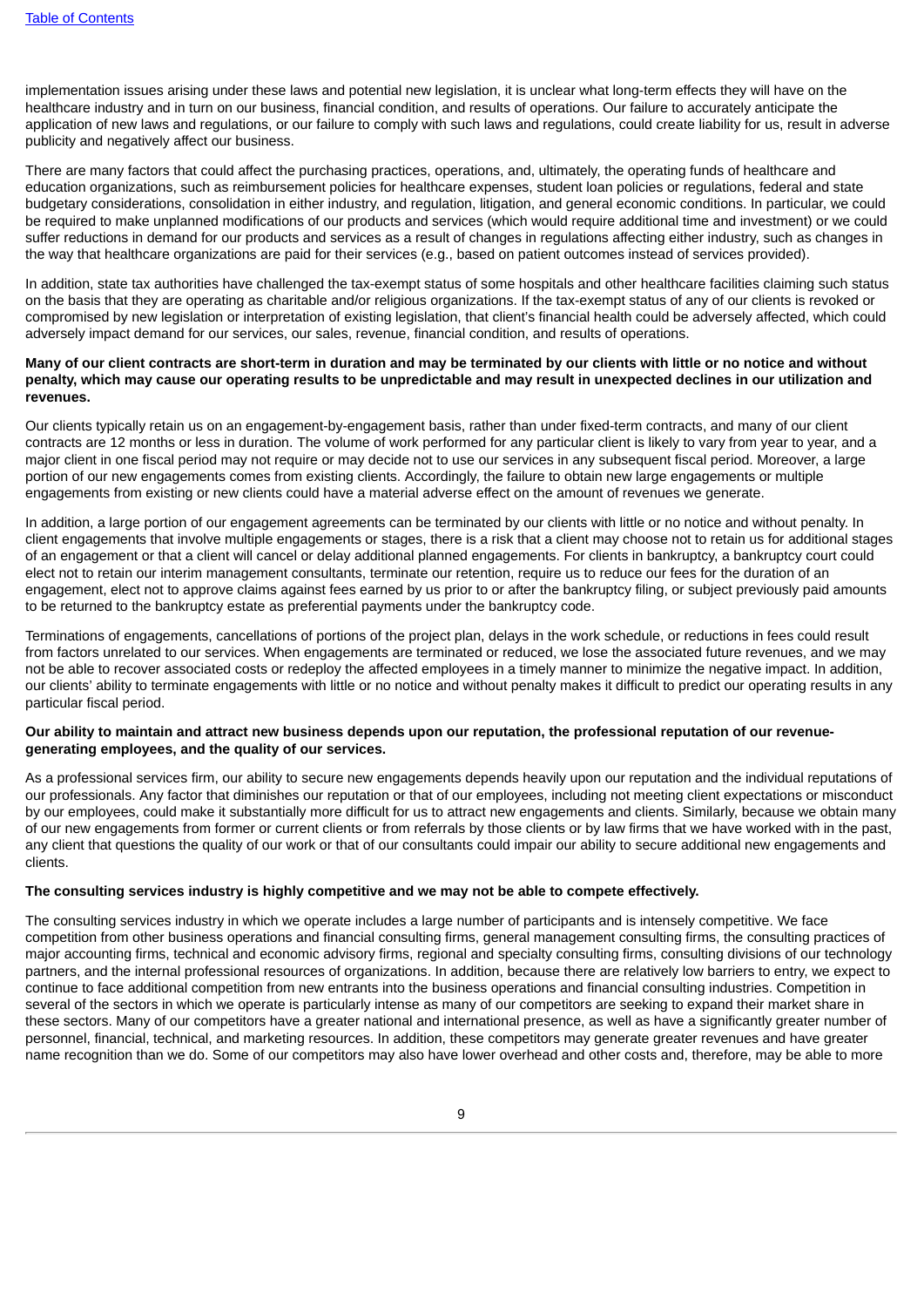effectively compete through lower cost service offerings. Our ability to compete also depends in part on the ability of our competitors to hire, retain, and motivate skilled professionals, the price at which others offer comparable services, the ability of our competitors to offer new and valuable products and services to clients, and our competitors' responsiveness to their clients. If we are unable to compete successfully with our existing competitors or with any new competitors, our financial results will be adversely affected.

## **Risks Related to Information Technology**

## Our business is becoming increasingly dependent on information technology and will require additional investments in order to **grow and meet the demands of our clients.**

We depend on the use of sophisticated technologies and systems. Some of our practices provide services that are increasingly dependent on the use of software applications and systems that we do not own and could become unavailable. Moreover, our technology platforms will require continuing investments by us in order to expand existing service offerings and develop complementary services. For example, we have subscription-based offerings that require us to incur costs associated with upgrades and maintenance that could impact profit margins associated with those offerings and related services. Our future success depends on our ability to adapt our services and infrastructure while continuing to improve the performance, features, and reliability of our services in response to the evolving demands of the marketplace.

#### Adverse changes to our relationships with key third-party vendors, or in the business of our key third-party vendors, could **unfavorably impact our business.**

A portion of our services and solutions depend on technology or software provided by third-party vendors. Some of these third-party vendors refer potential clients to us, and others require that we obtain their permission prior to accessing their software while performing services for our clients. These third-party vendors could terminate their relationship with us without cause and with little or no notice, which could limit our service offerings and harm our financial condition and operating results. In addition, if a third-party vendor's business changes, is reduced or fails to adapt to changing market demands, that could adversely affect our business. Moreover, if third-party technology or software that is important to our business does not continue to be available or utilized within the marketplace, or if the services that we provide to clients is no longer relevant in the marketplace, our business may be unfavorably impacted.

## We could experience system failures, service interruptions, or security breaches that could negatively impact our business.

Our organization is comprised of employees who work on matters throughout the United States and overseas around the world. Our technology platform is a "virtual office" from which we all operate. We may be subject to disruption to our operating systems from technology events that are beyond our control, including the possibility of failures at third-party data centers, disruptions to the internet, natural disasters, power losses, and malicious attacks. In addition, despite the implementation of security measures, our infrastructure and operating systems, including the internet and related systems, may be vulnerable to physical break-ins, hackers, improper employee or contractor access, computer viruses, programming errors, denial-of-service attacks, or other attacks by third parties seeking to disrupt operations or misappropriate information or similar physical or electronic breaches of security. While we have taken and are taking reasonable steps to prevent and mitigate the damage of such events, including implementation of system security measures, information backup, and disaster recovery processes, and where possible, obtaining insurance against such events, those steps may not be effective and there can be no assurance that any such steps can be effective against all possible risks. We will need to continue to invest in technology in order to achieve redundancies necessary to prevent service interruptions. Access to our systems as a result of a security breach, the failure of our systems, or the loss of data could result in legal claims or proceedings, liability, or regulatory penalties and disrupt operations, which could adversely affect our business and financial results.

# **Risks Related to Legal Matters**

# Our reputation could be damaged and we could incur additional liabilities if we fail to protect client and employee data through our **own accord or if our information systems are breached.**

We rely on information technology systems to process, transmit, and store electronic information and to communicate among our locations around the world and with our clients, partners, and employees. These locations include India, Canada, Switzerland, Singapore, and the United Kingdom, all of which have their own either recently updated or potential new data protection laws. The breadth and complexity of this infrastructure increases the potential risk of security breaches which could lead to potential unauthorized disclosure of confidential information.

In providing services to clients, we may manage, utilize, and store sensitive or confidential client or employee data, including personal data and protected health information. As a result, we are subject to numerous laws and regulations designed to protect this information, such as the U.S. federal and state laws governing the protection of health or other personally identifiable information, including the Health Insurance Portability and Accountability Act (HIPAA), and international laws such as the European Union's General Data Protection Regulation (GDPR), which went into effect in 2018. In addition, many states, U.S. federal governmental authorities and non-U.S. jurisdictions have adopted, proposed or are considering adopting or proposing, additional data security and/or data privacy statutes or regulations. Continued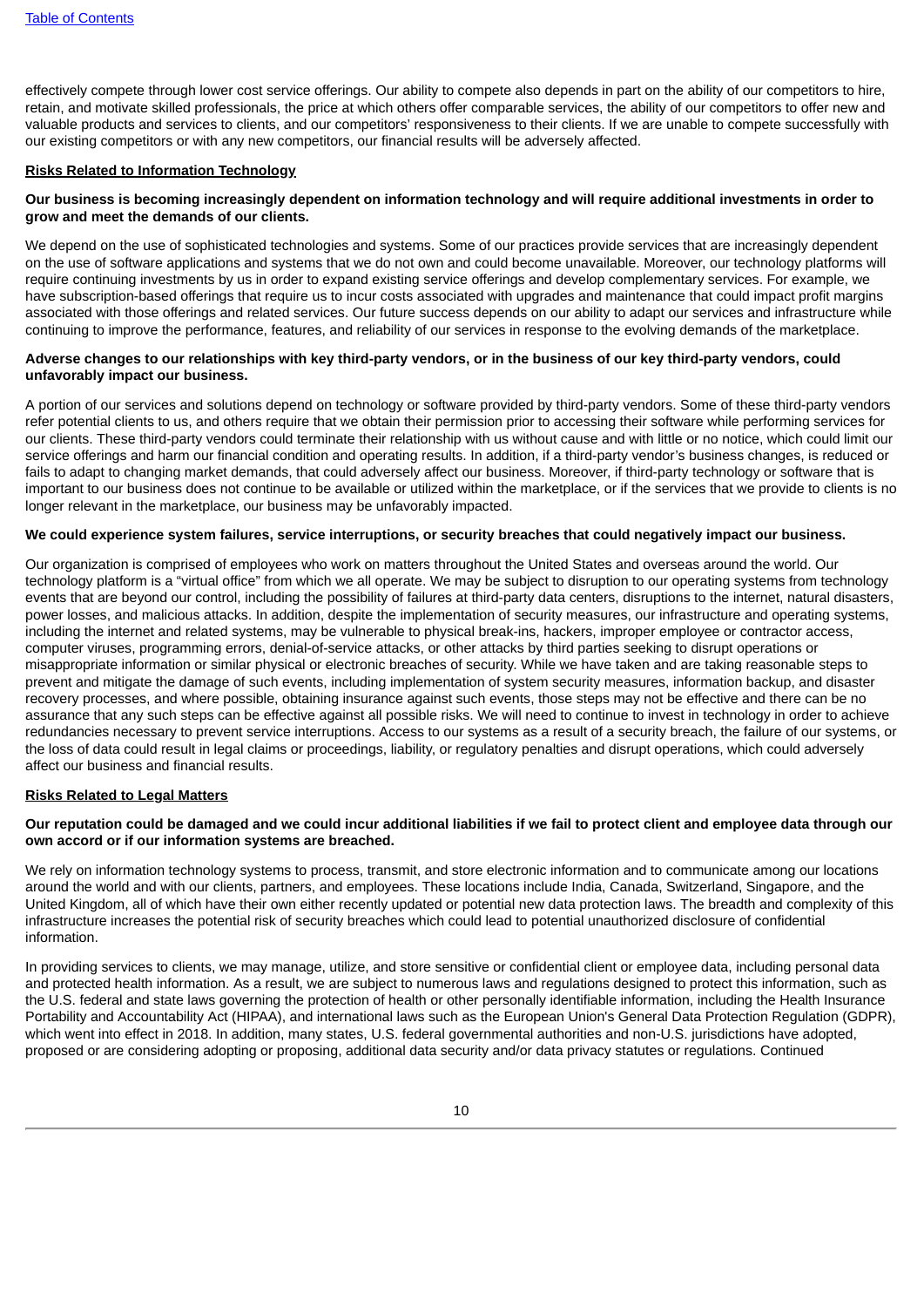governmental focus on data security and privacy may lead to additional legislative and regulatory action, which could increase the complexity of doing business. The increased emphasis on information security and the requirements to comply with applicable U.S. and foreign data security and privacy laws and regulations may increase our costs of doing business and negatively impact our results of operations.

These laws and regulations are increasing in complexity and number. If any person, including any of our employees or third-party vendors, negligently disregards or intentionally breaches our established controls or contractual obligations with respect to client or employee data, or otherwise mismanages or misappropriates that data, we could be subject to significant monetary damages, regulatory enforcement actions, fines, and/or criminal prosecution. We maintain certain insurance coverages for cybersecurity incidents through our directors and officers insurance policy, in amounts we believe to be reasonable and at a cost that is included in our general insurance premiums.

In addition, unauthorized disclosure of sensitive or confidential client or employee data, whether through systems failure, employee negligence, fraud, or misappropriation, could damage our reputation and cause us to lose clients and their related revenue in the future.

## **Our engagements could result in professional liability, which could be very costly and hurt our reputation.**

Our engagements typically involve complex analyses and the exercise of professional judgment. As a result, we are subject to the risk of professional liability. From time to time, lawsuits with respect to our work are pending. Litigation alleging that we performed negligently or breached any other obligations could expose us to significant legal liabilities and, regardless of outcome, is often very costly, could distract our management, could damage our reputation, and could harm our financial condition and operating results. We also face increased litigation risk as a result of an expanded workforce. In addition, certain of our engagements, including interim management engagements and corporate restructurings, involve greater risks than other consulting engagements. We are not always able to include provisions in our engagement agreements that are designed to limit our exposure to legal claims relating to our services. While we attempt to identify and mitigate our exposure with respect to liability arising out of our consulting engagements, these efforts may be ineffective and an actual or alleged error or omission on our part or the part of our client or other third parties in one or more of our engagements could have an adverse impact on our financial condition and results of operations. In addition, we carry professional liability insurance to cover many of these types of claims, but the policy limits and the breadth of coverage may be inadequate to cover any particular claim or all claims plus the cost of legal defense. For example, we provide services on engagements in which the impact on a client may substantially exceed the limits of our errors and omissions insurance coverage. If we are found to have professional liability with respect to work performed on such an engagement, we may not have sufficient insurance to cover the entire liability.

# Our business could be materially adversely affected if we incur liability in connection with service offering innovation, including **new or expanded service offerings.**

We may grow our business through service offering innovation, including by entering into new or expanded lines of business beyond our core services. To the extent we enter into new or expanded lines of business, we may face new risks and uncertainties, including the possibility these new or expanded lines of business involve greater risks than our core services, that we have insufficient expertise to engage in such activities profitably or without incurring inappropriate amounts of risk, that the required investment of capital and other resources is greater than anticipated, and that we lose existing clients due to the perception that we are no longer focusing on our core business. Entry into new or expanded lines of business may also subject us to new laws and regulations with which we are not familiar and may lead to increased litigation and regulatory risk. For example, our recently launched Huron Managed Services business within the Healthcare industry provides revenue cycle managed services to hospitals and health systems. These services include the coding, preparation, submission and collection of claims for medical service to payers for reimbursement. Such claims are governed by U.S. federal and state laws. U.S. federal law provides civil liability to any persons that knowingly submit, or cause to be submitted, a claim to a payer, including Medicare, Medicaid and private health plans, seeking payment for any services or items that overbills or bills for services or items that have not been provided to the patient. U.S. federal law may also impose criminal penalties for intentionally submitting such false claims. In addition, federal and state law regulates the collection of debt and may impose monetary penalties for violating those regulations. In connection with these laws, we may be subjected to U.S. federal or state government investigations and possible penalties may be imposed upon us, false claims actions may have to be defended and private payers may file claims against us. Any investigation or proceeding related to these laws, even if unwarranted or without merit, may have a material adverse effect on our reputation, business, results of operations and financial condition.

# Our intellectual property rights in our "Huron Consulting Group" name are important, and any inability to use that name could **negatively impact our ability to build brand identity.**

We believe that establishing, maintaining, and enhancing the "Huron Consulting Group" name and "Huron" brand is important to our business. We are, however, aware of a number of other companies that use names containing "Huron." There could be potential trade name or service mark infringement claims brought against us by the users of these similar names and marks and those users may have trade name or service mark rights that are senior to ours. If another company were to successfully challenge our right to use our name, or if we were unable to prevent a competitor from using a name that is similar to our name, our ability to build brand identity could be negatively impacted.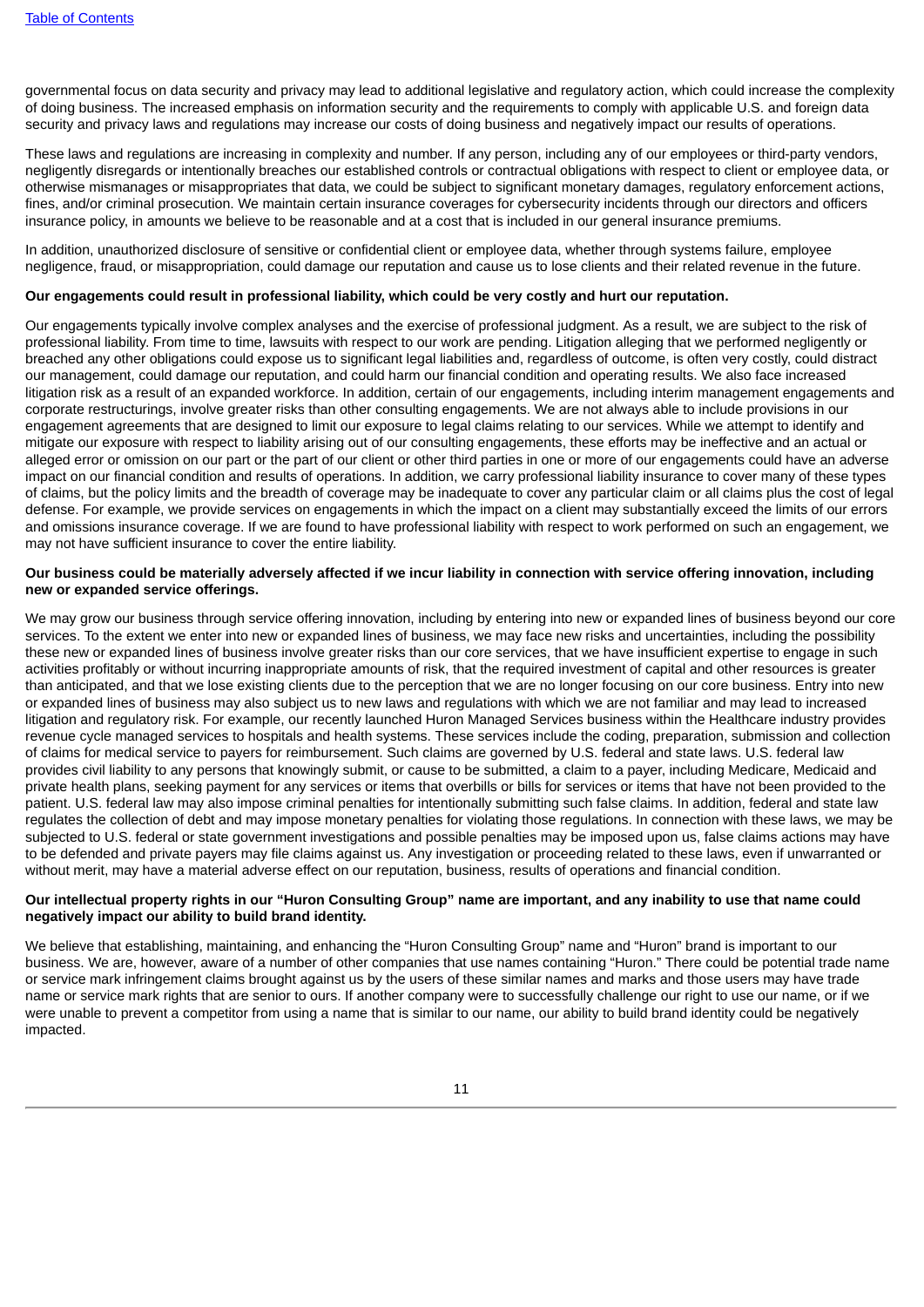## **Conflicts of interest could preclude us from accepting engagements thereby causing decreased utilization and revenues.**

We provide services in connection with bankruptcy and other proceedings that usually involve sensitive client information and frequently are adversarial. In connection with bankruptcy proceedings, we are required by law to be "disinterested" and may not be able to provide multiple services to a particular client. In addition, our engagement agreement with a client or other business reasons may preclude us from accepting engagements from time to time with the client's competitors or adversaries. Moreover, in many industries in which we provide services, there has been a continuing trend toward business consolidations and strategic alliances. These consolidations and alliances reduce the number of companies that may seek our services and increase the chances that we will be unable to accept new engagements as a result of conflicts of interest. If we are unable to accept new engagements for any reason, our consultants may become underutilized, which would adversely affect our revenues and results of operations in future periods.

#### **Risks Related to Financial Management and Performance**

## Our financial results could suffer if we are unable to achieve or maintain adequate utilization and suitable billing rates for our consultants, or if we are unable to deliver our services due to factors that disrupt travel to our client sites.

Our profitability depends to a large extent on the utilization and billing rates of our professionals. Utilization of our professionals is affected by a number of factors, including:

- the number and size of client engagements;
- the timing of the commencement, completion and termination of engagements, which in many cases is unpredictable;
- our ability to transition our consultants efficiently from completed engagements to new engagements;
- the hiring of additional consultants because there is generally a transition period for new consultants that results in a temporary drop in our utilization rate;
- unanticipated changes in the scope of client engagements;
- our ability to forecast demand for our services and thereby maintain an appropriate level of consultants; and
- conditions affecting the industries in which we practice as well as general economic conditions.

The billing rates of our consultants that we are able to charge are also affected by a number of factors, including:

- our clients' perception of our ability to add value through our services;
- the market demand for the services we provide;
- an increase in the number of engagements in the government sector, which are subject to federal contracting regulations;
- introduction of new services by us or our competitors:
- our competition and the pricing policies of our competitors; and
- current economic conditions.

If we are unable to achieve and maintain adequate overall utilization as well as maintain or increase the billing rates for our consultants, our financial results could materially suffer. Traditionally, most of our consultants have performed services at the physical locations of our clients. Starting in 2020 and in response to the proliferation of the coronavirus, substantially all of our services were delivered remotely. If our consultants are unable to continue delivering services remotely or if we are out of step with a general market return to in person service delivery, our business could be materially adversely affected.

# Our quarterly results of operations have fluctuated in the past and may continue to fluctuate in the future as a result of certain **factors, some of which may be outside of our control.**

A key element of our strategy is to market our products and services directly to certain large organizations, such as health systems and acute care hospitals, and to increase the number of our products and services utilized by existing clients. The sales cycle for some of our products and services is often lengthy and may involve significant commitment of client personnel. As a consequence, the commencement date of a client engagement often cannot be accurately forecasted. As discussed below, certain of our client contracts contain terms that result in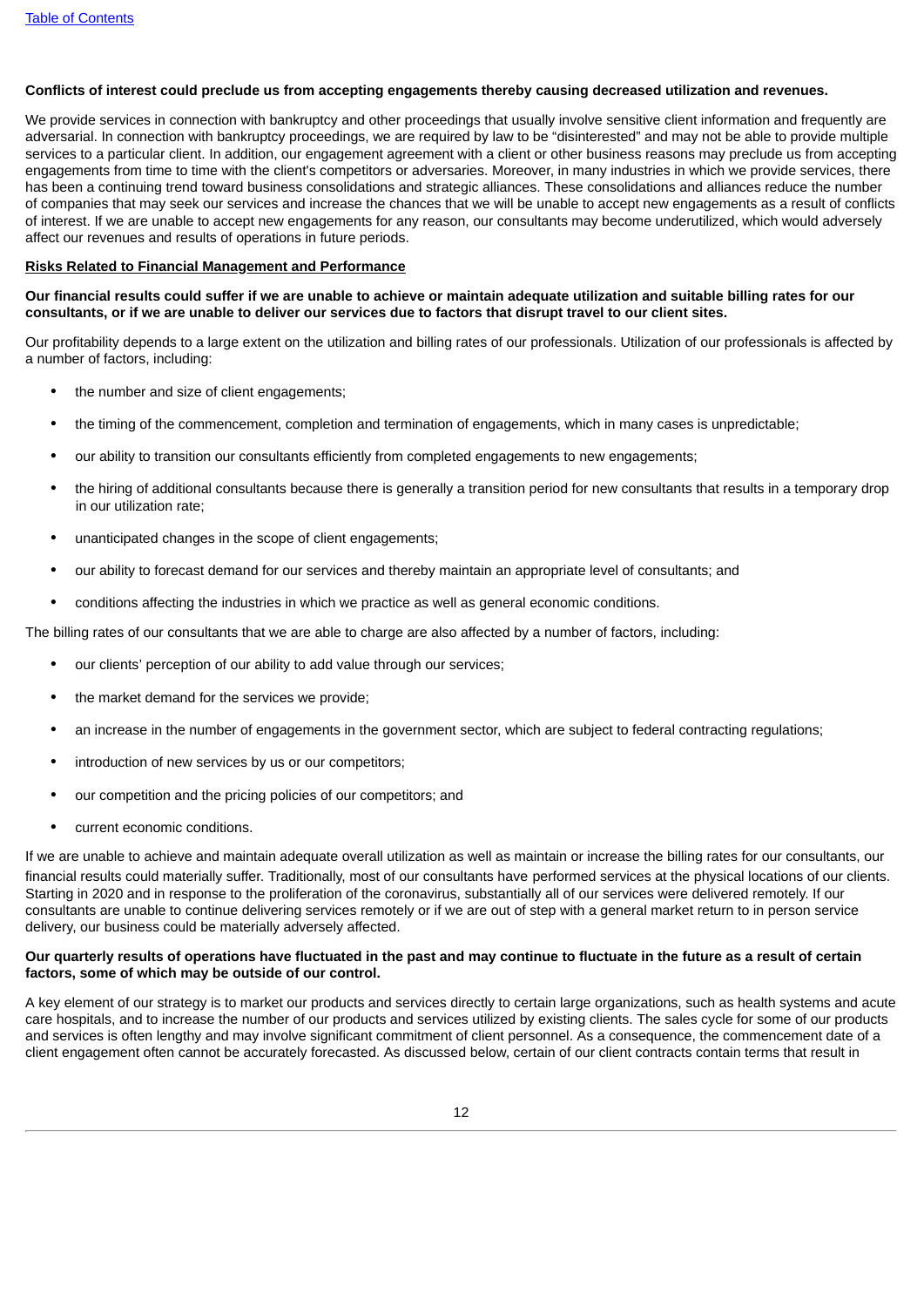revenue that is deferred and cannot be recognized until the occurrence of certain events. As a result, the period of time between contract signing and recognition of associated revenue may be lengthy, and we are not able to predict with certainty the period in which revenue will be recognized.

Fee discounts, pressure to not increase or even decrease our rates, and less advantageous contract terms could result in the loss of clients, lower revenues and operating income, higher costs, and less profitable engagements. More discounts or write-offs than we expect in any period would have a negative impact on our results of operations.

Other fluctuations in our quarterly results of operations may be due to a number of other factors, some of which are not within our control, including:

- the timing and volume of client invoices processed and payments received, which may affect the fees payable to us under certain of our engagements;
- client decisions regarding renewal or termination of their contracts;
- the amount and timing of costs related to the development or acquisition of technologies or businesses; and
- unforeseen legal expenses, including litigation and other settlement gains or losses.

We base our annual employee bonus expense upon our expected annual adjusted earnings before interest, taxes, depreciation and amortization ("EBITDA") for that year. If we experience lower adjusted EBITDA in a quarter without a corresponding change to our full-year adjusted EBITDA expectation, our estimated bonus expense will not be reduced, which will have a negative impact on our quarterly results of operations for that quarter. Our quarterly results of operations may vary significantly and period-to-period comparisons of our results of operations may not be meaningful. The results of one quarter should not be relied upon as an indication of future performance. If our quarterly results of operations fall below the expectations of securities analysts or investors, the price of our common stock could decline substantially.

## Revenues from our performance-based engagements are difficult to predict, and the timing and extent of recovery of our costs is **uncertain.**

We have engagement agreements under which our fees include a significant performance-based component. Performance-based fees are contingent on the achievement of specific measures, such as our clients meeting cost-saving or other contractually-defined goals. The achievement of these contractually-defined goals may be subject to acknowledgment by the client and is often impacted by factors outside of our control, such as the actions of the client or other third parties. To the extent that any revenue is contingent upon the achievement of a performance target, we recognize such revenue using a process that requires us to make significant management judgments, estimates, and assumptions. While we believe that the estimates and assumptions we have used for revenue recognition are reasonable, subsequent changes could have a material impact to our future financial results. The percentage of our revenues derived from performance-based fees for the years ended December 31, 2021, 2020, and 2019, was 10.1%, 9.2%, and 8.9%, respectively. A greater number of performance-based fee arrangements may result in increased volatility in our working capital requirements and greater variations in our quarter-to-quarter results, which could affect the price of our common stock. In addition, an increase in the proportion of performance-based fee arrangements may temporarily offset the positive effect on our operating results from an increase in our utilization rate until the related revenues are recognized.

# The profitability of our fixed-fee engagements with clients may not meet our expectations if we underestimate the cost of these **engagements.**

When making proposals for fixed-fee engagements, we estimate the costs and timing for completing the engagements. These estimates reflect our best judgment regarding the efficiencies of our methodologies and consultants as we plan to deploy them on engagements. Any increased or unexpected costs or unanticipated delays in connection with the performance of fixed-fee engagements, including delays caused by factors outside our control, could make these contracts less profitable or unprofitable, which would have an adverse effect on our profit margin. For the years ended December 31, 2021, 2020, and 2019, fixed-fee engagements represented 44.2%, 41.4%, and 45.8%, of our revenues, respectively.

# Our business performance might not be sufficient for us to meet the full-year financial quidance that we provide publicly.

We provide full-year financial guidance to the public based upon our expectations regarding our financial performance. While we believe that our annual financial guidance provides investors and analysts with insight to our view of the Company's future performance, such financial guidance is based on assumptions that may not always prove to be accurate and may vary from actual results. If we fail to meet the full-year financial guidance that we provide, or if we find it necessary to revise or suspend such guidance during the year, the market value of our common stock could be adversely affected.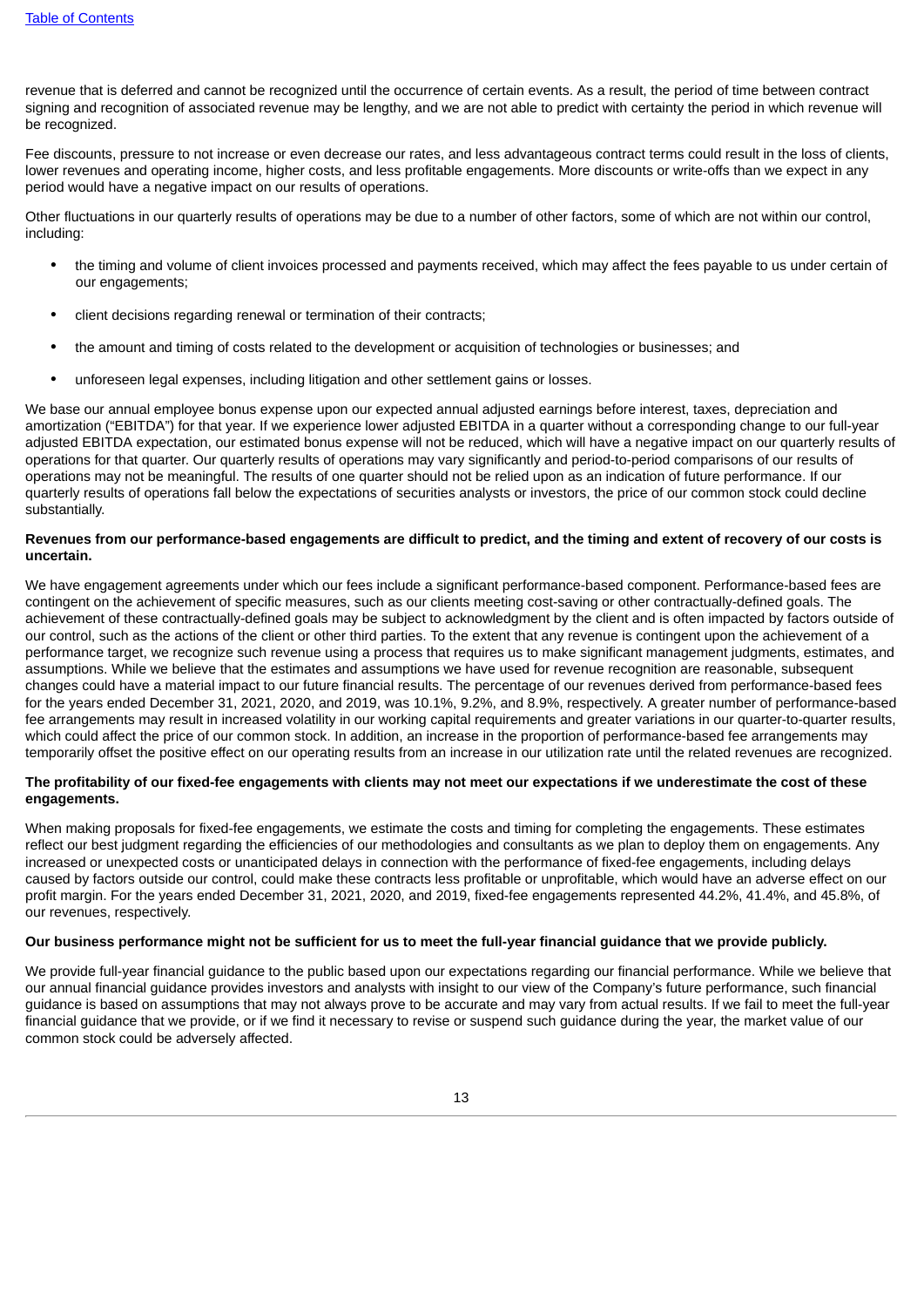## **Risks Related to Capital Resources**

Our obligations under the Amended Credit Agreement are secured by a pledge of certain of the equity interests in our subsidiaries and a lien on substantially all of our assets and those of our subsidiary grantors. If we default on these obligations, our lenders **may foreclose on our assets, including our pledged equity interest in our subsidiaries.**

We entered into a second amended and restated security agreement with Bank of America (the "Security Agreement") and a second amended and restated pledge agreement (the "Pledge Agreement") in connection with our entry into the Second Amended and Restated Credit Agreement, dated as of March 31, 2015 (as amended and restated, the "Amended Credit Agreement"). Pursuant to the Security Agreement and to secure our obligations under the Amended Credit Agreement, we granted our lenders a first-priority lien, subject to permitted liens, on substantially all of the personal property assets that we and the subsidiary grantors own. Pursuant to the Pledge Agreement, we granted our lenders a security interest in 100% of the voting stock or other equity interests in our domestic subsidiaries and 65% of the voting stock or other equity interests in certain of our foreign subsidiaries. If we default on our obligations under the Amended Credit Agreement, our lenders could accelerate our indebtedness and may be able to exercise their liens on the equity interests subject to the Pledge Agreement and their liens on substantially all of our assets and the assets of our subsidiary grantors, which would have a material adverse effect on our business, operations, financial condition, and liquidity. In addition, the covenants contained in the Amended Credit Agreement impose restrictions on our ability to engage in certain activities, such as the incurrence of additional indebtedness, certain investments, certain acquisitions and dispositions, and the payment of dividends.

## Our indebtedness could adversely affect our ability to raise additional capital to fund our operations and obligations, expose us to **interest rate risk to the extent of our variable-rate debt, and adversely affect our financial results.**

At December 31, 2021, we had outstanding indebtedness of \$230.0 million on our revolving line of credit that becomes due and payable in full upon maturity on September 27, 2024, and \$2.8 million principal amount of our promissory note due March 1, 2024. Our ability to make scheduled payments of the principal, to pay interest, or to refinance our indebtedness, depends on our future performance. If we are unable to generate cash flow from operations sufficient to satisfy our obligations under our current indebtedness and any future indebtedness, we may be required to adopt one or more alternatives, such as reducing or delaying investments or capital expenditures, selling assets, refinancing, or obtaining additional equity capital on terms that may be onerous or dilutive. Our ability to refinance our current indebtedness or future indebtedness will depend on the capital markets and our financial condition at such time. We may not be able to engage in any of these activities or engage in these activities on desirable terms, which could result in a default on the current indebtedness or future indebtedness.

The interest rates on our revolving line of credit and promissory note are linked to LIBOR. In 2017, the Financial Conduct Authority (FCA) in the U.K. announced that it would phase out LIBOR as a benchmark rate by the end of 2021. In March 2021, the ICE Benchmark Administration Limited, the administrator of LIBOR, extended the transition dates of certain LIBOR tenors (including all U.S. Dollar LIBOR tenors other than one-week and two-month U.S. Dollar LIBOR tenors) to June 30, 2023, after which LIBOR reference rates will cease to be provided. Despite this deferral, the LIBOR administrator has advised that no new contracts using U.S. Dollar LIBOR should be entered into after December 31, 2021. As a result of the discontinuance of LIBOR, the future method and rates used to calculate our interest rates and/or payments on our debt may result in interest rates and/or payments that are higher than, or that do not otherwise correlate over time with, the interest rates and/or payments that would have been applicable to our obligations if LIBOR was available in its current form, which could have a material adverse effect on our financial condition and results of operations. While we continue to take steps to mitigate the impact of the phase-out or replacement of LIBOR, such efforts may not prove successful. Furthermore, the U.S. or global financial markets may be disrupted as a result of the phase-out or replacement of LIBOR, which could also have a material adverse effect on our business, financial condition and results of operations.

In addition, our indebtedness, combined with our other financial obligations and contractual commitments, could have other important consequences such as exposing us to the risk of increased interest rates because some of our borrowings are at variable interest rates; making us more vulnerable to adverse changes in general U.S. and worldwide economic, industry, and competitive conditions and adverse changes in government regulation; or reducing our capacity to obtain additional financing and flexibility in planning for, or reacting to, changes in our business and our industry. Any of these factors could materially and adversely affect our business, financial condition, and results of operations.

## **Risks Related to Asset Impairment**

## Our goodwill and other intangible assets represent a substantial amount of our total assets, and we may be required to recognize a non-cash impairment charge for these assets if the performance of one or more of our reporting units falls below our expectations.

Our total assets reflect a substantial amount of goodwill and other intangible assets. At December 31, 2021, goodwill and other intangible assets totaled \$652.8 million, or 58%, of our total assets. Goodwill results from our acquisitions, representing the excess of the fair value of consideration transferred over the fair value of the net assets acquired. We test goodwill for impairment at the reporting unit level, annually and whenever events or circumstances make it more likely than not that an impairment may have occurred. Intangible assets other than goodwill represent purchased assets that lack physical substance but can be distinguished from goodwill. Our intangible assets primarily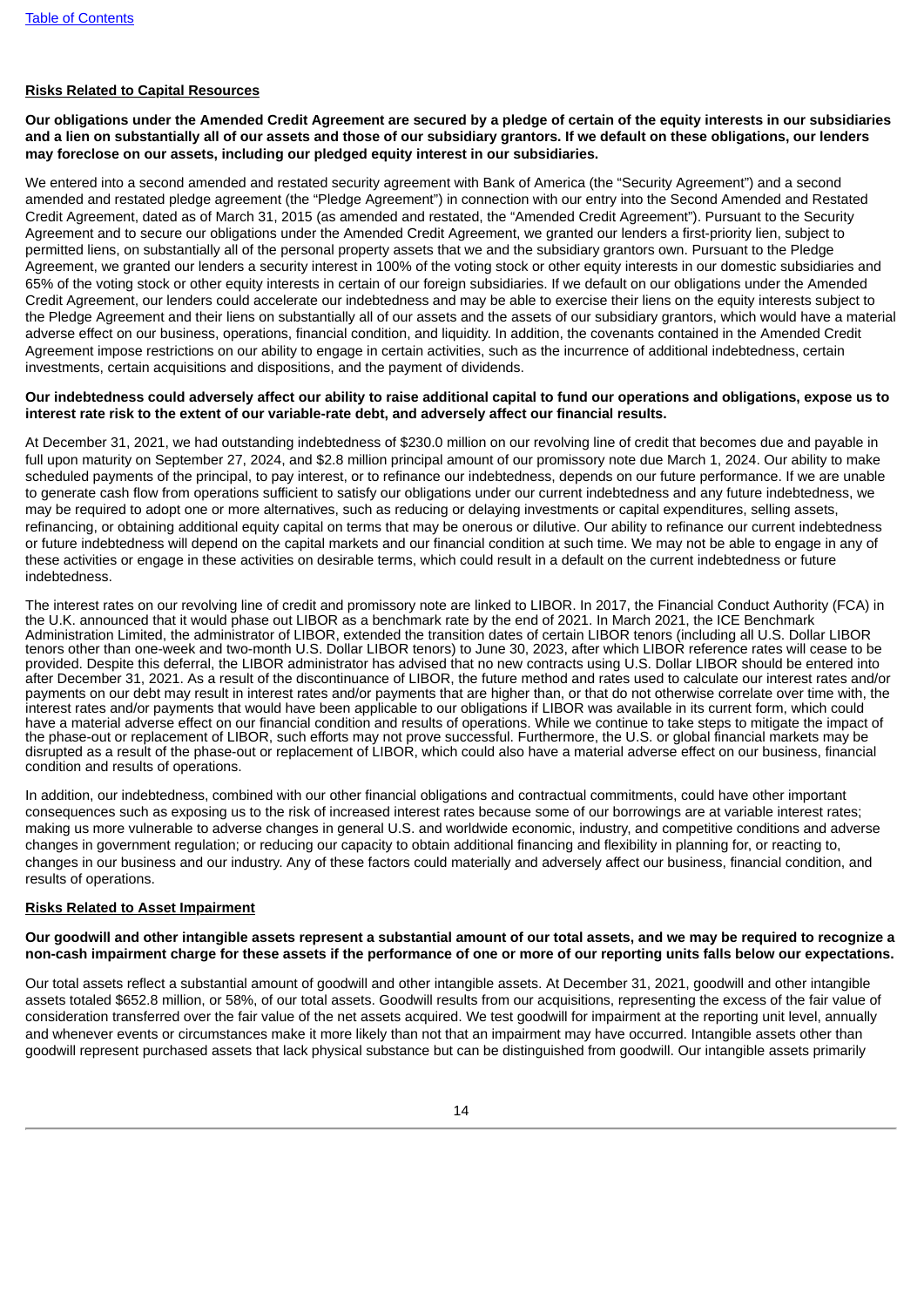consist of customer relationships, trade names, technology and software, non-competition agreements, and customer contracts, all of which were acquired through business combinations. We evaluate our intangible assets for impairment whenever events or changes in circumstances indicate that the carrying amount of the assets may not be recoverable. During the year ended December 31, 2020, we recorded non-cash goodwill impairment charges totaling \$59.8 million related to the Business Advisory segment. During 2021 and 2019, we did not record any non-cash goodwill impairment charges. No material impairment charges for intangible assets were recorded in 2021, 2020, or 2019.

Determining the fair value of a reporting unit requires us to make significant judgments, estimates, and assumptions. While we believe that the estimates and assumptions underlying our valuation methodology are reasonable, these estimates and assumptions could have a significant impact on whether or not a non-cash goodwill impairment charge is recognized and also the magnitude of any such charge. The results of an impairment analysis are as of a point in time. There is no assurance that the actual future earnings or cash flows of our reporting units will be consistent with our projections. We will monitor any changes to our assumptions and will evaluate goodwill as deemed warranted during future periods. Any significant decline in our operations could result in additional non-cash goodwill impairment charges.

Refer to "Critical Accounting Policies and Estimates" within Part I - Item 7. "Management's Discussion and Analysis of Financial Condition and Results of Operations" and Note 4 "Goodwill and Intangible Assets" within the notes to our consolidated financial statements for further discussion of our business combinations, goodwill, intangible assets, and impairment tests performed.

#### **We may incur impairment charges with respect to our convertible debt investment in Shorelight.**

In 2014 and 2015, we invested \$27.9 million, in the form of zero coupon convertible debt, in Shorelight Holdings, LLC ("Shorelight"), the parent company of Shorelight Education. In the first quarter of 2020, we invested an additional \$13.0 million, in the form of 1.69% convertible debt with a senior liquidation preference. Our investment is carried at its fair value of \$65.9 million as of December 31, 2021, with unrealized holding gains and losses reported in other comprehensive income. As of December 31, 2021, our investment in Shorelight is in an unrealized gain position. If the investment were to be in an unrealized loss position due to significant credit deterioration of Shorelight, we would recognize an allowance to decrease the carrying value of the investment to the fair value, which may be reversed in the event that the credit of Shorelight improves. As of December 31, 2021, we have not recognized any credit allowance on our investment. In the future, if there are adverse developments in Shorelight's business that may be the result of events within or outside of Shorelight's control, we may incur impairment charges with respect to our convertible debt investment, which could materially impact our results of operations.

#### **General Risk Factors**

## **Expanding our service offerings may involve additional risks and may not be profitable.**

We may choose to develop new service offerings or eliminate service offerings because of market opportunities or client demands. Developing new service offerings involves inherent risks, including:

- our inability to estimate demand for the new service offerings;
- competition from more established market participants;
- exposure to new legal and operational risks;
- a lack of market understanding;
- unanticipated expenses to recruit and hire qualified consultants and to market our new service offerings; and
- unanticipated challenges with service delivery.

## Changes in capital markets, legal or regulatory requirements, and general economic or other factors beyond our control could **reduce demand for our services, in which case our revenues and profitability could decline.**

A number of factors outside of our control affect demand for our services. These include:

- fluctuations in U.S. and global economies;
- the U.S. or global financial markets and the availability, costs, and terms of credit;
- changes in laws and regulations;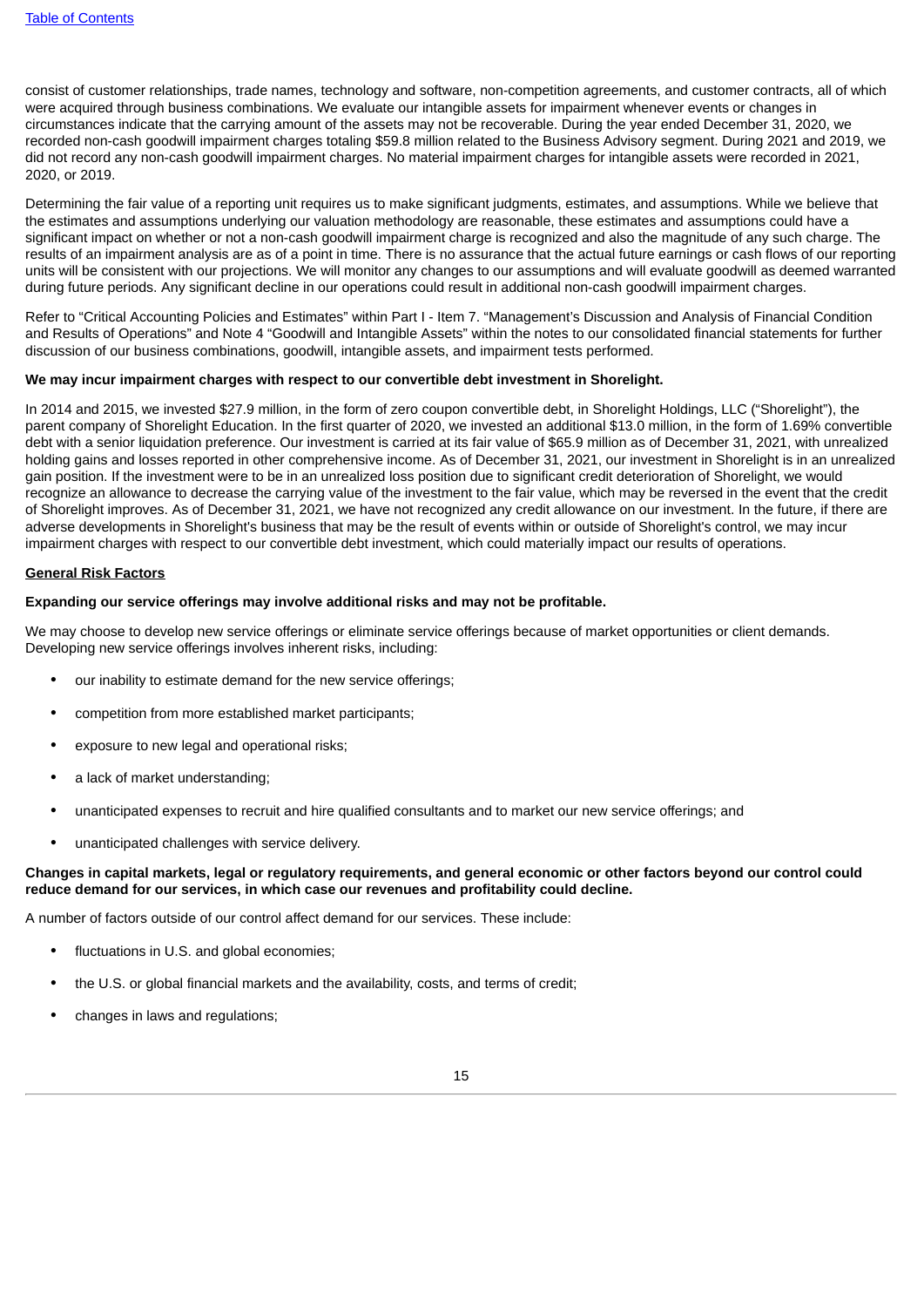- political unrest, war, terrorism, geopolitical uncertainties, trade policies and sanctions, including the repercussions of an attack by Russia on Ukraine; and
- other economic factors and general business conditions.

For example, some portion of the services we provide may be considered by our clients to be more discretionary in nature, as the demand for the services may be impacted by economic slowdowns. We are not able to predict the positive or negative effects that future events or changes to the U.S. or global economy, financial markets, or regulatory and business environment could have on our operations.

## Changes in U.S. tax laws could have a material adverse effect on our business, cash flow, results of operations and financial **condition.**

We are subject to income and other taxes in the U.S. at the state and federal level and also in foreign jurisdictions. Changes in applicable U.S. state, federal or foreign tax laws and regulations, or their interpretation and application, could materially affect our tax expense and profitability.

Future changes in tax laws, treaties or regulations, and their interpretation or enforcement, may be unpredictable, particularly as taxing jurisdictions face an increasing number of political, budgetary and other fiscal challenges. Tax rates in the jurisdictions in which we operate may change as a result of macroeconomic and other factors outside of our control, making it increasingly difficult for multinational corporations like ourselves to operate with certainty about taxation in many jurisdictions. As a result, we could be materially adversely affected by future changes in tax law or policy (or in their interpretation or enforcement) in the jurisdictions where we operate, including the United States, which could have a material adverse effect on our business, cash flow, results of operations, financial condition, as well as our effective income tax rate.

# <span id="page-17-0"></span>**ITEM 1B. UNRESOLVED STAFF COMMENTS.**

None.

#### <span id="page-17-1"></span>**ITEM 2. PROPERTIES.**

We do not own any real estate or other physical properties. Our administrative and principal executive offices are located at 550 W. Van Buren Street, Chicago, Illinois 60607. We believe that our office facilities are suitable and adequate for our business as it is presently conducted. See Note 5 "Leases" within the notes to our consolidated financial statements for additional information on our office facilities.

#### <span id="page-17-2"></span>**ITEM 3. LEGAL PROCEEDINGS.**

The information required by this Item is incorporated by reference from Note 18 "Commitments, Contingencies and Guarantees" included within the notes to our consolidated financial statements of this Annual Report on Form 10-K.

From time to time, we are involved in legal proceedings and litigation arising in the ordinary course of business. As of the date of this Annual Report on Form 10-K, we are not a party to any litigation or legal proceeding that, in the current opinion of management, could reasonably be expected to have a material adverse effect on our financial position or results of operations. However, due to the risks and uncertainties inherent in legal proceedings, actual results could differ from current expected results.

## <span id="page-17-3"></span>**ITEM 4. MINE SAFETY DISCLOSURES.**

<span id="page-17-4"></span>Not applicable.

#### **PART II**

# <span id="page-17-5"></span>**ITEM 5. MARKET FOR REGISTRANT'S COMMON EQUITY, RELATED STOCKHOLDER MATTERS AND ISSUER PURCHASES OF EQUITY SECURITIES.**

#### **Market Information**

Our common stock is traded on the NASDAQ Global Select Market under the symbol "HURN." As of February 17, 2022, there were 307 registered holders of record of Huron's common stock. A number of Huron's stockholders hold their shares in street name; therefore, the Company believes that there are substantially more beneficial owners of its common stock.

#### **Dividends**

We have not declared or paid dividends on our common stock since we became a public company. Our board of directors re-evaluates this policy periodically. Any determination to pay cash dividends will be at the discretion of the board of directors and will be dependent upon our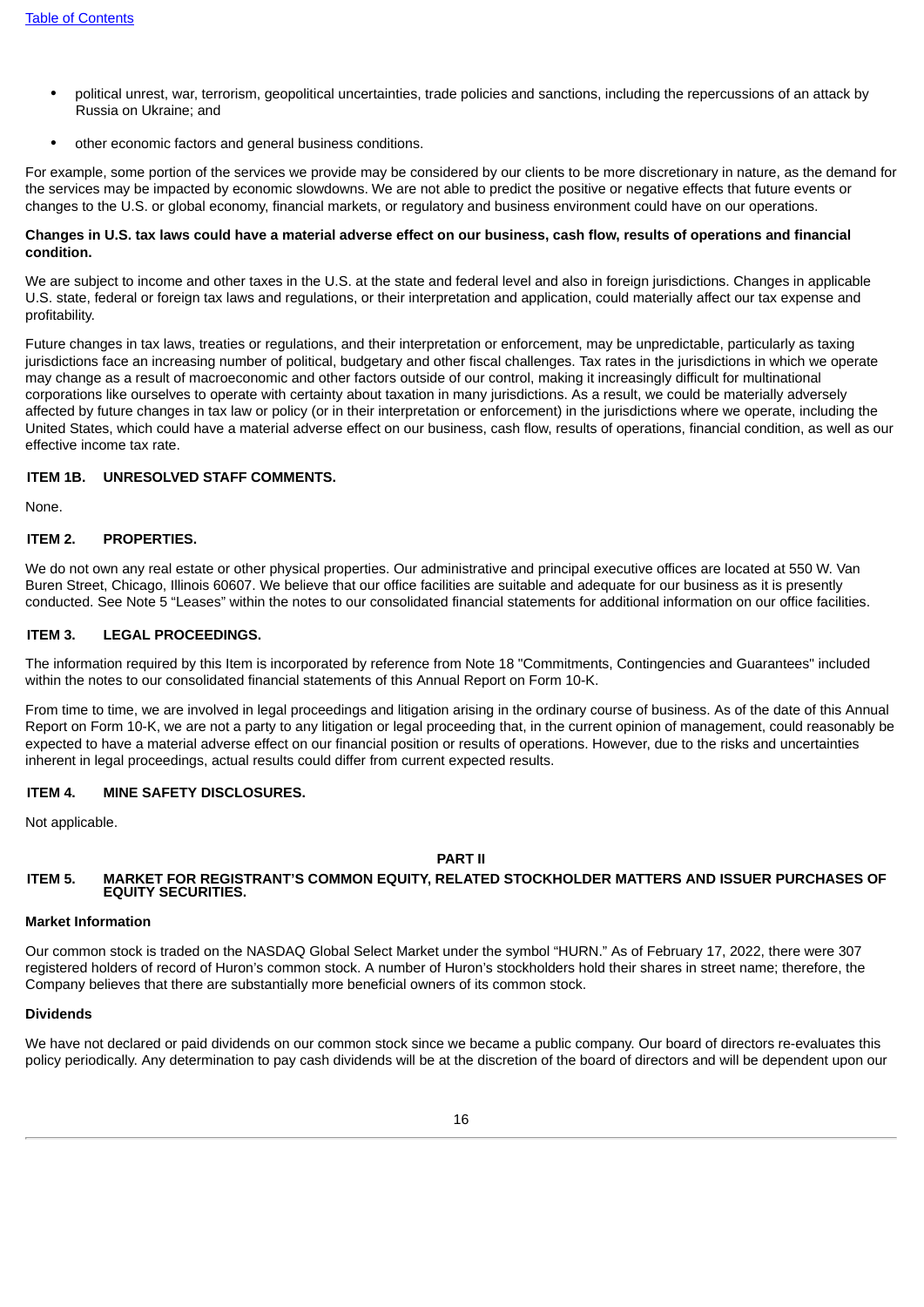results of operations, financial condition, capital requirements, terms of our financing arrangements, and such other factors as the board of directors deems relevant. In addition, the amount of dividends we may pay is subject to the restricted payment provisions of our senior secured credit facility. See the Liquidity and Capital Resources section under Part II—Item 7. "Management's Discussion and Analysis of Financial Condition and Results of Operations" for further information on the restricted payment provisions of our senior secured credit facility.

#### **Securities Authorized for Issuance Under Equity Compensation Plans**

The information required by this item appears under Part III—Item 12. "Security Ownership of Certain Beneficial Owners and Management and Related Stockholders Matters."

# **Purchases of Equity Securities by the Issuer and Affiliated Purchasers**

Our Stock Ownership Participation Program, 2012 Omnibus Incentive Plan, and 2004 Omnibus Stock Plan, which was replaced by the 2012 Omnibus Incentive Plan, permit the netting of common stock upon vesting of restricted stock awards to satisfy individual tax withholding requirements. During the quarter ended December 31, 2021, we reacquired 16,654 shares of common stock with a weighted average fair market value of \$50.19 as a result of such tax withholdings.

In November 2020, our board of directors authorized a share repurchase program (the "2020 Share Repurchase Program") permitting us to repurchase up to \$50 million of our common stock through December 31, 2021. During the third quarter of 2021, our board of directors authorized an extension of the 2020 Share Repurchase Program through December 31, 2022 and increased the authorized amount from \$50 million to \$100 million. The amount and timing of repurchases under our share repurchase program is determined by management and depends on a variety of factors, including the trading price of our common stock, capacity under our credit facility, general market and business conditions, and applicable legal requirements.

The following table provides information with respect to purchases we made of our common stock during the quarter ended December 31, 2021.

| <b>Period</b>                        | <b>Total Number</b><br>of Shares<br>Purchased <sup>(1)</sup> |      | <b>Average Price</b><br><b>Paid Per Share</b> | <b>Total Number of</b><br><b>Shares Purchased as</b><br><b>Part of Publicly</b><br><b>Announced Plans or</b><br><b>Programs</b> |      | <b>Dollar Value of</b><br><b>Shares that May Yet</b><br><b>Be Purchased</b><br>under the Plans or<br>Programs <sup>(2)</sup> |
|--------------------------------------|--------------------------------------------------------------|------|-----------------------------------------------|---------------------------------------------------------------------------------------------------------------------------------|------|------------------------------------------------------------------------------------------------------------------------------|
| October 1, 2021 – October 31, 2021   | 850                                                          | -\$  | 52.42                                         | $-$ \$                                                                                                                          |      | 34,745,565                                                                                                                   |
| November 1, 2021 - November 30, 2021 | 14.660                                                       | - \$ | 50.16                                         | $\overline{\phantom{0}}$                                                                                                        | -\$  | 34,745,565                                                                                                                   |
| December 1, 2021 - December 31, 2021 | 97,279                                                       | - SS | 47.56                                         | 96,135                                                                                                                          | - \$ | 30,171,684                                                                                                                   |
| Total                                | 112,789                                                      | -\$  | 47.94                                         | 96,135                                                                                                                          |      |                                                                                                                              |

(1) The number of shares repurchased included 850 shares in October 2021, 14,660 shares in November 2021 and 1,144 shares in December 2021 to satisfy employee tax withholding requirements. These shares do not reduce the repurchase authority under the Share Repurchase Program.

(2) As of the end of the period.

<span id="page-18-1"></span><span id="page-18-0"></span>**ITEM 6. [Reserved]**

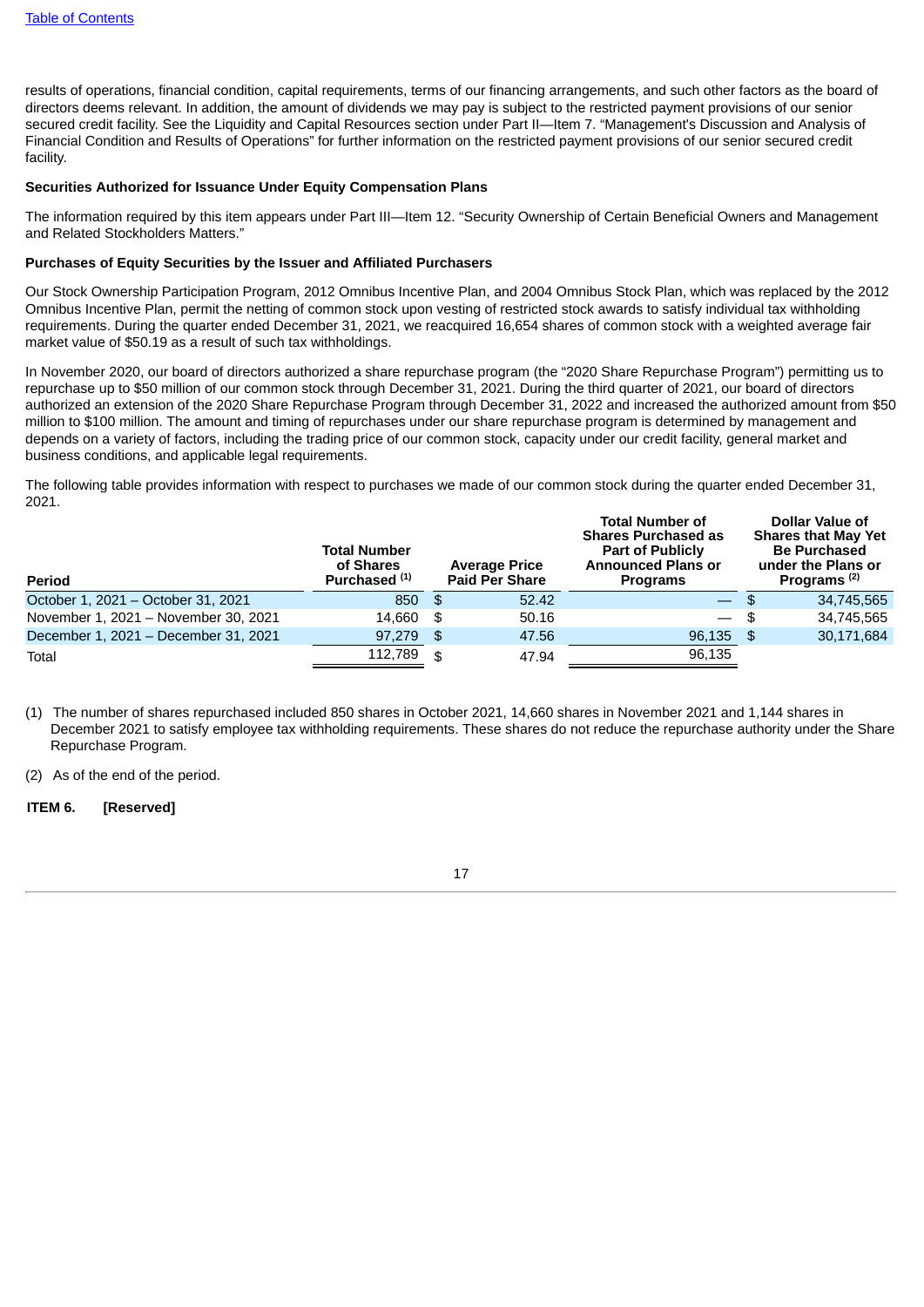# **ITEM 7. MANAGEMENT'S DISCUSSION AND ANALYSIS OF FINANCIAL CONDITION AND RESULTS OF OPERATIONS.**

Management's Discussion and Analysis of Financial Condition and Results of Operations ("MD&A") should be read in conjunction with our Consolidated Financial Statements and related notes appearing under Part II—Item 8. "Financial Statements and Supplementary Data." The following MD&A contains forward-looking statements and involves numerous risks and uncertainties, including, without limitation, those described under Part I-ltem 1A. "Risk Factors" and "Forward-Looking Statements" of this Annual Report on Form 10-K. Actual results may *differ materially from those contained in any forward-looking statements.*

The following information summarizes our results of operations for 2021, 2020, and 2019; and discusses those results of operations for 2021 compared to 2020. For a discussion of our results of operations for 2020 compared to 2019, refer to Part II-ltem 7. "Management's Discussion and Analysis of Financial Condition and Results of Operations" of the Annual Report on Form 10-K for the year ended December 31, 2020, which was filed with the United States Securities and Exchange Commission on February 23, 2021.

#### **OVERVIEW**

Huron is a global consultancy that collaborates with clients to drive strategic growth, ignite innovation and navigate constant change. Through a combination of strategy, expertise and creativity, we help clients accelerate operational, digital and cultural transformation, enabling the change our clients need to own their future. By embracing diverse perspectives, encouraging new ideas and challenging the status quo, Huron delivers sustainable results for the organizations it serves.

We provide our services and manage our business under three operating segments: Healthcare, Business Advisory, and Education. See Part I—Item 1. "Business—Overview—Our Services" and Note 19 "Segment Information" within the notes to our consolidated financial statements for a discussion of our three segments.

Effective January 1, 2022, we modified our operating model to expand and more deeply integrate our industry expertise with our digital, strategic and financial advisory capabilities. The new operating model will strengthen Huron's go-to-market strategy, drive efficiencies that support margin expansion, and position the company to accelerate growth.

To align with the new operating model, effective with reporting for periods beginning January 1, 2022, we will begin reporting under the following three industries, which will be our reportable segments: Healthcare, Education and Commercial. The Commercial segment will include all industries outside of healthcare and education, including, but not limited to, financial services and energy and utilities. In the new reporting structure, each segment will include all revenue and costs associated with engagements delivered in the respective industry segments. The new Healthcare and Education segments will include some revenue and costs historically reported in the Business Advisory segment and the Healthcare segment will include some revenue and costs historically reported in the Education segment. We will also provide revenue reporting across two principal capabilities: i) Consulting and Managed Services and ii) Digital. These changes will create greater transparency for investors by improving visibility into the core drivers of our business. While our consolidated results will not be impacted, we will recast our historical segment information during 2022 for consistent presentation.

## *Coronavirus (COVID-***19)**

The worldwide spread of COVID-19 beginning in 2020 has created significant volatility, uncertainty and disruption to the global economy. The pandemic had an unfavorable impact on aspects of our business, operations, and financial results, and caused us to significantly change the way we operate. Near the end of the first quarter of 2020, we suspended almost all business travel and our employees began working from their homes. While traditionally a majority of the work performed by our revenue-generating professionals occurred at client sites, the nature of the services we provide and enhanced available technology allows our revenue-generating professionals to effectively serve clients in a remote work environment. As federal, state and local government restrictions evolve, we continue to refine our comprehensive plan to return to our offices and client sites with our people's safety and the needs of our clients guiding how we implement our phased transition. As of December 31, 2021, our employees continue to primarily work from their homes; however, most of our offices are open and we are providing our employees the flexibility to choose to work remotely, from our offices, or from client sites as needed and in accordance with recommended public health guidelines.

In each of our operating segments, we are working closely with our clients to support them and their ongoing business needs and provide relevant services to address their needs caused by the COVID-19 pandemic. However, since the beginning of the pandemic in 2020, some clients reprioritized and delayed projects which negatively impacted demand for certain offerings, particularly within our Healthcare and Education segments. Conversely, the COVID-19 pandemic strengthened demand for other services we provide, such as our cloud-based technology and analytics solutions within our Business Advisory segment and our restructuring and capital advisory solutions provided to organizations in transition also within our Business Advisory segment.

Beginning in the second quarter of 2021 and continuing through the end of 2021, we saw strengthened demand for services in all of our segments compared to the same prior year period. As a result, total revenues in the fourth quarter of 2021 increased 25.2% compared to the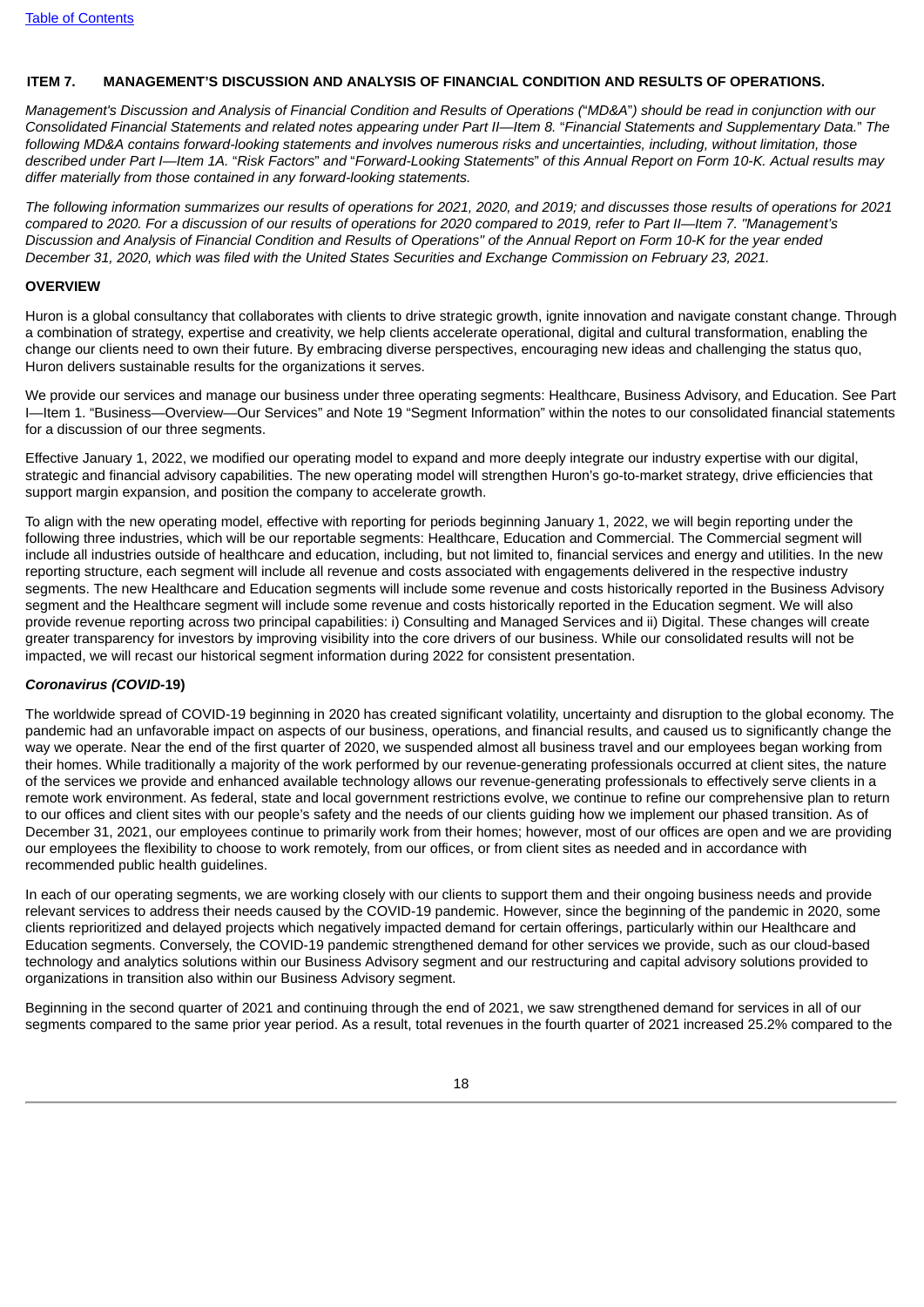fourth quarter of 2020, and full year 2021 revenues increased 7.3% compared to 2020. We expect continued revenue growth in 2022 compared to 2021.

In order to support our liquidity during the COVID-19 pandemic, we took proactive measures to increase available cash on hand including, but not limited to, borrowing under our senior secured credit facility in the first quarter of 2020 and reducing discretionary operating and capital spending. In the second, third and fourth quarters of 2020, we made repayments on our borrowings to reduce our total debt outstanding to pre-pandemic levels due to our ability to maintain adequate cash flows from operations and improved clarity around access to capital resources. In 2021, we borrowed under our credit facility primarily to fund our annual performance bonus payment in March 2021 and our acquisitions of businesses during the year. To further support our liquidity during the COVID-19 pandemic, we elected to defer the deposit of our employer portion of social security taxes beginning in April 2020 and through December 31, 2020, as provided for under the Coronavirus Aid, Relief, and Economic Security Act ("CARES Act"). These deferred payments, which totaled \$12.2 million, were paid in full in the third quarter of 2021. See the "Liquidity and Capital Resources" section below for additional information on these items.

#### *Enterprise Resource Planning System Implementation*

In the fourth quarter of 2019, we began the implementation of a new cloud-based enterprise resource planning ("ERP") system designed to improve the efficiency of our internal finance, human resources, resource planning, and administrative operations. In January 2021, we successfully went live with the new ERP system, and we continue to progress with additional functionality and integrations as scheduled. The implementation progressed on schedule and was not significantly impacted by the COVID-19 pandemic due to the ability of our implementation team to work and collaborate remotely and the enhanced technology and cloud-based nature of our new ERP system. We believe our investment in this new system will position our teams to drive efficiencies and provide more robust management reporting and data analytics to support future growth and the goals and vision of the company.

See Part II, Item 1A. "Risk Factors" of this Annual Report on Form 10-K for additional information on the potential impact the COVID-19 pandemic could have on our business, operations and financial results.

#### *Acquisitions and Divestiture*

During 2021, we completed the following acquisitions:

- *Unico Solution, Inc. -* On February 1, 2021, we completed the acquisition of Unico Solution, Inc. ("Unico Solutions"), a data strategy and technology consulting firm focused on helping clients enhance the use of their data to speed business transformation and accelerate cloud adoption. The acquisition expands our cloud-based technology offerings within the Business Advisory segment. The results of operations of Unico Solutions are included within the Business Advisory segment from the date of acquisition.
- *Bad Rabbit, Inc. -* On October 1, 2021, we completed the acquisition of the research administration software services team of Bad Rabbit, Inc. ("Bad Rabbit"). The results of operations of Bad Rabbit are included in our consolidated financial statements and results of operations of our Education segment from the date of acquisition.
- *• Whiteboard Communications Ltd. -* On December 1, 2021, we completed the acquisition of Whiteboard Communications Ltd. ("Whiteboard"), a student enrollment advisory firm that helps colleges and universities with recruitment initiatives and financial aid strategies. The results of operations of Whiteboard are included in our consolidated financial statements and results of operations of our Education segment from the date of acquisition.
- *• Perception Health, Inc. -* On December 31, 2021, we completed the acquisition of Perception Health, Inc. ("Perception Health"), a healthcare predictive analytics company focused on bringing data sources together for improved clinical and business decisionmaking. The results of operations of Perception Health will be included in our consolidated financial statements and results of operations of our Healthcare segment beginning January, 1, 2022.

The acquisitions of Unico Solutions, Bad Rabbit, Whiteboard and Perception Health are not significant to our consolidated financial statements individually or in the aggregate as of and for the year ended December 31, 2021.

On November 1, 2021, we completed the divestiture of our Life Sciences business to a third-party. The Life Sciences business, a reporting unit within the Business Advisory segment, provides commercial and research and development strategy, pricing and market access strategy solutions to customers in the life sciences industries. For the ten months ended October 31, 2021, Life Sciences revenues were \$16.7 million. The Life Sciences business is not significant to our consolidated financial statements and does not qualify as a discontinued operation for reporting under GAAP.

## **How We Generate Revenues**

A large portion of our revenues is generated by our full-time consultants who provide consulting and other professional services to our clients and are billable to our clients based on the number of hours worked, services provided, or achieved outcomes. A smaller portion of our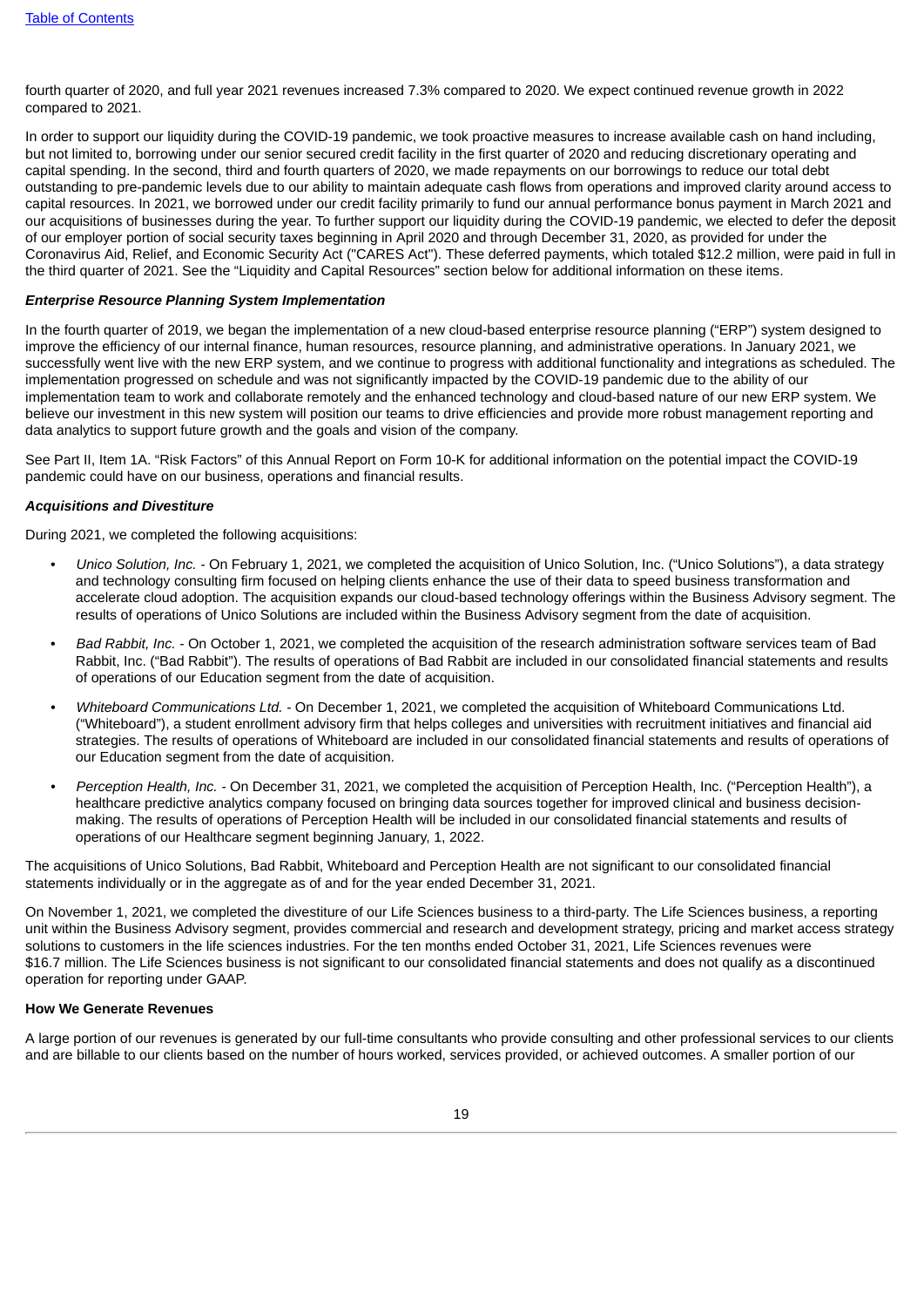revenues is generated by our other professionals, also referred to as full-time equivalents, some of whom work variable schedules as needed by our clients. Full-time equivalent professionals consist of our coaches and their support staff from our Culture and Organizational Excellence solution, consultants who work variable schedules as needed by our clients, and our employees who provide software support and maintenance services to our clients. We translate the hours that these other professionals work on client engagements into a full-time equivalent measure that we use to manage our business. Another portion of our revenue is generated by our Healthcare Managed Services employees within our Healthcare segment. Our Healthcare Managed Services employees manage and provide revenue cycle billing, collections, insurance verification and change integrity services to clients. We refer to our billable consultants, full-time equivalents and Healthcare Managed Services employees as revenue-generating professionals.

Revenues generated by our billable consultants are primarily driven by the number of consultants we employ and their utilization rates, as well as the billing rates we charge our clients. Revenues generated by our other professionals, or full-time equivalents, are largely dependent on the number of consultants we employ, their hours worked, and billing rates charged. Revenues generated by our coaches are largely dependent on the number of coaches we employ and the total value, scope, and terms of the consulting contracts under which they provide services, which are primarily fixed-fee contracts. Revenues generated by our Healthcare Managed Services employees are largely dependent on the total value, scope and terms of the related contracts.

We generate our revenues from providing professional services under four types of billing arrangements: fixed-fee (including software license revenue); time-and-expense; performance-based; and software support, maintenance and subscriptions.

In fixed-fee billing arrangements, we agree to a pre-established fee in exchange for a predetermined set of professional services. We set the fees based on our estimates of the costs and timing for completing the engagements. It is the client's expectation in these engagements that the pre-established fee will not be exceeded except in mutually agreed upon circumstances. We generally recognize revenues under fixedfee billing arrangements using a proportionate performance approach, which is based on work completed to-date versus our estimates of the total services to be provided under the engagement. Contracts within our Culture and Organizational Excellence solution include fixed-fee partner contracts with multiple performance obligations, which primarily consist of coaching services, as well as speaking engagements, conferences, publications and software products ("Partner Contracts"). Revenues for coaching services and software products are generally recognized on a straight-line basis over the length of the contract. All other revenues under Partner Contracts, including speaking engagements, conferences and publications, are recognized at the time the goods or services are provided.

Fixed-fee arrangements also include software licenses for our revenue cycle management software and research administration and compliance software. Licenses for our revenue cycle management software are sold only as a component of our consulting projects, and the services we provide are essential to the functionality of the software. Therefore, revenues from these software licenses are recognized over the term of the related consulting services contract. License revenue from our research administration and compliance software is generally recognized in the month in which the software is delivered.

Fixed-fee engagements represented 44.2%, 41.4%, and 45.8% of our revenues for the years ended December 31, 2021, 2020, and 2019, respectively.

Time-and-expense billing arrangements require the client to pay based on the number of hours worked by our revenue-generating professionals at agreed upon rates. Time-and-expense arrangements also include certain speaking engagements, conferences and publications purchased by our clients outside of Partner Contracts within our Culture and Organizational Excellence solution and the portion of our Healthcare Managed Services contracts that are billed under time-and-expense arrangements. We recognize revenues under timeand-expense billing arrangements as the related services or publications are provided. Time-and-expense engagements represented 39.2%, 43.4%, and 39.9% of our revenues in 2021, 2020, and 2019, respectively.

In performance-based fee billing arrangements, fees are tied to the attainment of contractually defined objectives. We enter into performance-based engagements in essentially two forms. First, we generally earn fees that are directly related to the savings formally acknowledged by the client as a result of adopting our recommendations for improving operational and cost effectiveness in the areas we review. Second, we have performance-based engagements in which we earn a success fee when and if certain predefined outcomes occur. Often, performance-based fees supplement our time-and-expense or fixed-fee engagements. We recognize revenues under performancebased billing arrangements by estimating the amount of variable consideration that is probable of being earned and recognizing that estimate over the length of the contract using a proportionate performance approach. Performance-based fee revenues represented 10.1%, 9.2%, and 8.9% of our revenues in 2021, 2020, and 2019, respectively. The level of performance-based fees earned may vary based on our clients' risk sharing preferences and the mix of services we provide.

Clients that have purchased one of our software licenses can pay an annual fee for software support and maintenance. We also generate subscription revenue from our cloud-based analytic tools and solutions. Software support, maintenance and subscription revenues are recognized ratably over the support or subscription period. These fees are generally billed in advance and included in deferred revenues until recognized. Software support and maintenance and subscription-based revenues represented 6.5%, 6.0%, and 5.4% of our revenues in 2021, 2020, and 2019, respectively.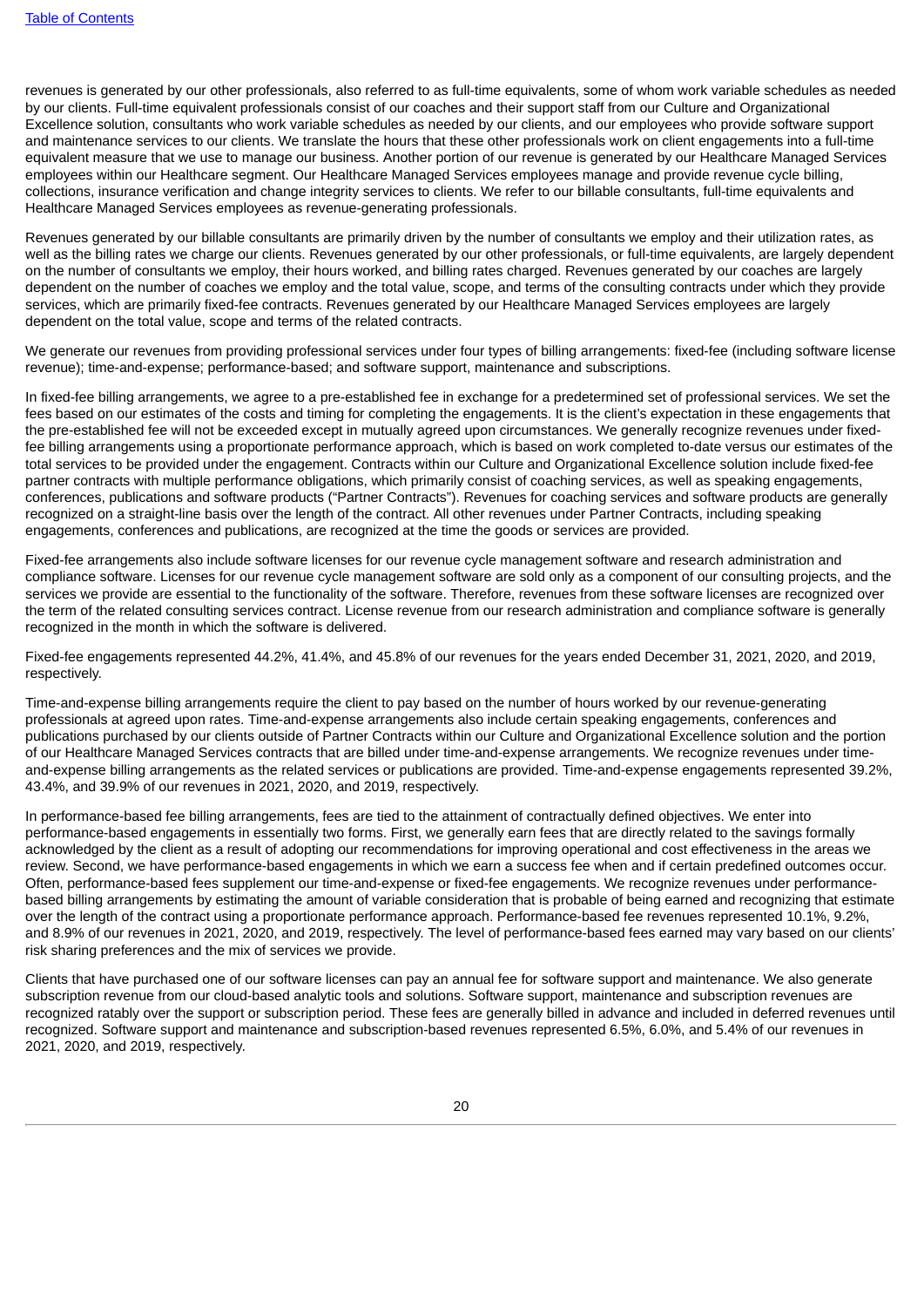Our quarterly results are impacted principally by our full-time consultants' utilization rate, the bill rates we charge our clients, and the number of our revenue-generating professionals who are available to work. Our utilization rate can be negatively affected by increased hiring because there is generally a transition period for new professionals that results in a temporary drop in our utilization rate. Our utilization rate can also be affected by seasonal variations in the demand for our services from our clients. For example, during the third and fourth quarters of the year, vacations taken by our clients can result in the deferral of activity on existing and new engagements, which would negatively affect our utilization rate. The number of business work days is also affected by the number of vacation days taken by our consultants and holidays in each quarter. We typically have fewer business work days available in the fourth quarter of the year, which can impact revenues during that period.

Time-and-expense engagements do not provide us with a high degree of predictability as to performance in future periods. Unexpected changes in the demand for our services can result in significant variations in utilization and revenues and present a challenge to optimal hiring and staffing. Moreover, our clients typically retain us on an engagement-by-engagement basis, rather than under long-term recurring contracts. The volume of work performed for any particular client can vary widely from period to period.

#### **Reimbursable Expenses**

Reimbursable expenses that are billed to clients, primarily relating to travel and out-of-pocket expenses incurred in connection with engagements, are included in total revenues and reimbursable expenses. Under fixed-fee billing arrangements, we estimate the total amount of reimbursable expenses to be incurred over the course of the engagement and recognize the estimated amount as revenue using the proportionate performance approach, which is based on work completed to-date versus our estimates of the total services to be provided under the engagement. Under time-and-expense billing arrangements, we recognize reimbursable expenses as revenue as the related services are provided, using the right to invoice practical expedient. Reimbursable expenses are recognized as expenses in the period in which the expense is incurred. Subcontractors that are billed to clients at cost are also included in reimbursable expenses. When billings do not specifically identify reimbursable expenses, we allocate the portion of the billings equivalent to these expenses to reimbursable expenses.

We manage our business on the basis of revenues before reimbursable expenses, which we believe is the most accurate reflection of our services because it eliminates the effect of reimbursable expenses that we bill to our clients at cost.

#### **Total Direct Costs**

Our most significant expenses are costs classified as total direct costs. Total direct costs primarily include salaries, performance bonuses, signing and retention bonuses, payroll taxes, and benefits for revenue-generating professionals, as well as technology costs, product and event costs, commissions, and fees paid to independent contractors that we retain to supplement our revenue-generating professionals, typically on an as-needed basis for specific client engagements. Direct costs also include share-based compensation, which represents the cost of restricted stock and performance-based share awards, granted to our revenue-generating professionals. Compensation expense for restricted stock awards and performance-based share awards is recognized ratably using either the straight-line attribution method or the graded vesting attribution method, as appropriate, over the requisite service period, which is generally three to four years. Total direct costs also include amortization of internally developed software costs and intangible assets primarily related to technology and software, certain customer relationships, and customer contracts acquired in business combinations.

#### **Operating Expenses and Other Losses (Gains), Net**

Our operating expenses include selling, general and administrative expenses, which consist primarily of salaries, performance bonuses, payroll taxes, benefits, and share-based compensation for our support personnel. Also included in selling, general and administrative expenses is rent and other office related expenses, referred to as facilities expenses; sales and marketing related expenses; third-party professional fees; recruiting and training expenses; and practice administration and meetings expenses. Other operating expenses include restructuring charges, other gains and losses, depreciation and certain amortization expenses not included in total direct costs.

## **Segment Results**

Segment operating income consists of the revenues generated by a segment, less the direct costs of revenue and selling, general and administrative expenses that are incurred directly by the segment. Unallocated costs include corporate costs related to administrative functions that are performed in a centralized manner that are not attributable to a particular segment. These administrative function costs include corporate office support costs, office facility costs, costs related to accounting and finance, human resources, legal, marketing, information technology, and company-wide business development functions, as well as costs related to overall corporate management.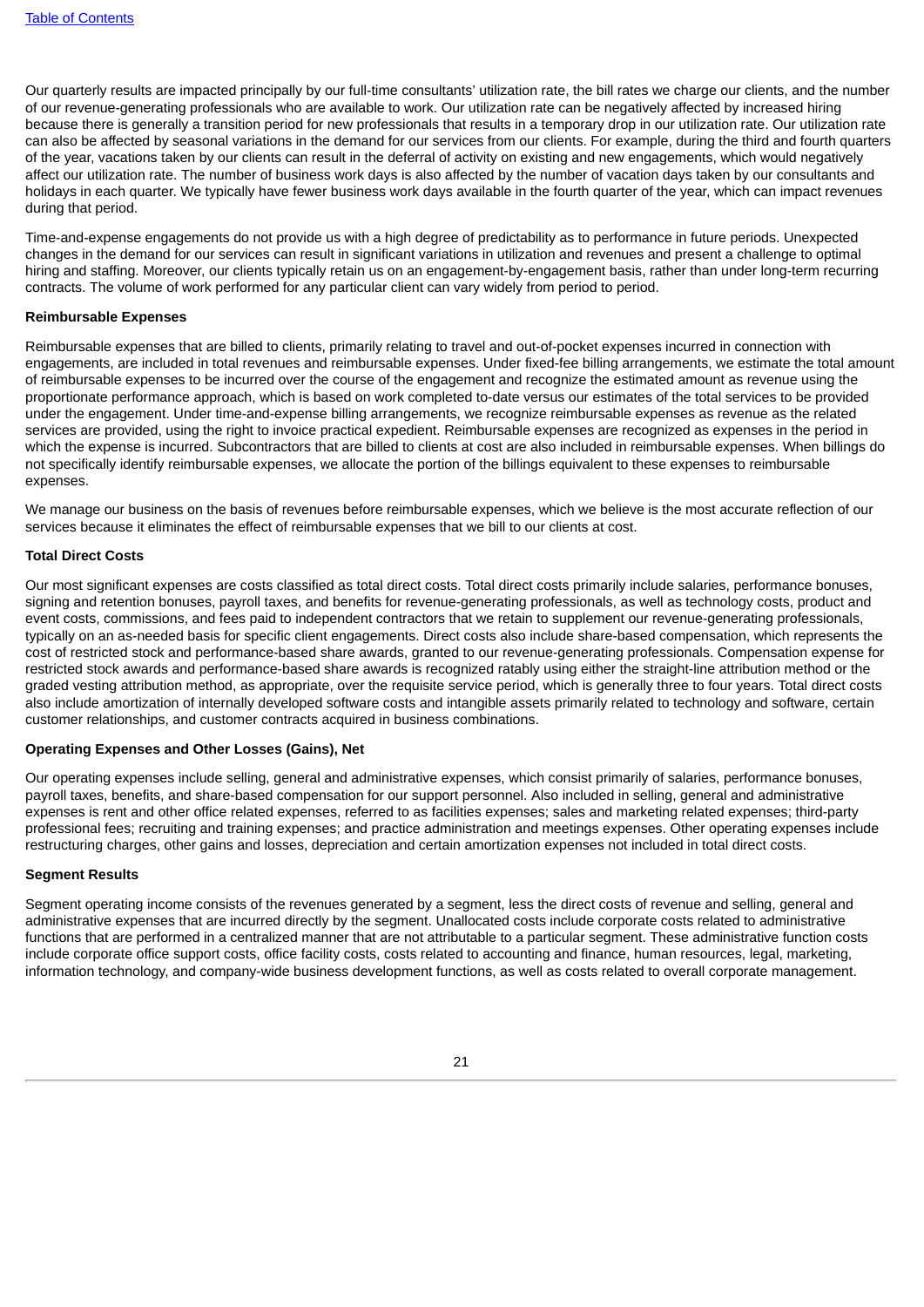## **RESULTS OF OPERATIONS**

The following table sets forth, for the periods indicated, selected segment and consolidated operating results and other operating data. The results of operations for acquired businesses have been included in our results of operations since the date of their respective acquisition.

In conjunction with our continuous evaluation of the appropriate level of disaggregation of revenues as our business evolves and in consideration of a group hire of approximately 300 employees in our Healthcare Managed Services solution within our Healthcare segment in the second quarter of 2021, we began assessing our operating performance by the following three employee types: billable consultants, fulltime equivalents, and Healthcare Managed Services employees. The other operating data previously reported for the twelve months ended December 31, 2020 and 2019 was revised below to reflect this change. This change has no impact on our consolidated total revenues or total revenues by segment.

|                                                                   | Year Ended December 31, |         |                    |           |                |           |
|-------------------------------------------------------------------|-------------------------|---------|--------------------|-----------|----------------|-----------|
|                                                                   |                         | 2021    |                    | 2020      |                | 2019      |
| <b>Segment and Consolidated Operating Results (in thousands):</b> |                         |         |                    |           |                |           |
| <b>Healthcare:</b>                                                |                         |         |                    |           |                |           |
| Revenues                                                          | \$                      | 377,577 | \$                 | 353,437   | \$             | 399,221   |
| Operating income                                                  | \$                      | 104,010 | $\mathfrak{P}$     | 94,925    | \$             | 125,724   |
| Segment operating income as a percentage of segment revenues      |                         | 27.5 %  |                    | 26.9 %    |                | 31.5 %    |
| <b>Business Advisory:</b>                                         |                         |         |                    |           |                |           |
| Revenues                                                          | \$                      | 291,663 | \$                 | 267,361   | \$             | 252,508   |
| Operating income                                                  | \$                      | 48,236  | $\mathbf{\hat{z}}$ | 48,046    | $\mathfrak{P}$ | 49,695    |
| Segment operating income as a percentage of segment revenues      |                         | 16.5 %  |                    | 18.0 %    |                | 19.7 %    |
| <b>Education:</b>                                                 |                         |         |                    |           |                |           |
| Revenues                                                          | \$                      | 236,400 | \$                 | 223,329   | \$             | 225,028   |
| Operating income                                                  | \$                      | 52.772  | \$                 | 47,503    | \$             | 55,741    |
| Segment operating income as a percentage of segment revenues      |                         | 22.3 %  |                    | 21.3 %    |                | 24.8 %    |
| <b>Total Company:</b>                                             |                         |         |                    |           |                |           |
| Revenues                                                          | \$                      | 905,640 | \$                 | 844,127   | \$             | 876,757   |
| Reimbursable expenses                                             |                         | 21,318  |                    | 26,887    |                | 88,717    |
| Total revenues and reimbursable expenses                          | \$                      | 926,958 | \$                 | 871,014   | \$             | 965,474   |
| <b>Statements of Operations reconciliation:</b>                   |                         |         |                    |           |                |           |
| Segment operating income                                          | \$                      | 205,018 | \$                 | 190,474   | \$             | 231,160   |
| Items not allocated at the segment level:                         |                         |         |                    |           |                |           |
| Other operating expenses                                          |                         | 131,372 |                    | 135,255   |                | 140,285   |
| Litigation and other losses (gains)                               |                         | 173     |                    | (150)     |                | (1, 196)  |
| Depreciation and amortization                                     |                         | 20,634  |                    | 24,405    |                | 28,365    |
| Goodwill impairment charges <sup>(1)</sup>                        |                         |         |                    | 59,816    |                |           |
| Total operating income (loss)                                     |                         | 52,839  |                    | (28, 852) |                | 63,706    |
| Other income (expense), net                                       |                         | 27,197  |                    | (5,021)   |                | (11, 215) |
| Income (loss) from continuing operations before taxes             |                         | 80,036  |                    | (33, 873) |                | 52,491    |
| Income tax expense (benefit)                                      |                         | 17,049  |                    | (10, 155) |                | 10,512    |
| Net income (loss) from continuing operations                      | \$                      | 62,987  | \$                 | (23, 718) | \$             | 41,979    |
| Earnings (loss) per share from continuing operations              |                         |         |                    |           |                |           |
| <b>Basic</b>                                                      | \$                      | 2.94    | \$                 | (1.08)    | \$             | 1.91      |
| <b>Diluted</b>                                                    | \$                      | 2.89    | \$                 | (1.08)    | \$             | 1.87      |
|                                                                   |                         |         |                    |           |                |           |

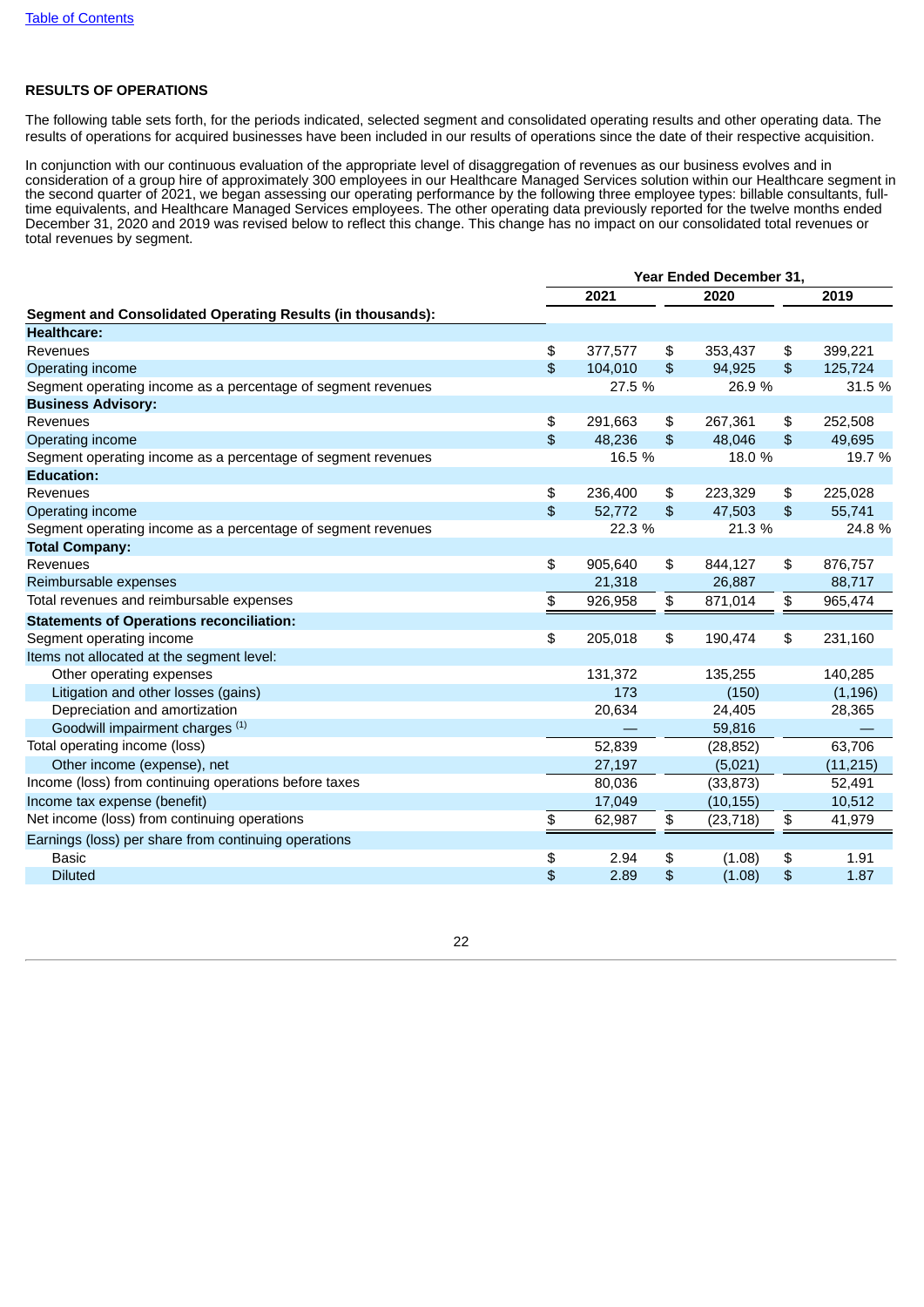|                                                                          |                | 2021   | 2020         |    | 2019   |
|--------------------------------------------------------------------------|----------------|--------|--------------|----|--------|
| <b>Other Operating Data:</b>                                             |                |        |              |    |        |
| Number of billable consultants (at period end) (2):                      |                |        |              |    |        |
| Healthcare                                                               |                | 869    | 820          |    | 890    |
| <b>Business Advisory</b>                                                 |                | 1,116  | 1,051        |    | 930    |
| Education                                                                |                | 901    | 737          |    | 756    |
| <b>Total</b>                                                             |                | 2,886  | 2,608        |    | 2,576  |
| Average number of billable consultants (for the period) $(2)$ :          |                |        |              |    |        |
| Healthcare                                                               |                | 822    | 863          |    | 849    |
| <b>Business Advisory</b>                                                 |                | 1,115  | 962          |    | 892    |
| Education                                                                |                | 779    | 775          |    | 686    |
| <b>Total</b>                                                             |                | 2,716  | 2,600        |    | 2,427  |
| Billable consultant utilization rate (3):                                |                |        |              |    |        |
| Healthcare                                                               |                | 72.0 % | 69.0 %       |    | 79.4 % |
| <b>Business Advisory</b>                                                 |                | 69.1 % | 72.4 %       |    | 72.5 % |
| Education                                                                |                | 73.0 % | 70.3 %       |    | 76.8 % |
| <b>Total</b>                                                             |                | 71.1 % | 70.7 %       |    | 76.1 % |
| Billable consultant average billing rate per hour (4):                   |                |        |              |    |        |
| Healthcare                                                               | \$             | 243    | \$<br>227    | \$ | 229    |
| Business Advisory <sup>(5)</sup>                                         | \$             | 198    | \$<br>195    | \$ | 201    |
| Education                                                                | \$             | 190    | \$<br>187    | \$ | 199    |
| Total <sup>(5)</sup>                                                     | \$             | 209    | \$<br>202    | \$ | 211    |
| Revenue per billable consultant (in thousands):                          |                |        |              |    |        |
| Healthcare                                                               | \$             | 305    | \$<br>272    | \$ | 328    |
| <b>Business Advisory</b>                                                 | \$             | 246    | \$<br>264    | \$ | 273    |
| Education                                                                | \$             | 253    | \$<br>247    | \$ | 285    |
| Total                                                                    | $\mathfrak{D}$ | 266    | \$<br>262    | \$ | 296    |
| Average number of full-time equivalents (for the period) (6):            |                |        |              |    |        |
| Healthcare                                                               |                | 153    | 187          |    | 230    |
| <b>Business Advisory</b>                                                 |                | 52     | 30           |    | 14     |
| Education                                                                |                | 53     | 52           |    | 47     |
| Total                                                                    |                | 258    | 269          |    | 291    |
| Revenue per full-time equivalent (in thousands):                         |                |        |              |    |        |
| Healthcare                                                               | \$             | 518    | \$<br>481    | \$ | 504    |
| <b>Business Advisory</b>                                                 | \$             | 343    | \$<br>455    | \$ | 655    |
| Education                                                                | \$             | 743    | \$<br>618    | \$ | 617    |
| <b>Total</b>                                                             | \$             | 528    | \$<br>504    | \$ | 530    |
| Healthcare Managed Services <sup>(7)</sup> :                             |                |        |              |    |        |
| Total revenues (in thousands)                                            | $\frac{4}{5}$  | 47,718 | \$<br>28,663 | \$ | 4,453  |
| Average number of Healthcare Managed Services employees (for the period) |                | 382    | 91           |    | 14     |

(1) The non-cash goodwill impairment charges are not allocated at the segment level because the underlying goodwill asset is reflective of our corporate investment in the segments. We do not include the impact of goodwill impairment charges in our evaluation of segment performance.

(2) Consists of our consulting professionals who provide consulting services and generate revenues based on the number of hours worked.

(3) Utilization rate for our billable consultants is calculated by dividing the number of hours all of our billable consultants worked on client assignments during a period by the total available working hours for all of these consultants during the same period, assuming a forty-hour work week, less paid holidays and vacation days.

(4) Average billing rate per hour for our billable consultants is calculated by dividing revenues for a period by the number of hours worked on client assignments during the same period.

(5) The Business Advisory segment includes operations of Huron Eurasia India. Absent the impact of Huron Eurasia India, the average billing rate per hour for the Business Advisory segment would have been \$216, \$213, and \$228 for the years ended December 31, 2021, 2020 and 2019, respectively.

Absent the impact of Huron Eurasia India, Huron's consolidated average billing rate per hour would have been \$216, \$209, and \$220 for the years ended December 31, 2021, 2020 and 2019, respectively.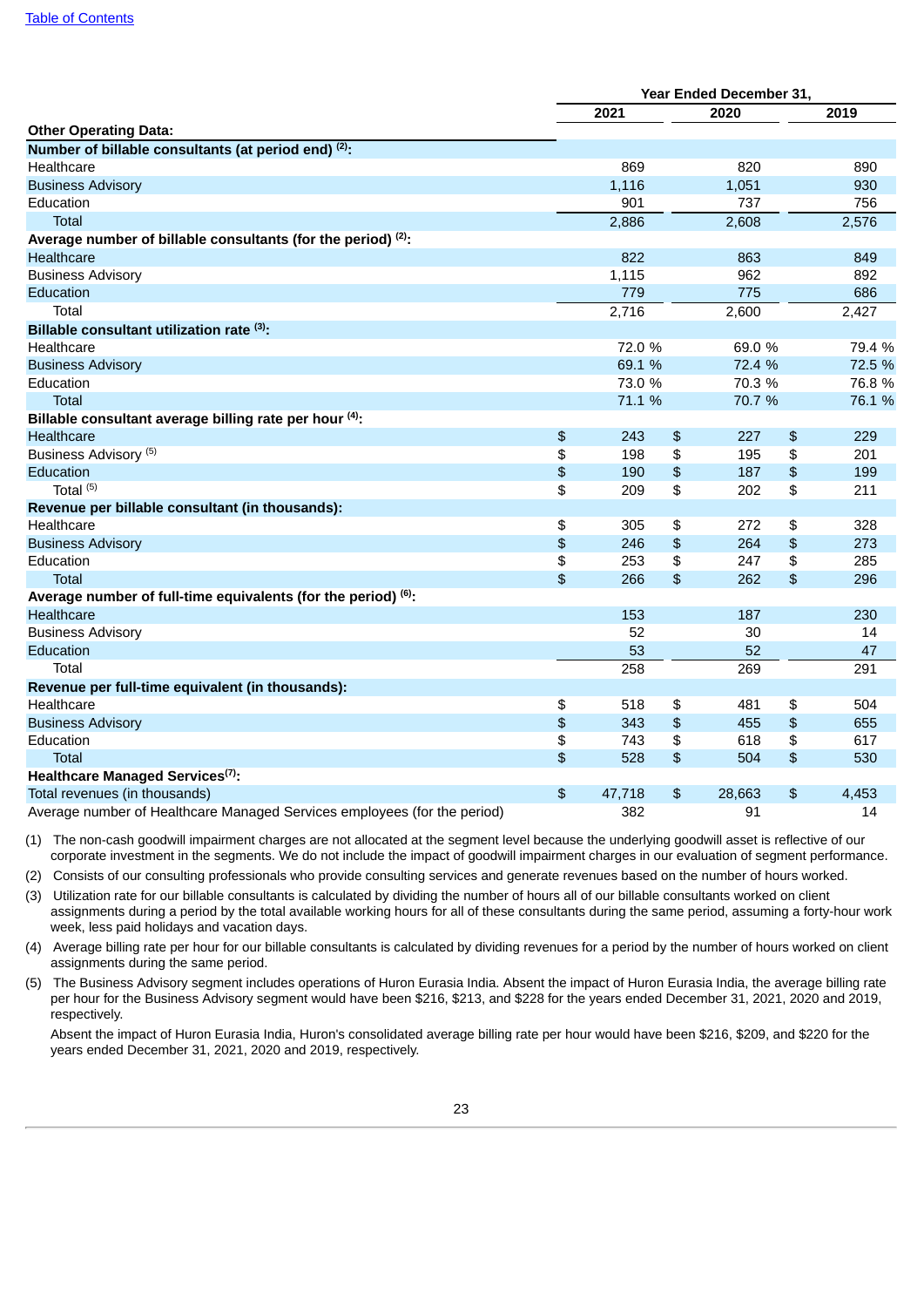- (6) Consists of coaches and their support staff within our Culture and Organizational Excellence solution, consultants who work variable schedules as needed by our clients, and full-time employees who provide software support and maintenance services to our clients.
- (7) Consists of employees who manage and provide revenue cycle billing, collections, insurance verification and change integrity services to our healthcare clients.

# **Non-GAAP Measures**

We also assess our results of operations using certain non-GAAP financial measures. These non-GAAP financial measures differ from GAAP because the non-GAAP financial measures we calculate to measure earnings before interest, taxes, depreciation and amortization ("EBITDA"), adjusted EBITDA, adjusted EBITDA as a percentage of revenues, adjusted net income from continuing operations, and adjusted diluted earnings per share from continuing operations exclude a number of items required by GAAP, each discussed below. These non-GAAP financial measures should be considered in addition to, and not as a substitute for or superior to, any measure of performance, cash flows, or liquidity prepared in accordance with GAAP. Our non-GAAP financial measures may be defined differently from time to time and may be defined differently than similar terms used by other companies, and accordingly, care should be exercised in understanding how we define our non-GAAP financial measures.

Our management uses the non-GAAP financial measures to gain an understanding of our comparative operating performance, for example when comparing such results with previous periods or forecasts. These non-GAAP financial measures are used by management in their financial and operating decision making because management believes they reflect our ongoing business in a manner that allows for meaningful period-to-period comparisons. Management also uses these non-GAAP financial measures when publicly providing our business outlook, for internal management purposes, and as a basis for evaluating potential acquisitions and dispositions. We believe that these non-GAAP financial measures provide useful information to investors and others in understanding and evaluating Huron's current operating performance and future prospects in the same manner as management does and in comparing in a consistent manner Huron's current financial results with Huron's past financial results.

The reconciliations of these financial measures from GAAP to non-GAAP are as follows (in thousands, except per share amounts):

|                                                                            | Year Ended December 31, |          |    |           |    |          |  |  |
|----------------------------------------------------------------------------|-------------------------|----------|----|-----------|----|----------|--|--|
|                                                                            |                         | 2021     |    | 2020      |    | 2019     |  |  |
| <b>Revenues</b>                                                            |                         | 905,640  | \$ | 844,127   | \$ | 876,757  |  |  |
| Net income (loss) from continuing operations                               | \$                      | 62,987   | \$ | (23, 718) | \$ | 41,979   |  |  |
| Add back:                                                                  |                         |          |    |           |    |          |  |  |
| Income tax expense (benefit)                                               |                         | 17,049   |    | (10, 155) |    | 10,512   |  |  |
| Interest expense, net of interest income                                   |                         | 8,150    |    | 9,292     |    | 15,648   |  |  |
| Depreciation and amortization                                              |                         | 26,347   |    | 29,644    |    | 33,740   |  |  |
| Earnings before interest, taxes, depreciation and amortization<br>(EBITDA) |                         | 114,533  |    | 5,063     |    | 101,879  |  |  |
| Add back:                                                                  |                         |          |    |           |    |          |  |  |
| Restructuring and other charges                                            |                         | 12,401   |    | 21,374    |    | 1,855    |  |  |
| Litigation and other losses (gains)                                        |                         | 198      |    | (150)     |    | (1, 196) |  |  |
| Transaction-related expenses                                               |                         | 1,782    |    | 1,132     |    | 2,680    |  |  |
| Goodwill impairment charges                                                |                         |          |    | 59,816    |    |          |  |  |
| Unrealized gain on preferred stock investment                              |                         |          |    | (1,667)   |    |          |  |  |
| Losses (gains) on sales of businesses                                      |                         | (31,510) |    | 1,603     |    |          |  |  |
| Foreign currency transaction losses (gains), net                           |                         | 419      |    | (31)      |    | 160      |  |  |
| <b>Adjusted EBITDA</b>                                                     |                         | 97,823   | \$ | 87,140    | \$ | 105,378  |  |  |
| Adjusted EBITDA as a percentage of revenues                                |                         | 10.8 %   |    | 10.3 %    |    | 12.0 %   |  |  |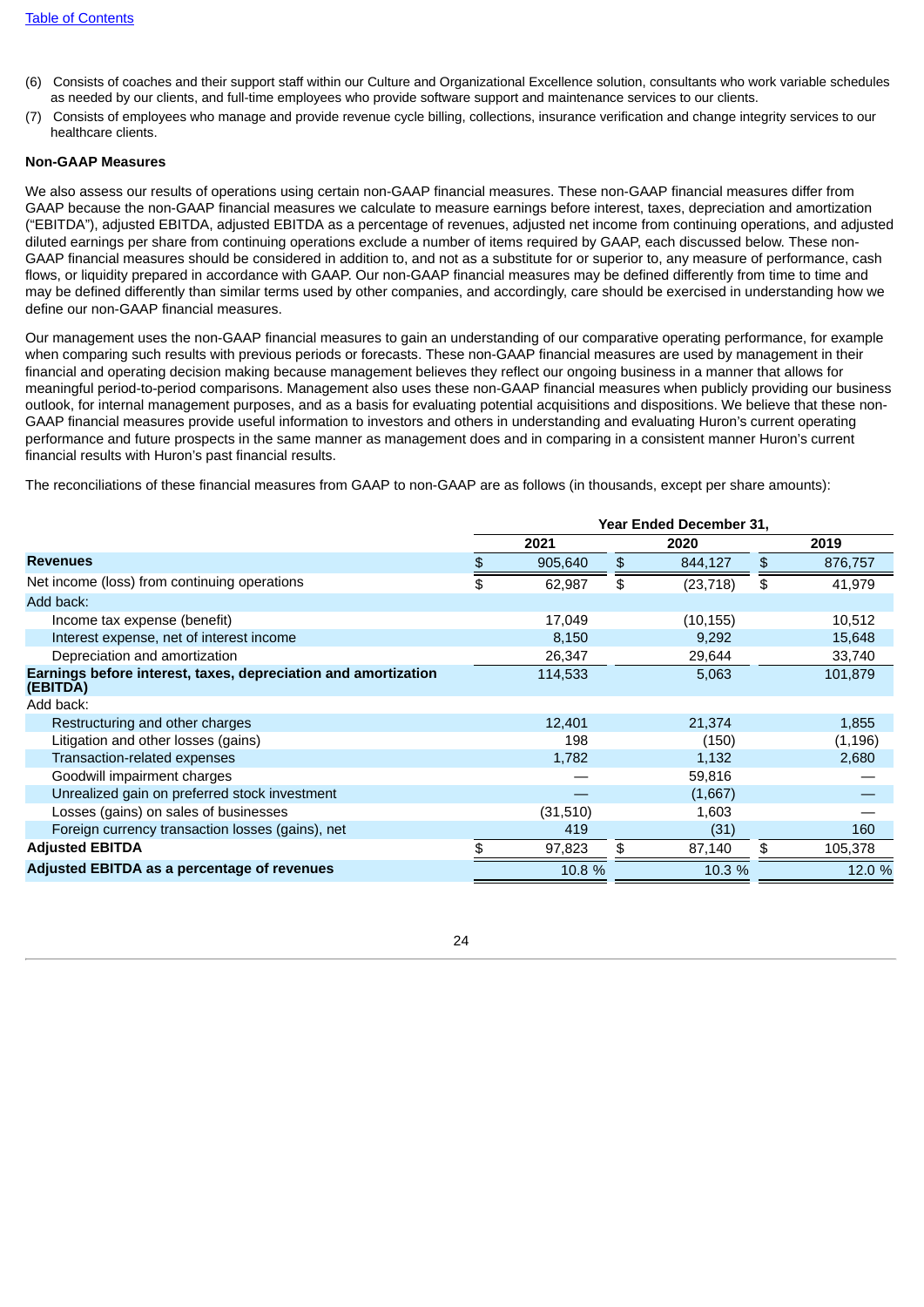|                                                                | Year Ended December 31, |          |     |           |     |          |  |  |
|----------------------------------------------------------------|-------------------------|----------|-----|-----------|-----|----------|--|--|
|                                                                |                         | 2021     |     | 2020      |     | 2019     |  |  |
| Net income (loss) from continuing operations                   |                         | 62,987   | \$  | (23, 718) | \$  | 41,979   |  |  |
| Weighted average shares - diluted                              |                         | 21.809   |     | 21.882    |     | 22,507   |  |  |
| Diluted earnings (loss) per share from continuing operations   |                         | 2.89     | \$. | (1.08)    | \$  | 1.87     |  |  |
| Add back:                                                      |                         |          |     |           |     |          |  |  |
| Amortization of intangible assets                              |                         | 9,251    |     | 12,696    |     | 17,793   |  |  |
| Restructuring and other charges                                |                         | 12,401   |     | 21,374    |     | 1,855    |  |  |
| Litigation and other losses (gains), net                       |                         | 198      |     | (150)     |     | (1, 196) |  |  |
| Transaction-related expenses                                   |                         | 1,782    |     | 1,132     |     | 2,680    |  |  |
| Goodwill impairment charges                                    |                         |          |     | 59,816    |     |          |  |  |
| Non-cash interest on convertible notes                         |                         |          |     |           |     | 6,436    |  |  |
| Unrealized gain on preferred stock investment                  |                         |          |     | (1,667)   |     |          |  |  |
| Losses (gains) on sales of businesses                          |                         | (31,510) |     | 1,603     |     |          |  |  |
| Tax effect of adjustments                                      |                         | 1,742    |     | (23, 199) |     | (7, 200) |  |  |
| Tax benefit related to "check-the-box" election                |                         |          |     |           |     | (736)    |  |  |
| Total adjustments, net of tax                                  |                         | (6, 136) |     | 71,605    |     | 19,632   |  |  |
| Adjusted net income from continuing operations                 | £                       | 56,851   | \$  | 47,887    | \$  | 61,611   |  |  |
| Adjusted weighted average shares - diluted                     |                         | 21,809   |     | 22,299    |     | 22,507   |  |  |
| Adjusted diluted earnings per share from continuing operations | \$                      | 2.61     |     | 2.15      | \$. | 2.74     |  |  |

These non-GAAP financial measures include adjustments for the following items:

*Amortization of intangible assets:* We have excluded the effect of amortization of intangible assets from the calculation of adjusted net income from continuing operations presented above. Amortization of intangible assets is inconsistent in its amount and frequency and is significantly affected by the timing and size of our acquisitions.

*Restructuring and other charges:* We have incurred charges due to the restructuring of various parts of our business, including restructuring charges related to the sale of the Life Sciences business in the fourth quarter of 2021 and the restructuring plan announced in the fourth quarter of 2020 to reduce operating costs to address the impact of the COVID-19 pandemic on our business. These restructuring charges primarily consist of costs associated with office space consolidations, including lease impairment charges and accelerated depreciation on lease-related property and equipment, and employee-related charges. Additionally, we have excluded the effect of a \$0.8 million one-time charge incurred during the first quarter of 2020 related to redundant administrative costs in our corporate operations which is recorded within selling, general and administrative expenses on our consolidated statement of operations. We have excluded the effect of the restructuring and other charges from our non-GAAP measures to permit comparability with periods that were not impacted by these items.

*Litigation and other losses (gains), net:* We have excluded the effects of litigation and other losses (gains), net which primarily relate to the remeasurement of our contingent consideration liabilities related to business acquisitions and litigation settlement losses and gains to permit comparability with periods that were not impacted by these items.

*Transaction-related expenses:* To permit comparability with prior periods, we excluded the impact of third-party legal and accounting fees incurred in 2021 and 2020 related to business acquisitions. We also excluded the impact of third-party legal and accounting fees incurred in 2019 related to the evaluation of a potential acquisition that ultimately did not consummate.

*Goodwill impairment charges:* We have excluded the effect of the goodwill impairment charges recognized in the first quarter of 2020 as these are infrequent events and their exclusion permits comparability with periods that were not impacted by such charges.

*Non-cash interest on convertible notes:* We incurred non-cash interest expense relating to the implied value of the equity conversion component of our Convertible Notes, which matured in October 2019. The value of the equity conversion component was treated as a debt discount and amortized to interest expense over the life of the Convertible Notes using the effective interest rate method. We excluded this non-cash interest expense that does not represent cash interest payments from the calculation of adjusted net income from continuing operations as management believes that this non-cash expense is not indicative of the ongoing performance of our business.

*Unrealized gain on preferred stock investment:* We have excluded the effect of an unrealized gain recognized in other income (expense), net in 2020 related to the fair value of our preferred stock investment in Medically Home Group, Inc. ("Medically Home"), as management believes that this gain is not indicative of the ongoing performance of our business and its exclusion permits comparability with prior periods.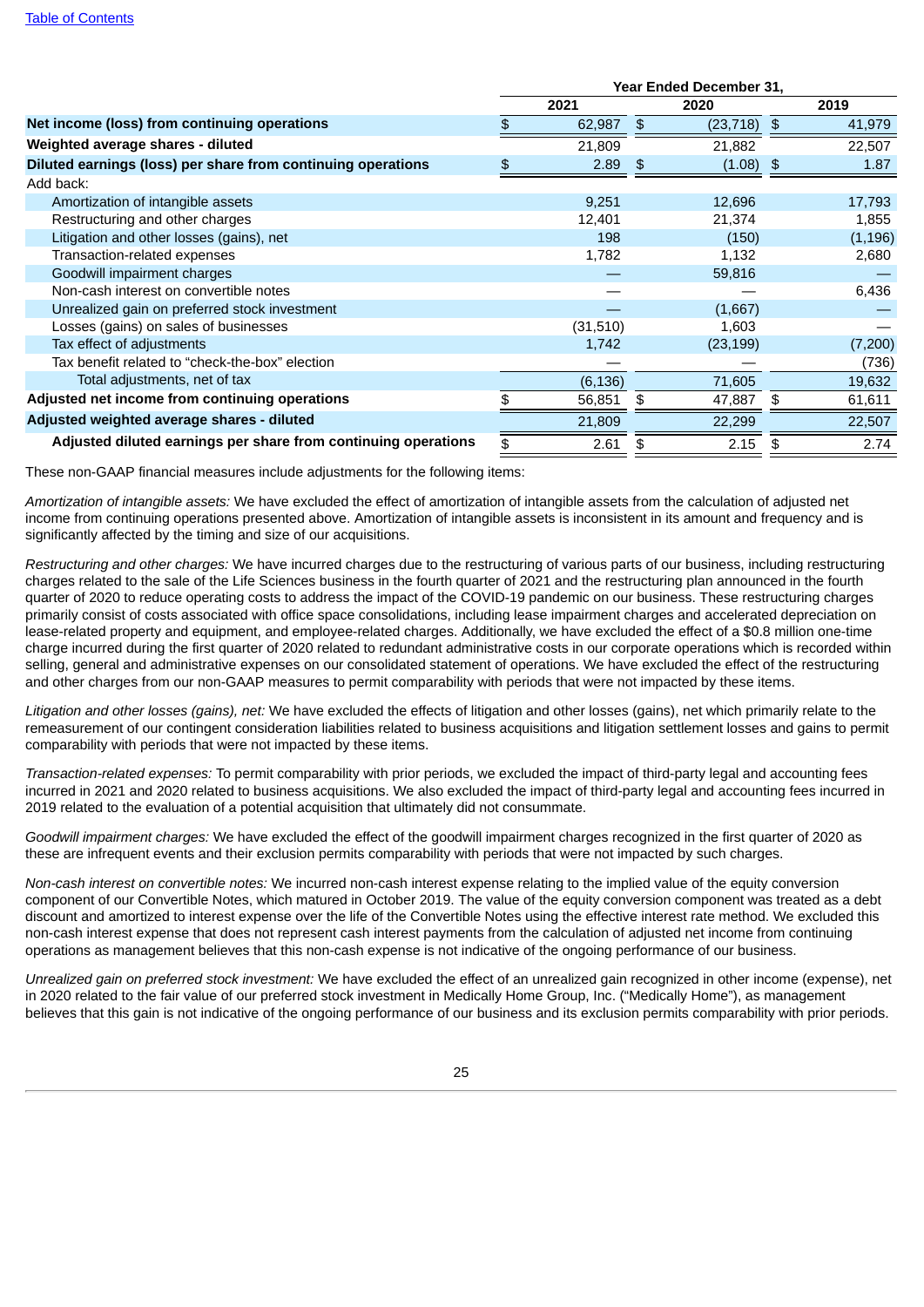*Losses (gains) on sales of businesses:* We have excluded the effect of non-operating losses and gains recognized as a result of sales of businesses as they are infrequent, management believes that these items are not indicative of the ongoing performance of our business, and their exclusion permits comparability with periods that were not impacted by such items. The 2021 gain relates to the sale of our Life Sciences business within the Business Advisory segment in the fourth quarter of 2021, and the 2020 loss primarily relates to the sale of our U.K. life sciences drug safety practice within the Business Advisory segment in the fourth quarter of 2020.

*Foreign currency transaction losses (gains), net:* We have excluded the effect of foreign currency transaction losses and gains from the calculation of adjusted EBITDA because the amount of each loss or gain is significantly affected by timing and changes in foreign exchange rates.

*Tax effect of adjustments:* The non-GAAP income tax adjustment reflects the incremental tax impact applicable to the non-GAAP adiustments.

*Tax benefit related to "check-the-box" election:* We have excluded the positive impact of a tax benefit, recorded in the third quarter of 2019, from recognizing a previously unrecognized tax benefit due to the expiration of statute of limitations on our "check-the-box" election made in 2015 to treat certain wholly-owned foreign subsidiaries as disregarded entities for U.S. federal income tax purposes. The exclusion of this discrete tax benefit permits comparability with periods that were not impacted by this item.

*Income tax expense, Interest expense, net of interest income, Depreciation and amortization:* We have excluded the effects of income tax expense, interest expense, net of interest income, and depreciation and amortization in the calculation of EBITDA as these are customary exclusions as defined by the calculation of EBITDA to arrive at meaningful earnings from core operations excluding the effect of such items. Included within the depreciation and amortization adjustment is the amortization of capitalized implementation costs of our ERP and other related software, which is included within selling, general and administrative expenses on our consolidated statement of operations.

*Adjusted weighted average shares - diluted:* As we reported a net loss for the year ended December 31, 2020, GAAP diluted weighted average shares outstanding equals the basic weighted average shares outstanding for that period. For the year ended December 31, 2020, the non-GAAP adjustments described above resulted in adjusted net income from continuing operations. Therefore, we included the dilutive common stock equivalents in the calculation of adjusted diluted weighted average shares outstanding for that period.

#### **Year Ended December 31, 2021 Compared to Year Ended December 31, 2020**

#### **Revenues**

Revenues increased \$61.5 million, or 7.3%, to \$905.6 million for the year ended December 31, 2021, from \$844.1 million for the year ended December 31, 2020. The increase in revenues reflected strengthened demand for services in all of our segments and the incremental revenues from our acquisitions, as discussed below in Segment Results.

Of the overall \$61.5 million increase in revenues, \$41.2 million was attributable to our billable consultants, \$19.1 million was attributable to our Healthcare Managed Services employees and \$1.2 million was attributable to our full-time equivalents.

The increase in billable consultant revenues was attributable to an increase in demand for services in all of our segments, as discussed below in Segment Results. The overall increase in billable consultant revenues reflected overall increases in the average number of billable consultants, average billing rate, and consultant utilization rate in 2021 compared to 2020.

The increase in Healthcare Managed Services revenues was primarily attributable to an increase in demand for these services, which led to an increase in the average number of Healthcare Managed Services employees in 2021 compared to the prior year. At the beginning of the second quarter of 2021, we hired approximately 300 employees to expand our capacity to manage and provide revenue cycle billing, collections, insurance verification and change integrity services to our healthcare clients. These employees are serving clients in our Healthcare Managed Services capability, including serving under a short-term contract with an existing client which we entered into in connection with this group hire.

The increase in full-time equivalent revenues was attributable to an increase in full-time equivalent revenues in our Education and Business Advisory segments, partially offset by a decrease in full-time equivalent revenues in our Healthcare segment, as discussed below in Segment Results; and reflected an overall increase in revenue per full-time equivalent, partially offset by an overall decrease in the average number of full-time equivalents in 2021 compared to 2020.

In most of 2020 and the first quarter of 2021, the COVID-19 pandemic negatively impacted sales and elongated the sales cycle for new opportunities for certain services, particularly within our Healthcare and Education segments as some clients reprioritized or delayed certain projects. Subsequent to the first quarter of 2021, we saw an increase in our sales pipeline and the pace of signings in our Healthcare and Education businesses. While overall demand for our services in the first quarter of 2021 was negatively impacted by the COVID-19 pandemic, the overall demand for our services strengthened in 2021 compared to 2020 and we expect continued revenue growth in 2022 compared to 2021.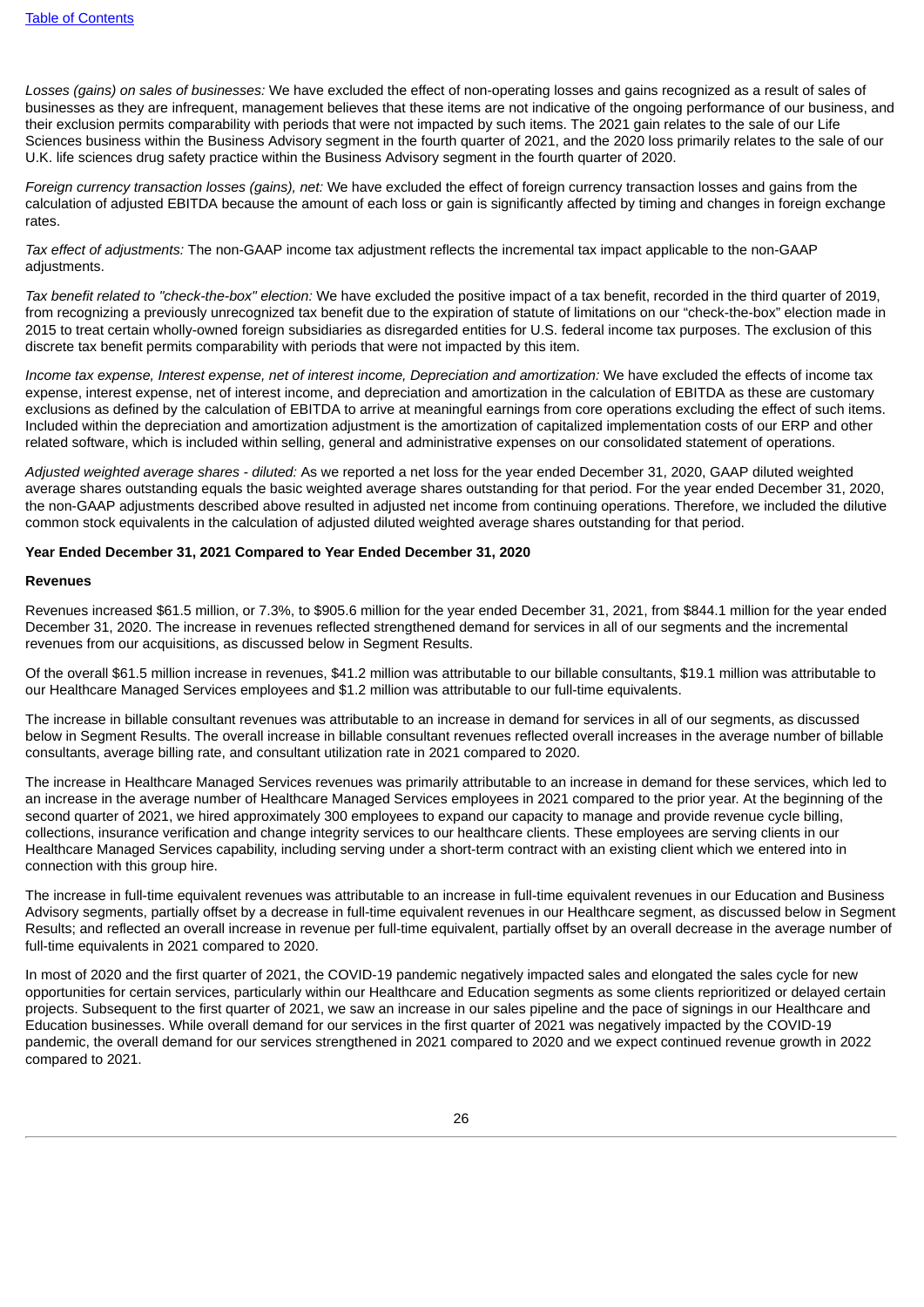The COVID-19 pandemic has caused the need for many companies to accelerate their digital transformation to drive operational efficiencies, better engage with their customers, and make better data-driven decisions. This has resulted in strong demand for our digital, technology and analytic offerings, particularly within our Business Advisory segment. Indicative of our expectations for future growth in this capability, we continue to make investments in these offerings, both organically and through strategic acquisitions, such as our acquisitions of ForceIQ in 2020 and Unico Solutions and Perception Health in 2021, and through the addition of new offerings and solutions where we see strategic opportunities in the digital capability.

## **Total Direct Costs**

Direct costs, excluding amortization of intangible assets and software development costs, increased \$44.3 million, or 7.5%, to \$636.8 million for the year ended December 31, 2021 from \$592.4 million for the year ended December 31, 2020. The overall \$44.3 million increase in direct costs primarily related to a \$32.5 million increase in salaries and related expenses for our revenue-generating professionals, which was largely driven by an overall increase in headcount; an \$8.0 million increase in performance bonus expense for our revenue-generating professionals; and a \$3.4 million increase in signing, retention and other bonus expense for our revenue-generating professionals. As a percentage of revenues, our direct costs slightly increased to 70.3% during 2021 compared to 70.2% during 2020.

Total direct costs for the year ended December 31, 2021 included \$3.8 million of amortization expense for internal software development costs and intangible assets, compared to \$5.4 million of amortization expense in same the prior year period. Intangible asset amortization included within total direct costs related to technology and software, certain customer relationships, and customer contracts acquired in connection with our business acquisitions. See Note 4 "Goodwill and Intangible Assets" within the notes to our consolidated financial statements for additional information on our intangible assets.

## **Operating Expenses and Other Losses (Gains), Net**

Selling, general and administrative expenses increased \$7.2 million, or 4.2%, to \$177.9 million for the year ended December 31, 2021, compared to \$170.7 million for the year ended December 31, 2020. The \$7.2 million increase primarily related to a \$3.0 million increase in performance bonus expense for our support personnel, a \$2.4 million increase in legal expense, a \$2.1 million increase in software and data hosting expense, a \$1.9 million increase in salaries and related expenses for our support personnel, a \$1.7 million increase in third-party professional advisory expense, and a \$1.6 million increase in signing, retention and other bonus expense for our support personnel. The increase in legal expense and third-party professional advisory expense was primarily attributable to transaction-related expenses incurred with the acquisitions completed in 2021. These increases in selling, general and administrative expenses were partially offset by a \$3.2 million decrease in practice administration and meetings expense and a \$1.4 million decrease in office supplies expense. As a percentage of revenues, selling, general and administrative expenses decreased to 19.6% during 2021 compared to 20.2% during 2020, primarily due to revenue growth that outpaced the increase in salaries and related expenses for our support personnel and the decrease in practice administration and meetings expense.

Restructuring charges for the year ended December 31, 2021 totaled \$12.4 million, compared to \$20.5 million for the year ended December 31, 2020. On November 1, 2021, we completed the sale of our Life Sciences business, a reporting unit within the Business Advisory segment, to a third-party. In connection with the sale, we incurred \$8.5 million of restructuring charges, consisting of \$6.8 million of transaction-related employee payments, \$0.9 million of third-party legal and professional advisory fees, and \$0.8 million of accelerated amortization and depreciation on the operating lease right-of-use asset ("ROU") and fixed assets related to our London, U.K. office space, which we vacated as a result of the Life Sciences divestiture. In the ten months ended October 31, 2021, the Life Sciences business generated \$16.7 million of revenue and is not significant to our consolidated financial statements. Additionally, in 2021, we incurred \$2.3 million of rent and related expenses, net of sublease income, and accelerated depreciation on furniture and fixtures for other previously vacated office spaces, \$1.3 million of other employee-related expenses in our Business Advisory segment, and \$0.2 million of third-party professional advisory fees related to the reorganization of our internal operating and financial reporting structure. See Note 19 "Segment Information" within the notes to our consolidated financial statements for more information on our segment reorganization that is effective in the first quarter of 2022.

In the fourth quarter of 2020, we announced a restructuring plan to reduce operating costs to address the impact of the COVID-19 pandemic on our business. The restructuring plan provided for a reduction in certain leased office spaces which included a portion of our principal executive office in Chicago, Illinois, and additional domestic locations. As a result, we recognized \$13.2 million of non-cash lease impairment charges on the related operating lease ROU assets and fixed assets which we intend to sublease, and \$0.7 million of accelerated amortization and depreciation on the related operating lease ROU assets and fixed assets we abandoned. The fourth quarter 2020 restructuring plan also included a reduction in workforce, which resulted in a \$4.8 million restructuring charge for employee severance costs; of which \$2.0 million related to our Education segment, \$1.2 million related to our Healthcare segment, \$1.0 million related to our Business Advisory segment, and \$0.6 million related to our corporate operations. Additional restructuring charges recognized in 2020 include a \$1.2 million accrual for the termination of a third-party advisor agreement in our Business Advisory segment and \$0.4 million related to workforce reductions completed prior to the fourth quarter of 2020 to better align resources with market demand. See Note 11 "Restructuring Charges" within the notes to our consolidated financial statements for additional information on our restructuring events.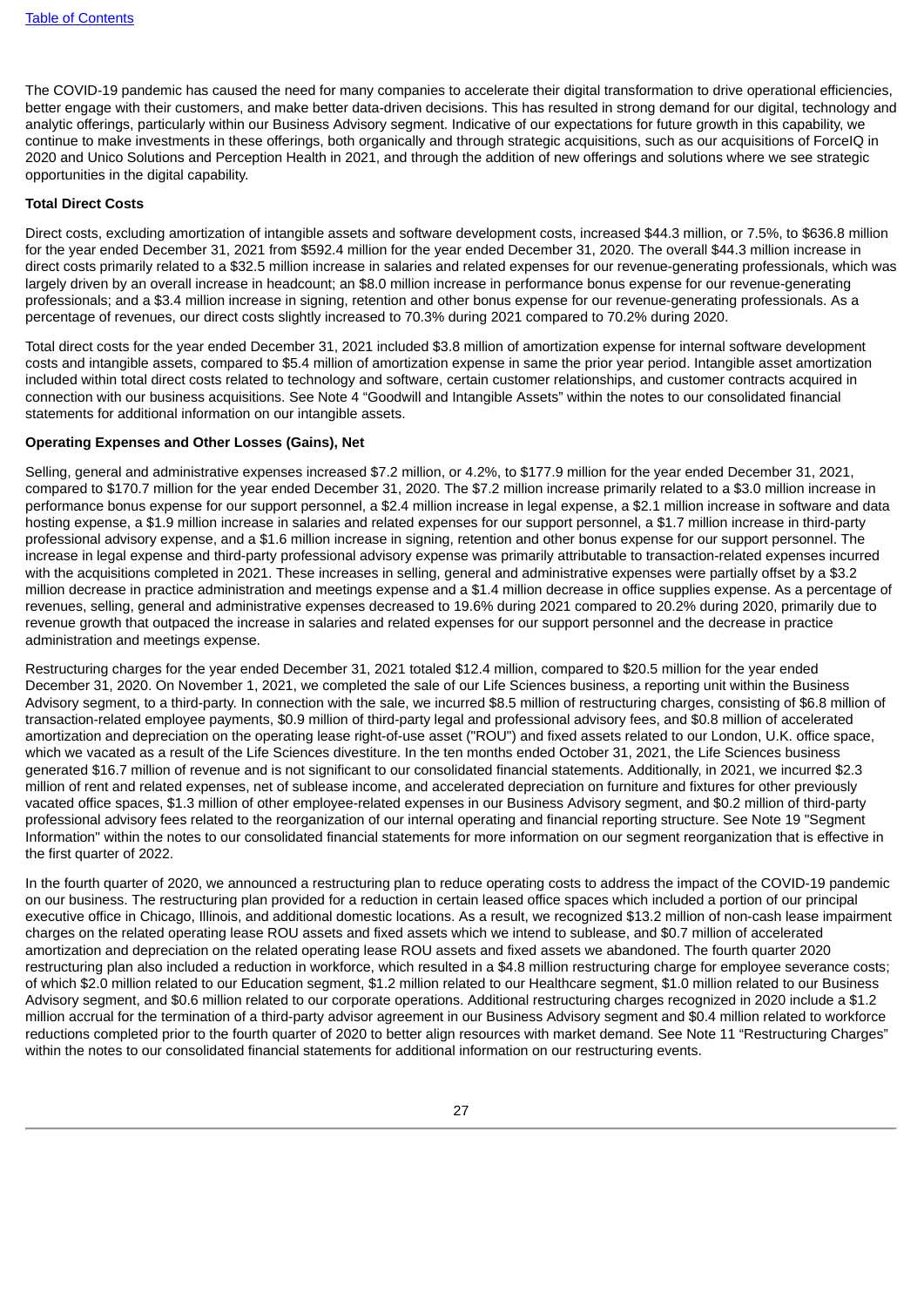Litigation and other losses (gains), net totaled a loss of \$0.2 million for the year ended December 31, 2021, which primarily consisted of remeasurement losses to increase the fair value of our contingent consideration liability related to a business combination. Litigation and other gains, net totaled a gain of \$0.2 million for the year ended December 31, 2020, which consisted of a litigation settlement gain for the resolution of a claim that was settled in the first quarter of 2020. See Note 13 "Fair Value of Financial Instruments" within the notes to our consolidated financial statements for additional information on the fair value of contingent consideration liabilities.

Depreciation and amortization expense decreased \$2.6 million, or 10.7%, to \$21.7 million for the year ended December 31, 2021, from \$24.3 million for the year ended December 31, 2020. The decrease was primarily attributable to decreasing amortization expense for customer relationships acquired in business acquisitions due to the accelerated basis of amortization in prior periods, including the customer relationships acquired in our Studer Group acquisition; and customer relationships acquired in other business acquisitions that were fully amortized in prior periods; as well as a decrease in depreciation expense for leasehold improvements and furniture and fixtures related to vacated office spaces. Intangible asset amortization expense included within operating expenses primarily related to certain customer relationships, trade names, and non-competition agreements acquired in connection with our business acquisitions. See Note 4 "Goodwill and Intangible Assets" within the notes to our consolidated financial statements for additional information on our intangible assets.

During the first quarter of 2020, we recorded \$59.8 million of non-cash pretax goodwill impairment charges related to our Strategy and Innovation and Life Sciences reporting units within our Business Advisory segment; primarily related to the expected decline in sales, increased uncertainty in the backlog and a decrease in the demand for the services these reporting units provide, as a result of the COVID-19 pandemic. These charges were non-cash in nature and did not affect our liquidity or debt covenants. See Note 4 "Goodwill and Intangible Assets" within the notes to our consolidated financial statements for additional information on the charges.

# **Operating Income (Loss)**

Operating income increased \$81.7 million, to income of \$52.8 million for the year ended December 31, 2021, from a loss of \$28.9 million for the year ended December 31, 2020. This increase is primarily attributable to the \$59.8 million non-cash pretax goodwill impairment charges recognized in the first quarter of 2020 that related to our Business Advisory segment. The increase in operating income is also attributable to the increase in revenues and the decrease in restructuring charges for 2021 compared to 2020, partially offset by the increases in salaries and related expenses for our revenue-generating professionals, performance bonus expense for our revenue-generating professionals, and selling, general and administrative expenses in 2021 compared to 2020. Operating margin, which is defined as operating income (loss) expressed as a percentage of revenues, increased to 5.8% in 2021 compared to (3.4)% in 2020. The increase in operating margin was primarily attributable to the goodwill impairment charges recognized in 2020, the decrease in restructuring charges and the increase in revenues in 2021 compared to 2020.

## **Total Other Income (Expense), Net**

Interest expense, net of interest income decreased \$1.1 million to \$8.2 million for the year ended December 31, 2021 from \$9.3 million for the year ended December 31, 2020, primarily attributable to lower levels of borrowing under our credit facility during 2021 compared to 2020. See Note 7 "Financing Arrangements" within the notes to our consolidated financial statements for additional information about our senior secured credit facility.

Other income, net totaled \$35.3 million for the year ended December 31, 2021 and primarily consisted of a \$31.5 million pre-tax gain recognized on the sale of our Life Sciences business in the fourth quarter of 2021 and a \$4.2 million net unrealized gain in the market value of our investments that are used to fund our deferred compensation liability. Other income, net totaled \$4.3 million for the year ended December 31, 2020 and primarily consisted of a \$4.1 million net unrealized gain in the market value of our investments that are used to fund our deferred compensation liability; a \$1.7 million unrealized gain in the fair value of our preferred stock investment in Medically Home Group, Inc.; and a \$1.5 million loss on the sale of our U.K. life sciences drug safety practice in the fourth quarter of 2020. See Note 13 "Fair Value of Financial Instruments" within the notes to our consolidated financial statements for additional information on our preferred stock investment in Medically Home Group, Inc, and Note 3 "Acquisitions and Divestitures" within the notes to our consolidated financial statements for additional information on the divestitures completed in 2021 and 2020.

#### **Income Tax Expense (Benefit)**

For the year ended December 31, 2021, our effective tax rate was 21.3% as we recognized income tax expense from continuing operations of \$17.0 million on income from continuing operations of \$80.0 million. The effective tax rate for 2021 was more favorable than the statutory rate, inclusive of state income taxes, of 26.3% primarily due to the tax benefits related to the CARES Act described below. The effective tax rate also reflected the positive impact of certain federal tax credits and a discrete tax benefit recognized during the second quarter of 2021 related to electing the Global Intangible Low-Taxed Income ("GILTI") high-tax exclusion retroactively for the 2018 tax year. On July 20, 2020, the U.S. Treasury issued and enacted final regulations related to GILTI that allow certain U.S. taxpayers to elect to exclude foreign income that is subject to a high effective tax rate from their GILTI inclusions. The GILTI high-tax exclusion is an annual election and is retroactively available. These favorable items were partially offset by certain nondeductible business expenses and increases in our valuation allowance primarily due to increases in deferred tax assets recorded for foreign tax credits.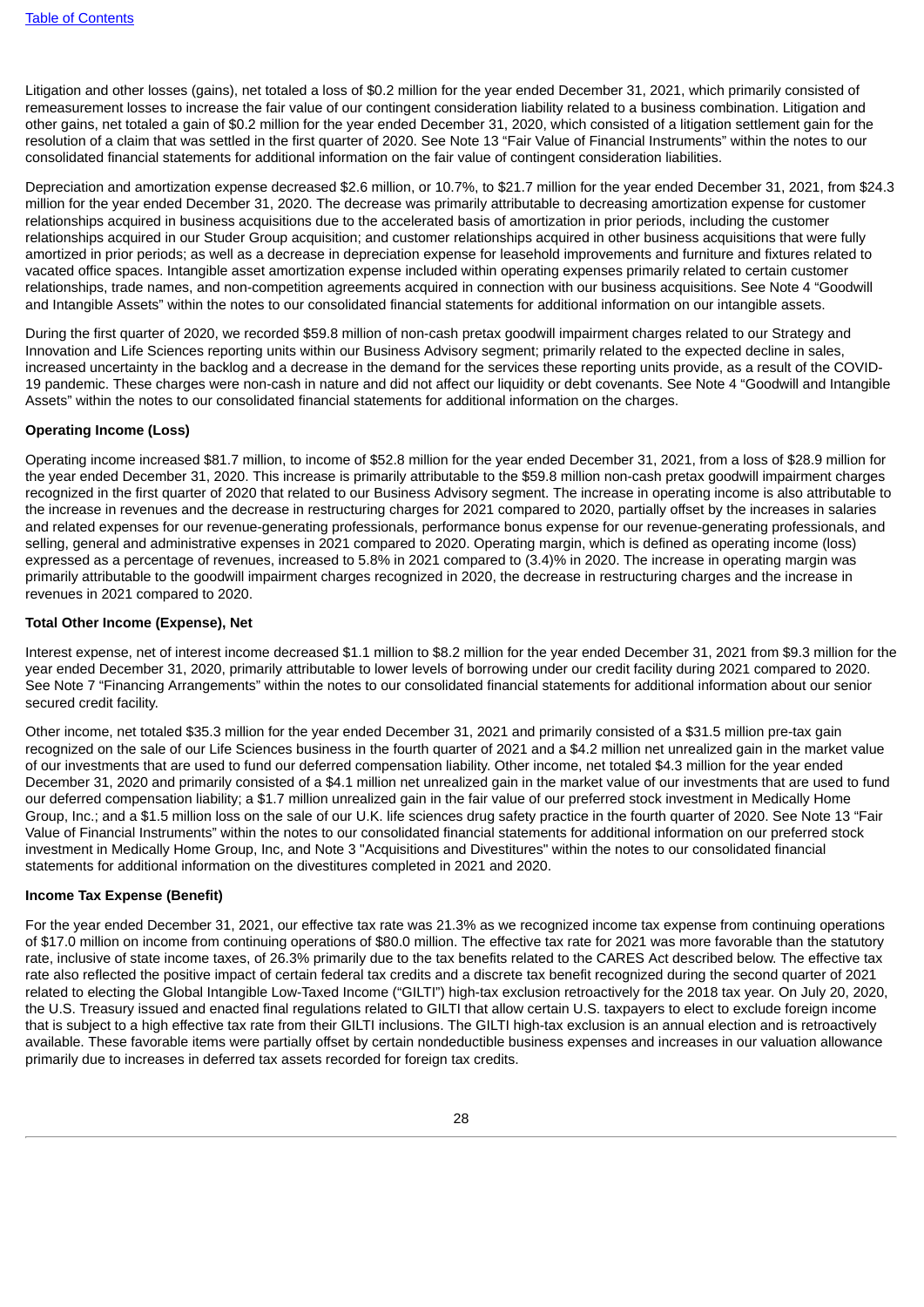For the year ended December 31, 2020, our effective tax rate was 30.0% as we recognized an income tax benefit from continuing operations of \$10.2 million on a loss from continuing operations of \$33.9 million. The effective tax rate for 2020 was more favorable than the statutory rate, inclusive of state income taxes, of 26.5%, primarily due to the tax benefit related to the CARES Act described below, a discrete tax benefit for share-based compensation awards that vested primarily in the first quarter of 2020, the positive impact of certain federal tax credits and a tax benefit related to non-taxable gains on our investments used to fund our deferred compensation liability. These favorable items were partially offset by increases in our valuation allowance primarily due to increases in deferred tax assets recorded for foreign tax credits, certain nondeductible business expenses and the nondeductible portion of the goodwill impairment charges recorded during the first quarter of 2020.

The CARES Act, which was signed into law on March 27, 2020, is an approximately \$2 trillion emergency economic stimulus package in response to the COVID-19 outbreak, which among other items, includes income tax provisions relating to the net operating loss carryback period, options to defer payroll tax payments for a limited period and technical corrections to tax depreciation methods for qualified improvement property. As a result of the CARES Act, we recognized a \$1.5 million tax benefit in 2020 related to the remeasurement of a portion of our income tax receivable for the federal net operating losses incurred in 2018 and 2020 that were carried back to prior year income, both for a refund at the higher, prior year tax rate. As a result of electing the retroactive GILTI high-tax exlusion in the second quarter of 2021, we recognized a \$1.0 million tax benefit of which \$0.4 million related to carrying back our increased 2018 federal net operating loss to prior year income for a refund at the higher, prior year tax rate. During the third quarter of 2021, we recognized an additional tax benefit of \$2.0 million, primarily related to the U.S. federal return to provision adjustments for carrying back our increased 2020 federal net operating loss to prior year income for a refund at the higher, prior year tax rate.

See Note 17 "Income Taxes" within the notes to our consolidated financial statements for additional information on our income tax expense (benefit).

#### **Net Income (Loss) from Continuing Operations and Earnings (Loss) per Share**

Net income from continuing operations increased by \$86.7 million to net income from continuing operations of \$63.0 million for the year ended December 31, 2021, from a net loss from continuing operations of \$23.7 million for the year ended December 31, 2020. This increase is primarily attributable to the \$59.8 million non-cash pre-tax goodwill impairment charges related to our Business Advisory segment recognized in the first quarter of 2020 and the \$31.5 million pre-tax gain on sale of our Life Sciences business in the fourth quarter of 2021, partially offset by the tax impact of these items, as well as the increase in revenues partially offset by the increases in direct costs and selling, general and administrative expenses discussed above. As a result of the increase in net income from continuing operations, diluted earnings per share from continuing operations for the year ended December 31, 2021 was \$2.89 compared to a diluted loss per share from continuing operations of \$1.08 for 2020. The gain on sale of our Life Sciences business in the fourth quarter of 2021 had a \$1.09 favorable impact on diluted earnings per share from continuing operations in 2021 and the non-cash goodwill impairment charges had a \$2.07 unfavorable impact on diluted earnings per share from continuing operations in 2020.

## **EBITDA and Adjusted EBITDA**

EBITDA increased \$109.5 million to \$114.5 million for the year ended December 31, 2021, from \$5.1 million for the year ended December 31, 2020. The increase in EBITDA was primarily attributable to the \$59.8 million non-cash goodwill impairment charges related to our Business Advisory segment recognized in the first quarter of 2020; the \$31.5 million gain on sale of our Life Sciences business in the fourth quarter of 2021; and the increase in segment operating income, as discussed in Segment Results below.

Adjusted EBITDA increased \$10.7 million to \$97.8 million in 2021 from \$87.1 million in 2020. The increase in adjusted EBITDA was primarily attributable to the increase in segment operating income, partially offset by an increase in corporate expenses, excluding the impact of restructuring charges on these items.

#### **Adjusted Net Income from Continuing Operations and Adjusted Earnings per Share**

Adjusted net income from continuing operations increased \$9.0 million to \$56.9 million for the year ended December 31, 2021, compared to \$47.9 million for the year ended December 31, 2020. As a result of the increase in adjusted net income from continuing operations, adjusted diluted earnings per share from continuing operations was \$2.61 in 2021 compared to \$2.15 in 2020.

#### **Segment Results**

## **Healthcare**

#### *Revenues*

Healthcare segment revenues increased \$24.1 million, or 6.8%, to \$377.6 million for the year ended December 31, 2021, from \$353.4 million for the year ended December 31, 2020. The overall increase was primarily due to strengthened demand for this segment's services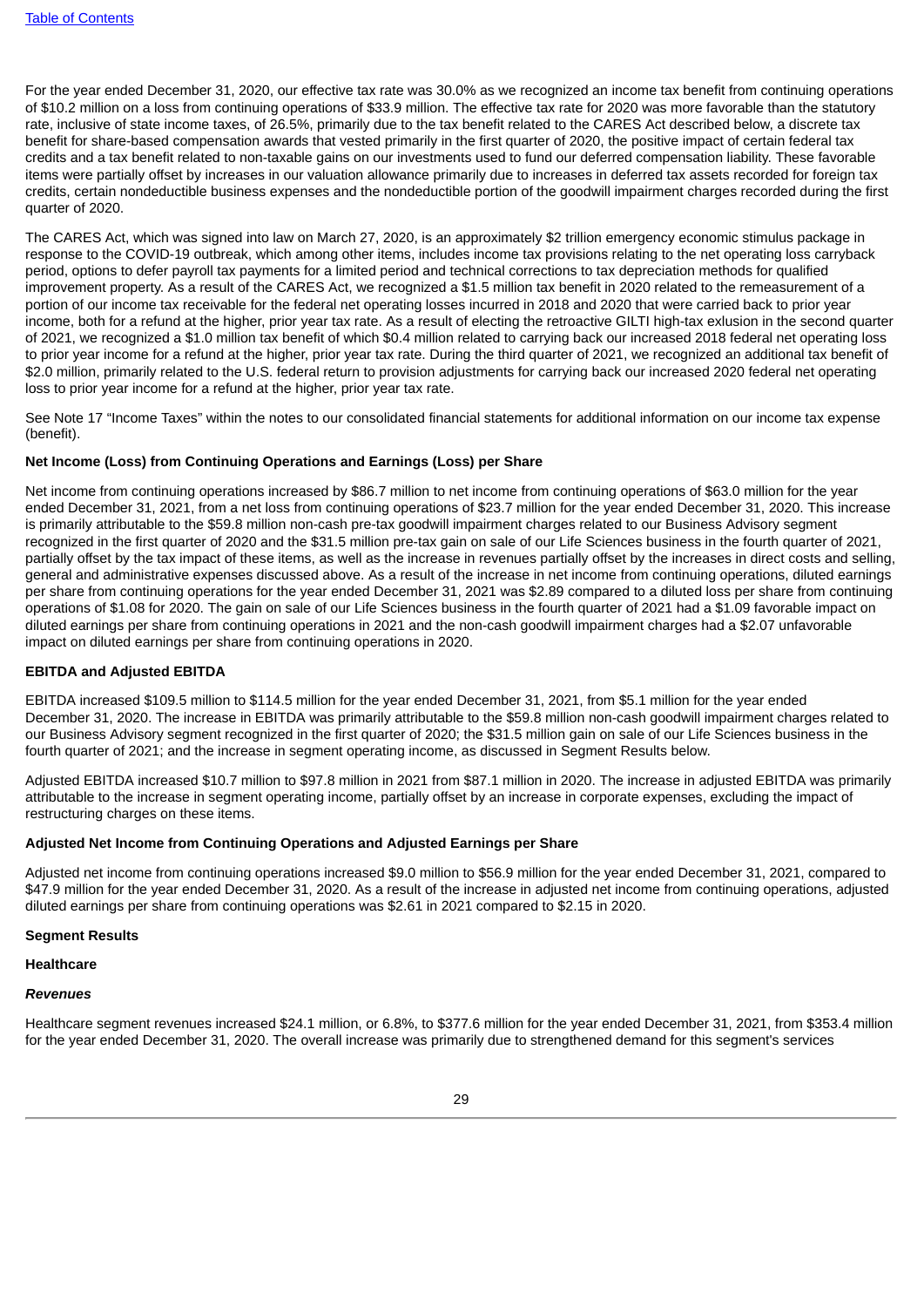subsequent to the first quarter of 2021 and the favorable comparison against 2020, which was more significantly impacted by the COVID-19 pandemic as some clients reprioritized and delayed certain projects as a result of the uncertainties surrounding the pandemic.

For the year ended December 31, 2021, revenues from fixed-fee arrangements; time-and-expense arrangements; performance-based arrangements; and software support, maintenance and subscription arrangements represented 57.8%, 17.1%, 19.4%, and 5.7% of this segment's revenues, respectively, compared to 57.3%, 16.5%, 19.6%, and 6.6%, respectively, in 2020. Performance-based fee revenue was \$73.4 million in 2021, compared to \$69.3 million in 2020. The level of performance-based fees earned may vary based on our clients' risk sharing preferences and the mix of services we provide.

Of the overall \$24.1 million increase in revenues, \$19.1 million was attributable to an increase in revenues from our Healthcare Managed Services employees and \$15.6 million was attributable to an increase in revenues from our billable consultants, partially offset by a \$10.5 million decrease in revenues from our full-time equivalents.

The increase in revenues attributable to our Healthcare Managed Services employees was primarily attributable to an increase in demand for these services, which led to an increase in the average number of managed services employees in 2021 compared to the prior year. At the beginning of the second quarter of 2021, we hired approximately 300 employees to expand our capacity to manage and provide revenue cycle billing, collections, insurance verification and change integrity services to our healthcare clients. These employees are serving clients in our Healthcare Managed Services capability, including serving under a short-term contract with an existing client which we entered into in connection with this group hire.

The increase in revenues attributable to our billable consultants reflected increases in the average billing rate and the consultant utilization rate, partially offset by a decrease in the average number of billable consultants during 2021 compared to the prior year.

The decrease in full-time equivalent revenues was primarily driven by a decrease in demand for certain services and a decreased use of contractors and project consultants; and reflected a decrease in the average number of full-time equivalents, partially offset by an increase in revenue per full-time equivalent during 2021 compared to the same prior year period.

## *Operating Income*

Healthcare segment operating income increased \$9.1 million, or 9.6%, to \$104.0 million for the year ended December 31, 2021, from \$94.9 million for the year ended December 31, 2020. The Healthcare segment operating margin, defined as segment operating income expressed as a percentage of segment revenues, increased to 27.5% in 2021 from 26.9% in 2020. The increase in this segment's operating margin was primarily attributable to decreases in salaries and related expenses for our support personnel, contractor expense, practice administration and meetings expense, and restructuring charges. These increases to the segment operating margin were partially offset by an increase in performance bonus expense for our revenue-generating professionals, as a percentage of revenues.

#### **Business Advisory**

#### *Revenues*

Business Advisory segment revenues increased \$24.3 million, or 9.1%, to \$291.7 million for the year ended December 31, 2021, from \$267.4 million for the year ended December 31, 2020, primarily related to strengthened demand for our cloud-based technology and analytics solutions and our strategy and innovation solutions. Revenues in 2021 included \$14.3 million of incremental revenues from our acquisitions of ForceIQ and Unico Solutions, which were completed in November 2020 and February 2021, respectively.

For the year ended December 31, 2021, revenues from fixed-fee arrangements; time-and-expense arrangements; performance-based arrangements; and software support, maintenance and subscription arrangements represented 41.7%, 49.0%, 6.3%, and 3.0% of this segment's revenues, respectively, compared to 38.0%, 57.1%, 3.0%, and 1.9%, respectively, in 2020. Performance-based fee revenue for the year ended December 31, 2021 was \$18.3 million compared to \$8.1 million in 2020. The level of performance-based fees earned may vary based on our clients' preferences and the mix of services we provide.

Of the overall \$24.3 million increase in revenues, \$19.9 million was attributable to an increase in revenues generated by our billable consultants and \$4.4 million was attributable to an increase in revenues generated by our full-time equivalents. The increase in revenues from our full-time billable consultants reflected increases in the average number of billable consultants and the average billing rate, partially offset by a decrease in the consultant utilization rate in 2021 compared to 2020. The increase in revenues from our full-time equivalents was driven by an increased use of contractors and reflected an increase in the average number of full-time equivalents, partially offset by a decrease in revenue per full-time equivalent in 2021 compared to 2020.

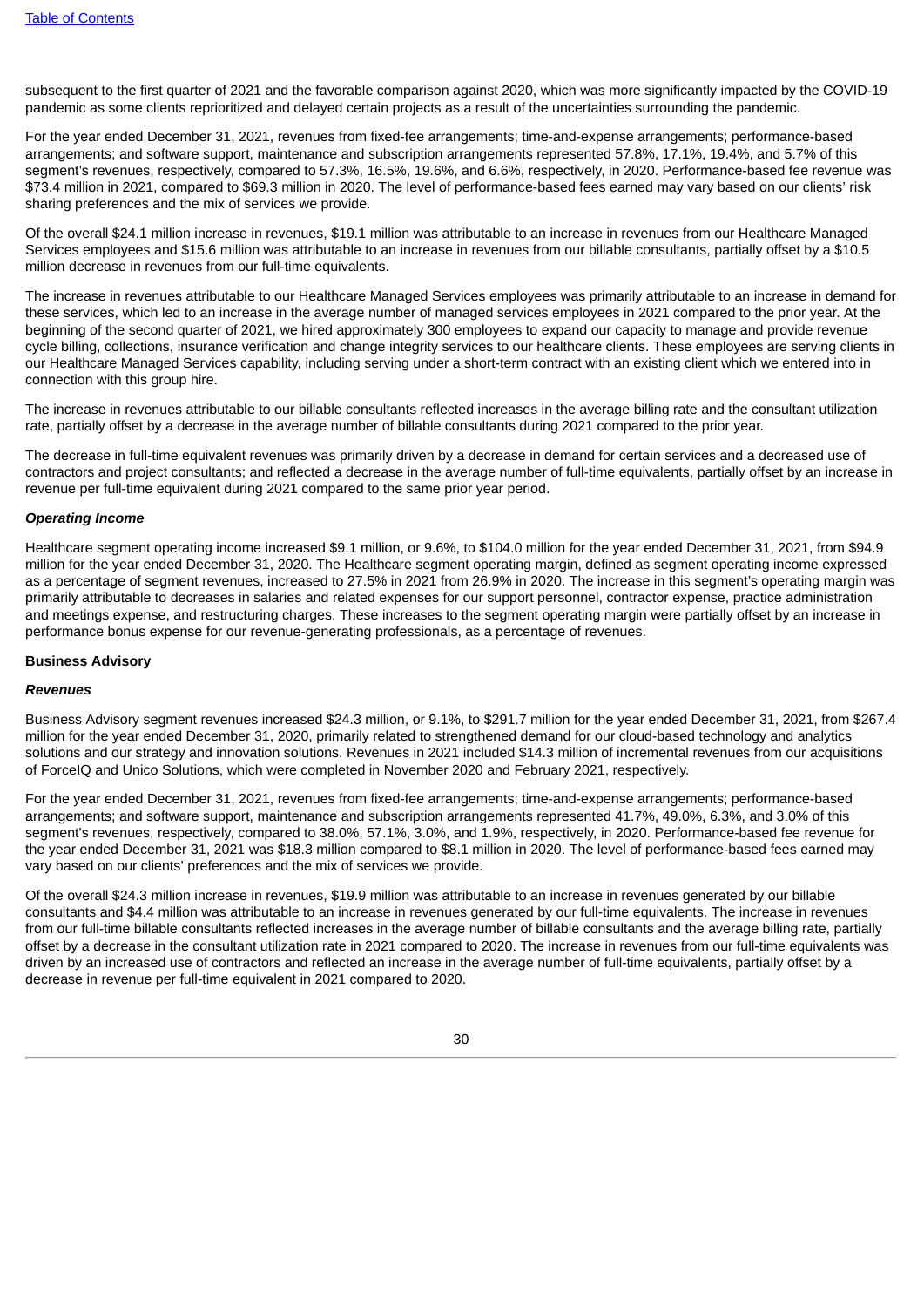On November 1, 2021, we completed the divestiture of the Life Sciences business to a third-party. The Life Sciences business, a reporting unit within the Business Advisory segment, provides commercial and research and development strategy, pricing and market access strategy solutions to customers in the life sciences industries. For the ten months ended October 31, 2021, Life Sciences revenues were \$16.7 million. The Life Sciences business is not significant to our consolidated financial statements and does not qualify as a discontinued operation for reporting under GAAP.

## *Operating Income*

Business Advisory segment operating income increased to \$48.2 million for the year ended December 31, 2021, compared to \$48.0 million for the year ended December 31, 2020. The Business Advisory segment operating margin decreased to 16.5% for 2021 from 18.0% for 2020. The decrease in this segment's operating margin was primarily attributable to increases in restructuring charges, salaries and related expenses for our revenue-generating professionals and contractor expense, as percentages of revenues; partially offset by a decrease in performance bonus expense for our revenue-generating professionals.

The first quarter 2020 non-cash goodwill impairment charges related to the Strategy and Innovation and Life Sciences reporting units within the Business Advisory segment, which are discussed above within consolidated results, are not allocated at the segment level because the underlying goodwill asset is reflective of our corporate investment in the segment. We do not include the impact of goodwill impairment charges in our evaluation of segment performance. See the "Critical Accounting Policies and Estimates" section below and Note 4 "Goodwill and Intangible Assets" within the notes to our consolidated financial statements for additional information on the goodwill impairment charges and our goodwill balances.

## **Education**

## *Revenues*

Education segment revenues increased \$13.1 million, or 5.9%, to \$236.4 million for the year ended December 31, 2021, from \$223.3 million for the year ended December 31, 2020. This segment's revenues were significantly impacted by the COVID-19 pandemic beginning in the third quarter of 2020 through the first half of 2021 as some clients reprioritized and delayed certain projects as a result of the uncertainties surrounding the pandemic. In the second half of 2021, demand for this segment's services strengthened, driving an overall increase in total revenues for full year 2021 compared to full year 2020. Revenues in 2021 included \$0.6 million of incremental revenues from our acquisition of Whiteboard, which was completed in December 2021.

For the year ended December 31, 2021, revenues from fixed-fee arrangements; time-and-expense arrangements; and software support, maintenance and subscription arrangements represented 25.4%, 62.3%, and 12.3% of this segment's revenues, respectively. Revenues from fixed-fee arrangements; time-and-expense arrangements; performance-based arrangements; and software support, maintenance and subscription arrangements represented 20.1%, 69.6%, 0.3%, and 10.0% of this segment's revenues, respectively, in 2020.

Of the overall \$13.1 million increase in revenues, \$7.3 million was attributable to our full-time equivalents and \$5.8 million was attributable to our billable consultants. The increase in revenues from our full-time equivalents was primarily driven by an increase in software subscriptions, software support and maintenance, and data hosting revenues, partially offset by a decreased use of contractors and project consultants. The overall increase in full-time equivalent revenues reflected an increase in revenue per full-time equivalent in 2021 compared to the same prior year period. The increase in revenues from our billable consultants reflected increases in the consultant utilization rate, average billing rate, and the average number of billable consultants in 2021 compared to 2020.

## *Operating Income*

Education segment operating income increased \$5.3 million, or 11.1%, to \$52.8 million for the year ended December 31, 2021, from \$47.5 million for the year ended December 31, 2020. The Education segment operating margin increased to 22.3% for 2021 from 21.3% for 2020. The increase in this segment's operating margin was primarily attributable to revenue growth that outpaced the increase in salaries and related expenses for our revenue-generating professionals, as well as a decrease in restructuring charges. These increases to the operating margin were partially offset by increases in performance bonus expense and signing, retention and other bonus expense for our revenue-generating professionals, as percentages of revenues.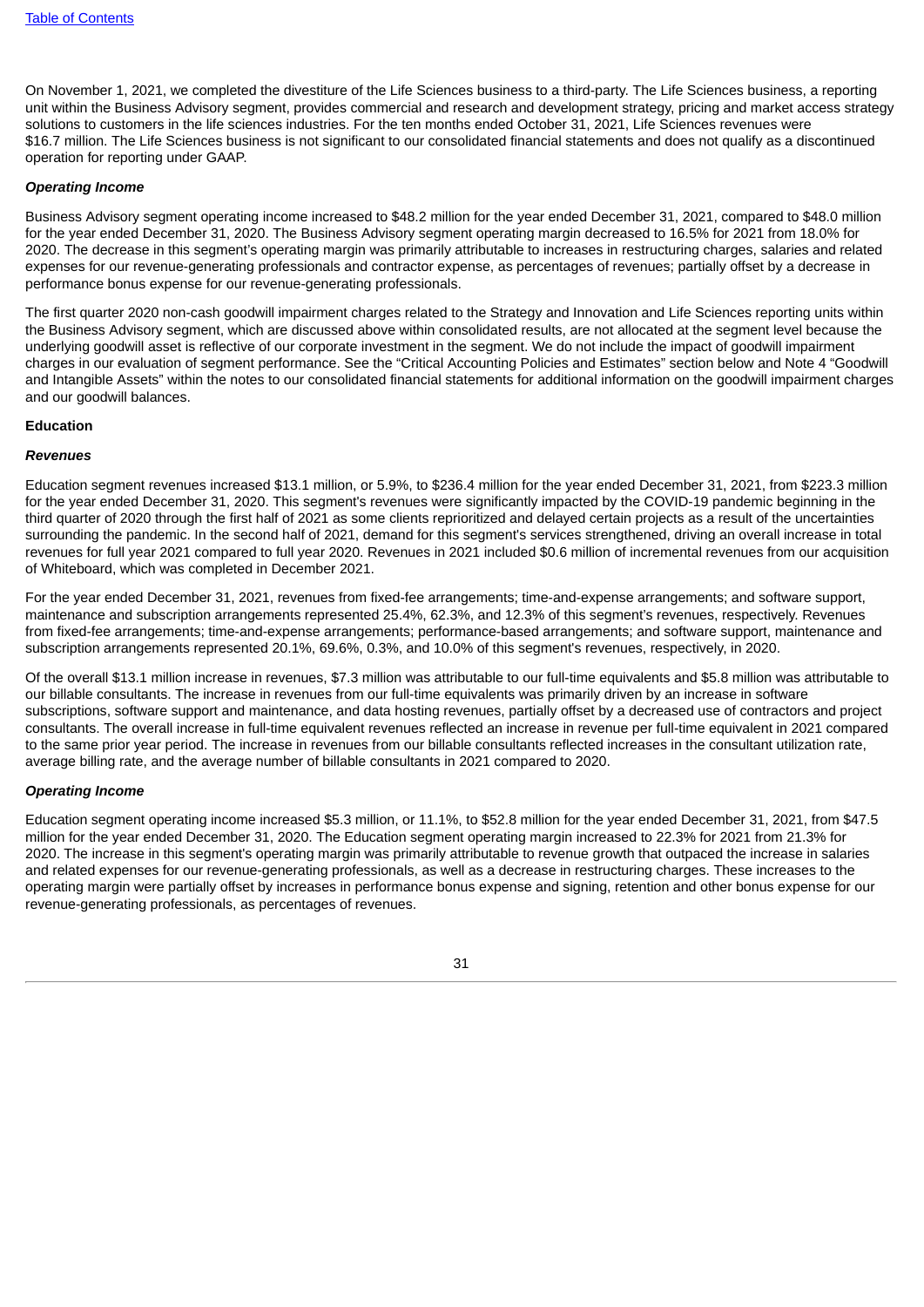# **LIQUIDITY AND CAPITAL RESOURCES**

Cash and cash equivalents were \$20.8 million, \$67.2 million, and \$11.6 million at December 31, 2021, 2020, and 2019, respectively. As of December 31, 2021, our primary sources of liquidity are cash on hand, cash flows from our U.S. operations, and borrowing capacity available under our credit facility.

|                                                      | <b>Year Ended December 31,</b> |               |          |            |  |            |  |  |  |  |
|------------------------------------------------------|--------------------------------|---------------|----------|------------|--|------------|--|--|--|--|
| Cash Flows (in thousands):                           |                                | 2021          |          | 2020       |  | 2019       |  |  |  |  |
| Net cash provided by operating activities            |                                | 17.987        | <b>S</b> | 136,738 \$ |  | 132,220    |  |  |  |  |
| Net cash used in investing activities                |                                | (20, 143)     |          | (42,034)   |  | (35,002)   |  |  |  |  |
| Net cash used in financing activities                |                                | (44, 410)     |          | (39,615)   |  | (118, 836) |  |  |  |  |
| Effect of exchange rate changes on cash              |                                | 170           |          | 484        |  | 115        |  |  |  |  |
| Net increase (decrease) in cash and cash equivalents |                                | $(46,396)$ \$ |          | 55,573 \$  |  | (21, 503)  |  |  |  |  |

## **Operating Activities**

Our operating assets and liabilities consist primarily of receivables from billed and unbilled services, accounts payable and accrued expenses, accrued payroll and related benefits, operating lease obligations and deferred revenues. The volume of services rendered and the related billings and timing of collections on those billings, as well as payments of our accounts payable and salaries, bonuses, and related benefits to employees affect these account balances. Our purchase obligations primarily consist of payments for software and other information technology products to support our business and corporate infrastructure. See Note 5 "Leases" within the notes to our consolidated financial statements for information on our contractual obligations related to our office space leases.

Net cash provided by operating activities decreased \$118.8 million to \$18.0 million in 2021 from \$136.7 million in 2020. The decrease in net cash provided by operating activities in 2021 compared to 2020 was primarily attributable to a decrease in cash collections in 2021 compared to the prior year, increases in payments for salaries and related expenses for our employees and the \$12.2 million payment in the third quarter of 2021 of the employer's portion of social security taxes deferred from 2020, as provided for under the CARES Act. These decreases to net operating cash flows were partially offset by a decrease in the amount paid for annual performance bonuses in the first quarter of 2021 compared to the first quarter of 2020.

#### **Investing Activities**

Our investing activities primarily consist of purchases of complementary businesses; purchases of property and equipment, primarily related to computers and related equipment for our employees and leasehold improvements and furniture for office spaces; payments related to internally developed cloud-based software sold to our clients; and investments. Our investments include a convertible note investment in Shorelight Holdings, LLC, a preferred stock investment in Medically Home Group, Inc., and investments in life insurance policies that are used to fund our deferred compensation liability.

The use of cash in 2021 primarily consisted of \$44.8 million for the purchases of businesses; \$10.9 million for purchases of property and equipment; \$4.9 million for payments related to internally developed software; and \$1.2 million for contributions to our life insurance policies. These uses of cash from investing activities were partially offset by \$41.3 million of cash received for the sale of the Life Sciences business within the Business Advisory segment in the fourth quarter of 2021.

The use of cash in 2020 primarily consisted of \$13.0 million for the purchase of an additional convertible debt investment in Shorelight Holdings, LLC in the first quarter of 2020; \$8.7 million for the purchases of businesses in the second half of 2020; \$8.3 million for payments related to internally developed software; \$8.1 million for purchases of property and equipment; \$2.5 million for contributions to our life insurance policies; and \$1.5 million for payments related to the divestiture of our U.K. life sciences drug safety practice within the Business Advisory segment.

We estimate that cash utilized for purchases of property and equipment and software development in 2022 will total approximately \$20 million to \$25 million; primarily consisting of software development costs, leasehold improvements and furniture and fixtures for certain office locations, and information technology related equipment to support our corporate infrastructure.

#### **Financing Activities**

Our financing activities primarily consist of borrowings and repayments under our senior secured credit facility, share repurchases, shares redeemed for employee tax withholdings upon vesting of share-based compensation, and payments for contingent consideration liabilities related to business acquisitions. See "Financing Arrangements" below for additional information on our senior secured credit facility.

Net cash used in financing activities increased by \$4.8 million to \$44.4 million in 2021 from \$39.6 million in 2020.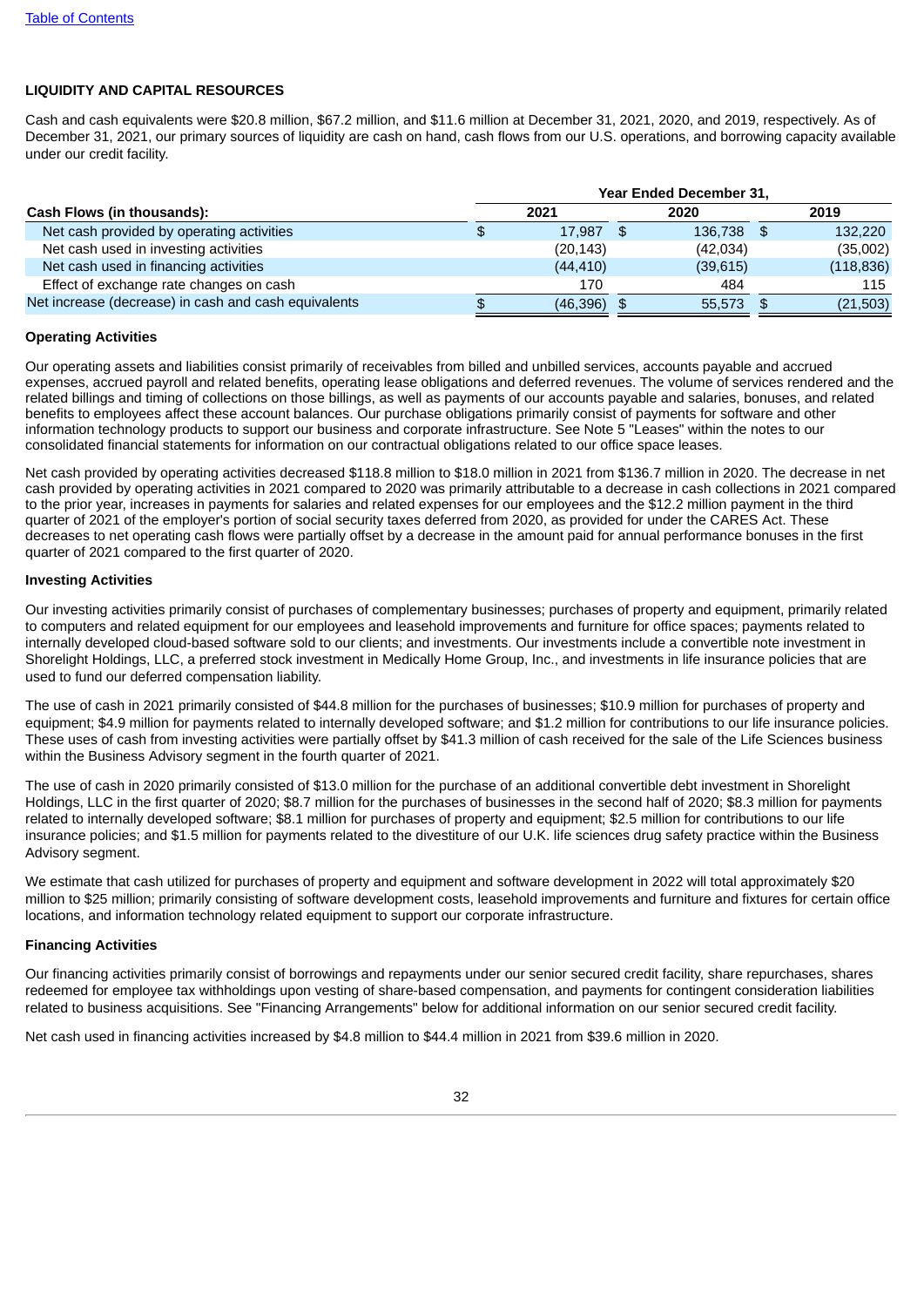During 2021, we borrowed \$235.0 million under our senior secured credit facility, primarily to fund our operations, including our annual performance bonus payment in the first quarter of 2021 and for the acquisitions completed in the fourth quarter of 2021. We made repayments on our credit facility of \$205.0 million during 2021. Additionally, we repurchased and retired \$64.6 million of our common stock under our 2020 Share Repurchase Program, as defined below, and repurchased and retired \$0.2 million of our common stock that was accrued as of December 31, 2021. We also reacquired \$10.1 million of common stock as a result of tax withholdings upon vesting of sharebased compensation.

During 2020, we borrowed \$283.0 million under our senior secured credit facility, all of which was in the first quarter of 2020, including \$125.0 million in March 2020 to maintain excess cash and support liquidity during the period of uncertainty created by the COVID-19 pandemic, as well as to fund our annual performance bonus payment. During 2020, we made repayments on our senior secured credit facility of \$288.0 million due to our ability to maintain adequate cash flows from operations and improved clarity around access to capital resources during the COVID-19 pandemic, and repayments of \$0.6 million on our promissory note due 2024. Additionally, we repurchased and retired \$25.9 million of our common stock under our share repurchase programs, discussed below, and settled \$1.2 million of share repurchases that were accrued as of December 31, 2019. We also reacquired \$7.9 million of common stock as a result of tax withholdings upon vesting of sharebased compensation.

#### *Share Repurchase Programs*

In November 2020, our board of directors authorized a share repurchase program (the "2020 Share Repurchase Program") permitting us to repurchase up to \$50 million of our common stock through December 31, 2021. The 2020 Share Repurchase Program was authorized subsequent to the expiration of our prior share repurchase program (the "2015 Share Repurchase Program") on October 31, 2020. The 2015 Share Repurchase Program permitted us to repurchase up to \$125 million of our common stock through October 31, 2020. During the third quarter of 2021, our board of directors authorized an extension of the 2020 Share Repurchase Program through December 31, 2022 and increased the authorized amount from \$50 million to \$100 million.The amount and timing of repurchases under our share repurchase programs is determined by management and depends on a variety of factors, including the trading price of our common stock, capacity under our credit facility, general market and business conditions, and applicable legal requirements. As of December 31, 2021, \$30.2 million remains available under the plan for share repurchases.

#### **Financing Arrangements**

At December 31, 2021, we had \$230.0 million outstanding under our senior secured credit facility and \$2.8 million outstanding under a promissory note, as discussed below.

# *Senior Secured Credit Facility*

The Company has a \$600 million senior secured revolving credit facility, subject to the terms of a Second Amended and Restated Credit Agreement dated as of March 31, 2015, as amended to date (as amended and modified the "Amended Credit Agreement"), that becomes due and payable in full upon maturity on September 27, 2024. The Amended Credit Agreement provides the option to increase the revolving credit facility or establish term loan facilities in an aggregate amount of up to \$150 million, subject to customary conditions and the approval of any lender whose commitment would be increased, resulting in a maximum available principal amount under the Amended Credit Agreement of \$750 million. Borrowings under the Amended Credit Agreement may be used for working capital, capital expenditures, acquisitions of businesses, share repurchases, and general corporate purposes.

Fees and interest on borrowings vary based on our Consolidated Leverage Ratio (as defined in the Amended Credit Agreement). At our option, borrowings under the Amended Credit Agreement will bear interest at one, two, three or six-month LIBOR or an alternate base rate, in each case plus the applicable margin. The applicable margin will fluctuate between 1.125% per annum and 1.875% per annum, in the case of LIBOR borrowings, or between 0.125% per annum and 0.875% per annum, in the case of base rate loans, based upon our Consolidated Leverage Ratio at such time. Fees and interest on borrowings is paid on a monthly basis.

Amounts borrowed under the Amended Credit Agreement may be prepaid at any time without premium or penalty. We are required to prepay the amounts outstanding under the Amended Credit Agreement in certain circumstances. In addition, we have the right to permanently reduce or terminate the unused portion of the commitments provided under the Amended Credit Agreement at any time.

The Amended Credit Agreement contains usual and customary representations and warranties; affirmative and negative covenants, which include limitations on liens, investments, additional indebtedness, and restricted payments; and two quarterly financial covenants as follows: (i) a maximum Consolidated Leverage Ratio (defined as the ratio of debt to consolidated EBITDA) of 3.75 to 1.00; however, the maximum permitted Consolidated Leverage Ratio will increase to 4.00 to 1.00 upon the occurrence of certain Qualified Acquisitions (as defined in the Amended Credit Agreement), and (ii) a minimum Consolidated Interest Coverage Ratio (defined as the ratio of consolidated EBITDA to interest) of 3.50 to 1.00. Consolidated EBITDA for purposes of the financial covenants is calculated on a continuing operations basis and includes adjustments to add back non-cash goodwill impairment charges, share-based compensation costs, certain non-cash restructuring charges, pro forma historical EBITDA for businesses acquired, and other specified items in accordance with the Amended Credit Agreement.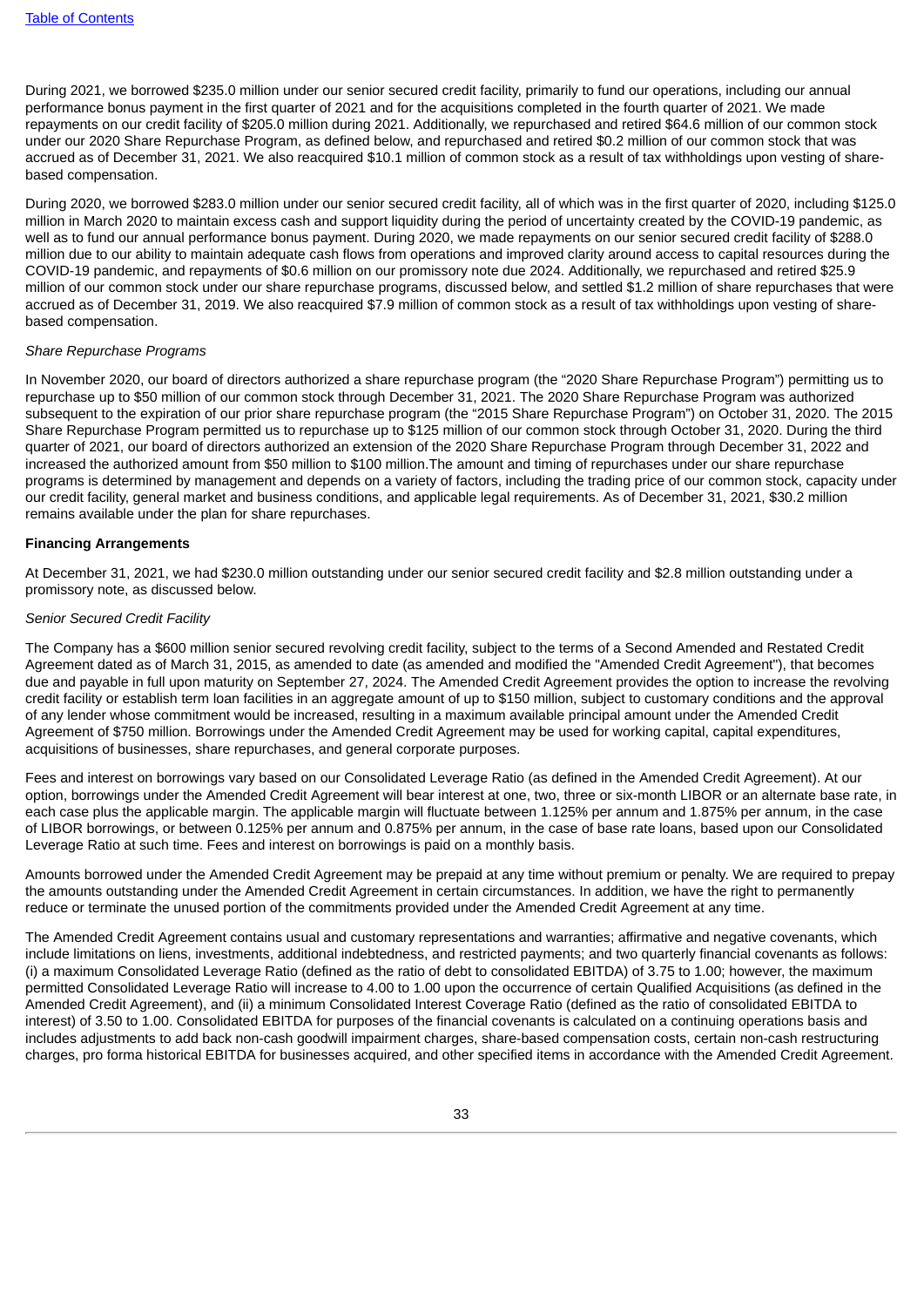For purposes of the Consolidated Leverage Ratio, total debt is on a gross basis and is not netted against our cash balances. At December 31, 2021 and December 31, 2020, we were in compliance with these financial covenants. Our Consolidated Leverage Ratio as of December 31, 2021 was 1.73 to 1.00, compared to 1.94 to 1.00 as of December 31, 2020. Our Consolidated Interest Coverage Ratio as of December 31, 2021 was 18.43 to 1.00, compared to 12.51 to 1.00 as of December 31, 2020.

The Amended Credit Agreement contains restricted payment provisions, including a potential limit on the amount of dividends we may pay. Pursuant to the terms of the Amended Credit Agreement, if our Consolidated Leverage Ratio is greater than 3.25, the amount of dividends and other Restricted Payments (as defined in the Amended Credit Agreement) we may pay is limited to an amount up to \$25 million.

Principal borrowings outstanding under the Amended Credit Agreement at December 31, 2021 and December 31, 2020 totaled \$230.0 million and \$200.0 million, respectively. These borrowings carried a weighted average interest rate of 2.7% at December 31, 2021 and 2.5% at December 31, 2020 including the impact of the interest rate swap described in Note 12 "Derivative Instruments and Hedging Activity" within the notes to the consolidated financial statements. The borrowing capacity under the revolving credit facility is reduced by any outstanding borrowings under the revolving credit facility and outstanding letters of credit. At December 31, 2021 and 2020, we had outstanding letters of credit totaling \$0.7 million and \$1.6 million, respectively, which are primarily used as security deposits for our office facilities, and the unused borrowing capacity under the revolving credit facility was \$369.3 million and \$398.4 million, respectively.

For further information, see Note 7 "Financing Arrangements" within the notes to the consolidated financial statements. For a discussion of certain risks and uncertainties related to the Amended Credit Agreement, see Part I—Item 1A. "Risk Factors."

#### *Promissory Note due 2024*

On June 30, 2017, in conjunction with our purchase of an aircraft related to the acquisition of Innosight, we assumed, from the sellers of the aircraft, a promissory note with an outstanding principal balance of \$5.1 million. The principal balance of the promissory note is subject to scheduled monthly principal payments until the maturity date of March 1, 2024, at which time a final payment of \$1.5 million, plus any accrued and unpaid interest, will be due. Under the terms of the promissory note, we pay interest on the outstanding principal amount at a rate of one-month LIBOR plus 1.97% per annum. The obligations under the promissory note are secured pursuant to a Loan and Aircraft Security Agreement with Banc of America Leasing & Capital, LLC, which grants the lender a first priority security interest in the aircraft. At December 31, 2021, the outstanding principal amount of the promissory note was \$2.8 million, and the aircraft had a carrying amount of \$3.7 million. At December 31, 2020, the outstanding principal amount of the promissory note was \$3.3 million, and the aircraft had a carrying amount of \$4.4 million. Principal and interest payments for the promissory note are paid on a monthly basis. In the first quarter of 2022, we completed the sale of the aircraft to a third-party and used a portion of the sale proceeds to pay the remaining principal and unpaid interest on the promissory note. As a result of the sale, we no longer own any aircraft.

For further information, see Note 7 "Financing Arrangements" within the notes to the consolidated financial statements.

#### **Future Needs**

Throughout 2020 and into 2021, our primary financing need was to support our operations and maintain our liquidity during the COVID-19 pandemic. As such, we took proactive measures to increase available cash on hand, including, but not limited to, borrowing under our senior secured credit facility, reducing discretionary operating and capital expenses, and electing to defer the deposit of our employer portion of social security taxes as provided for under the CARES Act.

Given improved visibility to our project backlog and access to capital resources, our primary financing need has now returned to funding our long-term growth. Our growth strategy is to expand our service offerings, which may require investments in new hires, acquisitions of complementary businesses, possible expansion into other geographic areas, and related capital expenditures.

We believe our internally generated liquidity, together with our available cash, and the borrowing capacity available under our revolving credit facility will be adequate to support our current financing needs and long-term growth strategy. Our ability to secure additional financing, if needed, in the future will depend on several factors, including our future profitability, the quality of our accounts receivable and unbilled services, our relative levels of debt and equity, and the overall condition of the credit markets.

## **OFF-BALANCE SHEET ARRANGEMENTS**

We are not a party to any material off-balance sheet arrangements.

34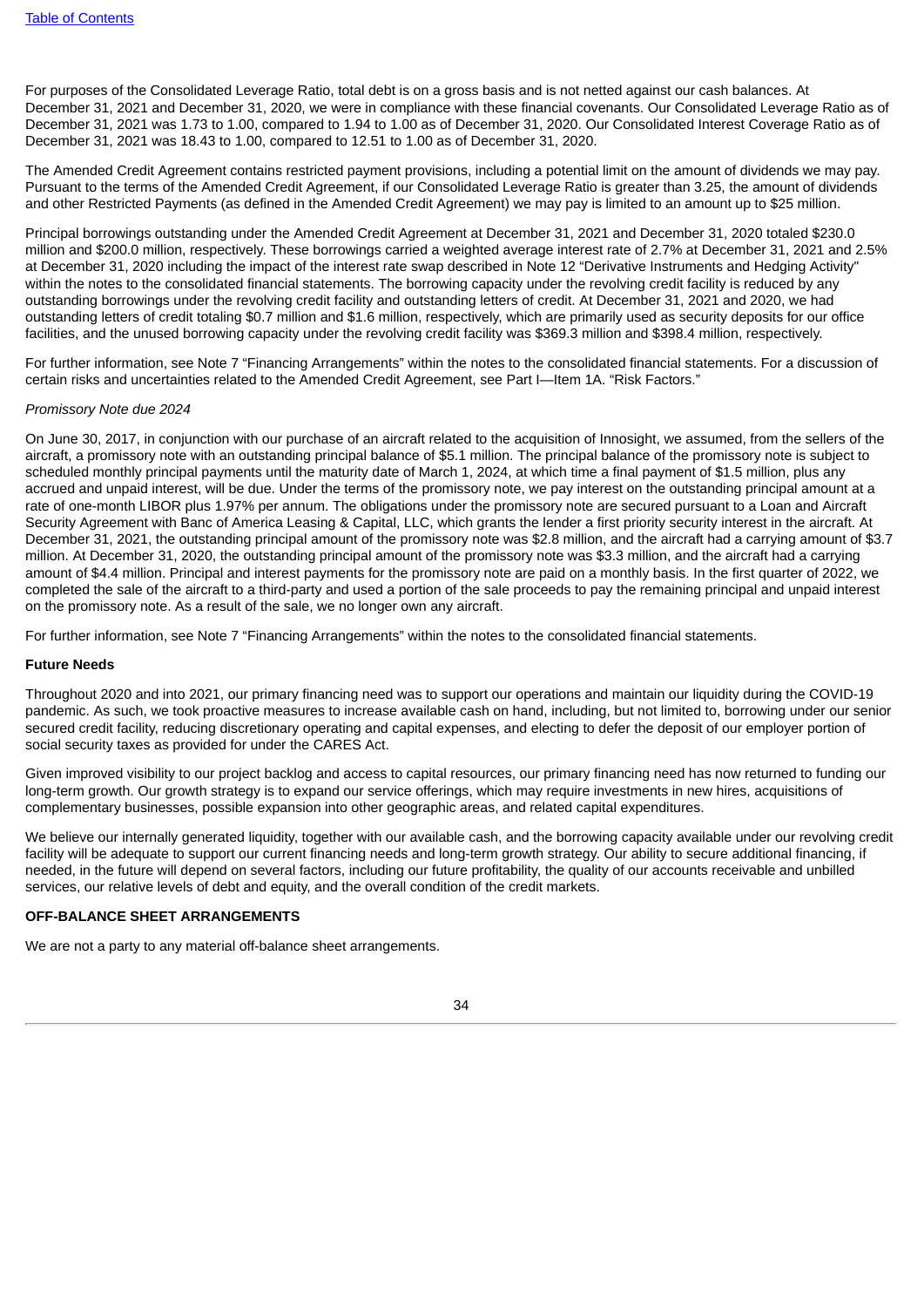# **CRITICAL ACCOUNTING POLICIES AND ESTIMATES**

Management's discussion and analysis of financial condition and results of operations is based upon our consolidated financial statements, which have been prepared in accordance with accounting principles generally accepted in the United States of America ("GAAP"). Our significant accounting policies are discussed in Note 2 "Summary of Significant Accounting Policies" within the notes to our consolidated financial statements. We regularly review our financial reporting and disclosure practices and accounting policies to ensure that our financial reporting and disclosures provide accurate information relative to the current economic and business environment. The preparation of financial statements in conformity with GAAP requires management to make assessments, estimates, and assumptions that affect the reported amounts of assets and liabilities and disclosure of contingent assets and liabilities as of the date of the financial statements, as well as the reported amounts of revenues and expenses during the reporting period. Critical accounting policies and estimates are those policies and estimates that we believe present the most complex or subjective measurements and have the most potential to impact our financial position and operating results. While all decisions regarding accounting policies and estimates are important, we believe that there are five accounting policies and estimates that could be considered critical: revenue recognition, allowances for doubtful accounts and unbilled services, business combinations, carrying values of goodwill and other intangible assets, and accounting for income taxes.

## **Revenue Recognition**

We generate substantially all of our revenues from providing professional services to our clients. We also generate revenues from software licenses, software support and maintenance and subscriptions to our cloud-based analytic tools and solutions, speaking engagements, conferences, and publications.

Our revenue is generated under four types of billing arrangements: fixed-fee (including software license revenue); time-and-expense; performance-based; and software support, maintenance and subscriptions. Determining the method and amount of revenue to recognize requires us to make judgments and estimates. Specifically, multiple performance obligation arrangements require us to allocate the total transaction price to each performance obligation based on its relative standalone selling price, for which we rely on our overall pricing objectives, taking into consideration market conditions and other factors. Provisions are recorded for the estimated realization adjustments on all engagements, including engagements for which fees are subject to review by the bankruptcy courts. We continually evaluate our estimates of the provisions based on available information and experiences. Additionally, when accounting for fixed-fee and performancebased billing arrangements, as well as reimbursable expenses, we must make additional judgments and estimates as further described below.

In fixed-fee billing arrangements, we agree to a pre-established fee in exchange for a predetermined set of professional services. We set the fees based on our estimates of the costs and timing for completing the engagements. We generally recognize revenues under fixed-fee billing arrangements using a proportionate performance approach, which is based on work completed to-date versus our estimates of the total services to be provided under the engagement. Estimates of total engagement revenues and cost of services are monitored regularly during the term of the engagement. Any increased or unexpected costs or unanticipated delays in connection with the performance of these engagements could make these contracts less profitable or unprofitable.

In performance-based billing arrangements, fees are tied to the attainment of contractually defined objectives. We enter into performancebased engagements in essentially two forms. First, we generally earn fees that are directly related to the savings formally acknowledged by the client as a result of adopting our recommendations for improving operational and cost effectiveness in the areas we review. Second, we have performance-based engagements in which we earn a success fee when and if certain predefined outcomes occur. We recognize revenue under performance-based billing arrangements using the following steps: 1) estimate variable consideration using a probabilityweighted assessment of the fees to be earned, 2) apply a constraint to the estimated variable consideration to limit the amount that could be reversed when the uncertainty is resolved (the "constraint"), and 3) recognize revenue of estimated variable consideration, net of the constraint, based on work completed to-date versus our estimates of the total services to be provided under the engagement. Our estimates are monitored throughout the life of each contract and are based on an assessment of our anticipated performance, historical experience, and other information available at the time. While we believe that the estimates and assumptions we used for revenue recognition for performance-based billing arrangements are reasonable, subsequent changes could materially impact our results of operations.

Expense reimbursements that are billable to clients are included in total revenues and reimbursable expenses. Under fixed-fee billing arrangements, we estimate the total amount of reimbursable expenses to be incurred over the course of the engagement and recognize the estimated amount as revenue using a proportionate performance approach, which is based on work completed to-date versus our estimates of the total services to be provided under the engagement. When billings do not specifically identify reimbursable expenses under any billing arrangement type, we allocate the portion of the billings equivalent to these expenses to reimbursable expenses. Any increased or unexpected costs in the reimbursable expenses could impact our results of operations

See Note 2 "Summary of Significant Accounting Policies" within the notes to the consolidated financial statements for additional information on our revenue recognition accounting policy.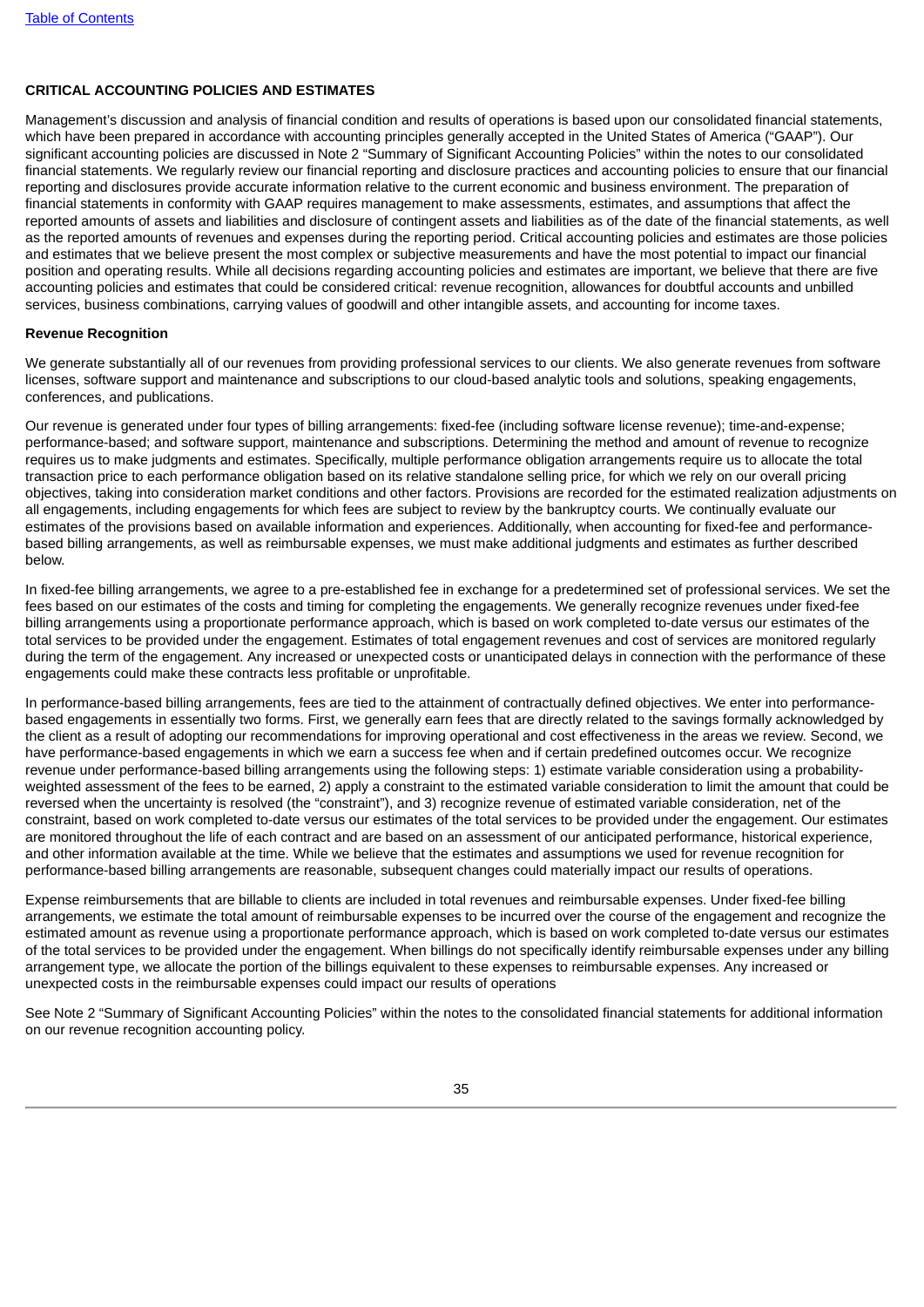# **Allowances for Doubtful Accounts and Unbilled Services**

We maintain allowances for doubtful accounts and for services performed but not yet billed based on several factors, including the estimated cash realization from amounts due from clients, an assessment of a client's ability to make required payments, and the historical percentages of fee adjustments and write-offs by age of receivables and unbilled services. The allowances are assessed by management on a regular basis. These estimates may differ from actual results. If the financial condition of a client deteriorates in the future, impacting the client's ability to make payments, an increase to our allowance might be required or our allowance may not be sufficient to cover actual write-offs.

We record the provision for doubtful accounts and unbilled services as a reduction in revenue to the extent the provision relates to fee adjustments and other discretionary pricing adjustments. To the extent the provision relates to a client's inability to make required payments on accounts receivables, we record the provision to selling, general and administrative expenses.

# **Business Combinations**

Upon our adoption of Accounting Standards Update ("ASU") 2021-08, *Business Combinations (Topic 805): Accounting for Contract Assets and Contract Liabilities from Contracts with Customers* which we retrospectively applied to all acquisitions in 2021, contract assets and contract liabilities acquired are recorded at their carrying value under Topic 606: *Revenue from Contracts with Customers*. Prior to adoption of ASU 2021-08, contract assets and contract liabilities were recognized at their estimated fair values as of the acquisition date. All other assets acquired and liabilities assumed in a business combination, including identifiable intangible assets, are recorded at their estimated fair values as of the acquisition date. Goodwill is recorded as the excess of the fair value of consideration transferred, including any contingent consideration, over the net value of the assets acquired and liabilities assumed. We base the fair values of identifiable intangible assets on detailed valuations that require management to make significant judgments, estimates, and assumptions, such as the expected future cash flows to be derived from the intangible assets, discount rates that reflect the risk factors associated with future cash flows, and estimates of useful lives.

We measure and recognize contingent consideration at fair value as of the acquisition date. We estimate the fair value of contingent consideration based on either a probability-weighted assessment of the specific financial performance targets being achieved or a Monte Carlo simulation model, as appropriate. These fair value measurements require the use of significant judgments, estimates, and assumptions, including financial performance projections and discount rates. The fair value of the contingent consideration is reassessed quarterly based on assumptions used in our latest financial projections and input provided by practice leaders and management, with any change in the fair value estimate recorded in earnings in that period. Increases or decreases in the fair value of contingent consideration liabilities resulting from changes in the estimates or assumptions could materially impact the financial statements.

See Note 3 "Acquisitions and Divestitures" within the notes to our consolidated financial statements for additional information on our acquisitions and Note 13 "Fair Value of Financial Instruments" within the notes to our consolidated financial statements for additional information on our contingent consideration liabilities.

#### **Carrying Values of Goodwill and Other Intangible Assets**

We test goodwill for impairment, at the reporting unit level, annually and whenever events or circumstances make it more likely than not that an impairment may have occurred. We perform our annual goodwill impairment test as of November 30 and monitor for interim triggering events on an ongoing basis. A reporting unit is an operating segment or one level below an operating segment (referred to as a component) to which goodwill is assigned when initially recorded. We assign goodwill to reporting units based on our integration plans and the expected synergies resulting from the acquisition. As of December 31, 2021, we have five reporting units: Healthcare, Education, Business Advisory, Strategy and Innovation, and Enterprise Solutions and Analytics. The Business Advisory, Strategy and Innovation, and Enterprise Solutions and Analytics reporting units, make up our Business Advisory operating segment.

Under GAAP, we have the option to first assess qualitative factors to determine whether the existence of current events or circumstances would lead to a determination that it is more likely than not that the fair value of one of our reporting units is greater than its carrying value. If we determine it is more likely than not that the fair value of a reporting unit is greater than its carrying value, no further testing is necessary. However, if we conclude otherwise, then we are required to perform a quantitative impairment test by calculating the fair value of the reporting unit and comparing the fair value with the carrying value of the reporting unit. If the fair value of the reporting unit is less than its carrying value, a non-cash impairment charge is recorded in an amount equal to that difference with the loss not to exceed the total amount of goodwill allocated to the reporting unit.

We determine the fair value using a combination of the income approach and the market approach. For a company such as ours, the income and market approaches will generally provide the most reliable indications of fair value because the value of such companies is dependent on their ability to generate earnings.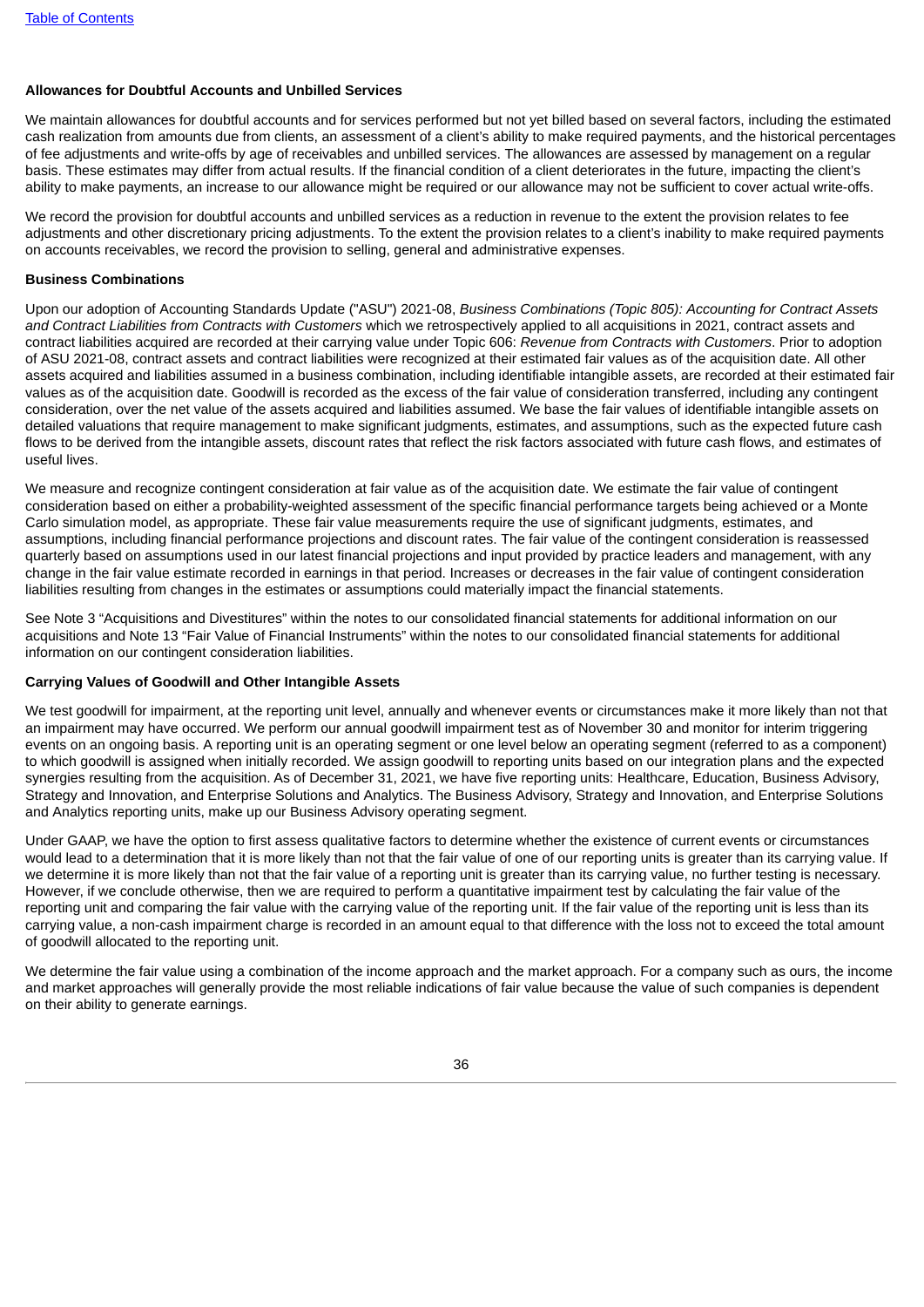In the income approach, we utilize a discounted cash flow analysis, which involves estimating the expected after-tax cash flows that will be generated by each reporting unit and then discounting those cash flows to present value, reflecting the relevant risks associated with each reporting unit and the time value of money. This approach requires the use of significant estimates and assumptions, including forecasted revenue growth rates, forecasted EBITDA margins, and discount rates. Our forecasts are based on historical experience, current backlog, expected market demand, and other industry information.

In the market approach, we utilize the guideline company method, which involves calculating revenue and EBITDA multiples based on operating data from guideline publicly traded companies. Multiples derived from guideline companies provide an indication of how much a knowledgeable investor in the marketplace would be willing to pay for a company. These multiples are evaluated and adjusted based on specific characteristics of the reporting units relative to the selected guideline companies and applied to the reporting units' operating data to arrive at an indication of value.

The following is a discussion of our goodwill impairment test performed during 2021.

#### *2021 Annual Goodwill Impairment Analysis*

Pursuant to our policy, we performed our annual goodwill impairment test as of November 30, 2021 for our five reporting units with goodwill balances: Healthcare, Education, Business Advisory, Strategy and Innovation, and Enterprise Solutions and Analytics. We performed a qualitative assessment over all reporting units to determine if it was more likely than not the respective fair values of these reporting units were less than their carrying amounts, including goodwill.

For our qualitative assessment, we considered the most recent quantitative analysis performed for each reporting unit, which was as of November 30, 2020, including the key assumptions used within that analysis, the indicated fair values, and the amount by which those fair values exceeded their carrying amounts. One of the key assumptions used within the prior quantitative analysis was our internal financial projections; therefore, we considered the actual performance of each reporting unit during 2021 compared to the internal financial projections used, as well as specific outlooks for each reporting unit based on our most recent internal financial projections. We also considered the market-based valuation multiples used in the market approach within our prior quantitative analysis, which were derived from guideline companies, and noted that the valuation multiples generally increased over the past year. We also reviewed the current carrying value of each reporting unit in comparison to the carrying values as of the prior quantitative analysis. In addition, we considered various factors, including macroeconomic conditions, relevant industry and market trends for each reporting unit, and other entity-specific events, that could indicate a potential change in the fair value of our reporting units or the composition of their carrying values. Based on our assessments, we determined that it was more likely than not that the fair values for each of our reporting units exceeded their respective carrying amounts. As such, the goodwill for our reporting units was not considered impaired as of November 30, 2021, and a quantitative goodwill impairment analysis was not necessary.

Determining the fair value of any reporting unit requires us to make significant judgments, estimates, and assumptions. While we believe that the estimates and assumptions underlying our valuation methodology are reasonable, these estimates and assumptions could have a significant impact on whether or not a non-cash impairment charge is recognized and also the magnitude of such charge. The results of an impairment analysis are as of a point in time. There is no assurance that the actual future earnings or cash flows of our reporting units will be consistent with our projections. We will continue to monitor any changes to our assumptions and will evaluate goodwill as deemed warranted during future periods. Any significant decline in our operations compared to our internal forecasts could result in additional non-cash goodwill impairment charges, which could be material.

The carrying value of goodwill for each of our reporting units as of December 31, 2021 is as follows (in thousands):

| <b>Reporting Unit</b>                     |   | <b>Carrying Value</b><br>of Goodwill |
|-------------------------------------------|---|--------------------------------------|
| Healthcare                                | Ф | 434,870                              |
| Education                                 |   | 121,570                              |
| <b>Business Advisory</b>                  |   | 16,094                               |
| Strategy and Innovation                   |   | 37,522                               |
| <b>Enterprise Solutions and Analytics</b> |   | 10,823                               |
| Total                                     |   | 620,879                              |

Intangible assets represent purchased assets that lack physical substance but can be distinguished from goodwill. Our intangible assets, net of accumulated amortization, totaled \$31.9 million at December 31, 2021 and primarily consist of customer relationships, trade names, technology and software, non-competition agreements, and customer contracts, all of which were acquired through business combinations. We evaluate our intangible assets for impairment whenever events or changes in circumstances indicate that the carrying amount of the assets may not be recoverable. No impairment charges for intangible assets were recorded in 2021.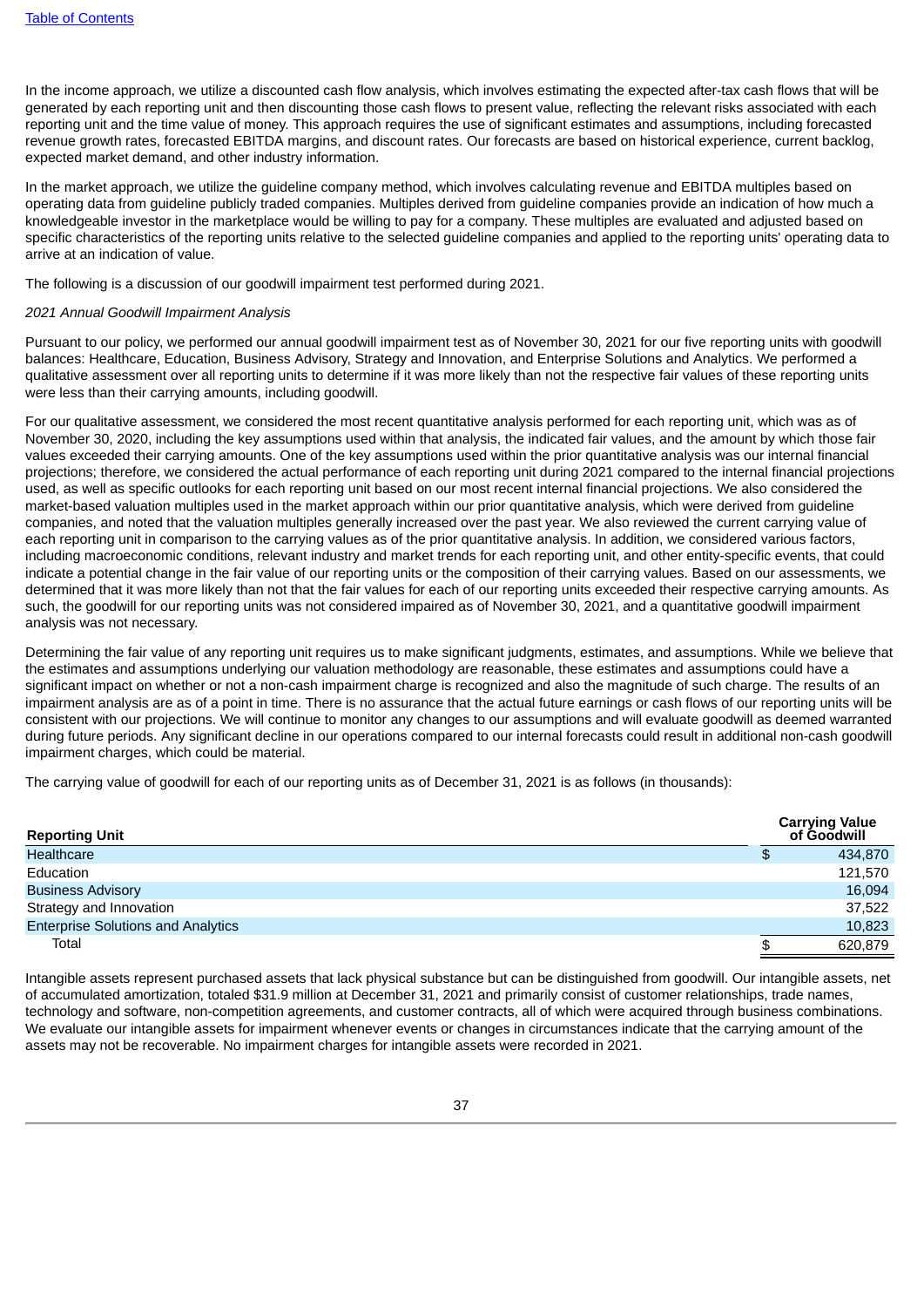#### **Income Taxes**

Our income tax expense, deferred tax assets and liabilities, and reserves for unrecognized tax benefits reflect management's best assessment of estimated future taxes to be paid. In determining our provision for income taxes on an interim basis, we estimate our annual effective tax rate based on information available at each interim period. Changes in applicable U.S. state, federal or foreign tax laws and regulations, or their interpretation and application, could materially affect our tax expense.

Deferred tax assets and liabilities are recorded for future tax consequences attributable to temporary differences between the financial statement carrying amounts of existing assets and liabilities and their respective tax bases. These deferred tax assets and liabilities are measured using enacted tax rates expected to apply to taxable income in the years in which those temporary differences are expected to be recovered or settled. Deferred tax assets are reduced by a valuation allowance when, in management's opinion, it is more likely than not that some portion or the entire deferred tax asset will not be realized. Factors considered in making this determination include the period of expiration of the tax asset, planned use of the tax asset, tax planning strategies and historical and projected taxable income as well as tax liabilities for the tax jurisdiction in which the tax asset is located. Valuation allowances will be subject to change in each future reporting period as a result of changes in one or more of these factors.

Our tax positions are subject to income tax audits by federal, state, local, and foreign tax authorities. A tax benefit from an uncertain position may be recognized in the financial statements only if it is more likely than not that the position is sustainable, based on its technical merits. We measure the tax benefit recognized as the largest amount of benefit which is more likely than not to be realized upon settlement with the taxing authority. The estimate of the potential outcome of any uncertain tax issue is subject to management's assessment of relevant risks, facts and circumstances existing at that time. We believe that positions taken on our tax returns are fully supported. However, final determinations of prior year tax positions upon settlement with the taxing authority could be materially different from estimates. The outcome of these final determinations could have a material impact on our provision for taxes, net income, or cash flows in the period in which that determination is made.

#### **NEW ACCOUNTING PRONOUNCEMENTS**

Refer to Note 2 "Summary of Significant Accounting Policies" within the notes to the consolidated financial statements for information on new accounting pronouncements.

#### **SUBSEQUENT EVENT**

On January 18, 2022, we completed the acquisition of AIMDATA, LLC, ("AIMDATA"), an advisory and implementation consulting services firm focused on strategy, technology and business transformation. The results of operations of AIMDATA will be included within our consolidated financial statements from the close date, and will be allocated among our three operating industries, which are our reportable segments, based on the engagements delivered by the business. AIMDATA revenues will be reported in our Digital capability. The acquisition of AIMDATA is not significant to our consolidated financial statements.

#### **ITEM 7A. QUANTITATIVE AND QUALITATIVE DISCLOSURES ABOUT MARKET RISK.**

We are exposed to market risks primarily from changes in interest rates and changes in the market value of our investments.

## **Market Risk and Interest Rate Risk**

We have exposure to changes in interest rates associated with borrowings under our bank credit facility, which has variable interest rates tied to LIBOR or an alternate base rate, at our option. At December 31, 2021, we had borrowings outstanding under the credit facility totaling \$230.0 million that carried a weighted average interest rate of 2.7% including the impact of the interest rate swaps described below. A hypothetical 100 basis point change in the interest rate as of December 31, 2021 would have a \$0.3 million effect on our pretax income on an annualized basis, including the effect of the interest rate swaps. At December 31, 2020, we had borrowings outstanding under the credit facility totaling \$200.0 million that carried a weighted average interest rate of 2.5%, including the impact of the interest rate swaps. As of December 31, 2020, these variable rate borrowings were fully hedged against changes in interest rates by the interest rate swaps, which have a notional amount of \$200.0 million. A hypothetical 100 basis point change in the interest rate would have no impact on our pretax income, on an annualized basis, including the effect of the interest rate swaps.

On June 22, 2017, we entered into a forward interest rate swap agreement effective August 31, 2017 and ending August 31, 2022, with a notional amount of \$50.0 million. We entered into this derivative instrument to hedge against the interest rate risks of our variable-rate borrowings. Under the terms of the interest rate swap agreement, we receive from the counterparty interest on the notional amount based on one month LIBOR and we pay to the counterparty a fixed rate of 1.900%.

On January 30, 2020, we entered into a forward interest rate swap agreement effective December 31, 2019 and ending December 31, 2024, with a notional amount of \$50.0 million. We entered into this derivative instrument to further hedge against the interest rate risks of our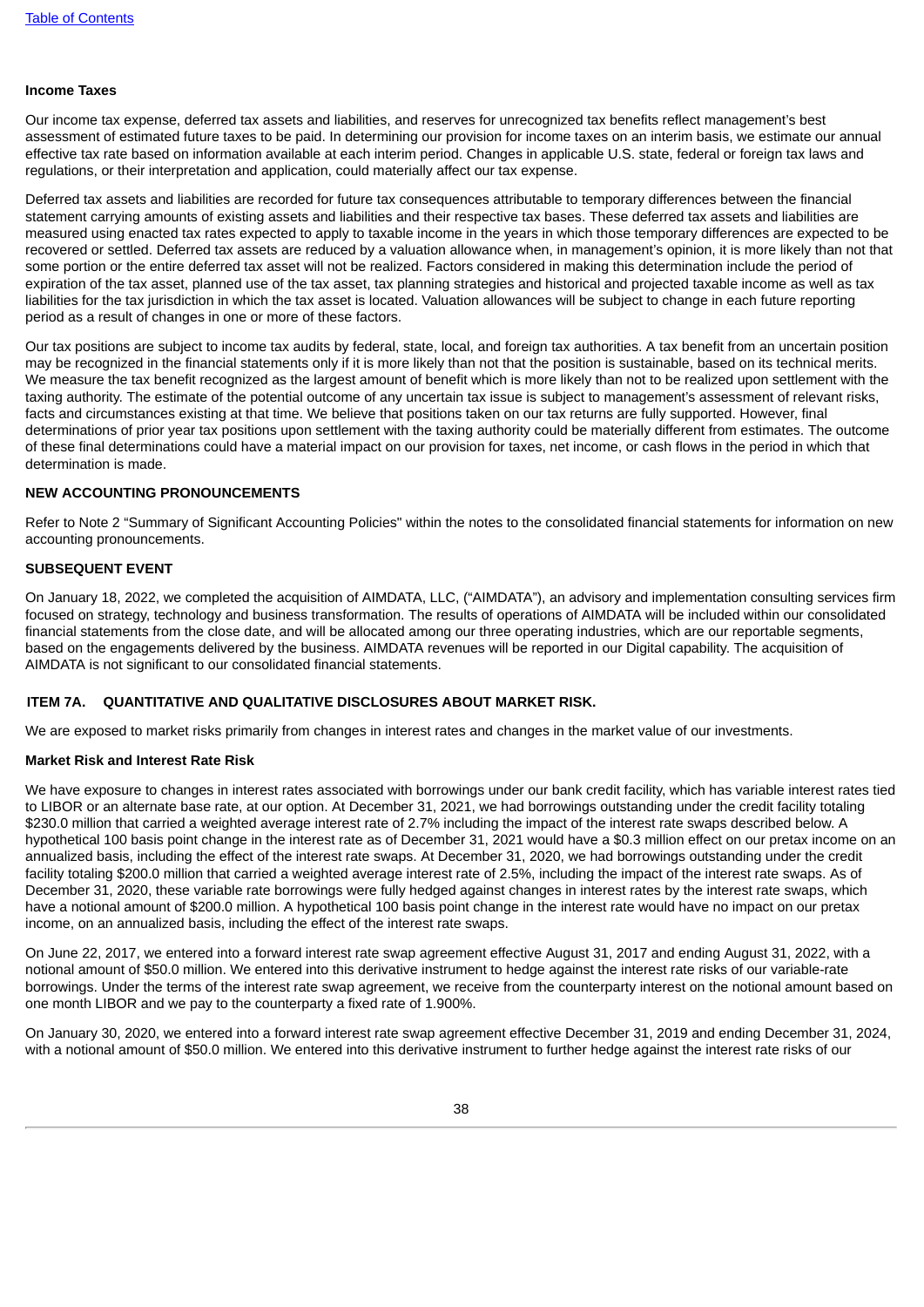variable-rate borrowings. Under the terms of the interest rate swap agreement, we receive from the counterparty interest on the notional amount based on one month LIBOR and we pay to the counterparty a fixed rate of 1.500%.

On March 16, 2020, we entered into a forward interest rate swap agreement effective February 28, 2020 and ending February 28, 2025, with a notional amount of \$100.0 million. We entered into this derivative instrument to further hedge against the interest rate risks of our variablerate borrowings. Under the terms of the interest rate swap agreement, we receive from the counterparty interest on the notional amount based on one month LIBOR and we pay to the counterparty a fixed rate of 0.885%.

We also have exposure to changes in interest rates associated with the promissory note assumed on June 30, 2017 in connection with our purchase of an aircraft, which has variable interest rates tied to LIBOR. At December 31, 2021, the outstanding principal amount of the promissory note was \$2.8 million and carried an interest rate of 2.1%. A hypothetical 100 basis point change in this interest rate would not have a material effect on our pretax income. At December 31, 2020 the outstanding principal amount of the promissory note was \$3.3 million and carried an interest rate of 2.1%. A hypothetical 100 basis point change in the interest rate as of December 31, 2020 would not have had a material effect on our pretax income. In the first quarter of 2022, we completed the sale of the aircraft to a third-party and used a portion of the sale proceeds to pay the remaining principal and unpaid interest on the promissory note. As a result of the sale, we no longer own any aircraft.

In 2017, the Financial Conduct Authority (FCA) in the U.K. announced that it would phase out LIBOR as a benchmark rate by the end of 2021. In March 2021, the ICE Benchmark Administration Limited, the administrator of LIBOR, extended the transition dates of certain LIBOR tenors (including all U.S. Dollar LIBOR tenors other than one-week and two-month U.S. Dollar LIBOR tenors) to June 30, 2023, after which LIBOR reference rates will cease to be provided. Our Amended Credit Agreement and interest rate swap agreements provide for any transitions away from LIBOR to a successor rate to be based on prevailing or equivalent standards.

We do not use derivative instruments for trading or other speculative purposes. From time to time, we invest excess cash in short-term marketable securities. These investments principally consist of overnight sweep accounts. Due to the short maturity of these investments, we concluded that we do not have material market risk exposure.

We have a 1.69% convertible debt investment in Shorelight Holdings, LLC, a privately-held company, which we account for as an availablefor-sale debt security. As such, the investment is carried at fair value with unrealized holding gains and losses excluded from earnings and reported in other comprehensive income. As of December 31, 2021, the fair value of the investment was \$65.9 million, with a total cost basis of \$40.9 million. At December 31, 2020, the fair value of the investment was \$64.4 million, with a total cost basis of \$40.9 million.

We have a preferred stock investment in Medically Home Group, Inc. ("Medically Home"), a privately-held company, which we account for as an equity security without a readily determinable fair value using the measurement alternative. As such, the investment is carried at cost minus impairment, if any, plus or minus changes resulting from observable price changes in orderly transactions for the identical or similar investment. Any unrealized holding gains and losses resulting from observable price changes are recorded in our consolidated statement of operations. As of December 31, 2021 and 2020, the carrying value of the investment was \$6.7 million, with a total cost basis of \$5.0 million. Following our purchase, we have not identified any impairment of our investment.

#### **ITEM 8. FINANCIAL STATEMENTS AND SUPPLEMENTARY DATA.**

The Company's Consolidated Financial Statements and supplementary data begin on page F-1 of this Annual Report on Form 10-K.

#### **ITEM 9. CHANGES IN AND DISAGREEMENTS WITH ACCOUNTANTS ON ACCOUNTING AND FINANCIAL DISCLOSURE.**

None.

# **ITEM 9A. CONTROLS AND PROCEDURES.**

#### **Evaluation of Disclosure Controls and Procedures**

Our management, with the participation of the Company's Chief Executive Officer and Chief Financial Officer, has evaluated the effectiveness of our disclosure controls and procedures (as such term is defined in Rules 13a-15(e) and 15d-15(e) under the Securities Exchange Act of 1934, as amended (the "Exchange Act")) as of December 31, 2021. Based on this evaluation, our Chief Executive Officer and Chief Financial Officer have concluded that, as of December 31, 2021, our disclosure controls and procedures were effective in recording, processing, summarizing and reporting, on a timely basis, information required to be disclosed by us in the reports we file or submit under the Exchange Act, and such information is accumulated and communicated to management as appropriate to allow timely decisions regarding required disclosure.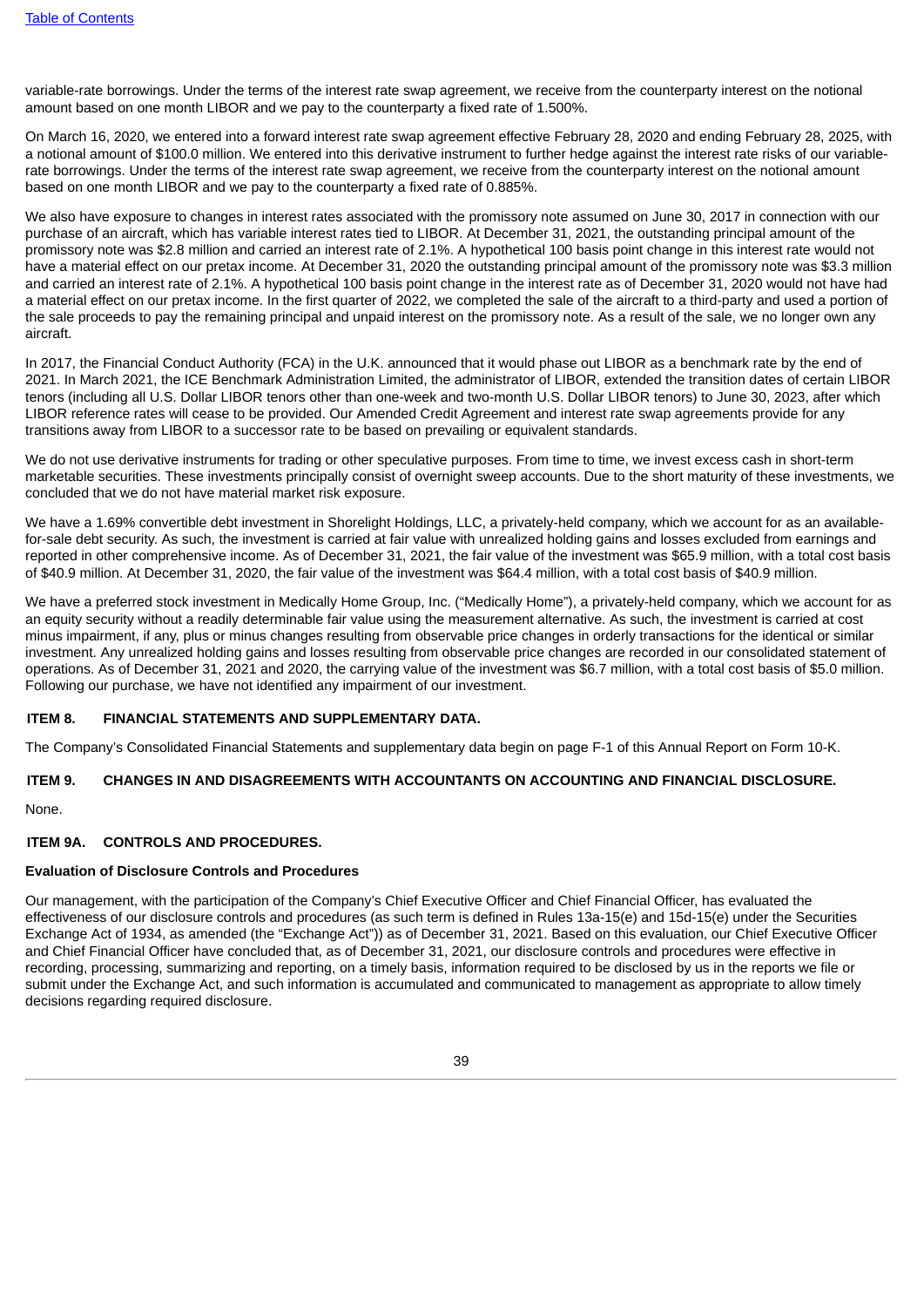# **Management's Report on Internal Control Over Financial Reporting**

Our management is responsible for establishing and maintaining adequate internal control over financial reporting (as such term is defined in Rules 13a-15(f) and 15d-15(f) under the Exchange Act) for the Company. Internal control over financial reporting is a process designed under the supervision of the Company's Chief Executive Officer and Chief Financial Officer, and effected by the Company's board of directors, management, and other personnel to provide reasonable assurance regarding the reliability of financial reporting and the preparation of financial statements for external purposes in accordance with GAAP and includes those policies and procedures that:

- (i) Pertain to the maintenance of records that in reasonable detail accurately and fairly reflect the transactions and dispositions of the assets of the Company;
- (ii) Provide reasonable assurance that transactions are recorded as necessary to permit preparation of financial statements in accordance with GAAP, and that receipts and expenditures of the Company are being made only in accordance with authorizations of management and directors of the Company; and
- (iii) Provide reasonable assurance regarding prevention or timely detection of unauthorized acquisition, use, or disposition of the Company's assets that could have a material effect on the financial statements.

Due to its inherent limitations, internal control over financial reporting may not prevent or detect misstatements. Also, projections of any evaluation of effectiveness to future periods are subject to the risk that controls may become inadequate because of changes in conditions, or that the degree of compliance with the policies or procedures may deteriorate.

In connection with the preparation of this report, our management, under the supervision and with the participation of our Chief Executive Officer and Chief Financial Officer, conducted an evaluation of the effectiveness of the internal control over financial reporting as of December 31, 2021 using the criteria set forth by the Committee of Sponsoring Organizations of the Treadway Commission ("COSO") in *Internal Control – Integrated Framework* (2013)*.* As a result of that evaluation, management concluded that our internal control over financial reporting was effective as of December 31, 2021.

The effectiveness of the Company's internal control over financial reporting as of December 31, 2021 has been audited by PricewaterhouseCoopers LLP, an independent registered public accounting firm, as stated in their report appearing on page F-2 of this Annual Report on Form 10-K.

# **Changes in Internal Control over Financial Reporting**

There has been no change in our internal control over financial reporting (as such term is defined in Rules 13a-15(f) and 15d-15(f) under the Exchange Act) during the three months ended December 31, 2021 that has materially affected, or is reasonably likely to materially affect, our internal control over financial reporting.

#### **ITEM 9B. OTHER INFORMATION.**

None.

# **ITEM 9C. DISCLOSURE REGARDING FOREIGN JURISDICTIONS THAT PREVENT INSPECTIONS.**

Not applicable.

## **PART III**

## **ITEM 10. DIRECTORS, EXECUTIVE OFFICERS AND CORPORATE GOVERNANCE.**

#### **Directors, Executive Officers, Promoters and Control Persons**

The information required by this item is incorporated by reference from portions of our definitive proxy statement for our annual meeting of stockholders to be filed with the SEC pursuant to Regulation 14A by May 2, 2022 (the "Proxy Statement") under "Nominees to Board of Directors," "Directors Not Standing For Election" and "Executive Officers."

## **Compliance with Section 16(a) of the Exchange Act**

The information required by this item is incorporated by reference from a portion of the Proxy Statement under "Delinquent Section 16(a) Reports."

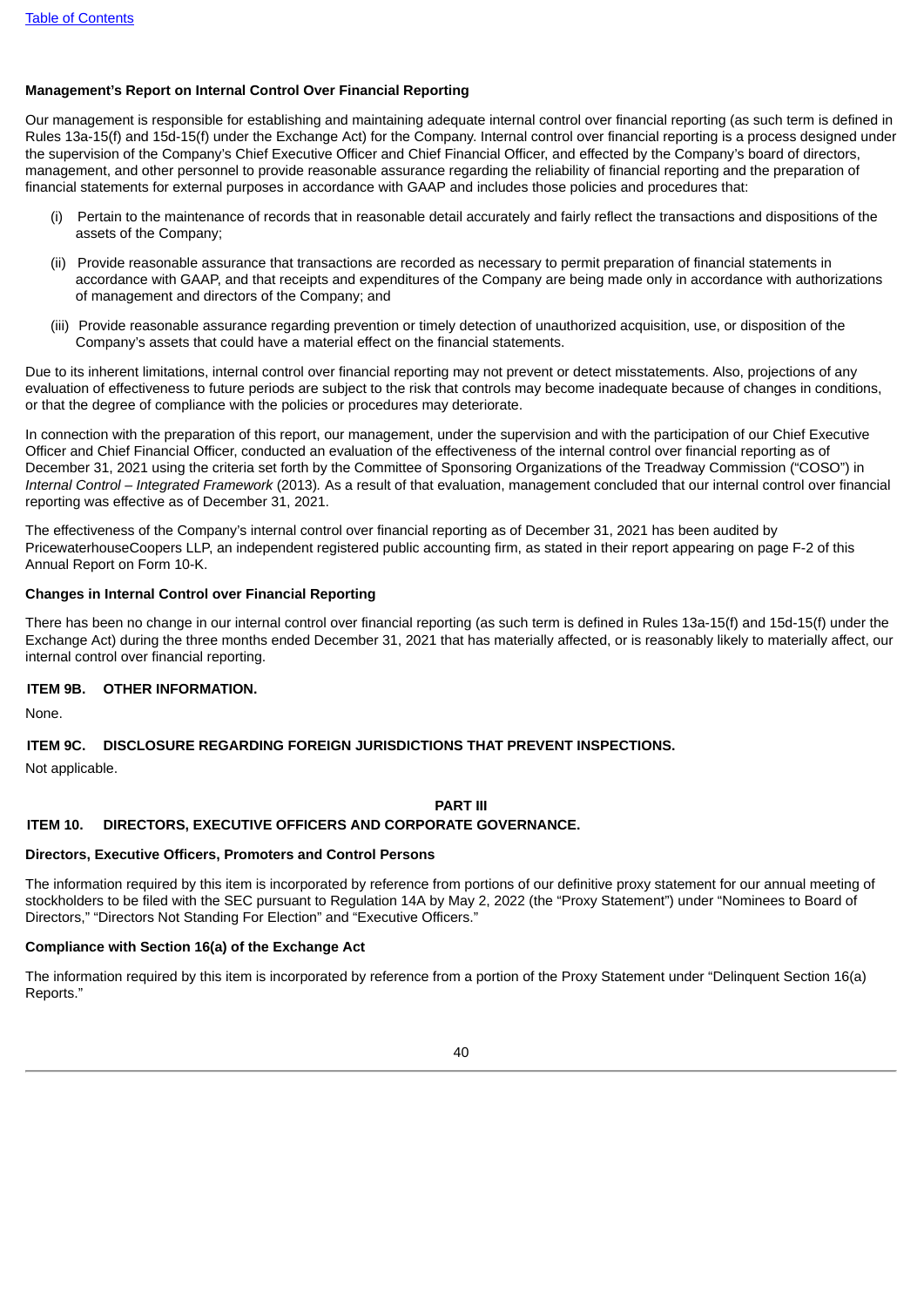## **Code of Business Conduct and Ethics**

We have adopted a Code of Business Conduct and Ethics (the "Code") that is applicable to all of our employees, officers and directors. The Code is available on the Corporate Governance page of our website at ir.huronconsultinggroup.com. If we make any amendments to or grant any waivers from the Code which are required to be disclosed pursuant to the Securities Exchange Act of 1934, we will make such disclosures on our website.

#### **Corporate Governance**

The information required by this item is incorporated by reference from a portion of the Proxy Statement under "Board Meetings and Committees."

#### **ITEM 11. EXECUTIVE COMPENSATION.**

#### **Executive Compensation**

The information required by this item is incorporated by reference from a portion of the Proxy Statement under "Executive Compensation."

## **Compensation Committee Interlocks and Insider Participation**

The information required by this item is incorporated by reference from a portion of the Proxy Statement under "Compensation Committee Interlocks and Insider Participation."

#### **Compensation Committee Report**

The information required by this item is incorporated by reference from a portion of the Proxy Statement under "Compensation Committee Report."

## **ITEM 12. SECURITY OWNERSHIP OF CERTAIN BENEFICIAL OWNERS AND MANAGEMENT AND RELATED STOCKHOLDER MATTERS.**

#### **Securities Authorized for Issuance Under Equity Compensation Plans**

The following table summarizes information with respect to equity compensation plans approved by shareholders as of December 31, 2021. We do not have equity compensation plans that have not been approved by shareholders.

| <b>Plan Category</b>                                   | <b>Number of Shares</b><br>to be Issued Upon<br><b>Exercise of</b><br><b>Outstanding Options</b> | <b>Weighted Average</b><br><b>Exercise Price of</b><br><b>Outstanding Options</b> |       | <b>Number of Shares</b><br><b>Remaining Available</b><br>for Future Issuance<br>(excluding shares in<br>$1st$ column) |
|--------------------------------------------------------|--------------------------------------------------------------------------------------------------|-----------------------------------------------------------------------------------|-------|-----------------------------------------------------------------------------------------------------------------------|
| Equity compensation plans approved by shareholders:    |                                                                                                  |                                                                                   |       |                                                                                                                       |
| 2004 Omnibus Stock Plan (1)                            | 10.805                                                                                           | -\$                                                                               | 38.18 |                                                                                                                       |
| 2012 Omnibus Incentive Plan (2)                        | 81,785                                                                                           | - \$                                                                              | 47.32 | 1,180,121                                                                                                             |
| Stock Ownership Participation Program <sup>(3)</sup>   |                                                                                                  |                                                                                   | N/A   | 283.206                                                                                                               |
| Equity compensation plans not approved by shareholders | N/A                                                                                              |                                                                                   | N/A   | N/A                                                                                                                   |
| Total                                                  | 92.590                                                                                           |                                                                                   | 46.25 | 1,463,327                                                                                                             |

(1) Our 2004 Omnibus Stock Plan was approved by the existing shareholders prior to our initial public offering. Upon adoption of the 2012 Omnibus Incentive Plan, we terminated the 2004 Omnibus Stock Plan with respect to future awards and no further awards will be granted under this plan.

- (2) Our 2012 Omnibus Incentive Plan was approved by our shareholders at our annual meeting held on May 1, 2012. Subsequent to the initial approval and through December 31, 2021, our shareholders have approved amendments to the 2012 Omnibus Incentive Plan to increase the number of shares authorized for issuance to 4.6 million shares, in the aggregate.
- (3) Our Stock Ownership Participation Program was approved by our shareholders at our annual meeting held on May 1, 2015. Subsequent to the initial approval and through December 31, 2021, our shareholders have approved amendments to the Stock Ownership Participation Program to increase the number of shares authorized for issuance to 0.7 million shares, in the aggregate.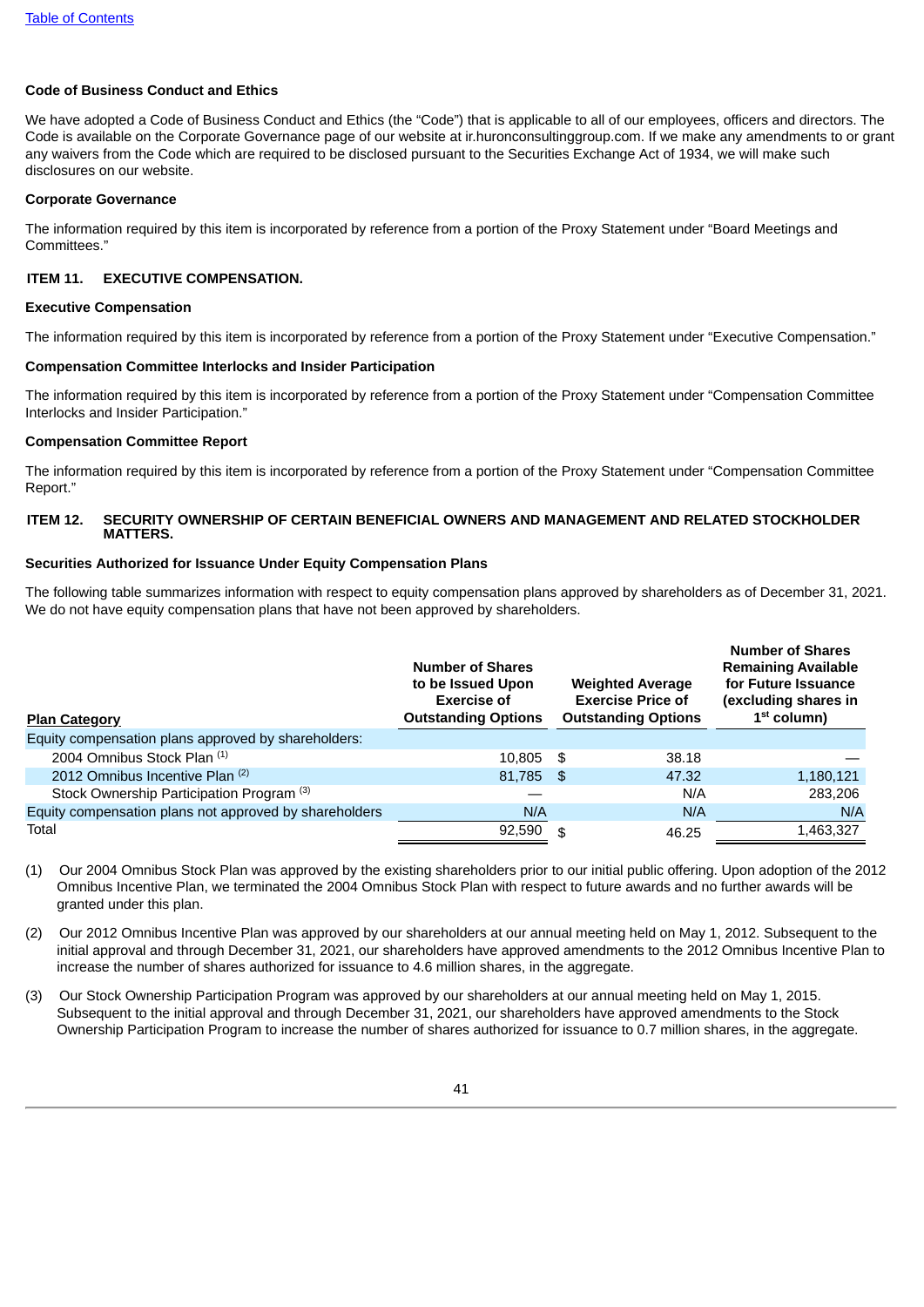#### **Security Ownership of Certain Beneficial Owners and Management**

The information required by this item is incorporated by reference from a portion of the Proxy Statement under "Stock Ownership of Certain Beneficial Owners and Management."

# **ITEM 13. CERTAIN RELATIONSHIPS AND RELATED TRANSACTIONS, AND DIRECTOR INDEPENDENCE.**

## **Certain Relationships and Related Transactions**

The information required by this item is incorporated by reference from a portion of the Proxy Statement under "Certain Relationships and Related Transactions."

#### **Director Independence**

The information required by this item is incorporated by reference from portions of the Proxy Statement under "Nominees to Board of Directors," "Directors Not Standing For Election," and "Board Meetings and Committees."

## **ITEM 14. PRINCIPAL ACCOUNTING FEES AND SERVICES.**

The information required by this item is incorporated by reference from a portion of the Proxy Statement under "Audit and Non-Audit Fees."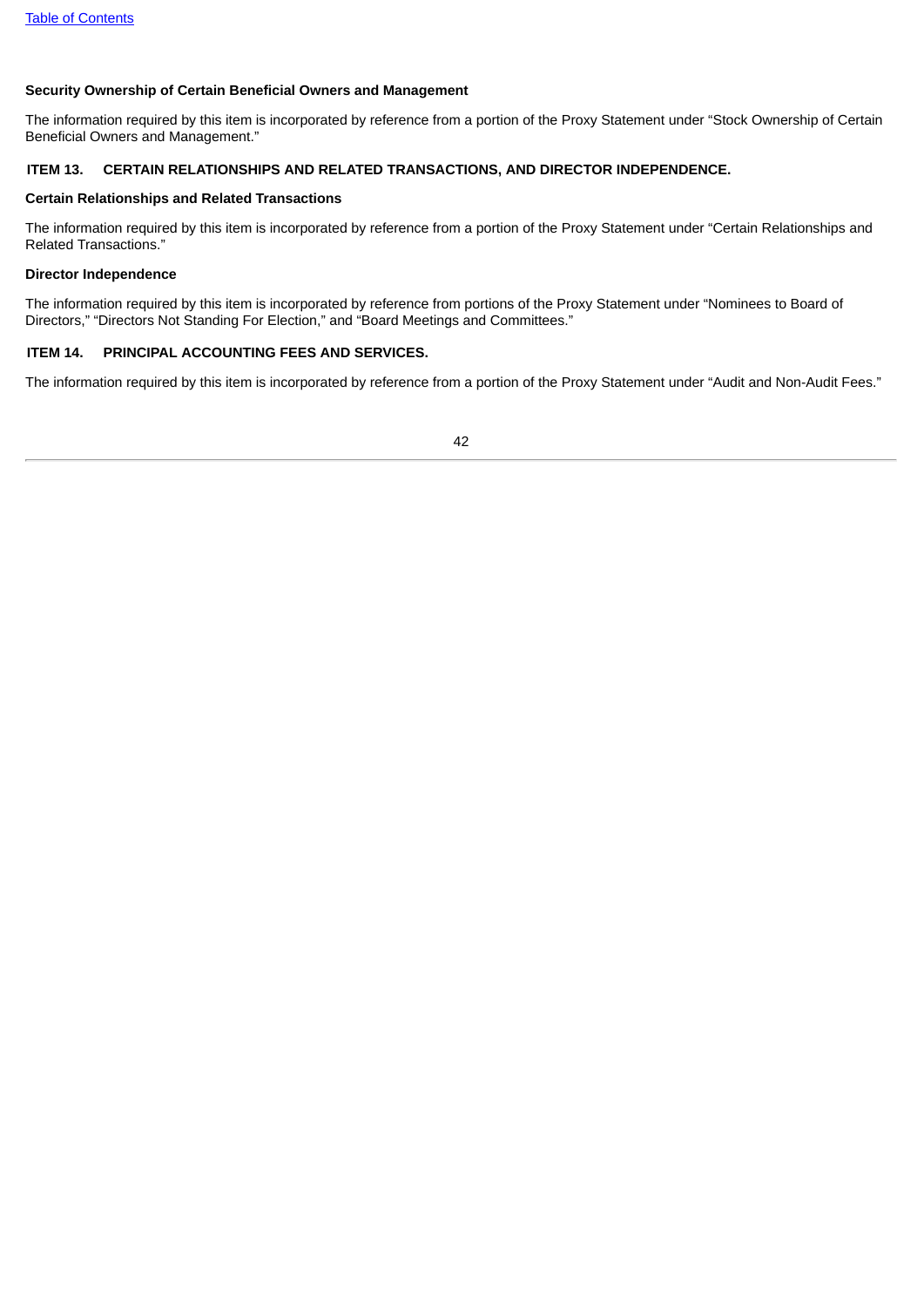## **PART IV**

## **ITEM 15. EXHIBITS AND FINANCIAL STATEMENT SCHEDULES.**

# **(a) Documents filed as part of this Annual Report on Form 10-K.**

1. Financial Statements—Our independent registered public accounting firm's report and our Consolidated Financial Statements are listed below and begin on page F-1 of this Form 10-K.

Report of Independent Registered Public Accounting Firm Consolidated Balance Sheets Consolidated Statements of Operations and Other Comprehensive Income (Loss) Consolidated Statements of Stockholders' Equity Consolidated Statements of Cash Flows Notes to Consolidated Financial Statements

2. Financial Statement Schedules—The financial statement schedules required by this item are included in the Consolidated Financial Statements and accompanying notes.

# 3. Exhibit Index

|                                 |                                                                                                                                                            |       |                                       | <b>Incorporated by Reference</b>   |                         |                |                    |
|---------------------------------|------------------------------------------------------------------------------------------------------------------------------------------------------------|-------|---------------------------------------|------------------------------------|-------------------------|----------------|--------------------|
| <b>Exhibit</b><br><b>Number</b> | <b>Exhibit Description</b>                                                                                                                                 | Filed | <b>Furnished</b><br>herewith herewith | Form                               | <b>Period</b><br>Endina | <b>Exhibit</b> | <b>Filing Date</b> |
| 3.1                             | Third Amended and Restated Certificate of<br><b>Incorporation of Huron Consulting Group Inc.</b>                                                           |       |                                       | $10-K$                             | 12/31/2004              | 3.1            | 2/16/2005          |
| 3.2                             | <b>Amended and Restated Bylaws of Huron Consulting</b><br><b>Group Inc.</b>                                                                                |       |                                       | $8-K$                              |                         | 3.1            | 10/28/2015         |
| 4.1                             | Specimen Stock Certificate.                                                                                                                                |       |                                       | $S-1$<br>(File No. 333-<br>115434) |                         | 4.1            | 10/5/2004          |
| 4.2                             | <b>Description of Securities.</b>                                                                                                                          |       |                                       | $10-K$                             | 12/31/2019              | 4.2            | 2/26/2020          |
| 10.1                            | Office Lease, dated December 2003, between Union<br><b>Tower, LLC and Huron Consulting Services LLC</b><br>(formerly known as Huron Consulting Group LLC). |       |                                       | $S-1$<br>(File No. 333-<br>115434) |                         | 10.1           | 10/5/2004          |
| $10.2*$                         | Amended and Restated Huron Consulting Group Inc.<br>2004 Omnibus Stock Plan.                                                                               |       |                                       | $S-8$                              |                         | 10.1           | 5/5/2010           |
| $10.3*$                         | Huron Consulting Group Inc. Deferred Compensation<br>Plan as Amended and Restated effective January 1,<br>2009.                                            |       |                                       | $10-K$                             | 12/31/2008              | 10.12          | 2/24/2009          |
| $10.4*$                         | Senior Management Agreement by and between<br>Huron Consulting Group Inc. and John D. Kelly.                                                               |       |                                       | $8-K$                              |                         | 10.1           | 1/6/2017           |
| $10.5*$                         | <b>Amended and Restated Senior Management</b><br><b>Agreement by and between Huron Consulting Group</b><br>Inc. and James H. Roth.                         |       |                                       | $8-K$                              |                         | 10.2           | 1/6/2017           |
| $10.6*$                         | Senior Management Agreement by and between<br>Huron Consulting Group Inc. and C. Mark Hussey.                                                              |       |                                       | $8-K$                              |                         | 10.3           | 1/6/2017           |
| 10.7                            | First Amendment to Lease by and between Huron<br>Consulting Services LLC and Union Tower, LLC,<br>dated August 23, 2004.                                   |       |                                       | $10-K$                             | 12/31/2012              | 10.17          | 2/21/2013          |
| 10.8                            | Second Amendment to Lease by and between Huron<br>Consulting Services LLC and Union Tower, LLC,<br>dated March 14, 2007.                                   |       |                                       | $10-K$                             | 12/31/2012              | 10.18          | 2/21/2013          |
| 10.9                            | Third Amendment to Lease by and between Huron<br>Consulting Services LLC and Union Tower, LLC,<br>dated April 2, 2010.                                     |       |                                       | $10-K$                             | 12/31/2012              | 10.19          | 2/21/2013          |
| 10.10                           | Fourth Amendment to Lease by and between Huron<br><b>Consulting Services LLC and Union Tower, LLC,</b><br>dated December 31, 2012.                         |       |                                       | $8-K$                              |                         | 10.1           | 1/4/2013           |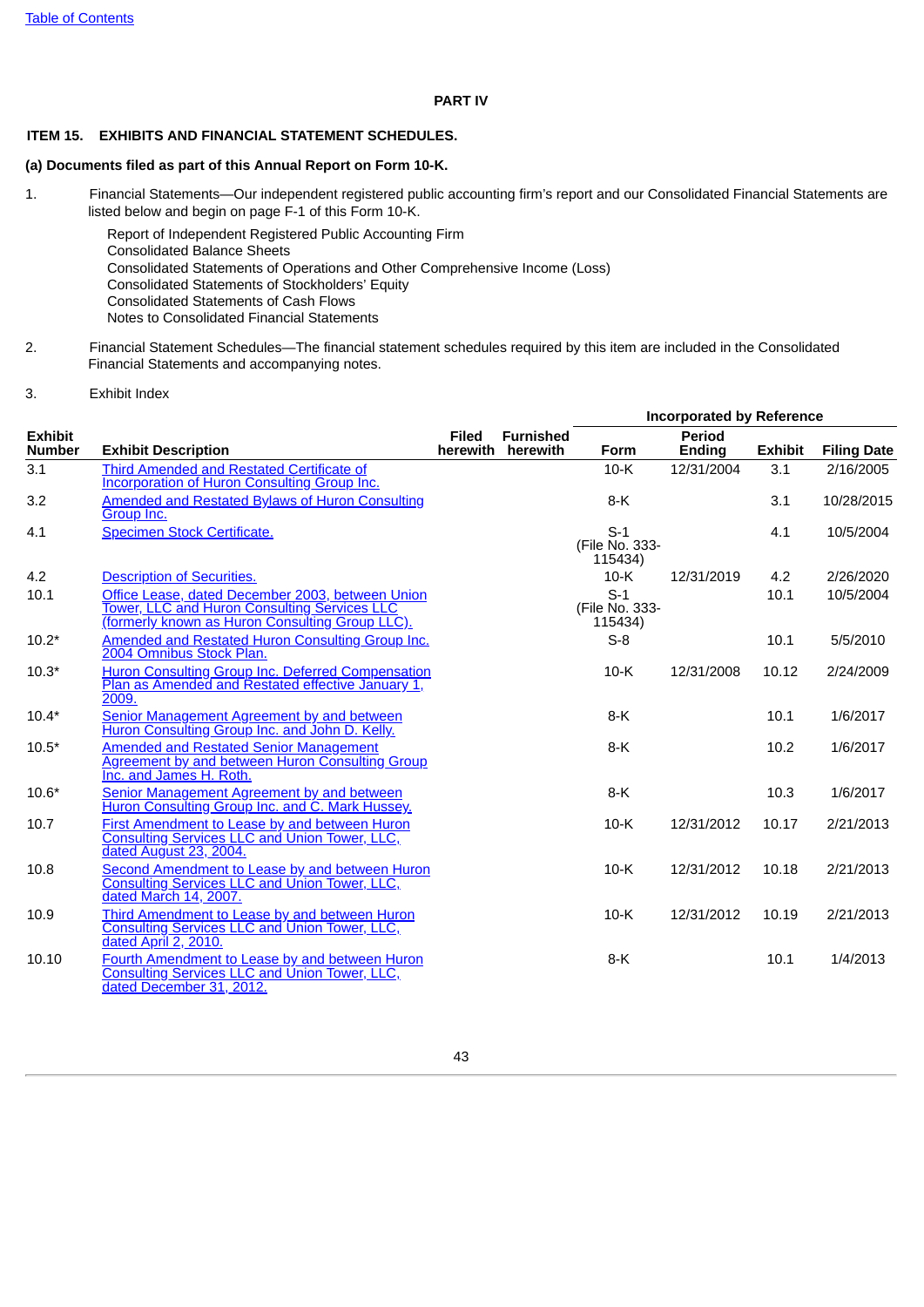|                                 |                                                                                                                                                                                                                                                                                                                                                                                                                                                                                                                                                                                                   |       |                                       |        | <b>Incorporated by Reference</b> |                |                    |
|---------------------------------|---------------------------------------------------------------------------------------------------------------------------------------------------------------------------------------------------------------------------------------------------------------------------------------------------------------------------------------------------------------------------------------------------------------------------------------------------------------------------------------------------------------------------------------------------------------------------------------------------|-------|---------------------------------------|--------|----------------------------------|----------------|--------------------|
| <b>Exhibit</b><br><b>Number</b> | <b>Exhibit Description</b>                                                                                                                                                                                                                                                                                                                                                                                                                                                                                                                                                                        | Filed | <b>Furnished</b><br>herewith herewith | Form   | <b>Period</b><br><b>Ending</b>   | <b>Exhibit</b> | <b>Filing Date</b> |
| $10.11^+$                       | Fifth Amendment to Lease by and between Huron<br><b>Consulting Services LLC and Union Tower, LLC,</b><br>dated December 1, 2013.                                                                                                                                                                                                                                                                                                                                                                                                                                                                  |       |                                       | $10-K$ | 12/31/2019                       | 10.13          | 2/26/2020          |
| 10.12                           | <b>Sixth Amendment to Lease by and between Huron</b><br><b>Consulting Services LLC and Onni Van Buren</b><br>Chicago LLC, dated October 3, 2019.                                                                                                                                                                                                                                                                                                                                                                                                                                                  |       |                                       | $8-K$  |                                  | 10.1           | 10/16/2019         |
| $10.13*$                        | Form of the Huron Consulting Group Inc. 2012<br><b>Omnibus Incentive Plan Restricted Stock Agreement.</b>                                                                                                                                                                                                                                                                                                                                                                                                                                                                                         |       |                                       | $10-K$ | 12/31/2012                       | 10.20          | 2/21/2013          |
| $10.14*$                        | Form of the Huron Consulting Group Inc. 2012<br>Omnibus Incentive Plan Performance Stock Unit<br>Agreement.                                                                                                                                                                                                                                                                                                                                                                                                                                                                                       |       |                                       | $10-K$ | 12/31/2014                       | 10.32          | 2/24/2015          |
| $10.15*$                        | Form of the Huron Consulting Group Inc. 2012<br>Omnibus Incentive Plan Stock Option Agreement.                                                                                                                                                                                                                                                                                                                                                                                                                                                                                                    |       |                                       | $10-K$ | 12/31/2014                       | 10.33          | 2/24/2015          |
| $10.16*$                        | Form of the Huron Consulting Group Inc. 2012<br>Omnibus Incentive Plan NEO Performance Stock<br><b>Unit Agreement.</b>                                                                                                                                                                                                                                                                                                                                                                                                                                                                            |       |                                       | $10-K$ | 12/31/2014                       | 10.34          | 2/24/2015          |
| 10.17                           | <b>Second Amended and Restated Credit Agreement,</b><br>dated as of March 31, 2015, among Huron<br>Consulting Group Inc., as Borrower, certain<br>subsidiaries as Guarantors, the Lenders Party Hereto<br>and Bank of America, N.A., as Administrative Agent<br>and Collateral Agent, JPMorgan Chase Bank, N.A.,<br>as Syndication Agent, PNC Bank, Bank of Montreal<br>and Key Bank National Association as Co-<br>Documentation Agents, and Merrill Lynch, Pierce,<br>Fenner & Smith Incorporated and J.P. Morgan<br>Securities LLC, as Joint Lead Arrangers and Joint<br><b>Book Managers.</b> |       |                                       | $8-K$  |                                  | 10.1           | 4/2/2015           |
| 10.18                           | Second Amended and Restated Security Agreement,<br>dated as of March 31, 2015.                                                                                                                                                                                                                                                                                                                                                                                                                                                                                                                    |       |                                       | $8-K$  |                                  | 10.2           | 4/2/2015           |
| 10.19                           | Second Amended and Restated Pledge Agreement,<br>dated as of March 31, 2015.                                                                                                                                                                                                                                                                                                                                                                                                                                                                                                                      |       |                                       | $8-K$  |                                  | 10.3           | 4/2/2015           |
| 10.20*                          | <b>Huron Consulting Group Inc. Stock Ownership</b><br><b>Participation Program, as amended effective</b><br>December 1, 2020.                                                                                                                                                                                                                                                                                                                                                                                                                                                                     |       |                                       | $10-K$ | 12/31/2020                       | 10.23          | 2/23/2021          |
| $10.21*$                        | <b>Huron Consulting Group Inc. 2012 Omnibus</b><br>Incentive Plan, as amended and restated effective<br>February 13, 2020.                                                                                                                                                                                                                                                                                                                                                                                                                                                                        |       |                                       | $10-K$ | 12/31/2019                       | 10.34          | 2/26/2020          |
| 10.22                           | Amendment No. 1 of the Second Amended and<br>Restated Credit Agreement, dated as of February 28,<br>2017, by and among Huron Consulting Group Inc.,<br>as Borrower, certain subsidiaries, as Guarantors, and<br>Bank of America, N.A., as Administrative Agent for<br>and on behalf of the Lenders.                                                                                                                                                                                                                                                                                               |       |                                       | $8-K$  |                                  | 10.1           | 3/6/2017           |
| 10.23                           | Amendment No. 2 of the Second Amended and<br>Restated Credit Agreement, dated as of October 24,<br>2017, by and among Huron Consulting Group Inc.,<br>as Borrower, certain subsidiaries, as Guarantors, and<br><b>Bank of America, N.A., as Administrative Agent for</b><br>and on behalf of the Lenders.                                                                                                                                                                                                                                                                                         |       |                                       | $10-Q$ | 9/30/2017                        | 10.1           | 11/1/2017          |
| 10.24                           | Amendment No. 3 of the Credit Agreement, dated as<br>of March 23, 2018, by and among Huron Consulting<br>Group Inc., as Borrower, certain subsidiaries, as<br>Guarantors, and Bank of America, N.A., as<br>Administrative Agent for and on behalf of the<br>Lenders.                                                                                                                                                                                                                                                                                                                              |       |                                       | $8-K$  |                                  | 10.1           | 3/29/2018          |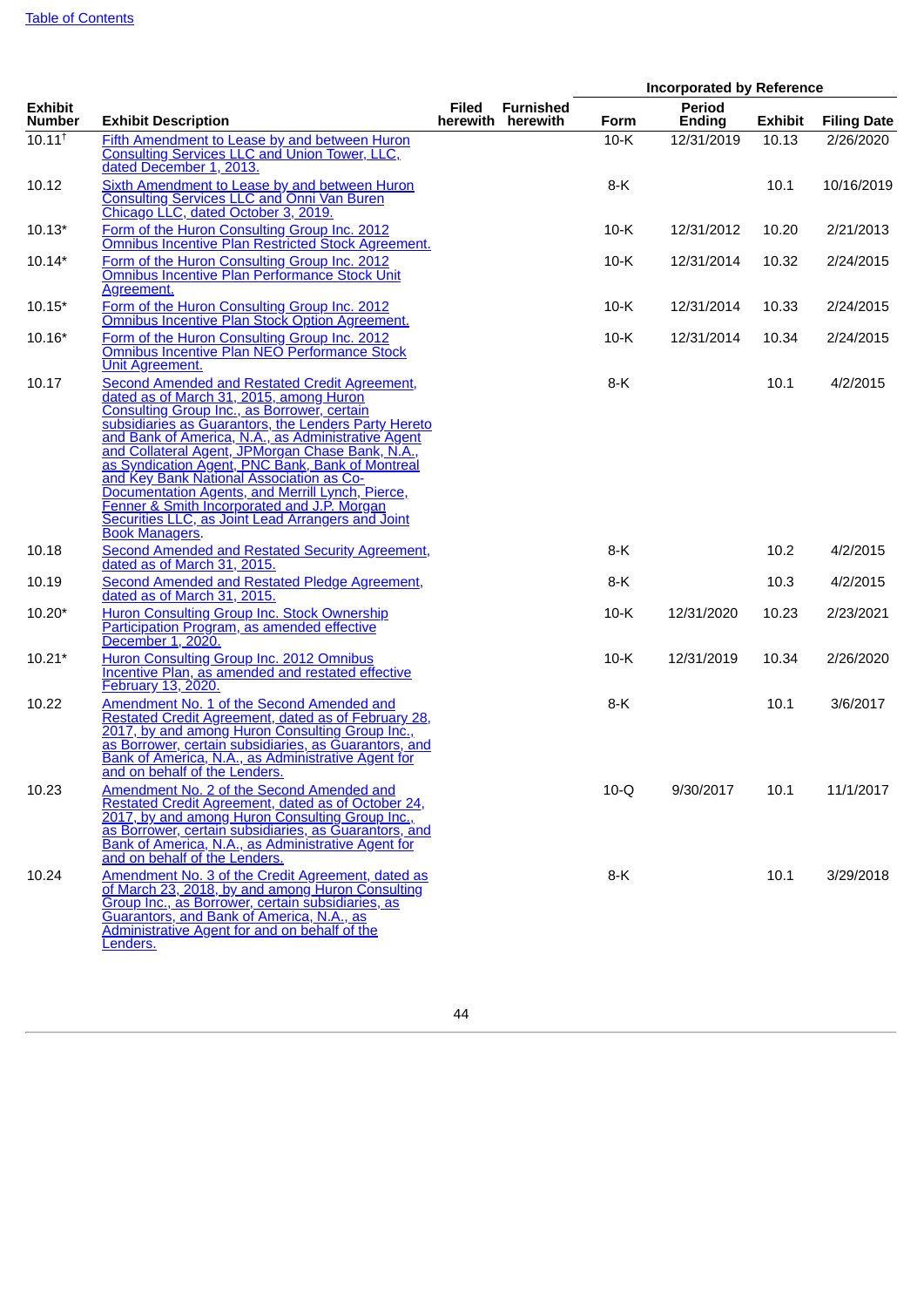|                                 |                                                                                                                                                                                                                                                                                                                              |       |                                       |                     | <b>Incorporated by Reference</b> |                      |                    |
|---------------------------------|------------------------------------------------------------------------------------------------------------------------------------------------------------------------------------------------------------------------------------------------------------------------------------------------------------------------------|-------|---------------------------------------|---------------------|----------------------------------|----------------------|--------------------|
| <b>Exhibit</b><br><b>Number</b> | <b>Exhibit Description</b>                                                                                                                                                                                                                                                                                                   | Filed | <b>Furnished</b><br>herewith herewith | Form                | <b>Period</b><br>Ending          | <b>Exhibit</b>       | <b>Filing Date</b> |
| 10.25                           | Amendment No. 4 of the Credit Agreement, the<br>Pledge Agreement and the Security Agreement,<br>dated as of September 27, 2019, by and among<br>Huron Consulting Group Inc., as Borrower, certain<br>subsidiaries, as Guarantors, and Bank of America,<br>N.A., as Administrative Agent for and on behalf of the<br>Lenders. |       |                                       | $8-K$               |                                  | 10.1                 | 10/3/2019          |
| $10.26*$                        | <b>Senior Management Agreement by and between</b><br>Huron Consulting Group Inc. and Ernest W. Torain,<br>Jr.                                                                                                                                                                                                                |       |                                       | 10-O                | 3/31/2020                        | 10.1                 | 4/30/2020          |
| $10.27*$                        | Amendment to the Huron Consulting Group Inc. 2012<br><b>Omnibus Incentive Plan.</b>                                                                                                                                                                                                                                          |       |                                       | DEF <sub>14</sub> A |                                  | Appendix A 3/26/2020 |                    |
| 10.28*                          | <b>Form of Retention Bonus Agreement</b>                                                                                                                                                                                                                                                                                     |       |                                       | $8-K$               |                                  | 10.1                 | 4/14/2021          |
| $10.29*$                        | Amendment to the Huron Consulting Group Inc. 2012<br><b>Omnibus Incentive Plan.</b>                                                                                                                                                                                                                                          |       |                                       | DEF 14A             |                                  | Appendix A 3/26/2021 |                    |
| $10.30*$                        | Form of the Huron Consulting Group Inc. 2012<br>Omnibus Incentive Plan Restricted Stock Unit<br>Agreement                                                                                                                                                                                                                    |       |                                       | $10-Q$              | 9/30/2021                        | 10.1                 | 11/2/2021          |
| 21.1                            | <b>List of Subsidiaries of Huron Consulting Group Inc.</b>                                                                                                                                                                                                                                                                   | Χ     |                                       |                     |                                  |                      |                    |
| 23.1                            | <b>Consent of PricewaterhouseCoopers LLP.</b>                                                                                                                                                                                                                                                                                | X     |                                       |                     |                                  |                      |                    |
| 31.1                            | Certification of the Chief Executive Officer, pursuant<br>to Rule $13a-14(a)/15d-14(a)$ , as adopted pursuant to<br>Section 302 of the Sarbanes-Oxley Act of 2002.                                                                                                                                                           | X     |                                       |                     |                                  |                      |                    |
| 31.2                            | Certification of the Chief Financial Officer, pursuant to<br>Rule 13a-14(a)/15d-14(a), as adopted pursuant to<br>Section 302 of the Sarbanes-Oxley Act of 2002.                                                                                                                                                              | X     |                                       |                     |                                  |                      |                    |
| 32.1                            | <b>Certification of the Chief Executive Officer, pursuant</b><br>to 18 U.S.C. Section 1350, as adopted pursuant to<br>Section 906 of the Sarbanes-Oxley Act of 2002.                                                                                                                                                         |       | Χ                                     |                     |                                  |                      |                    |
| 32.2                            | Certification of the Chief Financial Officer, pursuant to<br>18 U.S.C. Section 1350, as adopted pursuant to<br>Section 906 of the Sarbanes-Oxley Act of 2002.                                                                                                                                                                |       | X                                     |                     |                                  |                      |                    |
| 101.INS                         | Inline XBRL Instance Document - the instance<br>document does not appear in the Interactive Data<br>File because its XBRL tags are embedded within the<br>Inline XBRL document.                                                                                                                                              | Χ     |                                       |                     |                                  |                      |                    |
| 101.SCH                         | Inline XBRL Taxonomy Extension Schema Document                                                                                                                                                                                                                                                                               | X     |                                       |                     |                                  |                      |                    |
| 101.CAL                         | Inline XBRL Taxonomy Extension Calculation<br>Linkbase Document                                                                                                                                                                                                                                                              | X     |                                       |                     |                                  |                      |                    |
| 101.LAB                         | Inline XBRL Taxonomy Extension Label Linkbase<br>Document                                                                                                                                                                                                                                                                    | X     |                                       |                     |                                  |                      |                    |
| 101.PRE                         | Inline XBRL Taxonomy Extension Presentation<br>Linkbase Document                                                                                                                                                                                                                                                             | X     |                                       |                     |                                  |                      |                    |
| 101.DEF                         | Inline XBRL Taxonomy Extension Definition Linkbase<br>Document                                                                                                                                                                                                                                                               | X     |                                       |                     |                                  |                      |                    |
| 104                             | Cover Page Interactive Data File (formatted as inline<br>XBRL and contained in Exhibit 101)                                                                                                                                                                                                                                  | X     |                                       |                     |                                  |                      |                    |
| $^{\star}$                      | Indicates the exhibit is a management contract or compensatory plan or arrangement.                                                                                                                                                                                                                                          |       |                                       |                     |                                  |                      |                    |

Pursuant to Regulation S-K 601(b)(10)(iv), certain exhibits to this Exhibit have been omitted. The Company agrees to furnish supplementally to the Securities and Exchange Commission, upon its request, a copy of any or all omitted exhibits. †

# **ITEM 16. FORM 10-K SUMMARY**

Not applicable.

45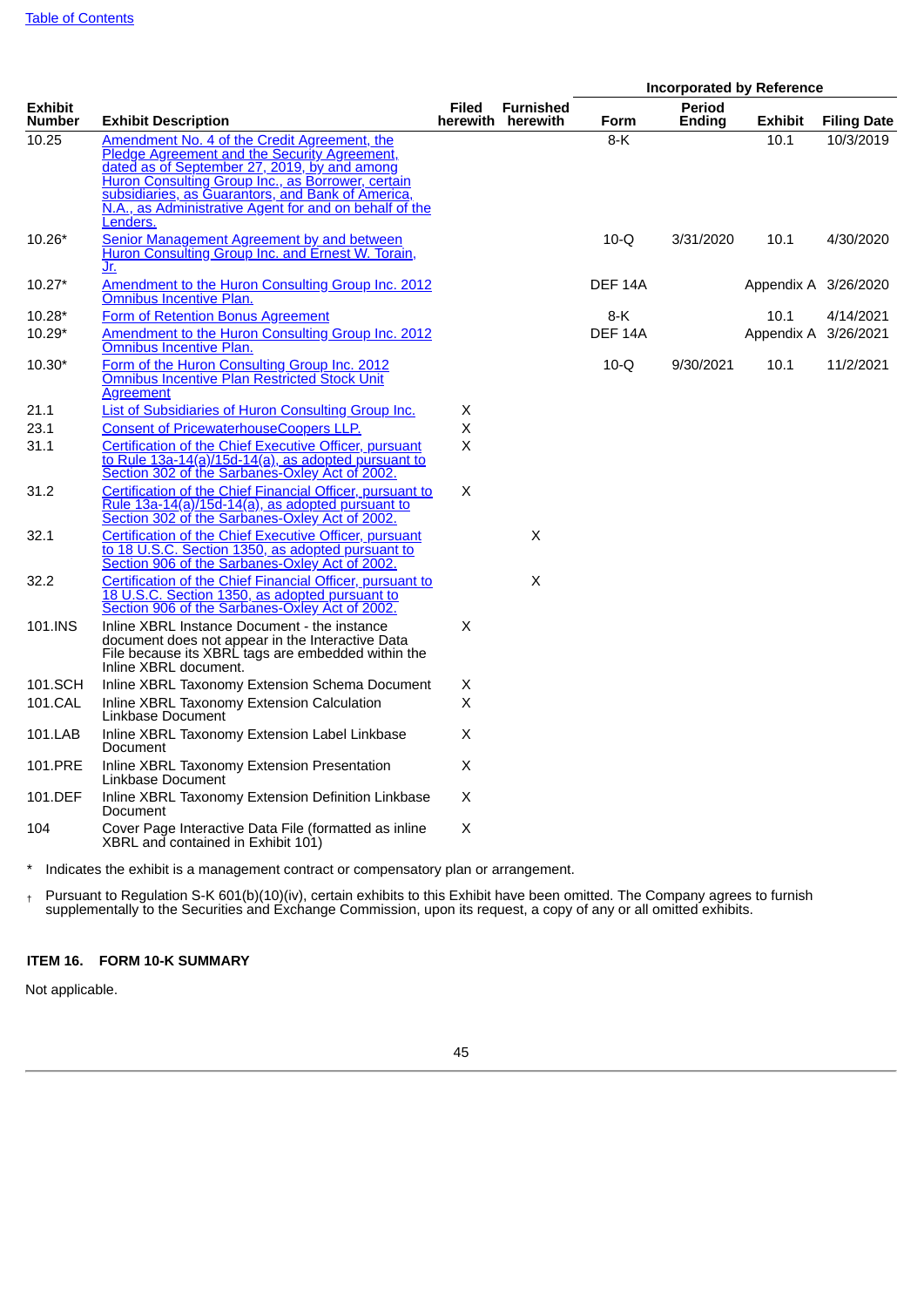#### **SIGNATURES**

Pursuant to the requirements of Section 13 or 15(d) of the Securities Exchange Act of 1934, the registrant has duly caused this report to be signed on its behalf by the undersigned, thereunto duly authorized.

Huron Consulting Group Inc.

(Registrant)

**Signature Title Date**

James H. Roth

/s/ JAMES H. ROTH Chief Executive Officer and Director 2/24/2022

# **POWER OF ATTORNEY**

KNOW ALL PERSONS BY THESE PRESENTS, that each person whose signature appears below constitutes and appoints James H. Roth, John D. Kelly, and Ernest W. Torain, Jr., and each of them, his true and lawful attorneys-in-fact and agents, with full power of substitution and resubstitution, for him and in his name, place and stead, in any and all capacities, to sign any and all amendments to this report, and to file the same, with all and any other regulatory authority, granting unto said attorneys-in-fact and agents, and each of them, full power and authority to do and perform each and every act and thing requisite and necessary to be done in and about the premises, as fully to all intents and purposes as he might or could do in person, hereby ratifying and confirming all that said attorneys-in-fact and agents or any of them, or their substitutes, may lawfully do or cause to be done by virtue hereof.

Pursuant to the requirements of the Securities Exchange Act of 1934, this report has been signed below by the following persons on behalf of the registrant and in the capacities indicated.

| <b>Signature</b>                 | <b>Title</b>                                                    | Date      |
|----------------------------------|-----------------------------------------------------------------|-----------|
| JAMES H. ROTH<br>/s/             | Chief Executive Officer and Director                            | 2/24/2022 |
| James H. Roth                    | (Principal Executive Officer)                                   |           |
| JOHN F. MCCARTNEY<br>/s/         | Non-Executive Chairman of the Board                             | 2/24/2022 |
| John F. McCartney                |                                                                 |           |
| JOHN D. KELLY<br>/s/             | Executive Vice President, Chief Financial Officer and Treasurer | 2/24/2022 |
| John D. Kelly                    | (Principal Financial and Accounting Officer)                    |           |
| H. EUGENE LOCKHART<br>/s/        | <b>Director</b>                                                 | 2/24/2022 |
| H. Eugene Lockhart               |                                                                 |           |
| /s/ HUGH E. SAWYER               | Director                                                        | 2/24/2022 |
| Hugh E. Sawyer                   |                                                                 |           |
| <b>EKTA SINGH-BUSHELL</b><br>/s/ | <b>Director</b>                                                 | 2/24/2022 |
| Ekta Singh-Bushell               |                                                                 |           |
| DEBRA ZUMWALT<br>/s/             | Director                                                        | 2/24/2022 |
| Debra Zumwalt                    |                                                                 |           |

46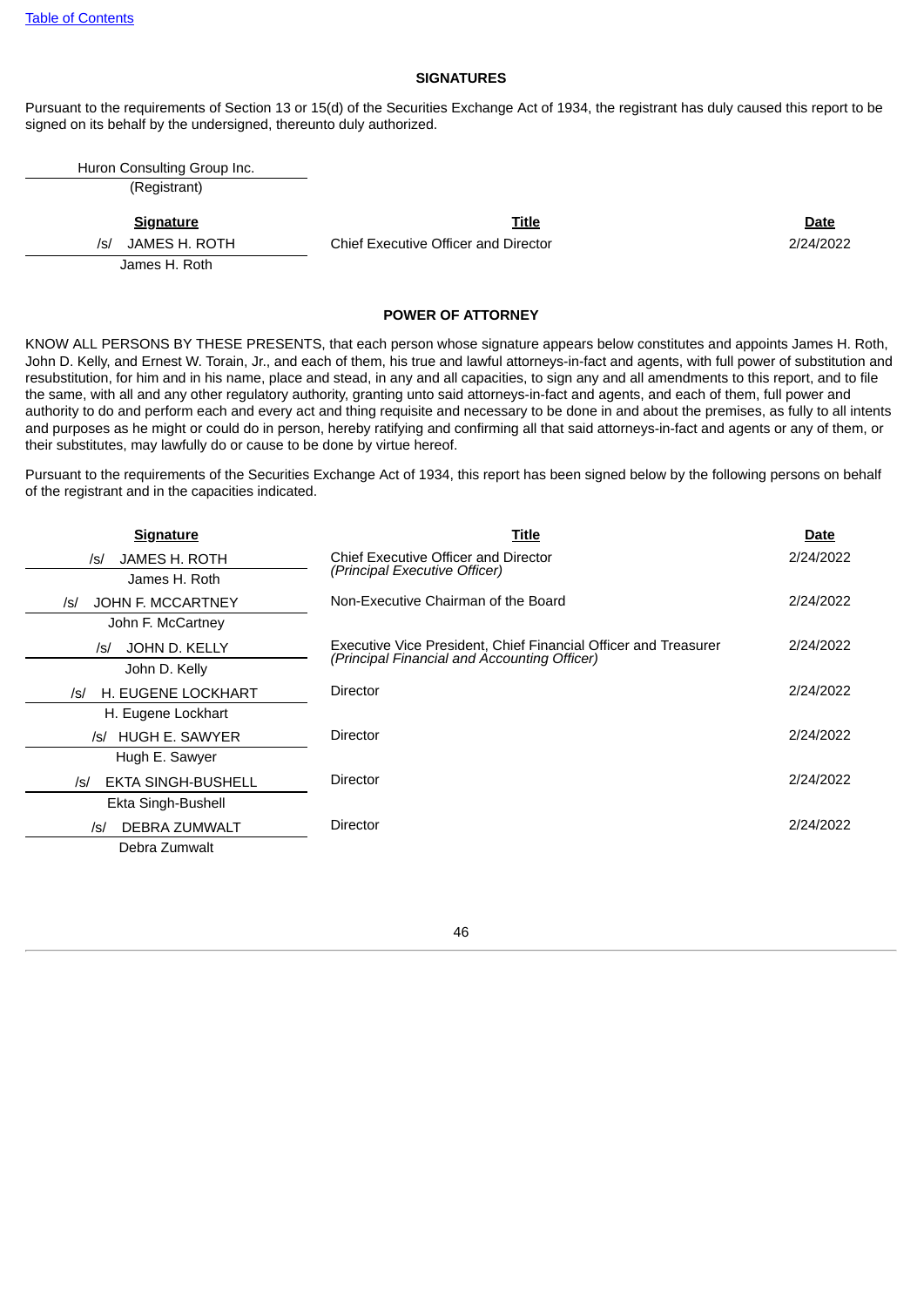# **HURON CONSULTING GROUP INC.**

CONSOLIDATED FINANCIAL STATEMENTS

# INDEX

|                                                                                                                                      | Page  |
|--------------------------------------------------------------------------------------------------------------------------------------|-------|
| Report of Independent Registered Public Accounting Firm (PCAOB ID 238)                                                               | $F-2$ |
| Consolidated Balance Sheets at December 31, 2021 and 2020                                                                            | $F-4$ |
| Consolidated Statements of Operations and Other Comprehensive Income (Loss) for the years ended December 31, 2021, 2020,<br>and 2019 | $F-5$ |
| Consolidated Statements of Stockholders' Equity for the years ended December 31, 2021, 2020, and 2019                                | $F-6$ |
| Consolidated Statements of Cash Flows for the years ended December 31, 2021, 2020, and 2019                                          | F-7   |
| Notes to Consolidated Financial Statements                                                                                           | F-8   |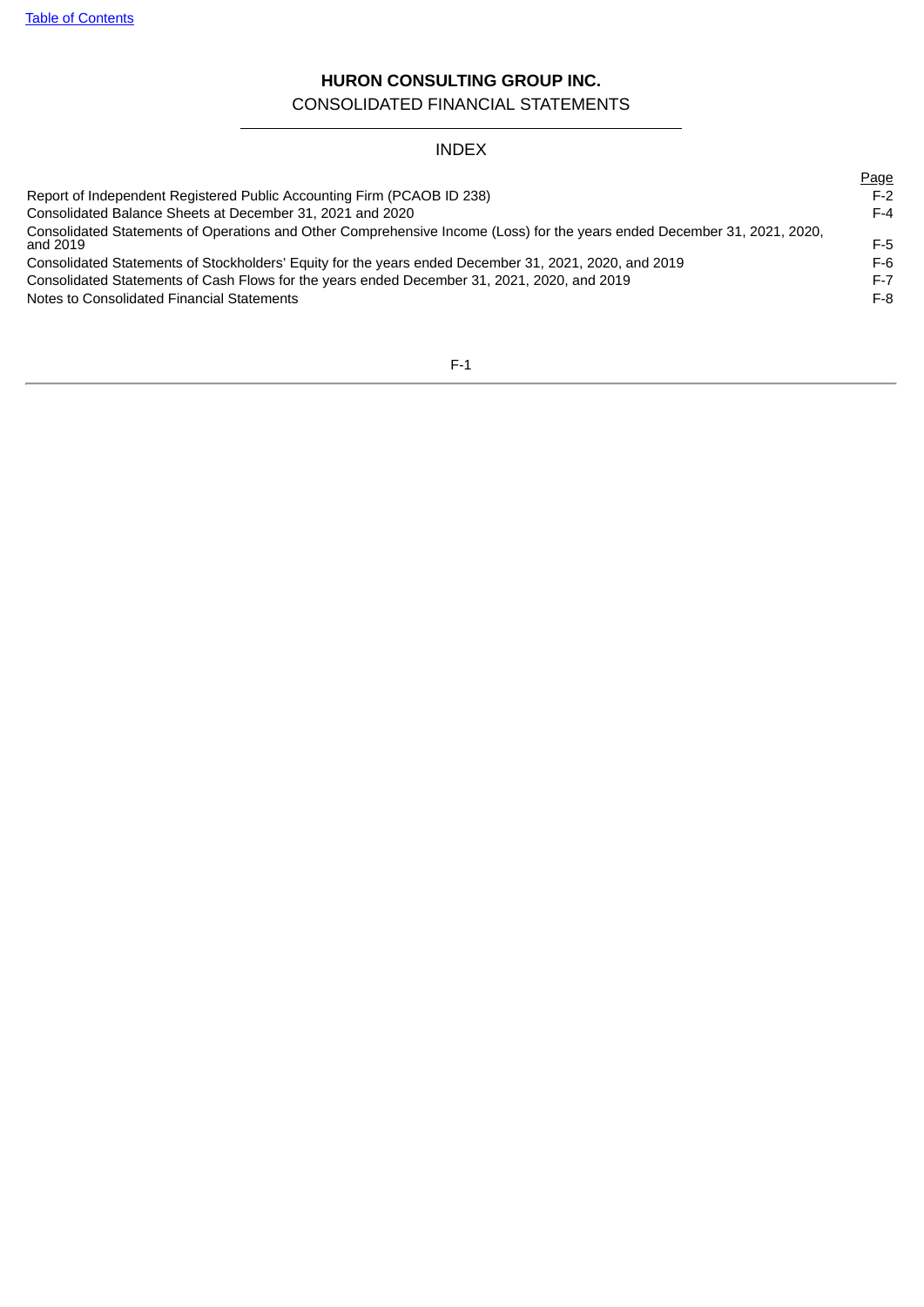### **Report of Independent Registered Public Accounting Firm**

To the Board of Directors and Stockholders of Huron Consulting Group Inc.

## *Opinions on the Financial Statements and Internal Control over Financial Reporting*

We have audited the accompanying consolidated balance sheets of Huron Consulting Group Inc. and its subsidiaries (the "Company") as of December 31, 2021 and 2020, and the related consolidated statements of operations and other comprehensive income (loss), of stockholders' equity and of cash flows for each of the three years in the period ended December 31, 2021, including the related notes (collectively referred to as the "consolidated financial statements"). We also have audited the Company's internal control over financial reporting as of December 31, 2021, based on criteria established in *Internal Control - Integrated Framework* (2013) issued by the Committee of Sponsoring Organizations of the Treadway Commission (COSO).

In our opinion, the consolidated financial statements referred to above present fairly, in all material respects, the financial position of the Company as of December 31, 2021 and 2020, and the results of its operations and its cash flows for each of the three years in the period ended December 31, 2021 in conformity with accounting principles generally accepted in the United States of America. Also in our opinion, the Company maintained, in all material respects, effective internal control over financial reporting as of December 31, 2021, based on criteria established in *Internal Control - Integrated Framework* (2013) issued by the COSO.

#### **Basis for Opinions**

The Company's management is responsible for these consolidated financial statements, for maintaining effective internal control over financial reporting, and for its assessment of the effectiveness of internal control over financial reporting, included in Management's Report on Internal Control over Financial Reporting appearing under Item 9A. Our responsibility is to express opinions on the Company's consolidated financial statements and on the Company's internal control over financial reporting based on our audits. We are a public accounting firm registered with the Public Company Accounting Oversight Board (United States) (PCAOB) and are required to be independent with respect to the Company in accordance with the U.S. federal securities laws and the applicable rules and regulations of the Securities and Exchange Commission and the PCAOB.

We conducted our audits in accordance with the standards of the PCAOB. Those standards require that we plan and perform the audits to obtain reasonable assurance about whether the consolidated financial statements are free of material misstatement, whether due to error or fraud, and whether effective internal control over financial reporting was maintained in all material respects.

Our audits of the consolidated financial statements included performing procedures to assess the risks of material misstatement of the consolidated financial statements, whether due to error or fraud, and performing procedures that respond to those risks. Such procedures included examining, on a test basis, evidence regarding the amounts and disclosures in the consolidated financial statements. Our audits also included evaluating the accounting principles used and significant estimates made by management, as well as evaluating the overall presentation of the consolidated financial statements. Our audit of internal control over financial reporting included obtaining an understanding of internal control over financial reporting, assessing the risk that a material weakness exists, and testing and evaluating the design and operating effectiveness of internal control based on the assessed risk. Our audits also included performing such other procedures as we considered necessary in the circumstances. We believe that our audits provide a reasonable basis for our opinions.

#### **Definition and Limitations of Internal Control over Financial Reporting**

A company's internal control over financial reporting is a process designed to provide reasonable assurance regarding the reliability of financial reporting and the preparation of financial statements for external purposes in accordance with generally accepted accounting principles. A company's internal control over financial reporting includes those policies and procedures that (i) pertain to the maintenance of records that, in reasonable detail, accurately and fairly reflect the transactions and dispositions of the assets of the company; (ii) provide reasonable assurance that transactions are recorded as necessary to permit preparation of financial statements in accordance with generally accepted accounting principles, and that receipts and expenditures of the company are being made only in accordance with authorizations of management and directors of the company; and (iii) provide reasonable assurance regarding prevention or timely detection of unauthorized acquisition, use, or disposition of the company's assets that could have a material effect on the financial statements.

Because of its inherent limitations, internal control over financial reporting may not prevent or detect misstatements. Also, projections of any evaluation of effectiveness to future periods are subject to the risk that controls may become inadequate because of changes in conditions, or that the degree of compliance with the policies or procedures may deteriorate.

#### **Critical Audit Matters**

The critical audit matter communicated below is a matter arising from the current period audit of the consolidated financial statements that was communicated or required to be communicated to the audit committee and that (i) relates to accounts or disclosures that are material to the consolidated financial statements and (ii) involved our especially challenging, subjective, or complex judgments. The communication of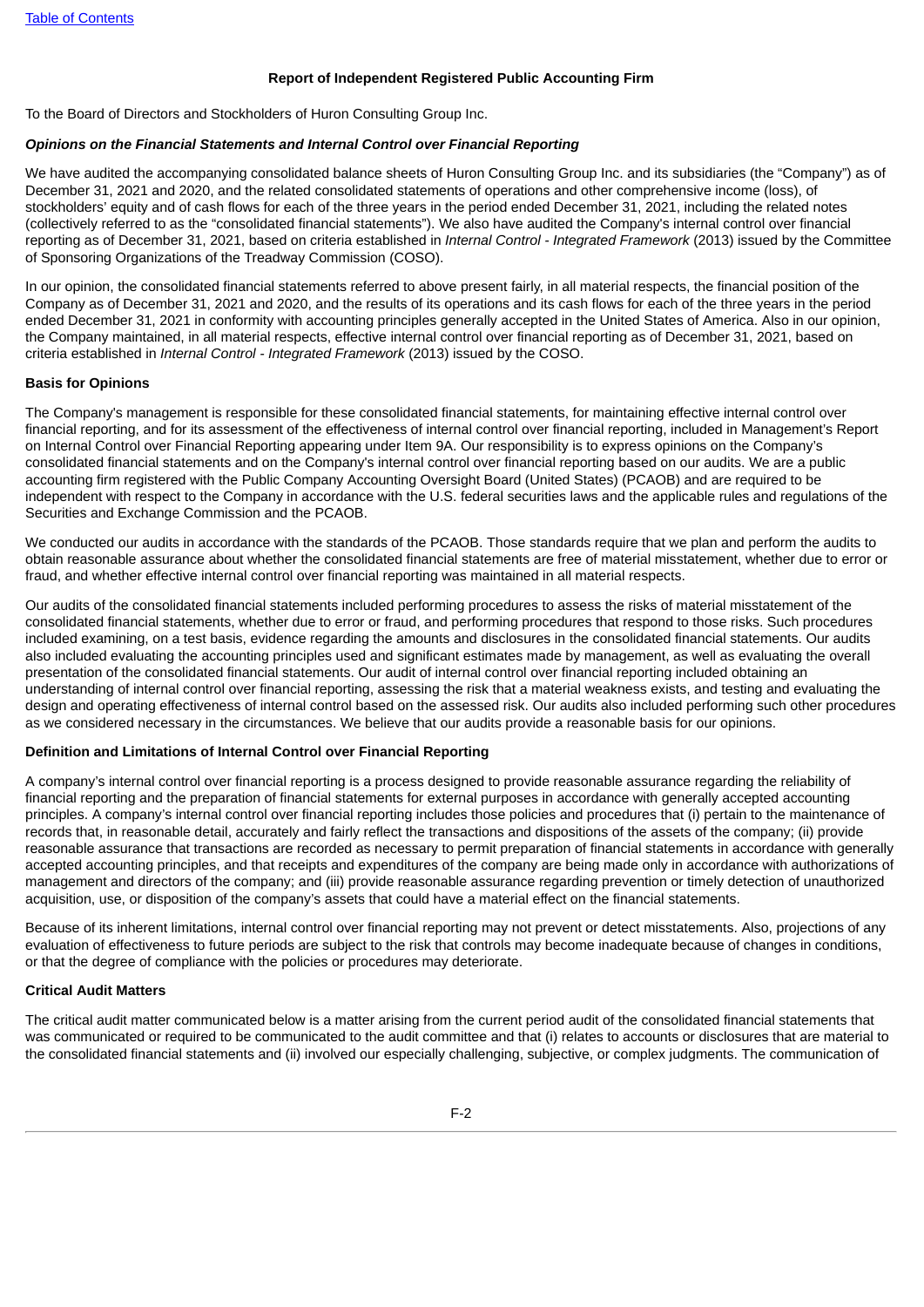critical audit matters does not alter in any way our opinion on the consolidated financial statements, taken as a whole, and we are not, by communicating the critical audit matter below, providing a separate opinion on the critical audit matter or on the accounts or disclosures to which it relates.

Revenue Recognition – Fixed-Fee and Healthcare Performance-Based Billing Arrangements

As described in Notes 2 and 19 to the consolidated financial statements, in fixed-fee billing arrangements, which accounted for \$400.1 million of revenues for the year ended December 31, 2021, the Company agrees to a pre-established fee in exchange for a predetermined set of professional services. As disclosed by management, under fixed-fee arrangements, revenues are recognized based upon work completed to date versus management's estimates of the total services to be provided under the engagement. Additionally, the Company's Healthcare practice enters into performance-based billing arrangements whereby fees are tied to the attainment of contractually defined objectives, as a result of adopting the Company's recommendations, which accounted for \$73.4 million of revenues for the year ended December 31, 2021. Under performance-based billing arrangements, revenue is recognized based on an estimate of variable consideration and work completed to date versus the estimates of the total services to be provided under the engagement. Variable consideration is estimated based on a probability-weighted assessment of the fees to be earned, net of a constraint to limit the amount that could be reversed when the uncertainty is resolved.

The principal considerations for our determination that performing procedures relating to revenue recognition under fixed-fee and Healthcare performance-based billing arrangements is a critical audit matter are the significant judgments by management when developing the estimates of revenue to be recognized for these billing arrangements, which in turn led to a high degree of auditor judgment, subjectivity and effort in performing procedures and evaluating audit evidence related to management's significant assumptions related to work completed to date versus management's estimates of the total services to be provided for fixed-fee and performance-based billing arrangements and the probability of attaining contractually defined objectives in performance-based billing arrangements.

Addressing the matter involved performing procedures and evaluating audit evidence in connection with forming our overall opinion on the consolidated financial statements. These procedures included testing the effectiveness of controls relating to the revenue recognition process under fixed-fee and performance-based billing arrangements. These procedures also included, among others, testing the accuracy of the total contract amounts and evaluating the reasonableness of management's assumption of work completed to-date versus management's estimates of the total services to be provided by (i) inquiring with the Company's employees regarding the expected remaining efforts for a sample of engagements, (ii) evaluating trends in past performance, and (iii) evaluating performance to date. Additionally, for performancebased billing arrangements, procedures included, among others (i) evaluating the reasonableness of management's assumption of the probability of attaining the contractually defined objectives by inquiring with the Company's employees regarding the expected remaining efforts and the probability weighting of variable consideration to be earned for a sample of engagements and by evaluating trends in past performance, (ii) evaluating the necessity of applying a constraint based upon consideration of the initial forecasts developed during project procurement, and (iii) evaluating performance to date towards the attainment of contractually defined objectives.

/s/ PricewaterhouseCoopers LLP Chicago, Illinois February 24, 2022

We have served as the Company's auditor since 2002.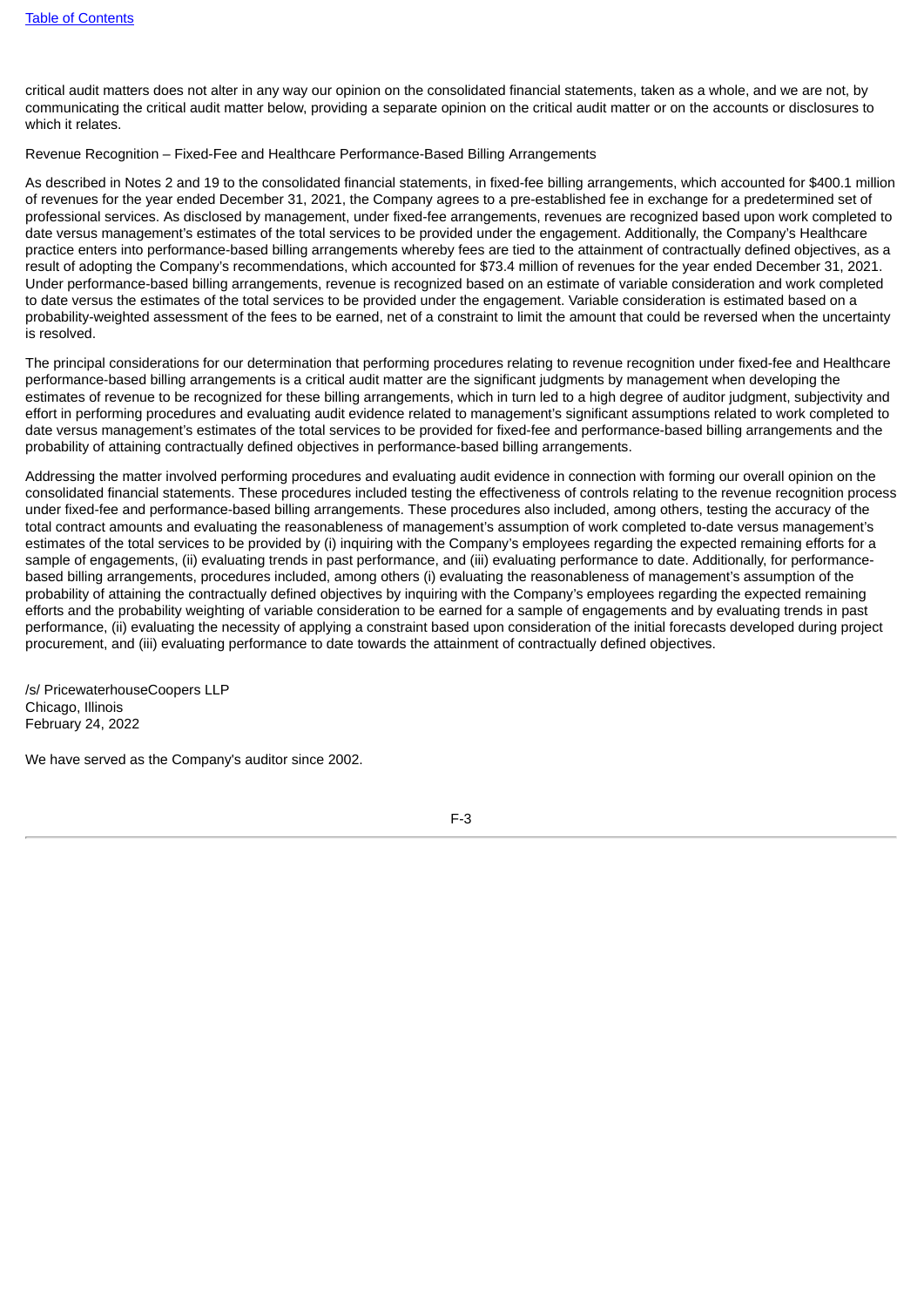# **HURON CONSULTING GROUP INC. CONSOLIDATED BALANCE SHEETS (In thousands, except share and per share amounts)**

|                                                                                                                         |               | December 31,<br>2021 | December 31,<br>2020 |            |  |
|-------------------------------------------------------------------------------------------------------------------------|---------------|----------------------|----------------------|------------|--|
| <b>Assets</b>                                                                                                           |               |                      |                      |            |  |
| Current assets:                                                                                                         |               |                      |                      |            |  |
| Cash and cash equivalents                                                                                               | $\frac{4}{5}$ | 20,781               | $\frac{3}{2}$        | 67,177     |  |
| Receivables from clients, net of allowances of \$8,827 and \$7,680, respectively                                        |               | 122,316              |                      | 87,687     |  |
| Unbilled services, net of allowances of \$2,637 and \$2,603, respectively                                               |               | 91,285               |                      | 53,959     |  |
| Income tax receivable                                                                                                   |               | 8,071                |                      | 5,121      |  |
| Prepaid expenses and other current assets                                                                               |               | 15,229               |                      | 16,569     |  |
| Total current assets                                                                                                    |               | 257,682              |                      | 230,513    |  |
| Property and equipment, net                                                                                             |               | 31,004               |                      | 29,093     |  |
| Deferred income taxes, net                                                                                              |               | 1.804                |                      | 4,191      |  |
| Long-term investments                                                                                                   |               | 72,584               |                      | 71,030     |  |
| Operating lease right-of-use assets                                                                                     |               | 35,311               |                      | 39,360     |  |
| Other non-current assets                                                                                                |               | 68,191               |                      | 62,068     |  |
| Intangible assets, net                                                                                                  |               | 31,894               |                      | 20,483     |  |
| Goodwill                                                                                                                |               | 620,879              |                      | 594,237    |  |
| <b>Total assets</b>                                                                                                     | \$            | 1,119,349            | \$                   | 1,050,975  |  |
| Liabilities and stockholders' equity                                                                                    |               |                      |                      |            |  |
| <b>Current liabilities:</b>                                                                                             |               |                      |                      |            |  |
| Accounts payable                                                                                                        | $\frac{4}{5}$ | 13,621               | $\frac{3}{2}$        | 648        |  |
| Accrued expenses and other current liabilities                                                                          |               | 22,519               |                      | 14,874     |  |
| Accrued payroll and related benefits                                                                                    |               | 139,131              |                      | 133,830    |  |
| Current maturities of long-term debt                                                                                    |               | 559                  |                      | 499        |  |
| Current maturities of operating lease liabilities                                                                       |               | 10,142               |                      | 8,771      |  |
| Deferred revenues                                                                                                       |               | 19,212               |                      | 28,247     |  |
| <b>Total current liabilities</b>                                                                                        |               | 205.184              |                      | 186,869    |  |
| Non-current liabilities:                                                                                                |               |                      |                      |            |  |
| Deferred compensation and other liabilities                                                                             |               | 43,458               |                      | 47,131     |  |
| Long-term debt, net of current portion                                                                                  |               | 232.221              |                      | 202,780    |  |
| Operating lease liabilities, net of current portion                                                                     |               | 54,313               |                      | 61,825     |  |
| Deferred income taxes, net                                                                                              |               | 12,273               |                      | 428        |  |
| Total non-current liabilities                                                                                           |               | 342,265              |                      | 312.164    |  |
| <b>Commitments and contingencies</b>                                                                                    |               |                      |                      |            |  |
| Stockholders' equity                                                                                                    |               |                      |                      |            |  |
| Common stock; \$0.01 par value; 500,000,000 shares authorized; 24,364,814 and 25,346,916 shares issued,<br>respectively |               | 239                  |                      | 246        |  |
| Treasury stock, at cost, 2,495,172 and 2,584,119 shares, respectively                                                   |               | (135, 969)           |                      | (129, 886) |  |
| Additional paid-in capital                                                                                              |               | 413.794              |                      | 454,512    |  |
| Retained earnings                                                                                                       |               | 276.996              |                      | 214,009    |  |
| Accumulated other comprehensive income                                                                                  |               | 16,840               |                      | 13,061     |  |
| Total stockholders' equity                                                                                              |               | 571,900              |                      | 551,942    |  |
| Total liabilities and stockholders' equity                                                                              | \$            | 1.119.349            | \$                   | 1.050.975  |  |

*The accompanying notes are an integral part of the consolidated financial statements.*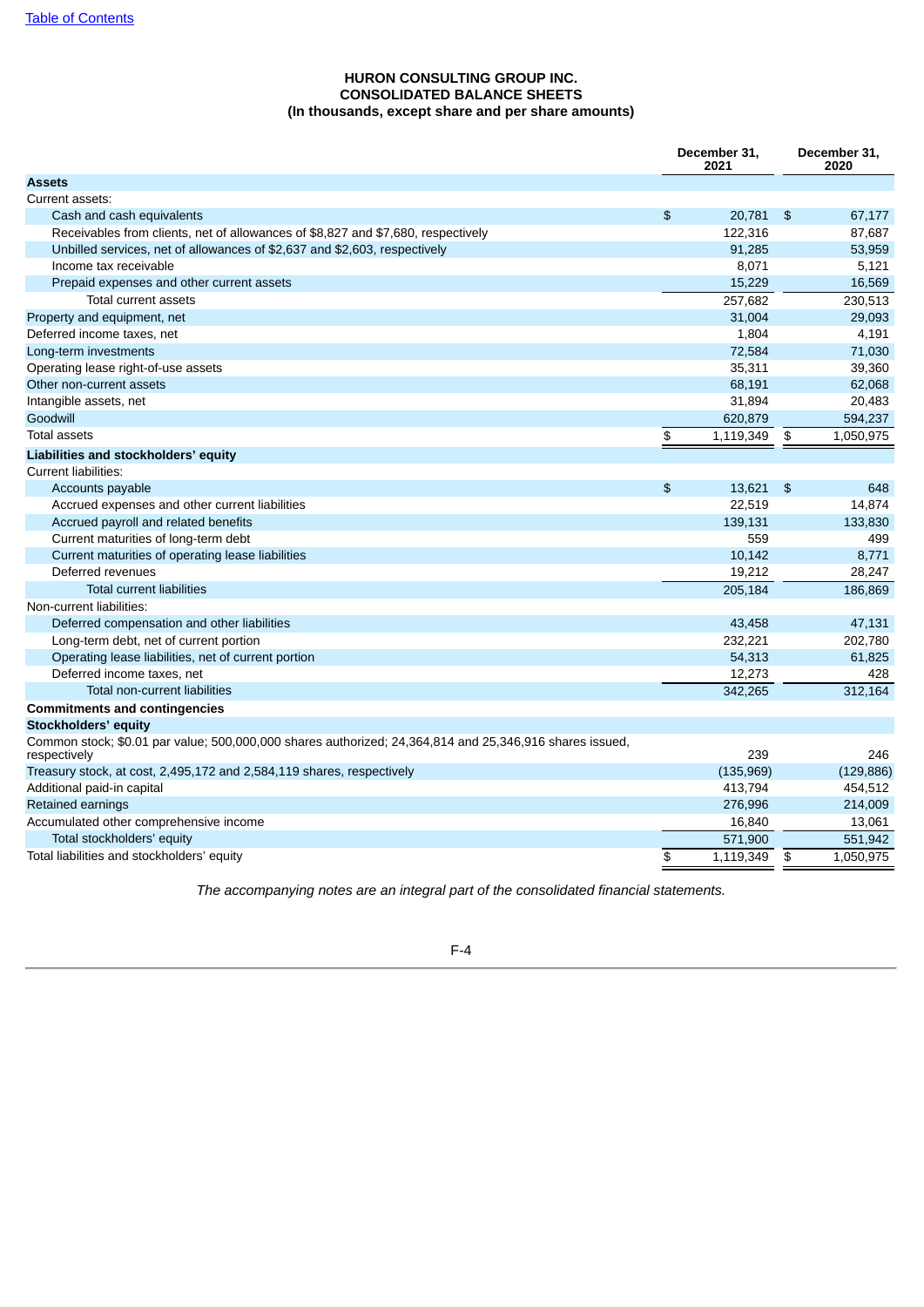# **HURON CONSULTING GROUP INC. CONSOLIDATED STATEMENTS OF OPERATIONS AND OTHER COMPREHENSIVE INCOME (LOSS) (In thousands, except per share amounts)**

|                                                                                                                            |                | 2021     |               | 2020      |    | 2019      |
|----------------------------------------------------------------------------------------------------------------------------|----------------|----------|---------------|-----------|----|-----------|
| Revenues and reimbursable expenses:                                                                                        |                |          |               |           |    |           |
| Revenues                                                                                                                   | \$             | 905,640  | \$            | 844,127   | \$ | 876,757   |
| Reimbursable expenses                                                                                                      |                | 21,318   |               | 26,887    |    | 88,717    |
| Total revenues and reimbursable expenses                                                                                   |                | 926.958  |               | 871.014   |    | 965.474   |
| <b>Direct costs and reimbursable expenses</b> (exclusive of depreciation and amortization<br>shown in operating expenses): |                |          |               |           |    |           |
| Direct costs                                                                                                               |                | 636,776  |               | 592,428   |    | 575,602   |
| Amortization of intangible assets and software development costs                                                           |                | 3,803    |               | 5,366     |    | 5,375     |
| Reimbursable expenses                                                                                                      |                | 21,369   |               | 26,918    |    | 88,696    |
| Total direct costs and reimbursable expenses                                                                               |                | 661,948  |               | 624,712   |    | 669,673   |
| Operating expenses and other losses (gains), net:                                                                          |                |          |               |           |    |           |
| Selling, general and administrative expenses                                                                               |                | 177,886  |               | 170,686   |    | 203,071   |
| Restructuring charges                                                                                                      |                | 12,401   |               | 20,525    |    | 1,855     |
| Litigation and other losses (gains)                                                                                        |                | 198      |               | (150)     |    | (1, 196)  |
| Depreciation and amortization                                                                                              |                | 21,686   |               | 24,277    |    | 28,365    |
| Goodwill impairment charges                                                                                                |                |          |               | 59,816    |    |           |
| Total operating expenses and other losses (gains), net                                                                     |                | 212,171  |               | 275,154   |    | 232,095   |
| Operating income (loss)                                                                                                    |                | 52.839   |               | (28, 852) |    | 63,706    |
| Other income (expense), net:                                                                                               |                |          |               |           |    |           |
| Interest expense, net of interest income                                                                                   |                | (8, 150) |               | (9, 292)  |    | (15, 648) |
| Other income, net                                                                                                          |                | 35,347   |               | 4,271     |    | 4,433     |
| Total other income (expense), net                                                                                          |                | 27,197   |               | (5,021)   |    | (11, 215) |
| Income (loss) from continuing operations before taxes                                                                      |                | 80,036   |               | (33, 873) |    | 52,491    |
| Income tax expense (benefit)                                                                                               |                | 17,049   |               | (10, 155) |    | 10,512    |
| Net income (loss) from continuing operations                                                                               |                | 62,987   |               | (23, 718) |    | 41,979    |
| Loss from discontinued operations, net of tax                                                                              |                |          |               | (122)     |    | (236)     |
| Net income (loss)                                                                                                          | \$             | 62,987   | $\frac{1}{2}$ | (23, 840) | \$ | 41,743    |
| Net earnings (loss) per basic share:                                                                                       |                |          |               |           |    |           |
| Net income (loss) from continuing operations                                                                               | \$             | 2.94     | \$            | (1.08)    | \$ | 1.91      |
| Loss from discontinued operations, net of tax                                                                              |                |          |               | (0.01)    |    | (0.01)    |
| Net income (loss)                                                                                                          | \$             | 2.94     | \$            | (1.09)    | \$ | 1.90      |
| Net earnings (loss) per diluted share:                                                                                     |                |          |               |           |    |           |
| Net income (loss) from continuing operations                                                                               | \$             | 2.89     | \$            | (1.08)    | \$ | 1.87      |
| Loss from discontinued operations, net of tax                                                                              |                |          |               | (0.01)    |    | (0.02)    |
| Net income (loss)                                                                                                          | \$             | 2.89     | \$            | (1.09)    | \$ | 1.85      |
| Weighted average shares used in calculating earnings per share:                                                            |                |          |               |           |    |           |
| <b>Basic</b>                                                                                                               |                | 21,439   |               | 21,882    |    | 21,993    |
| <b>Diluted</b>                                                                                                             |                | 21,809   |               | 21,882    |    | 22,507    |
| Comprehensive income (loss):                                                                                               |                |          |               |           |    |           |
| Net income (loss)                                                                                                          | $\mathfrak{D}$ | 62,987   | $\frac{1}{2}$ | (23, 840) | \$ | 41,743    |
| Foreign currency translation adjustments, net of tax                                                                       |                | (925)    |               | 348       |    | 99        |
| Unrealized gain (loss) on investment, net of tax                                                                           |                | 1,169    |               | 1,323     |    | (702)     |
| Unrealized gain (loss) on cash flow hedging instruments, net of tax                                                        |                | 3,535    |               | (3,546)   |    | (956)     |
| Other comprehensive income (loss)                                                                                          |                | 3.779    |               | (1, 875)  |    | (1, 559)  |
| Comprehensive income (loss)                                                                                                | \$             | 66,766   | \$            | (25, 715) | \$ | 40.184    |

<span id="page-52-0"></span>*The accompanying notes are an integral part of the consolidated financial statements.*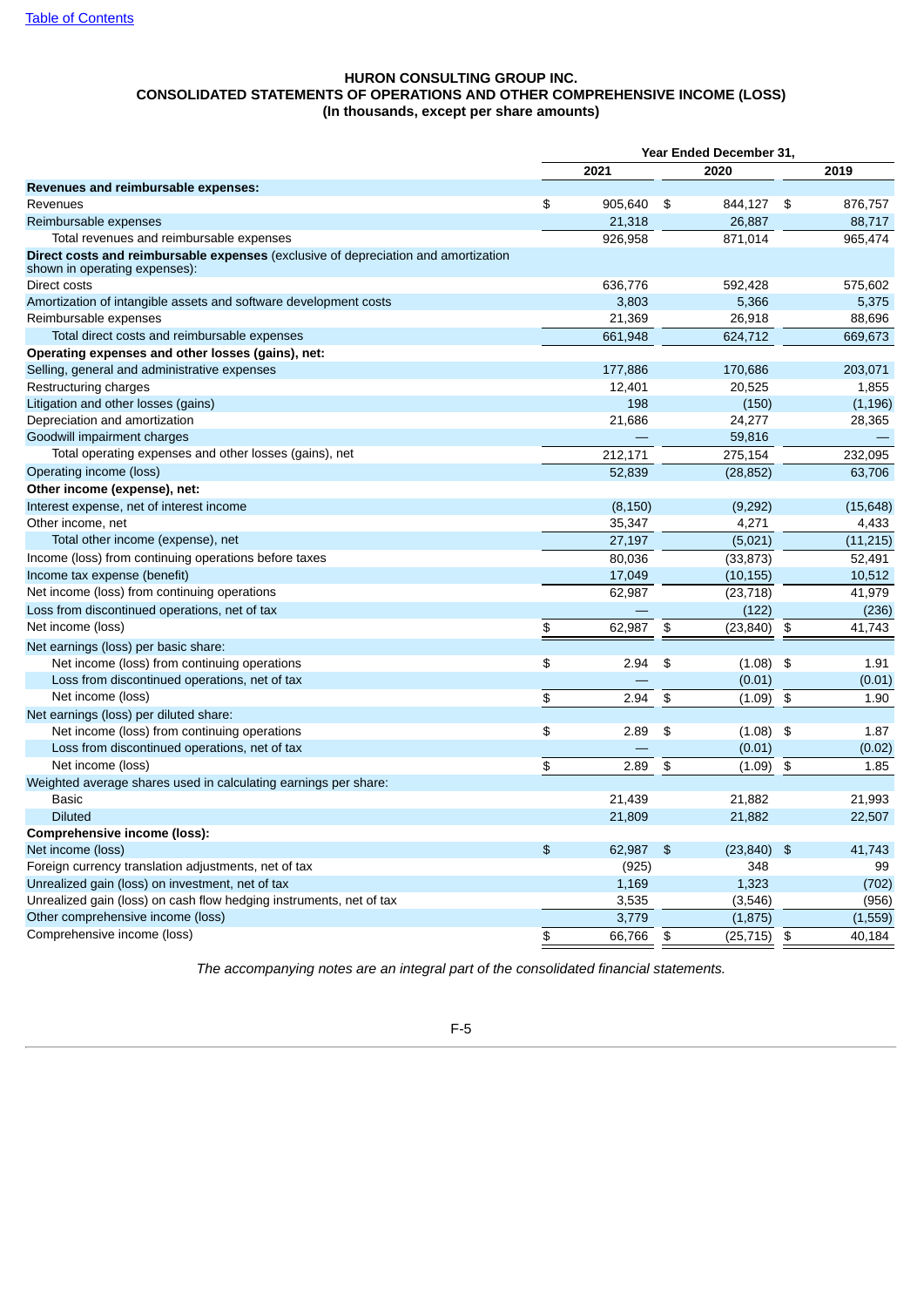# **HURON CONSULTING GROUP INC. CONSOLIDATED STATEMENTS OF STOCKHOLDERS' EQUITY (In thousands, except share amounts)**

|                                                  | <b>Common Stock</b> |                |              |               | <b>Treasury Stock</b> |    |                    | Retained      |               | Accumulated<br>Other<br>Comprehensive | Stockholders'  |           |  |
|--------------------------------------------------|---------------------|----------------|--------------|---------------|-----------------------|----|--------------------|---------------|---------------|---------------------------------------|----------------|-----------|--|
|                                                  | <b>Shares</b>       |                | Amount       | <b>Shares</b> | Amount                |    | Paid-In<br>Capital | Earnings      |               | Income                                |                | Equity    |  |
| Balance at December 31, 2018                     | 24,418,252          | $\mathfrak{P}$ | 244          | (2,671,962)   | \$(124,794)           |    | \$452,573          | \$196,106     | \$            | 16.495                                | $\mathfrak{L}$ | 540,624   |  |
| Comprehensive income (loss)                      |                     |                |              |               |                       |    |                    | 41,743        |               | (1, 559)                              |                | 40,184    |  |
| Issuance of common stock in<br>connection with:  |                     |                |              |               |                       |    |                    |               |               |                                       |                |           |  |
| Restricted stock awards, net of<br>cancellations | 347.589             |                | 4            | 20,171        | 1,828                 |    | (1,832)            |               |               |                                       |                |           |  |
| Exercise of stock options                        | 47,904              |                | $\mathbf{1}$ |               |                       |    | 1,243              |               |               |                                       |                | 1,244     |  |
| Share-based compensation                         |                     |                |              |               |                       |    | 22,854             |               |               |                                       |                | 22,854    |  |
| Shares redeemed for employee tax<br>withholdings |                     |                |              | (111, 511)    | (5, 382)              |    |                    |               |               |                                       |                | (5, 382)  |  |
| Other capital contributions                      |                     |                |              |               |                       |    | 160                |               |               |                                       |                | 160       |  |
| Share repurchases                                | (210, 437)          |                | (2)          |               |                       |    | (14, 217)          |               |               |                                       |                | (14, 219) |  |
| Balance at December 31, 2019                     | 24,603,308          | \$             | 247          | (2,763,302)   | \$(128, 348)          | \$ | 460.781            | \$<br>237.849 | \$            | 14,936                                | \$             | 585.465   |  |
| Comprehensive loss                               |                     |                |              |               |                       |    |                    | (23, 840)     |               | (1, 875)                              |                | (25, 715) |  |
| Issuance of common stock in<br>connection with:  |                     |                |              |               |                       |    |                    |               |               |                                       |                |           |  |
| Restricted stock awards, net of<br>cancellations | 342.311             |                | 3            | 87.155        | 6.365                 |    | (6, 368)           |               |               |                                       |                |           |  |
| Exercise of stock options                        | 40,400              |                |              |               |                       |    | 1,003              |               |               |                                       |                | 1,003     |  |
| Share-based compensation                         |                     |                |              |               |                       |    | 24,998             |               |               |                                       |                | 24,998    |  |
| Shares redeemed for employee tax<br>withholdings |                     |                |              | (136, 749)    | (7,903)               |    |                    |               |               |                                       |                | (7,903)   |  |
| Share repurchases                                | (425, 164)          |                | (4)          |               |                       |    | (25,902)           |               |               |                                       |                | (25,906)  |  |
| Balance at December 31, 2020                     | 24,560,855          | \$             | 246          | (2,812,896)   | \$<br>(129, 886)      | \$ | 454,512            | \$<br>214.009 | \$            | 13,061                                | \$             | 551,942   |  |
| Comprehensive income                             |                     |                |              |               |                       |    |                    | 62.987        |               | 3.779                                 |                | 66.766    |  |
| Issuance of common stock in<br>connection with:  |                     |                |              |               |                       |    |                    |               |               |                                       |                |           |  |
| Restricted stock awards, net of<br>cancellations | 475,250             |                | 5            | 101.236       | 4.020                 |    | (4,025)            |               |               |                                       |                |           |  |
| Exercise of stock options                        | 23,403              |                |              |               |                       |    | 804                |               |               |                                       |                | 804       |  |
| Purchase of business                             | 74,671              |                | $\mathbf{1}$ |               |                       |    | 3,322              |               |               |                                       |                | 3,323     |  |
| Share-based compensation                         |                     |                |              |               |                       |    | 23,971             |               |               |                                       |                | 23,971    |  |
| Shares redeemed for employee tax<br>withholdings |                     |                |              | (197, 189)    | (10, 103)             |    |                    |               |               |                                       |                | (10, 103) |  |
| Share repurchases                                | (1,265,261)         |                | (13)         |               |                       |    | (64, 790)          |               |               |                                       |                | (64, 803) |  |
| Balance at December 31, 2021                     | 23,868,918          | \$             | 239          | (2,908,849)   | (135,969)<br>\$       | \$ | 413,794            | \$<br>276,996 | $\frac{1}{2}$ | 16.840                                | $\mathfrak{F}$ | 571,900   |  |

<span id="page-53-0"></span>*The accompanying notes are an integral part of the consolidated financial statements.*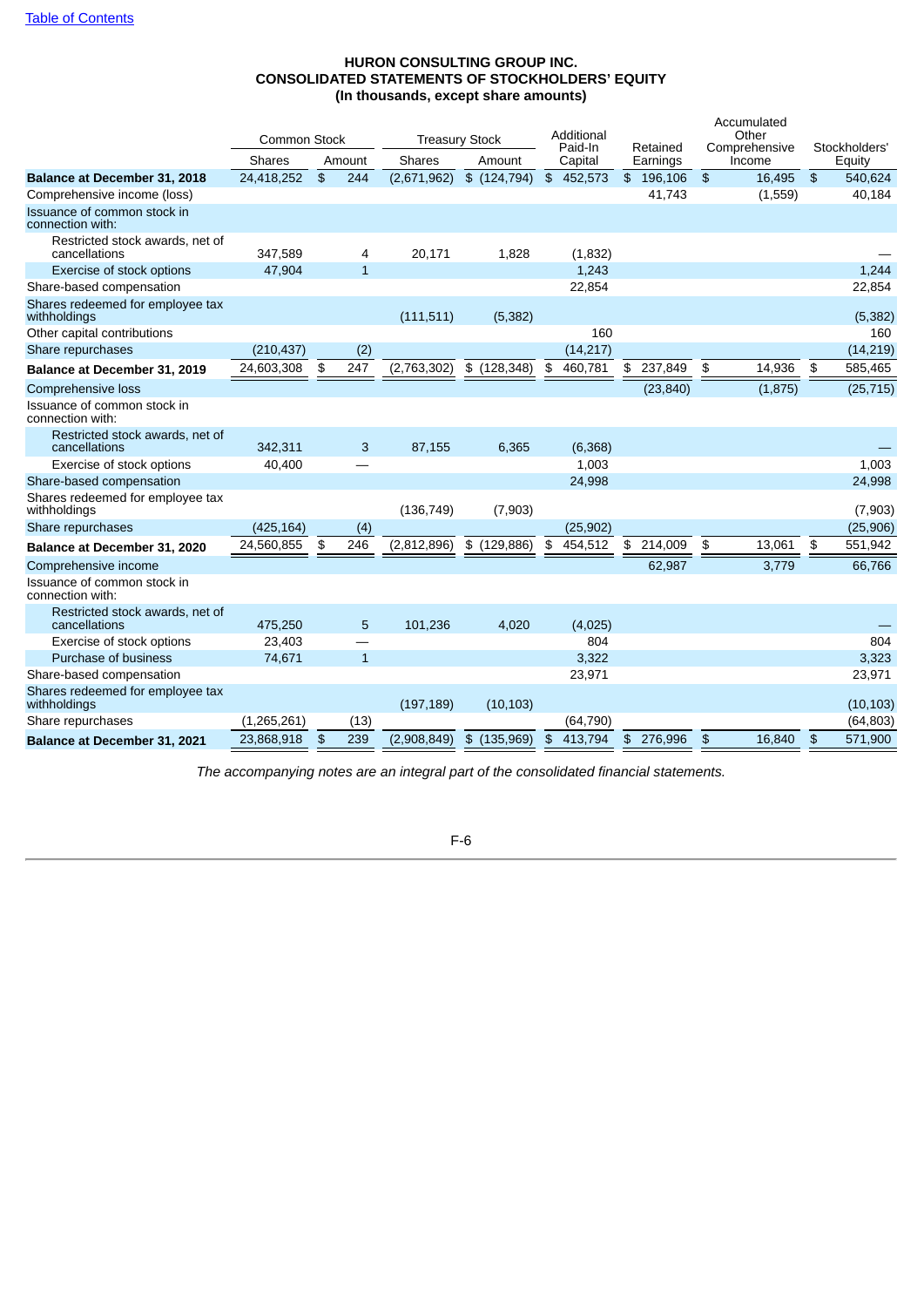# **HURON CONSULTING GROUP INC. CONSOLIDATED STATEMENTS OF CASH FLOWS (In thousands)**

|                                                                                                    | Year Ended December 31, |            |                            |                |               |            |
|----------------------------------------------------------------------------------------------------|-------------------------|------------|----------------------------|----------------|---------------|------------|
|                                                                                                    |                         | 2021       |                            | 2020           |               | 2019       |
| Cash flows from operating activities:                                                              |                         |            |                            |                |               |            |
| Net income (loss)                                                                                  | \$                      | 62,987     | \$                         | $(23, 840)$ \$ |               | 41,743     |
| Adjustments to reconcile net income (loss) to net cash provided by operating activities:           |                         |            |                            |                |               |            |
| Depreciation and amortization                                                                      |                         | 25,978     |                            | 30,222         |               | 34,405     |
| Non-cash lease expense                                                                             |                         | 6,967      |                            | 7,763          |               | 8,397      |
| Lease impairment charges                                                                           |                         |            |                            | 13,217         |               | 805        |
| Share-based compensation                                                                           |                         | 25,857     |                            | 24,081         |               | 24,213     |
| Amortization of debt discount and issuance costs                                                   |                         | 794        |                            | 793            |               | 8,264      |
| Goodwill impairment charges                                                                        |                         |            |                            | 59,816         |               |            |
| Allowances for doubtful accounts                                                                   |                         | 13         |                            | 1,050          |               | 250        |
| Deferred income taxes                                                                              |                         | 12,480     |                            | (9, 859)       |               | 8,795      |
| (Gain) loss on sales of businesses, excluding transaction costs                                    |                         | (32, 824)  |                            | 1,603          |               |            |
| Change in fair value of contingent consideration liabilities                                       |                         | 173        |                            |                |               | (1,506)    |
| Change in fair value of preferred stock investment                                                 |                         |            |                            | (1,667)        |               |            |
| Other, net                                                                                         |                         | (421)      |                            | (25)           |               | (789)      |
| Changes in operating assets and liabilities, net of acquisitions and divestitures:                 |                         |            |                            |                |               |            |
| (Increase) decrease in receivables from clients, net                                               |                         | (39, 845)  |                            | 33,051         |               | (10, 123)  |
| (Increase) decrease in unbilled services, net                                                      |                         | (38, 820)  |                            | 18,876         |               | (10, 269)  |
| (Increase) decrease in current income tax receivable / payable, net                                |                         | (2, 723)   |                            | (3,662)        |               | 4,442      |
| (Increase) decrease in other assets                                                                |                         | (2,670)    |                            | (11, 972)      |               | (144)      |
| Increase (decrease) in accounts payable and accrued liabilities                                    |                         | 10,394     |                            | (7,786)        |               | (6,884)    |
| Increase (decrease) in accrued payroll and related benefits                                        |                         | (2,636)    |                            | (1, 169)       |               | 30,339     |
| Increase (decrease) in deferred revenues                                                           |                         | (7, 717)   |                            | 6,246          |               | 282        |
| Net cash provided by operating activities                                                          |                         | 17,987     |                            | 136,738        |               | 132,220    |
| Cash flows from investing activities:                                                              |                         |            |                            |                |               |            |
| Purchases of property and equipment                                                                |                         | (10, 871)  |                            | (8, 125)       |               | (13, 240)  |
| Investment in life insurance policies                                                              |                         | (1, 245)   |                            | (2, 462)       |               | (4,703)    |
| Purchases of businesses, net of cash acquired                                                      |                         | (44, 819)  |                            | (8,701)        |               | (2,500)    |
| Purchases of investment securities                                                                 |                         |            |                            | (13,000)       |               | (5,000)    |
| Capitalization of internally developed software                                                    |                         | (4,889)    |                            | (8, 272)       |               | (10, 312)  |
| Proceeds from sale of property and equipment                                                       |                         | 408        |                            | 25             |               | 753        |
| Divestitures of businesses, net of cash sold                                                       |                         | 41,273     |                            | (1, 499)       |               |            |
| Net cash used in investing activities                                                              |                         | (20, 143)  |                            | (42, 034)      |               | (35,002)   |
| Cash flows from financing activities:                                                              |                         |            |                            |                |               |            |
| Proceeds from exercises of stock options                                                           |                         | 804        |                            | 1,003          |               | 1,244      |
| Shares redeemed for employee tax withholdings                                                      |                         | (10, 103)  |                            | (7,903)        |               | (5, 382)   |
| Share repurchases                                                                                  |                         | (64, 612)  |                            | (27, 141)      |               | (12, 985)  |
| Proceeds from bank borrowings                                                                      |                         | 235,000    |                            | 283,000        |               | 347,000    |
| Repayments of bank borrowings                                                                      |                         | (205, 499) |                            | (288, 574)     |               | (192, 515) |
| Repayment of convertible notes                                                                     |                         |            |                            | —              |               | (250,000)  |
| Payments for debt issuance costs                                                                   |                         |            |                            |                |               | (1,524)    |
| Payments for contingent consideration liabilities                                                  |                         |            |                            |                |               | (4,674)    |
| Net cash used in financing activities                                                              |                         | (44, 410)  |                            | (39, 615)      |               | (118, 836) |
| Effect of exchange rate changes on cash                                                            |                         | 170        |                            | 484            |               | 115        |
| Net increase (decrease) in cash and cash equivalents                                               |                         | (46, 396)  |                            | 55,573         |               | (21, 503)  |
| Cash and cash equivalents at beginning of the period                                               |                         | 67,177     |                            | 11,604         |               | 33,107     |
| Cash and cash equivalents at end of the period                                                     | \$                      | 20,781     | $\frac{1}{2}$              | 67,177 \$      |               | 11,604     |
| Supplemental disclosure of cash flow information:                                                  |                         |            |                            |                |               |            |
| Non-cash investing and financing activities:                                                       |                         |            |                            |                |               |            |
| Property and equipment expenditures and capitalized software included in accounts payable, accrued |                         |            |                            |                |               |            |
| expenses and accrued payroll and related benefits                                                  | \$                      | 4,733      | \$                         | 1,178          | \$            | 2,600      |
| Contingent consideration related to purchases of businesses                                        | \$                      | 1,800      | $\boldsymbol{\mathsf{\$}}$ | 1,770          | $\frac{1}{2}$ |            |
| Common stock issued related to purchase of business                                                | \$                      | 3,323      | \$                         |                | \$            |            |
| Share repurchases included in accounts payable                                                     | \$                      | 191        | $\frac{1}{2}$              |                | \$            | 1,234      |
| Cash paid during the year for:                                                                     |                         |            |                            |                |               |            |
| <b>Interest</b>                                                                                    | \$                      | 7,976      | \$                         | 8,309          | \$            | 7,971      |
| Income taxes                                                                                       | \$                      | 8,449      | \$                         | 4,721          | \$            | 1,429      |

<span id="page-54-0"></span>*The accompanying notes are an integral part of the consolidated financial statements.*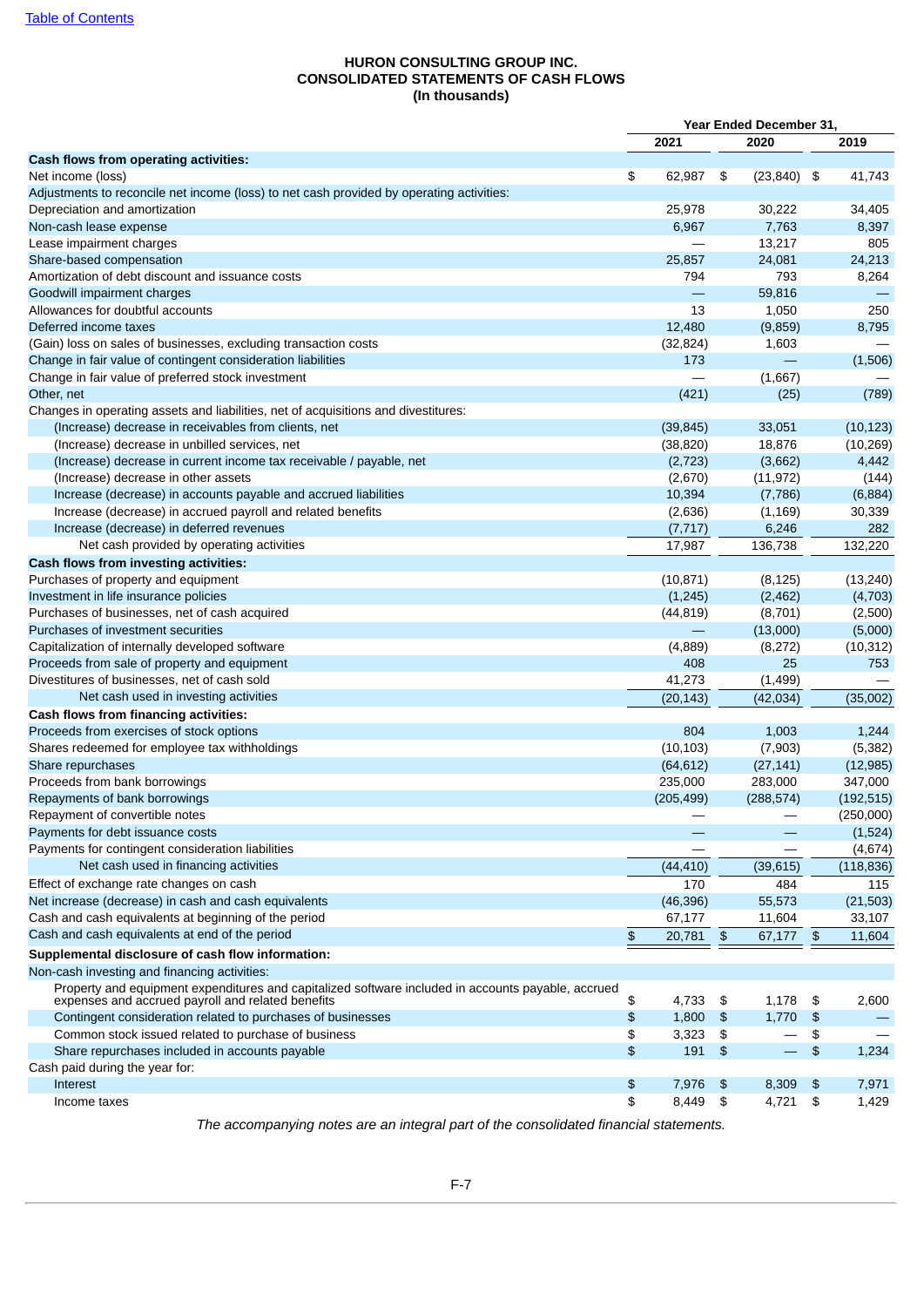#### **1. Description of Business**

Huron is a global consultancy that collaborates with clients to drive strategic growth, ignite innovation and navigate constant change. Through a combination of strategy, expertise and creativity, we help clients accelerate operational, digital and cultural transformation, enabling the change our clients need to own their future. By embracing diverse perspectives, encouraging new ideas and challenging the status quo, Huron delivers sustainable results for the organizations it serves.

We provide our services and manage our business under three operating segments: Healthcare, Business Advisory, and Education. See Note 19 "Segment Information" for a discussion of our three segments.

Effective January 1, 2022, we modified our operating model to expand and more deeply integrate our industry expertise with our digital, strategic and financial advisory capabilities. The new operating model will strengthen Huron's go-to-market strategy, drive efficiencies that support margin expansion, and position the company to accelerate growth.

To align with the new operating model, effective with reporting for periods beginning January 1, 2022, we will begin reporting under the following three industries, which will be our reportable segments: Healthcare, Education and Commercial. The Commercial segment will include all industries outside of healthcare and education, including, but not limited to, financial services and energy and utilities. In the new reporting structure, each segment will include all revenue and costs associated with engagements delivered in the respective industry segments. The new Healthcare and Education segments will include some revenue and costs historically reported in the Business Advisory segment and the Healthcare segment will include some revenue and costs historically reported in the Education segment. We will also provide revenue reporting across two principal capabilities: i) Consulting and Managed Services and ii) Digital. These changes will create greater transparency for investors by improving visibility into the core drivers of our business. While our consolidated results will not be impacted, we will recast our historical segment information during 2022 for consistent presentation.

#### **2. Summary of Significant Accounting Policies**

### **Basis of Presentation and Principles of Consolidation**

The accompanying consolidated financial statements reflect the financial position at December 31, 2021 and 2020, and the results of operations and cash flows for the years ended December 31, 2021, 2020, and 2019.

The consolidated financial statements include the accounts of Huron Consulting Group Inc. and its subsidiaries, all of which are whollyowned. All intercompany balances and transactions have been eliminated in consolidation.

During the first quarter of 2021, we identified an error on our previously reported consolidated balance sheet as of December 31, 2020 related to the classification between receivables from clients, unbilled services, and deferred revenues. Our consolidated balance sheet as of December 31, 2020 has been revised to reflect the correction of this error. The results of this correction on our consolidated balance sheet were a decrease in unbilled services of \$7.2 million, an increase in receivables from clients of \$0.7 million, and a decrease in deferred revenues of \$6.5 million. This error had no impact on our consolidated statement of operations and other comprehensive income and consolidated statements of cash flows for any current or prior period. We evaluated the materiality of this error from both quantitative and qualitative perspectives and concluded that the impact of the error was not material to the financial statements for the year ended December 31, 2020.

# **Use of Estimates**

The preparation of financial statements in conformity with GAAP requires management to make estimates and assumptions that affect the amounts that are reported in the consolidated financial statements and accompanying disclosures. Actual results may differ from these estimates and assumptions.

## **Revenue Recognition**

We generate substantially all of our revenues from providing professional services to our clients. We also generate revenues from software licenses; software support and maintenance and subscriptions to our cloud-based analytic tools and solutions; speaking engagements; conferences; and publications. A single contract could include one or multiple performance obligations. For those contracts that have multiple performance obligations, we allocate the total transaction price to each performance obligation based on its relative standalone selling price, which is determined based on our overall pricing objectives, taking into consideration market conditions and other factors.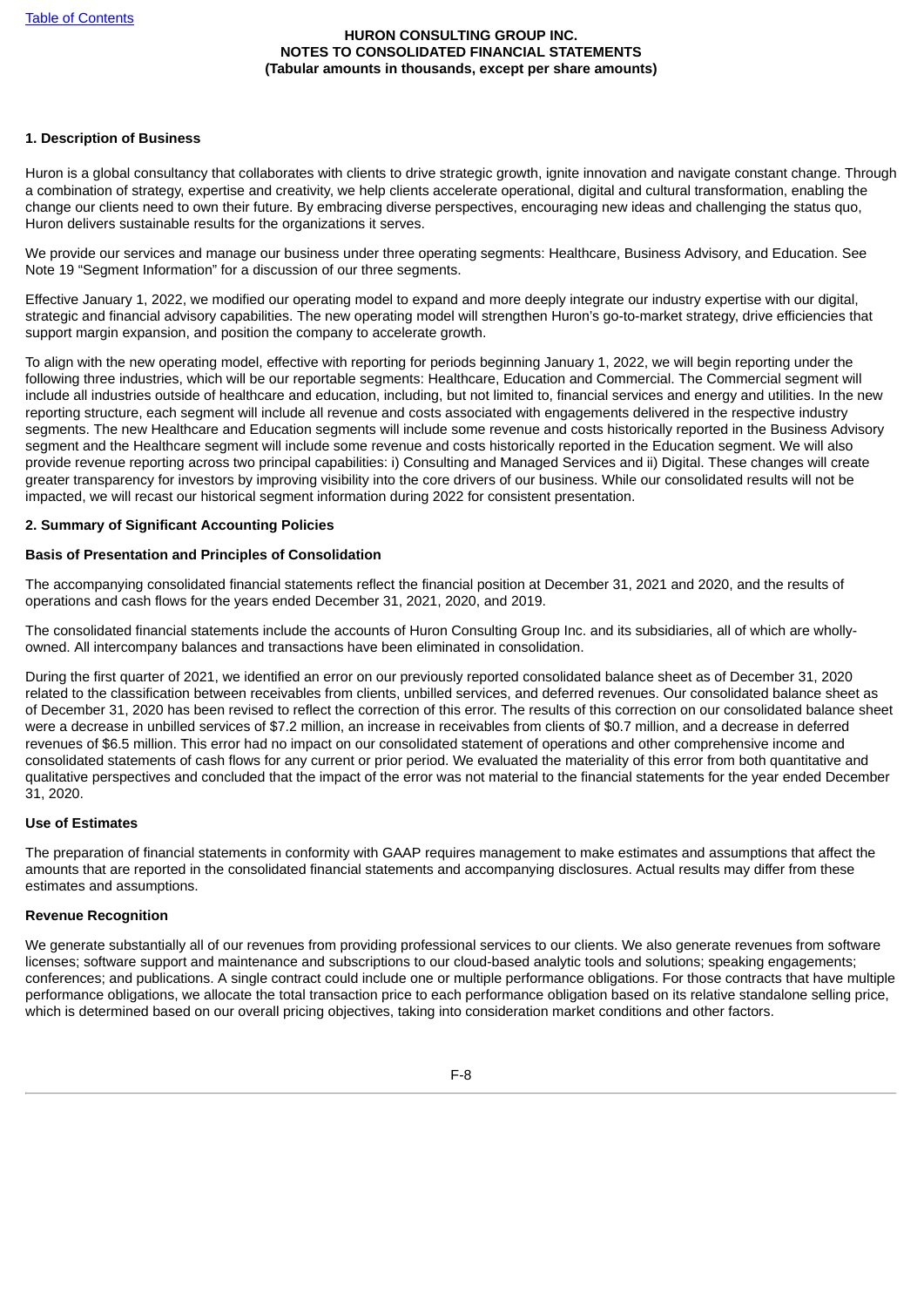Revenue is recognized when control of the goods and services provided are transferred to our customers and in an amount that reflects the consideration we expect to be entitled to in exchange for those goods and services using the following steps: 1) identify the contract, 2) identify the performance obligations, 3) determine the transaction price, 4) allocate the transaction price to the performance obligations in the contract, and 5) recognize revenue as or when we satisfy the performance obligations.

We typically satisfy our performance obligations for professional services over time as the related services are provided. The performance obligations related to software support and maintenance and subscriptions to our cloud-based analytic tools and solutions are typically satisfied evenly over the course of the service period. Other performance obligations, such as certain software licenses, speaking engagements, conferences, and publications, are satisfied at a point in time.

We generate our revenues under four types of billing arrangements: fixed-fee (including software license revenue); time-and-expense; performance-based; and software support, maintenance and subscriptions.

In fixed-fee billing arrangements, we agree to a pre-established fee in exchange for a predetermined set of professional services. We set the fees based on our estimates of the costs and timing for completing the engagements. We generally recognize revenues under fixed-fee billing arrangements using a proportionate performance approach, which is based on work completed to-date versus our estimates of the total services to be provided under the engagement. Contracts within our Culture and Organizational Excellence solution include fixed-fee partner contracts with multiple performance obligations, which primarily consist of coaching services, as well as speaking engagements, conferences, publications and software products ("Partner Contracts"). Revenues for coaching services and software products are generally recognized on a straight-line basis over the length of the contract. All other revenues under Partner Contracts, including speaking engagements, conferences and publications, are recognized at the time the goods or services are provided. Estimates of total engagement revenues and cost of services are monitored regularly during the term of the engagement.

We also generate revenues from software licenses for our revenue cycle management software and research administration and compliance software. Licenses for our revenue cycle management software are sold only as a component of our consulting projects, and the services we provide are essential to the functionality of the software. Therefore, revenues from these software licenses are recognized over the term of the related consulting services contract. License revenue from our research administration and compliance software is generally recognized in the month in which the software is delivered.

Time-and-expense billing arrangements require the client to pay based on the number of hours worked by our revenue-generating professionals at agreed upon rates. Time-and-expense arrangements also include certain speaking engagements, conferences, and publications purchased by our clients outside of Partner Contracts within our Culture and Organizational Excellence solution and the portion of our Healthcare Managed Services contracts that are billed under time-and-expense arrangements. We recognize revenues under timeand-expense arrangements as the related services or publications are provided, using the right to invoice practical expedient which allows us to recognize revenue in the amount that we have a right to invoice based on the number of hours worked and the agreed upon hourly rates or the value of the speaking engagements, conferences or publications purchased by our clients.

In performance-based billing arrangements, fees are tied to the attainment of contractually defined objectives. We enter into performancebased engagements in essentially two forms. First, we generally earn fees that are directly related to the savings formally acknowledged by the client as a result of adopting our recommendations for improving operational and cost effectiveness in the areas we review. Second, we have performance-based engagements in which we earn a success fee when and if certain predefined outcomes occur. We recognize revenue under performance-based billing arrangements using the following steps: 1) estimate variable consideration using a probabilityweighted assessment of the fees to be earned, 2) apply a constraint to the estimated variable consideration to limit the amount that could be reversed when the uncertainty is resolved (the "constraint"), and 3) recognize revenue of estimated variable consideration, net of the constraint, based on work completed to-date versus our estimates of the total services to be provided under the engagement.

Clients that have purchased one of our software licenses can pay an annual fee for software support and maintenance. We also generate subscription revenue from our cloud-based analytic tools and solutions. Software support, maintenance and subscription revenues are recognized ratably over the support or subscription period. These fees are generally billed in advance and included in deferred revenues until recognized.

Provisions are recorded for the estimated realization adjustments on all engagements, including engagements for which fees are subject to review by the bankruptcy courts.

Expense reimbursements that are billable to clients are included in total revenues and reimbursable expenses. Under fixed-fee billing arrangements, we estimate the total amount of reimbursable expenses to be incurred over the course of the engagement and recognize the estimated amount as revenue using a proportionate performance approach, which is based on work completed to-date versus our estimates of the total services to be provided under the engagement. Under time-and-expense billing arrangements we recognize reimbursable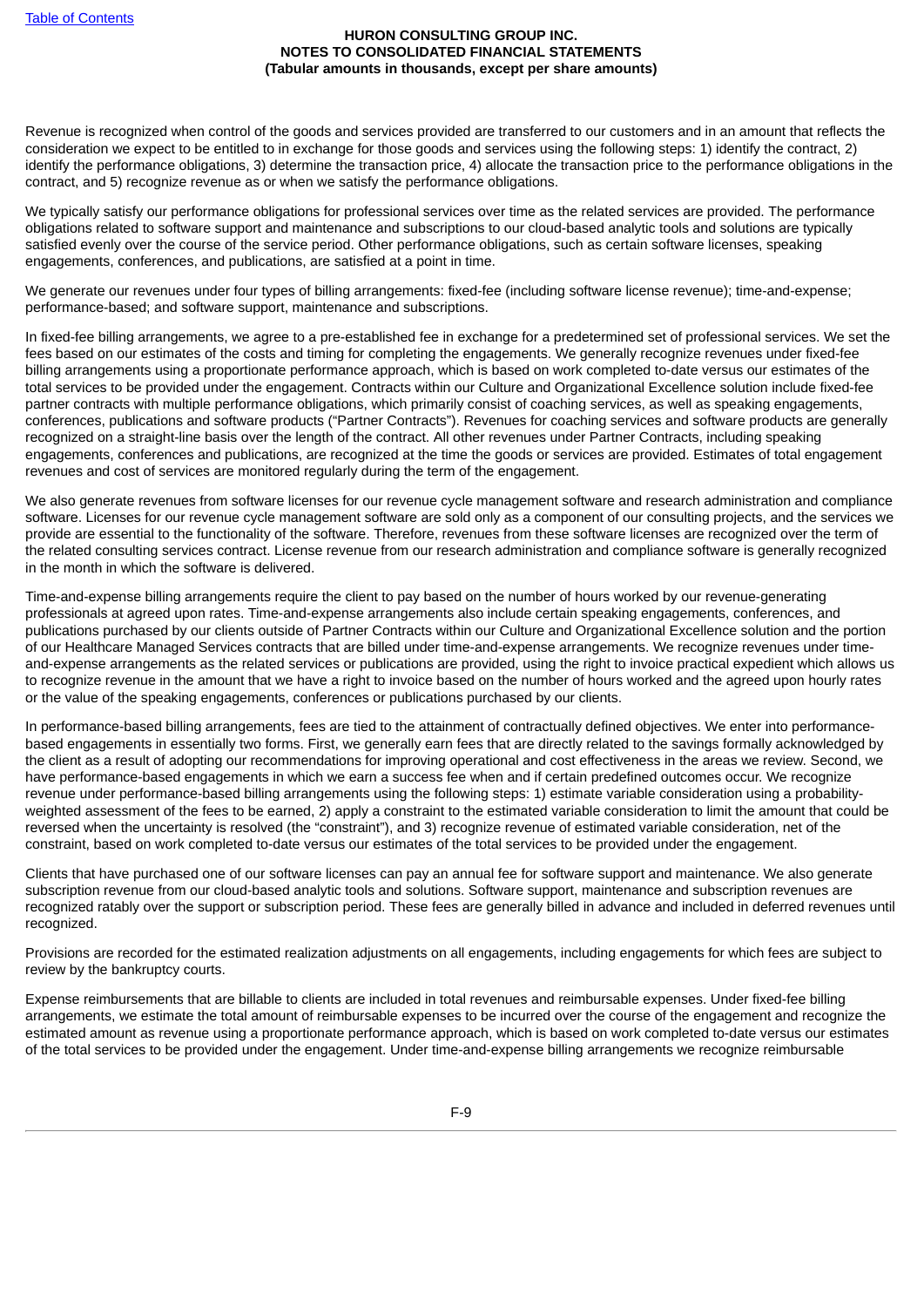expenses as revenue as the related services are provided, using the right to invoice practical expedient. Reimbursable expenses are recognized as expenses in the period in which the expense is incurred. Subcontractors that are billed to clients at cost are also included in reimbursable expenses. When billings do not specifically identify reimbursable expenses, we allocate the portion of the billings equivalent to these expenses to reimbursable expenses.

The payment terms and conditions in our customer contracts vary. Differences between the timing of billings and the recognition of revenue are recognized as either unbilled services or deferred revenues in the consolidated balance sheets. Revenues recognized for services performed but not yet billed to clients are recorded as unbilled services. Revenues recognized, but for which we are not yet entitled to bill because certain events, such as the completion of the measurement period or client approval, must occur, are recorded as contract assets and included within unbilled services. Client prepayments and retainers are classified as deferred revenues and recognized over future periods as earned in accordance with the applicable engagement agreement.

#### **Capitalized Sales Commissions**

Sales commissions earned by our sales professionals are considered incremental and recoverable costs of obtaining a contract with a customer. Sales commissions with an expected amortization period greater than one year are deferred and amortized on a straight-line basis over the period of the associated contract. We elected to apply the practical expedient to expense sales commissions as incurred when the expected amortization period is one year or less. Amortization expense is recorded to direct costs. During the years ended December 31, 2021, 2020, and 2019, we amortized \$0.4 million, \$0.4 million, and \$0.3 million, respectively, of capitalized sales commissions. Unamortized sales commissions were \$0.6 million and \$0.7 million as of December 31, 2021 and 2020, respectively.

## **Allowances for Doubtful Accounts and Unbilled Services**

We maintain allowances for doubtful accounts and for services performed but not yet billed based on several factors, including the estimated cash realization from amounts due from clients, an assessment of a client's ability to make required payments, and the historical percentages of fee adjustments and write-offs by age of receivables and unbilled services. The allowances are assessed by management on a regular basis. These estimates may differ from actual results. If the financial condition of a client deteriorates in the future, impacting the client's ability to make payments, an increase to our allowance might be required or our allowance may not be sufficient to cover actual write-offs.

We record the provision for doubtful accounts and unbilled services as a reduction in revenue to the extent the provision relates to fee adjustments and other discretionary pricing adjustments. To the extent the provision relates to a client's inability to make required payments on accounts receivables, we record the provision to selling, general and administrative expenses.

## **Direct Costs and Reimbursable Expenses**

Direct costs and reimbursable expenses consist primarily of revenue-generating employee compensation and their related benefits and share-based compensation costs; as well as technology costs, commissions, the cost of outside consultants or subcontractors assigned to revenue-generating activities, other third-party costs directly attributable to our revenue-generating activities, and direct expenses to be reimbursed by clients. Direct costs and reimbursable expenses incurred on engagements are expensed in the period incurred.

#### **Cash and Cash Equivalents**

We consider all highly liquid investments, including overnight investments and commercial paper, with original maturities of three months or less to be cash equivalents.

#### **Concentrations of Credit Risk**

To the extent receivables from clients become delinquent, collection activities commence. No single client balance is considered large enough to pose a material credit risk. The allowances for doubtful accounts and unbilled services are based upon the expected ability to collect accounts receivable and bill and collect unbilled services. Management does not anticipate incurring losses on accounts receivable in excess of established allowances. See Note 19 "Segment Information" for concentration of accounts receivable and unbilled services.

We hold our cash in accounts at multiple third-party financial institutions. These deposits, at times, may exceed federally insured limits. We review the credit ratings of these financial institutions, regularly monitor the cash balances in these accounts, and adjust the balances as appropriate. However, these cash balances could be impacted if the underlying financial institutions fail or are subject to other adverse conditions in the financial markets.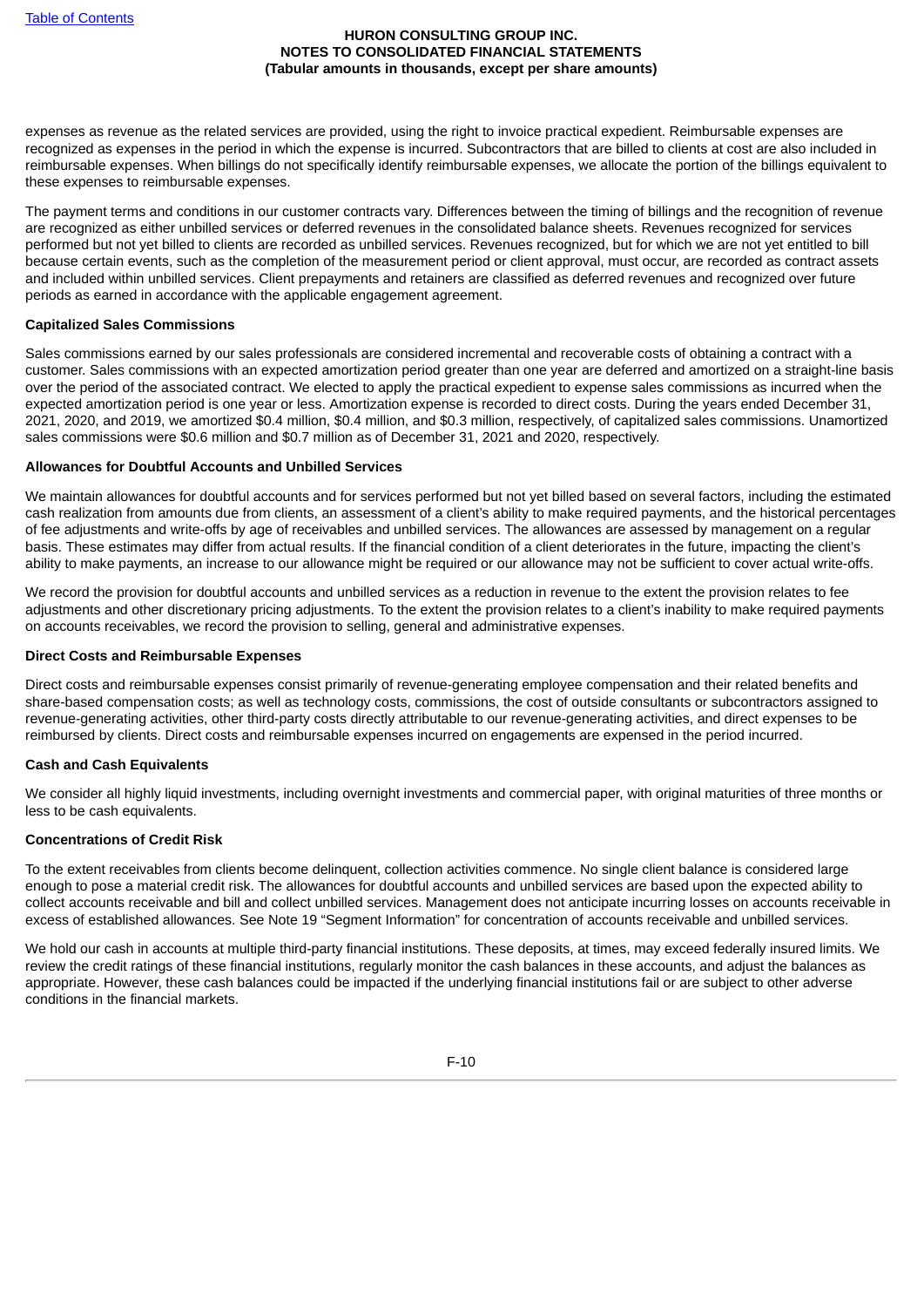#### **Long-term Investments**

Our long-term investments consist of our convertible debt investment in Shorelight Holdings, LLC ("Shorelight") and preferred stock investment in Medically Home Group, Inc. ("Medically Home").

We classified the convertible debt investment in Shorelight as available-for-sale at the time of purchase and reevaluate such classification as of each balance sheet date. The investment is carried at fair value with unrealized holding gains and losses reported in other comprehensive income. If the investment is in an unrealized loss position due to significant credit deterioration of the investee, we recognize an allowance to decrease the carrying value of the investment to the fair value, which may be reversed in the event that the credit of an issuer improves. In the event there are realized gains and losses or credit allowances recognized, we will record the amount in earnings. We have not recognized any credit allowance on our convertible debt investment or realized gains or losses as of December 31, 2021. See Note 13 "Fair Value of Financial Instruments" for additional information on our convertible debt investment.

We classified the preferred stock investment in Medically Home as an equity security without a readily determinable value at the time of purchase and reevaluate such classification as of each balance sheet date. We elected to apply the measurement alternative at the time of purchase and will continue to do so until the investment does not qualify to be so measured. Under the measurement alternative, the investment is carried at cost minus impairment, if any, plus or minus changes resulting from observable price changes in orderly transactions for an identical or similar investment in Medically Home. Any unrealized holding gains and losses resulting from observable price changes are recorded in our consolidated statement of operations. Following our purchase, we have not identified any impairment of our investment. See Note 13 "Fair Value of Financial Instruments" for additional information on our preferred stock investment and the unrealized gain recognized in 2020.

#### **Fair Value of Financial Instruments**

See Note 13 "Fair Value of Financial Instruments" for the accounting policies used to measure the fair value of our financial assets and liabilities that are measured at fair value on a recurring basis.

#### **Property and Equipment**

Property and equipment are recorded at cost, less accumulated depreciation. Depreciation of property and equipment is computed on a straight-line basis over the estimated useful lives of the assets. Software, computers, and related equipment are depreciated over an estimated useful life of two to four years. Furniture and fixtures are depreciated over five years. Aircraft are depreciated over ten years. Leasehold improvements are amortized over the lesser of the estimated useful life of the asset or the initial term of the lease.

#### **Leases**

We determine if an arrangement contains a lease and the classification of such lease at inception. As of December 31, 2021 and 2020, all of our material leases are classified as operating leases; we have not entered into any material finance leases. For all operating leases with an initial term greater than 12 months, we recognize an operating lease right-of-use ("ROU") asset and operating lease liability. Leases with an initial term of 12 months or less are not recorded on the balance sheet; we recognize lease expense for these leases on a straight-line basis over the lease term.

Operating lease ROU assets represent our right to use an underlying asset for the lease term, and lease liabilities represent our obligation to make lease payments arising from the lease. Operating lease ROU assets and liabilities are recognized at the lease commencement date based on the present value of lease payments over the lease term. As our leases do not provide an implicit rate, we use our incremental borrowing rate based on the information available at the lease commencement date and provided by the administrative agent for our senior secured credit facility in determining the present value of lease payments. Operating lease ROU assets exclude lease incentives. We elected the practical expedient to combine lease and nonlease components. Certain lease agreements contain variable lease payments that do not depend on an index or rate. These variable lease payments are not included in the calculation of the operating lease ROU asset and operating lease liability; instead, they are expensed as incurred. Our leases may contain options to extend or terminate the lease, and we include these terms in our calculation of the operating lease ROU asset and operating lease liability when it is reasonably certain that we will exercise the option.

Operating lease expense is recognized on a straight-line basis over the lease term and recorded within selling, general and administrative expenses on our consolidated statement of operations. In accordance with our accounting policy for impairment of long-lived assets, operating lease ROU assets are reviewed for impairment whenever events or changes in circumstances indicate that the carrying amount of the asset group to which the operating lease ROU asset is assigned may not be recoverable. We evaluate the recoverability of the asset group based on forecasted undiscounted cash flows. See Note 5 "Leases" for additional information on our leases, including the lease impairment charges recorded in 2020 and 2019.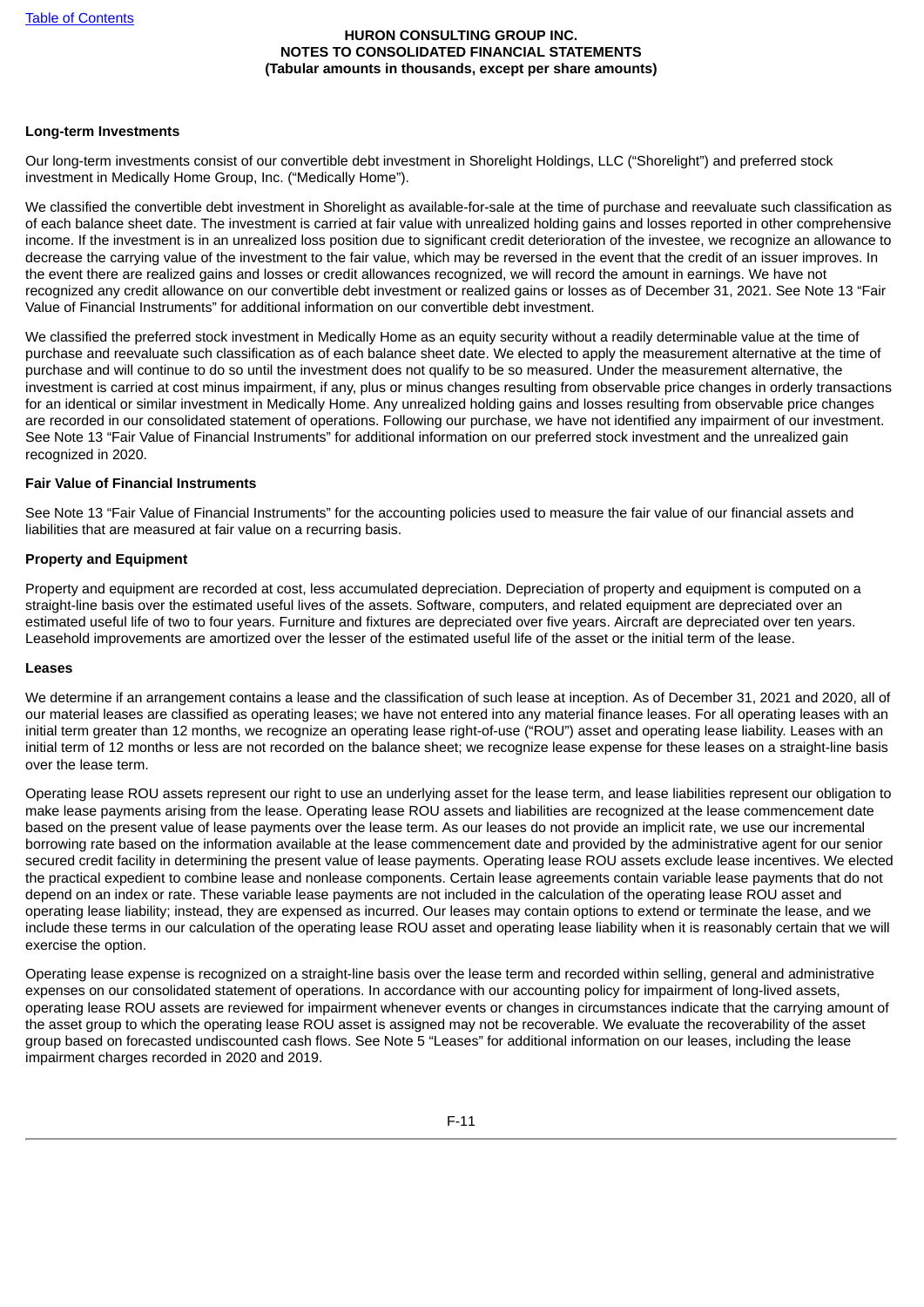## **Software Development Costs**

We incur internal and external software development costs related to our cloud computing applications and software for internal use. We capitalize these software development costs incurred during the application development stage. Costs related to preliminary project activities and post implementation activities are expensed as incurred. Once the project is substantially complete and ready for its intended use, these costs are amortized on a straight-line basis over the technology's estimated useful life. Acquired technology assets are initially recorded at fair value and amortized on a straight-line basis over the estimated useful life.

Development costs related to software products that will be sold, leased, or otherwise marketed are expensed until technological feasibility has been established. Thereafter, and until the software is available for general release to customers, these software development costs are capitalized and subsequently reported at the lower of unamortized cost or net realizable value. These capitalized development costs are amortized in proportion to current and future revenue for each product with an annual minimum equal to the straight-line amortization over the remaining estimated economic life of the product. We did not capitalize any development costs for this type of software during 2021 or 2020.

We classify capitalized software development costs, which primarily relate to cloud computing applications and software for internal use, as other non-current assets on our consolidated balance sheet. As of December 31, 2021, gross capitalized software development costs and related accumulated amortization was \$33.6 million and \$15.6 million, respectively. As of December 31, 2020, gross capitalized software development costs and related accumulated amortization was \$28.5 million and \$10.6 million, respectively. During the years ended December 31, 2021, 2020, and 2019, we amortized \$5.2 million, \$4.7 million, and \$3.0 million, respectively, of capitalized software development costs.

## **Implementation Costs Incurred in a Cloud Computing Arrangement**

We incur costs to implement cloud computing arrangements that are service contracts. We capitalize certain costs associated with the implementation of the cloud computing arrangements, including employee payroll and related benefits and third party consulting costs, incurred during the application development stage of a project. These costs are amortized on a straight-line basis over the term of the hosting service contracts, including renewal periods we are reasonably certain to exercise, and recognized as a component of selling, general and administrative expenses on our consolidated statement of operations. As of December 31, 2021 gross capitalized implementation costs incurred in a cloud computing arrangement and related accumulated amortization were \$6.5 million and \$0.9 million, respectively. As of December 31, 2020, gross capitalized implementation costs incurred in a cloud computing arrangement were \$5.4 million, which began amortizing in January 2021. Our capitalized implementation costs primarily relate to the implementation of a new enterprise resource planning ("ERP") system during 2020 and 2021. In January 2021, we successfully went live with the new ERP system, and we continue to progress with additional functionality and integrations as scheduled. These capitalized costs are included as a component of prepaid expenses and other current assets and other non-current assets on our consolidated balance sheet.

#### **Intangible Assets Other Than Goodwill**

Identifiable intangible assets are amortized over their expected useful lives using a method that reflects the economic benefit expected to be derived from the assets or on a straight-line basis. We evaluate the recoverability of intangible assets periodically by considering events or circumstances that may warrant revised estimates of useful lives or that indicate the asset may be impaired.

# **Impairment of Long-Lived Assets**

Long-lived assets, including property and equipment, right-of-use assets, and intangible assets, are reviewed for impairment whenever events or changes in circumstances indicate that the carrying amount of an asset may not be recoverable. Events relating to recoverability may include significant unfavorable changes in business conditions, recurring losses, or a significant decline in forecasted operating results over an extended period of time. We evaluate the recoverability of long-lived assets based on forecasted undiscounted cash flows. See Note 5 "Leases" and Note 11 "Restructuring Charges" for information on our operating lease right-of-use asset and fixed asset impairment charges recorded in 2020 and 2019. No material impairment charges for other long-lived assets were recorded in 2021, 2020, or 2019.

#### **Goodwill**

For acquisitions accounted for as a business combination, goodwill represents the excess of the cost over the fair value of the net assets acquired. We are required to test goodwill for impairment, at the reporting unit level, annually and when events or circumstances indicate the fair value of a reporting unit may be below its carrying value. We perform our annual goodwill impairment test as of November 30 and monitor for interim triggering events on an ongoing basis. A reporting unit is an operating segment or one level below an operating segment (referred to as a component) to which goodwill is assigned when initially recorded. We assign goodwill to reporting units based on our integration plans and the expected synergies resulting from the acquisition. As of December 31, 2021, we have five reporting units: Healthcare, Education, Business Advisory, Enterprise Solutions and Analytics, and Strategy and Innovation. The Business Advisory, Enterprise Solutions and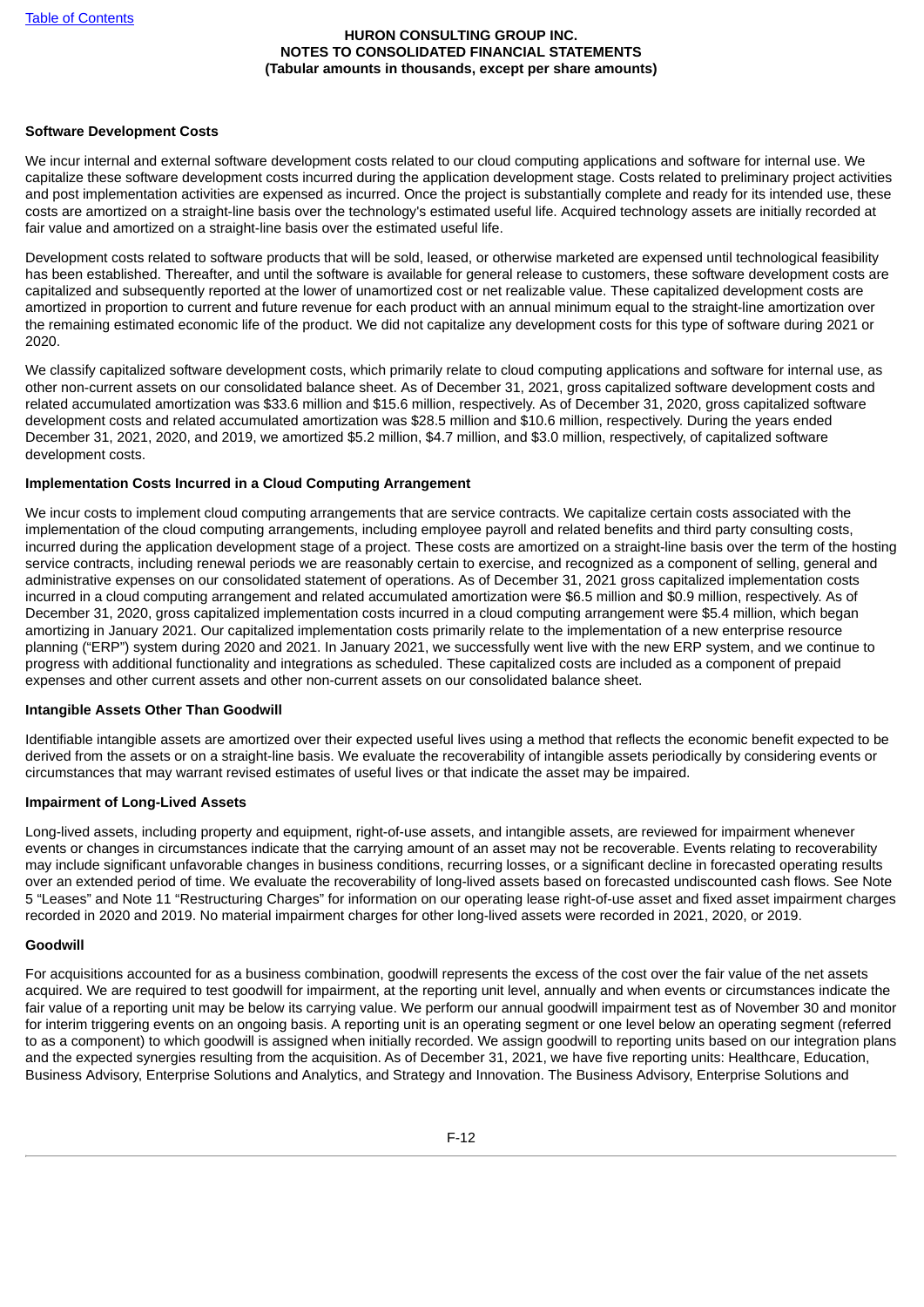Analytics, and Strategy and Innovation reporting units make up our Business Advisory operating segment. During the fourth quarter of 2021, we completed the divestiture of our Life Sciences business, which was a reporting unit within the Business Advisory segment.

We test goodwill for impairment annually and whenever events or circumstances make it more likely than not that an impairment may have occurred. We perform our annual goodwill impairment test as of November 30 and monitor for interim triggering events on an ongoing basis.

Pursuant to our policy, we performed the annual goodwill impairment test as of November 30, 2021 and determined that no impairment of goodwill existed as of that date. Further, we evaluated whether any events have occurred, or any circumstances have changed since November 30, 2021 that would indicate goodwill may have become impaired since our annual impairment test. Based on our evaluation as of December 31, 2021, we determined that no indications of impairment have arisen since our annual goodwill impairment test. In 2020, we performed two goodwill impairment tests: an interim impairment test on our Strategy and Innovation and Life Sciences reporting units in the first quarter of 2020 and the annual impairment test on all reporting units with a goodwill balance in the fourth quarter of 2020. As a result of the interim impairment test performed in the first quarter of 2020, we recorded total non-cash pretax goodwill impairment charges of \$59.8 million. We did not identify any additional impairments during our annual impairment test performed in the fourth quarter of 2020. No goodwill impairment charges were recorded in 2019. See Note 4 "Goodwill and Intangible Assets" for additional information on our interim and annual goodwill impairment tests, and the non-cash goodwill impairment charges recorded in 2020.

#### **Business Combinations**

We use the acquisition method of accounting for business combinations*.* Each acquired company's operating results are included in our consolidated financial statements starting on the date of acquisition. The purchase price is equivalent to the fair value of consideration transferred. Upon our adoption of Accounting Standards Update ("ASU") 2021-08, *Business Combinations (Topic 805): Accounting for Contract Assets and Contract Liabilities from Contracts with Customers* which we retrospectively applied to all acquisitions in 2021, contract assets and contract liabilities acquired are recorded at their carrying value under Topic 606: *Revenue from Contracts with Customers*. Prior to adoption of ASU 2021-08, contract assets and contract liabilities were recognized at their estimated fair values as of the acquisition date. All other assets tangible and identifiable intangible assets acquired and liabilities assumed are recorded at fair value as of the acquisition date. Goodwill is recognized for the excess of purchase price over the net value of tangible and intangible assets acquired and liabilities assumed. Contingent consideration, which is primarily based on the business achieving certain performance targets, is recognized at its fair value on the acquisition date, and changes in fair value are recognized in earnings until settled. Refer to Note 3 "Acquisitions and Divestitures" for additional information on our business acquisitions and refer to Note 13 "Fair Value of Financial Instruments" for additional information regarding our contingent acquisition liability balances.

#### **Income Taxes**

Current tax liabilities and assets are recognized for the estimated taxes payable or refundable, respectively, on the tax returns for the current year. We have elected to recognize the tax expense related to Global Intangible Low-Taxed Income ("GILTI") as a current period expense when incurred. Deferred tax assets and liabilities are recognized for the future tax consequences attributable to differences between the financial statement carrying amounts of existing assets and liabilities and their respective tax bases. Deferred tax assets and liabilities are measured using enacted tax rates expected to apply to taxable income in the years in which those temporary differences are expected to be recovered or settled. To the extent that deferred tax assets will not likely be recovered from future taxable income, a valuation allowance is established against such deferred tax assets. Refer to Note 17 "Income Taxes" for further information regarding incomes taxes.

#### **Share-Based Compensation**

Share-based compensation cost is measured based on the grant date fair value of the respective awards. We generally recognize sharebased compensation ratably using the straight-line attribution method; however, for those awards with performance criteria and graded vesting features, we use the graded vesting attribution method. It is our policy to account for forfeitures as they occur.

#### **Sponsorship and Advertising Costs**

Sponsorship and advertising costs are expensed as incurred. Such expenses for the years ended December 31, 2021, 2020, and 2019 totaled \$4.3 million, \$4.1 million, and \$8.4 million, respectively, and are a component of selling, general and administrative expenses on our consolidated statement of operations.

#### **Debt Issuance Costs**

We amortize the costs we incur to obtain debt financing over the contractual life of the related debt using the effective interest method for non-revolving debt and the straight-line method for revolving debt. The amortization expense is included in interest expense, net of interest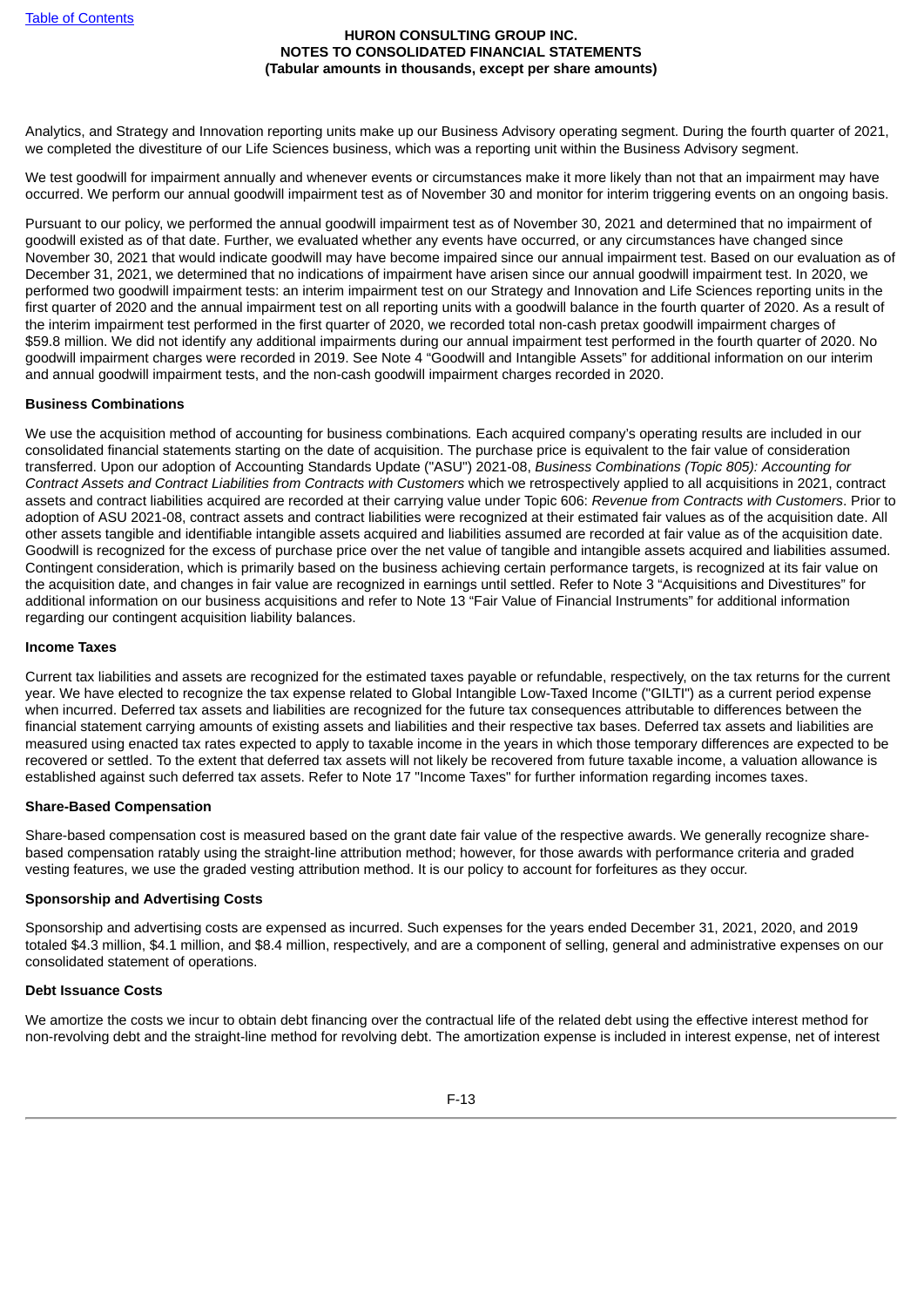income in our statement of operations. Unamortized debt issuance costs attributable to our revolving credit facility are included as a component of other non-current assets.

## **Foreign Currency**

Assets and liabilities of foreign subsidiaries whose functional currency is not the United States Dollar (USD) are translated into USD using the exchange rates in effect at period end. Revenue and expense items are translated using the average exchange rates for the period. Foreign currency translation adjustments are included in accumulated other comprehensive income, which is a component of stockholders' equity.

Foreign currency transaction gains and losses are included in other income, net on the consolidated statement of operations. We recognized \$0.4 million of foreign currency transaction losses in 2021, less than \$0.1 million of foreign currency transaction gains in 2020, and \$0.2 million of foreign currency transaction losses in 2019.

# **Segment Reporting**

Segments are defined as components of a company that engage in business activities from which they may earn revenues and incur expenses, and for which separate financial information is available and is evaluated regularly by the chief operating decision maker, or decision-making group, in deciding how to allocate resources and in assessing performance. As of December 31, 2021, our chief operating decision maker manages the business under three operating segments, which are our reportable segments: Healthcare, Business Advisory, and Education. See Note 19 "Segment Information" for additional information on the segment reorganization effective in the first quarter of 2022.

#### **New Accounting Pronouncements**

## *Recently Adopted*

In January 2020, the Financial Accounting Standards Board ("FASB") issued ASU 2020-01*, Investments - Equity Securities (Topic 321) -* Investments - Equity Method and Joint Ventures (Topic 323), and Derivatives and Hedging (Topic 815) - Clarifying the Interactions between *Topic 321, Topic 323, and Topic 815*. ASU 2020-01 clarifies that an entity should consider observable transactions that require it to either apply or discontinue the equity method of accounting for the purpose of applying the measurement alternative in accordance with Topic 321. We elected to early adopt ASU 2020-10 effective January 1, 2021, which did not have any impact on our consolidated financial statements.

In October 2020, the FASB issued ASU 2020-10, *Codification Improvements.* ASU 2020-10 situates all disclosure guidance within the appropriate disclosure section of the Codification and makes other improvements and technical corrections to the Codification. We adopted ASU 2020-10 effective January 1, 2021, which did not have any impact on our consolidated financial statements.

In October 2021, the FASB issued ASU 2021-08, *Business Combinations (Topic 805): Accounting for Contract Assets and Contract Liabilities from Contracts with Customers.* The amendments of this ASU require entities to apply Topic 606 to recognize and measure contract assets and contract liabilities in a business combination. The amendments improve comparability after the business combination by providing consistent recognition and measurement guidance for revenue contracts with customers acquired in a business combination and revenue contracts with customers not acquired in a business combination. We elected to early adopt ASU 2021-08 in the fourth quarter of 2021 on a retrospective basis for all 2021 acquisitions, which had no impact on our consolidated financial statements.

#### *Not Yet Adopted*

In March 2020, the FASB issued ASU 2020-04, Reference Rate Reform (Topic 848): Facilitation of the Effects of Reference Rate Reform on *Financial Reporting*. In January 2021, the FASB clarified the scope of that guidance with the issuance of ASU 2021-01, *Reference Rate Reform (Topic 848): Scope*. Together, these ASUs provide optional expedients and exceptions for a limited period of time to ease the potential burden in accounting for, or recognizing the effects of, reference rate reform on financial reporting under GAAP. This standard is optional and may be applied by entities after March 12, 2020, but no later than December 31, 2022. We have certain debt instruments and related interest rate swaps that are indexed to LIBOR; as such, we are currently evaluating the potential impact this guidance will have on our consolidated financial statements.

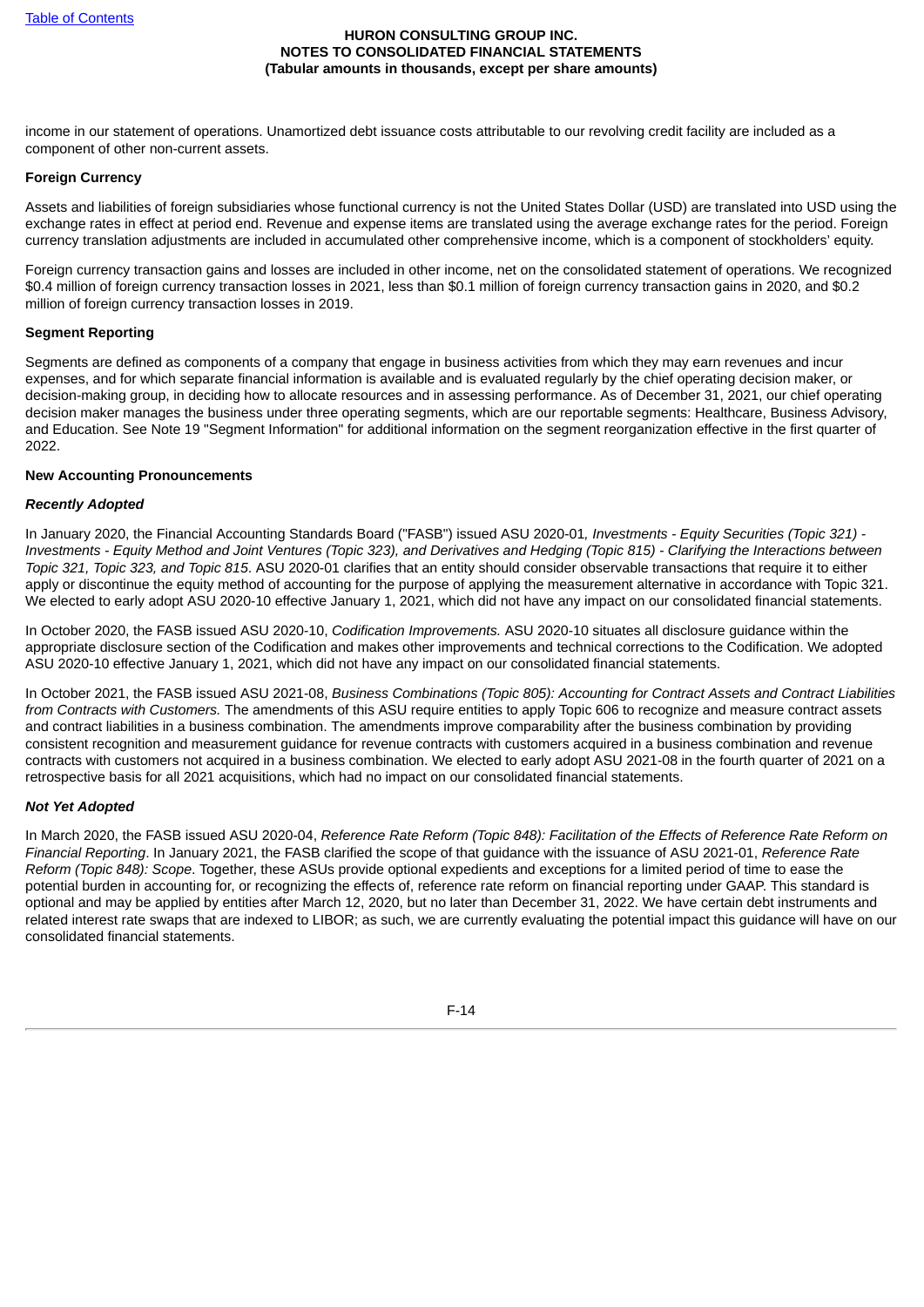## **3. Acquisitions and Divestitures**

## *Acquisitions*

# **2021**

## *Unico Solution, Inc.*

On February 1, 2021, we completed the acquisition of Unico Solution, Inc. ("Unico Solutions"), a data strategy and technology consulting firm focused on helping clients enhance the use of their data to speed business transformation and accelerate cloud adoption. The acquisition expands our cloud-based technology offerings within the Business Advisory segment. The results of operations of Unico Solutions are included in our consolidated financial statements and results of operations of our Business Advisory segment from the date of acquisition.

#### *Bad Rabbit, Inc.*

On October 1, 2021 we completed the acquisition of the research administration software services team of Bad Rabbit, Inc. ("Bad Rabbit"). The results of operations of Bad Rabbit are included in our consolidated financial statements and results of operations of our Education segment from the date of acquisition.

## *Whiteboard Communications Ltd.*

On December 1, 2021, we completed the acquisition of Whiteboard Communications Ltd. ("Whiteboard"), a student enrollment advisory firm that helps colleges and universities with recruitment initiatives and financial aid strategies. The results of operations of Whiteboard are included in our consolidated financial statements and results of operations of our Education segment from the date of acquisition.

#### *Perception Health, Inc.*

On December 31, 2021, we completed the acquisition of Perception Health, Inc. ("Perception Health"), a healthcare predictive analytics company focused on bringing data sources together for improved clinical and business decision-making. The results of operations of Perception Health will be included in our consolidated financial statements and results of operations of our Healthcare segment beginning January, 1, 2022.

The acquisitions of Unico Solutions, Bad Rabbit, Whiteboard and Perception Health are not significant to our consolidated financial statements individually or in the aggregate as of and for the year ended December 31, 2021. These acquisition were accounted for using the acquisition method of accounting. Contract assets and contract liabilities are recorded at their carrying value under Topic 606: *Revenue from Contracts with Customers* as we adopted ASU 2021-08 *Business Combinations (Topic 805): Accounting for Contract Assets and Contract Liabilities from Contracts with Customers* in the fourth quarter of 2021. All other tangible and identifiable intangible assets acquired and liabilities assumed are recorded at fair value as of the acquisition date. The current acquisition date values of assets acquired and liabilities assumed of the Whiteboard and Perception Health acquisitions are considered preliminary and are based on the information that was available as of the dates of the acquisitions. We believe that the information provides a reasonable basis for estimating the preliminary values of assets acquired and liabilities assumed but certain items, such as the intangible assets valuations and the working capital adjustments, among other things, may be subject to change as additional information is received. Thus, the provisional measurements of assets acquired, including goodwill, and liabilities assumed related to the Whiteboard and Perception Health acquisitions are subject to change. We expect to finalize the valuations as soon as practicable, but not later than one year from the acquisition dates.

#### **2020**

#### *B3i Analytics, LLC*

On August 1, 2020, we completed the acquisition of B3i Analytics, LLC ("B3i Analytics"), a software firm that provides a software as a solution ("SaaS") application to leverage internal and external data to help higher education institutions forecast research revenue. The results of operations of B3i Analytics are included in our consolidated financial statements and results of operations of our Education segment from the date of acquisition.

## *ForceIQ, Inc.*

On November 1, 2020, we completed the acquisition of ForceIQ, Inc. ("ForceIQ"), a Salesforce Industries partner focused on helping clients drive digital transformation and innovation at scale powered by the cloud. The acquisition expands our cloud-based technology offerings within the Business Advisory segment. The results of operations of ForceIQ are included in our consolidated financial statements and results of operations of our Business Advisory segment from the date of acquisition.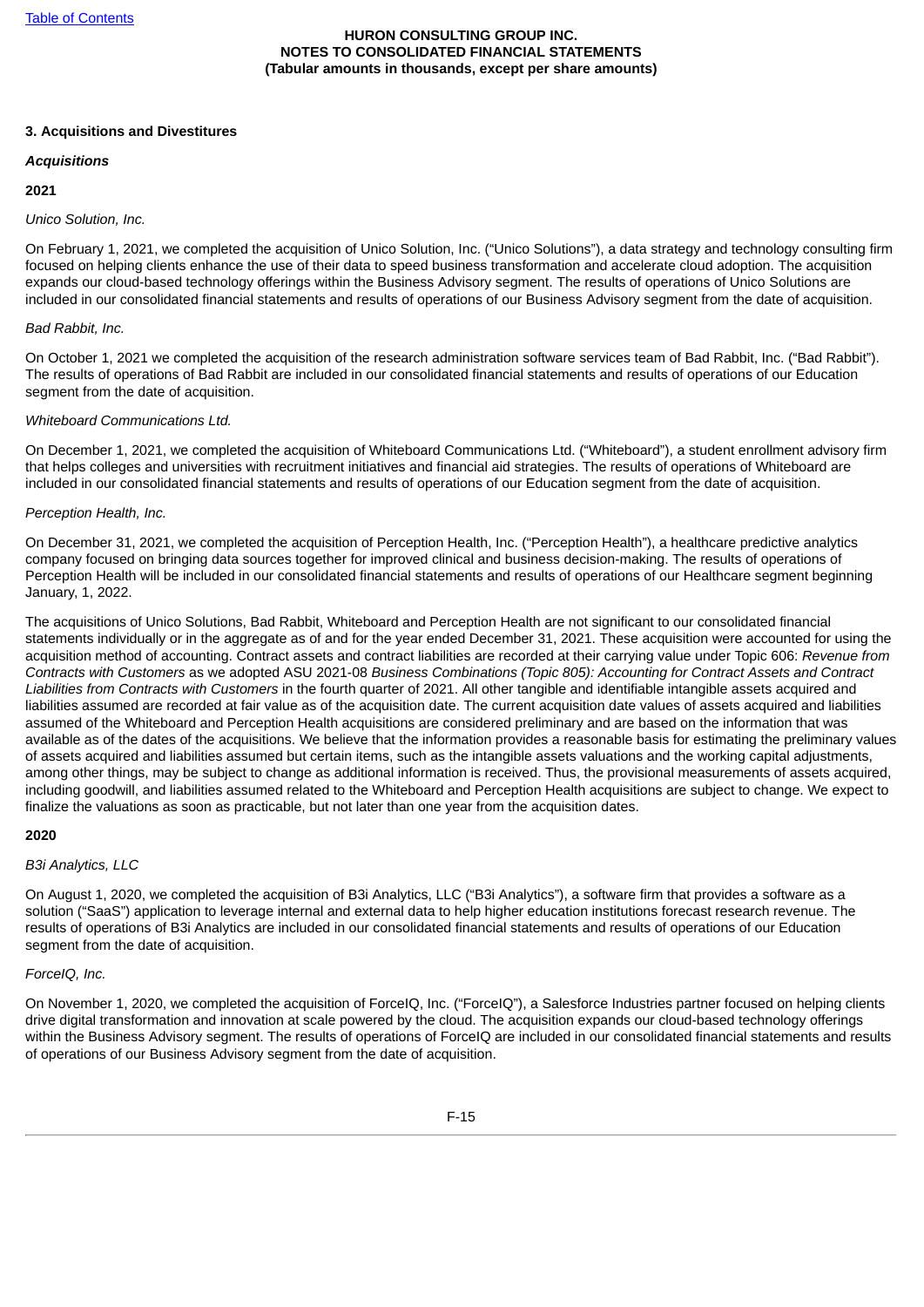The acquisitions of B3i Analytics and ForceIQ are not significant to our consolidated financial statements individually or in the aggregate as of and for the year ended December 31, 2020.

In 2019, we completed the acquisition of an immaterial business in our Education segment. The results of operations of the acquired business is included in our consolidated financial statements and results of operations of our Education segment from the date of acquisition.

#### *Divestitures*

## **2021**

## *Life Sciences*

On November 1, 2021, we completed the divestiture of our Life Sciences business, a reporting unit within our Business Advisory segment to a third-party. In connection with the sale, we recorded a \$31.5 million pre-tax gain which is included in other income, net on our consolidated statement of operations. The Life Sciences business was not significant to our consolidated financial statements and did not qualify as a discontinued operation for reporting under GAAP. For the ten months ended October 31, 2021, this business generated \$16.7 million of revenues.

# **2020**

## *U.K. Life Sciences Drug Safety Practice*

On December 30, 2020, we sold our U.K. life sciences drug safety business that was part of the Life Sciences reporting unit to former employees. In connection with the sale, we recorded a \$1.5 million loss which is included in other income, net on our consolidated statement of operations. The U.K. life sciences drug safety practice was not significant to our consolidated financial statements and did not meet the criteria for reporting separately as discontinued operations. In 2020, this business generated \$2.3 million of revenues.

## **4. Goodwill and Intangible Assets**

The table below sets forth the changes in the carrying amount of goodwill by reportable segment for the years ended December 31, 2021 and 2020.

|                                                             | <b>Healthcare</b> | <b>Business</b><br><b>Advisory</b> |                | <b>Education</b> |                | Total      |
|-------------------------------------------------------------|-------------------|------------------------------------|----------------|------------------|----------------|------------|
| Balance as of December 31, 2019:                            |                   |                                    |                |                  |                |            |
| Goodwill                                                    | \$<br>636.810     | \$<br>302,057                      | \$             | 103,889          | \$             | 1,042,756  |
| Accumulated impairment losses                               | (208, 081)        | (187, 995)                         |                |                  |                | (396, 076) |
| Goodwill, net as of December 31, 2019                       | \$<br>428,729     | \$<br>114,062                      | \$             | 103,889          | \$             | 646,680    |
| Goodwill recorded in connection with a business combination |                   | 7,507                              |                | 495              |                | 8,002      |
| Goodwill impairment charges                                 |                   | (59, 816)                          |                |                  |                | (59, 816)  |
| Foreign currency translation                                |                   | (629)                              |                |                  |                | (629)      |
| Balance as of December 31, 2020:                            |                   |                                    |                |                  |                |            |
| Goodwill                                                    | 636,810           | 308,935                            |                | 104,384          |                | 1,050,129  |
| Accumulated impairment losses                               | (208,081)         | (247, 811)                         |                |                  |                | (455, 892) |
| Goodwill, net as of December 31, 2020                       | \$<br>428,729     | \$<br>61,124                       | $\mathfrak{L}$ | 104,384          | $\mathfrak{F}$ | 594,237    |
| Goodwill recorded in connection with business combinations  | 6,141             | 3,315                              |                | 17,186           |                | 26,642     |
| Balance as of December 31, 2021:                            |                   |                                    |                |                  |                |            |
| Goodwill                                                    | 642,951           | 312,250                            |                | 121,570          |                | 1,076,771  |
| Accumulated impairment losses                               | (208,081)         | (247, 811)                         |                |                  |                | (455, 892) |
| Goodwill, net as of December 31, 2021:                      | \$<br>434.870     | \$<br>64,439                       | \$             | 121,570          | \$             | 620.879    |

(1) See Note 3 "Acquisitions and Divestitures" for additional information on business combinations completed in 2021 and 2020.

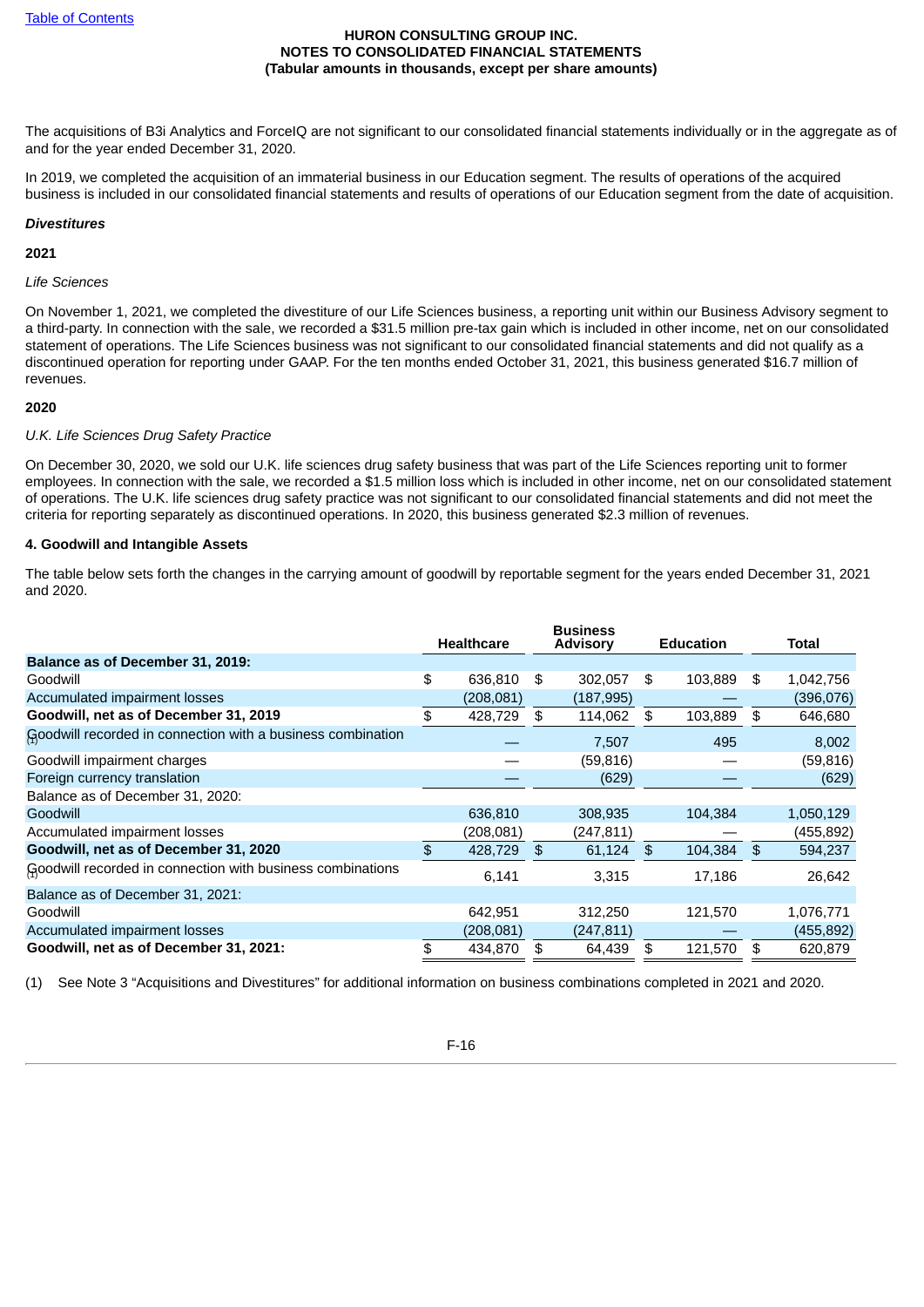## *2021 Annual Goodwill Impairment Test*

Pursuant to our policy, we performed our annual goodwill impairment test as of November 30, 2021 for our five reporting units with goodwill balances: Healthcare, Education, Business Advisory, Strategy and Innovation, and Enterprise Solutions and Analytics. We performed a qualitative assessment over all reporting units to determine if it was more likely than not the respective fair values of these reporting units were less than their carrying amounts, including goodwill.

For our qualitative assessment, we considered the most recent quantitative analysis performed for each reporting unit, which was as of November 30, 2020, including the key assumptions used within that analysis, the indicated fair values, and the amount by which those fair values exceeded their carrying amounts. One of the key assumptions used within the prior quantitative analysis was our internal financial projections; therefore, we considered the actual performance of each reporting unit during 2021 compared to the internal financial projections used, as well as specific outlooks for each reporting unit based on our most recent internal financial projections. We also considered the market-based valuation multiples used in the market approach within our prior quantitative analysis, which were derived from guideline companies, and noted that the valuation multiples generally increased over the past year. We also reviewed the current carrying value of each reporting unit in comparison to the carrying values as of the prior quantitative analysis. In addition, we considered various factors, including macroeconomic conditions, relevant industry and market trends for each reporting unit, and other entity-specific events, that could indicate a potential change in the fair value of our reporting units or the composition of their carrying values. Based on our assessments, we determined that it was more likely than not that the fair values for each of our reporting units exceeded their respective carrying amounts. As such, the goodwill for our reporting units was not considered impaired as of November 30, 2021, and a quantitative goodwill impairment analysis was not necessary.

Further, we evaluated whether any events have occurred or any circumstances have changed since November 30, 2021 that would indicate goodwill may have become impaired since our annual impairment test. Based on our evaluation as of December 31, 2021, we determined that no indications of impairment have arisen since our annual goodwill impairment test.

The results of an impairment analysis are as of a point in time. There is no assurance that the actual future earnings or cash flows of our reporting units will be consistent with our projections. We will monitor any changes to our assumptions and will evaluate goodwill as deemed warranted during future periods. Any significant decline in our operations could result in non-cash goodwill impairment charges.

#### *First Quarter 2020 Goodwill Impairment Charges*

The worldwide spread of the COVID-19 pandemic in the first quarter of 2020 has created significant volatility, uncertainty and disruption to the global economy. From the onset of the COVID-19 pandemic, we closely monitored the impact it could have on all aspects of our business, including how we expect it to negatively impact our clients, employees and business partners. While the COVID-19 pandemic did not have a significant impact on our consolidated revenues in the first quarter of 2020, we expected it to have an unfavorable impact on sales, increase uncertainty in the backlog and negatively impact full year 2020 results. The services provided by our Strategy and Innovation and Life Sciences reporting units within our Business Advisory segment focus on strategic solutions for healthy, well-capitalized companies to identify new growth opportunities, which may be considered by our clients to be more discretionary in nature, and the duration of the projects within these practices are typically short-term. Therefore, at the onset of the COVID-19 pandemic in the U.S. and due to the uncertainty caused by the pandemic, we were cautious about near-term results for these two reporting units. Based on our internal projections and the preparation of our financial statements for the quarter ended March 31, 2020, and considering the expected decrease in demand due to the COVID-19 pandemic, during the first quarter of 2020 we believed it was more likely than not that the fair value of these two reporting units no longer exceeded their carrying values and performed an interim impairment test on both reporting units as of March 31, 2020.

Based on the estimated fair values of the Strategy and Innovation and Life Sciences reporting units, we recorded non-cash pretax goodwill impairment charges of \$49.9 million and \$9.9 million, respectively, in the first quarter of 2020. The \$49.9 million non-cash pretax charge related to the Strategy and Innovation reporting unit reduced the goodwill balance of the reporting unit to \$37.5 million. The \$9.9 million noncash pretax charge related to the Life Sciences reporting unit reduced the goodwill balance of the reporting unit to zero.

Our goodwill impairment test was performed by comparing the fair value of each of the Strategy and Innovation and Life Sciences reporting units with its respective carrying value and recognizing an impairment charge for the amount by which the carrying value exceeded the fair value. To estimate the fair value of each reporting unit, we relied on a combination of the income approach and the market approach with a fifty-fifty weighting.

In the income approach, we utilized a discounted cash flow analysis, which involved estimating the expected after-tax cash flows that will be generated by each reporting unit and then discounting those cash flows to present value, reflecting the relevant risks associated with each reporting unit and the time value of money. This approach requires the use of significant estimates and assumptions, including forecasted revenue growth rates, forecasted EBITDA margins, and discount rates that reflect the risk inherent in the future cash flows. In estimating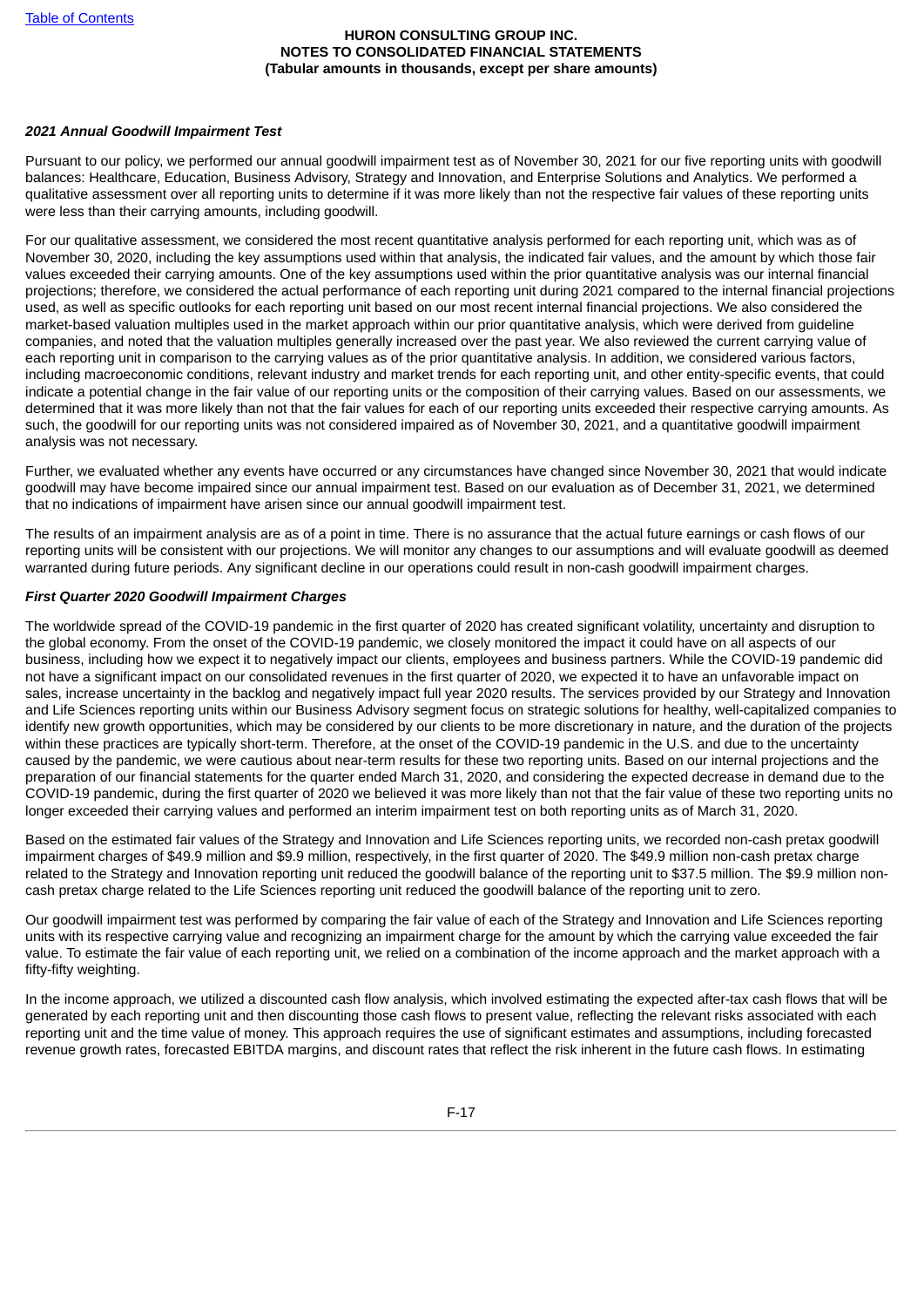future cash flows, we relied on internally generated seven-year forecasts. Our forecasts are based on historical experience, current backlog, expected market demand, and other industry information.

In the market approach, we utilized the guideline company method, which involved calculating revenue multiples based on operating data from guideline publicly traded companies. Multiples derived from guideline companies provide an indication of how much a knowledgeable investor in the marketplace would be willing to pay for a company. These multiples were evaluated and adjusted based on specific characteristics of the Strategy and Innovation and Life Sciences reporting units relative to the selected guideline companies and applied to the reporting units' operating data to arrive at an indication of value.

#### **Intangible Assets**

Intangible assets as of December 31, 2021 and 2020 consisted of the following:

|                            |                         | As of December 31, |                                    |    |                                    |    |                                           |    |                                    |  |
|----------------------------|-------------------------|--------------------|------------------------------------|----|------------------------------------|----|-------------------------------------------|----|------------------------------------|--|
|                            |                         |                    | 2021                               |    |                                    |    | 2020                                      |    |                                    |  |
|                            | Useful Life<br>in Years |                    | <b>Gross</b><br>Carrying<br>Amount |    | <b>Accumulated</b><br>Amortization |    | <b>Gross</b><br>Carrying<br><b>Amount</b> |    | <b>Accumulated</b><br>Amortization |  |
| Customer relationships     | 3 to 13                 | \$                 | 75,908                             | \$ | 53,421 \$                          |    | 73,629                                    | \$ | 56,232                             |  |
| Trade names                | 6                       |                    | 6,000                              |    | 5,148                              |    | 6,130                                     |    | 4,287                              |  |
| Technology and software    | $2$ to 5                |                    | 13,330                             |    | 5.607                              |    | 5,800                                     |    | 5,380                              |  |
| Non-competition agreements | 4 to 5                  |                    | 2,020                              |    | 1,347                              |    | 2,090                                     |    | 1,541                              |  |
| Customer contracts         |                         |                    | 260                                |    | 101                                |    | 800                                       |    | 526                                |  |
| Total                      |                         | \$                 | 97,518                             | \$ | 65.624                             | \$ | 88,449                                    | \$ | 67.966                             |  |

In connection with the divestiture of our Life Sciences business within our Business Advisory segment in 2021, we included \$2.1 million of intangible assets in the calculation of the gain on sale recognized in other income (loss) on our consolidated statement of operations. The \$2.1 million of intangible assets represents the carrying value of the Life Sciences customer relationships intangible asset as of the closing date.

Identifiable intangible assets with finite lives are amortized over their estimated useful lives. Customer relationships and customer contracts, as well as certain trade names and technology and software, are amortized on an accelerated basis to correspond to the cash flows expected to be derived from the assets. All other intangible assets with finite lives are amortized on a straight-line basis.

Intangible assets amortization expense was \$9.3 million, \$12.7 million, and \$17.8 million for the years ended December 31, 2021, 2020, and 2019, respectively. The table below sets forth the estimated annual amortization expense for each of the five succeeding years for the intangible assets recorded as of December 31, 2021.

| Year Ending December 31, | <b>Estimated</b><br><b>Amortization Expense</b> |
|--------------------------|-------------------------------------------------|
| 2022                     | \$<br>10,670                                    |
| 2023                     | \$<br>7,481                                     |
| 2024                     | \$<br>4,263                                     |
| 2025                     | \$<br>3,178                                     |
| 2026                     | \$<br>2,271                                     |

Actual future amortization expense could differ from these estimated amounts as a result of future acquisitions, dispositions, and other factors.

#### **5. Leases**

We lease office space, data centers and certain equipment under operating leases expiring on various dates through 2029, with various renewal options that can extend the lease terms by one to ten years. Our operating leases include fixed payments plus, in some cases, scheduled base rent increases over the term of the lease. Certain leases require variable payments of real estate taxes, insurance and operating expenses. We exclude these variable payments from the measurements of our lease liabilities and expense them as incurred. We elected the practical expedient to combine lease and nonlease components. No lease agreements contain any residual value guarantees or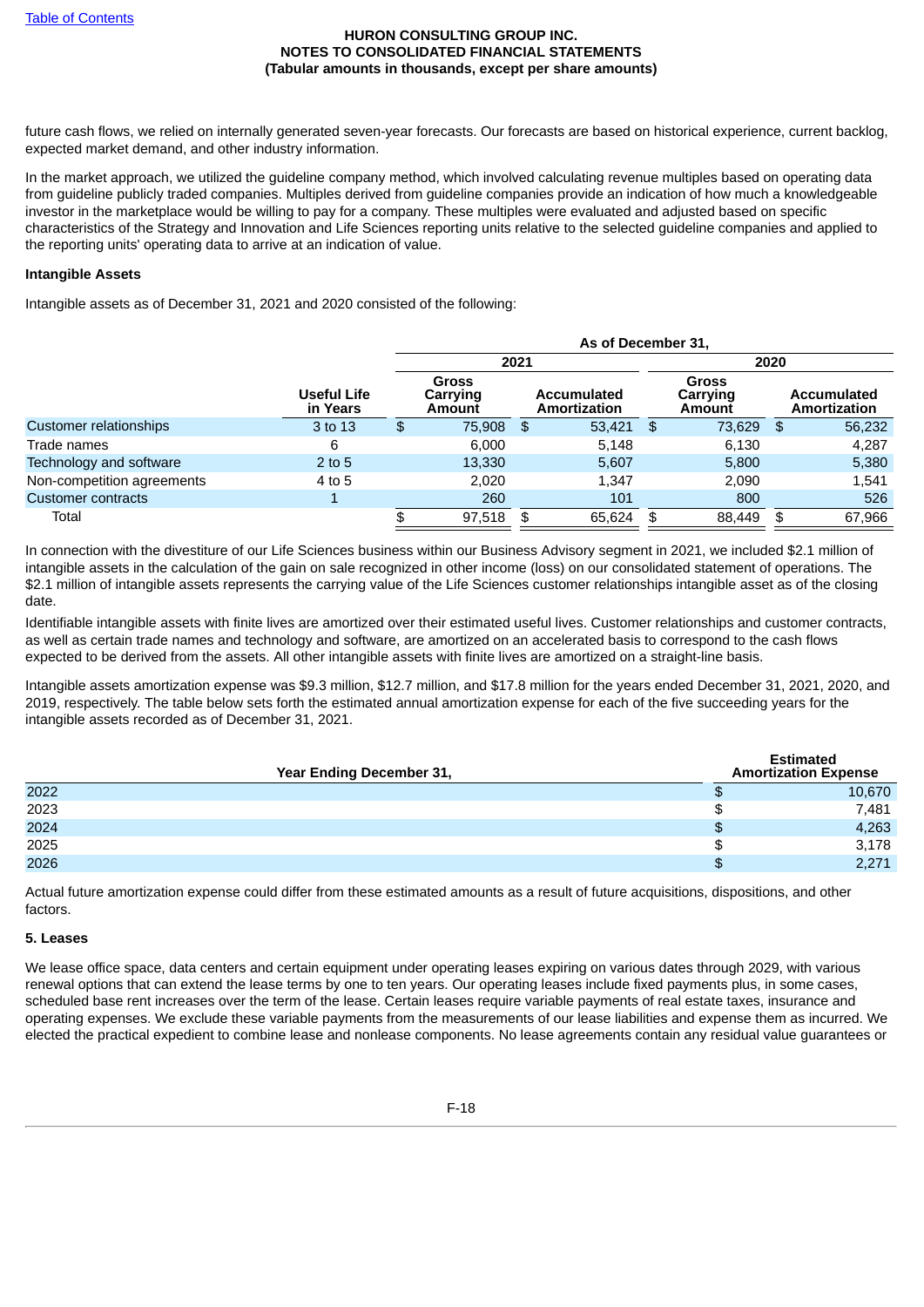material restrictive covenants. As of December 31, 2021, we have not entered into any material finance leases. We sublease certain office spaces to third parties resulting from restructuring activities in certain locations.

Operating lease right-of-use ("ROU") assets are reviewed for impairment whenever events or changes in circumstances indicate that the carrying amount of the asset group to which the operating lease ROU asset is assigned may not be recoverable. First, we test the asset group for recoverability by comparing the undiscounted cash flows of the asset group, which include expected future lease and nonlease payments under the lease agreement offset by expected sublease income, to the carrying amount of the asset group. If the first step of the long-lived asset impairment test concludes that the carrying amount of the asset group is not recoverable, we perform the second step of the long-lived asset impairment test by comparing the fair value of the asset group to its carrying amount and recognizing a lease impairment charge for the amount by which the carrying amount exceeds the fair value. To estimate the fair value of the asset group, we rely on a discounted cash flow approach using market participant assumptions of the expected cash flows and discount rate.

## *Fourth Quarter 2020 Lease Impairment Charges*

In the fourth quarter of 2020, we announced a restructuring plan to reduce operating costs to address the impact of the COVID-19 pandemic on our business. The restructuring plan provided for a reduction in certain leased office spaces which included a portion of our principal executive office in Chicago, Illinois; the remaining portion of our Lake Oswego, Oregon office; our Boston, Massachusetts and Detroit, Michigan offices; and portions of our Denver, Colorado, New York City, New York, and Pensacola, Florida offices. As a result, we recognized \$13.2 million of non-cash lease impairment charges, of which \$9.1 million was allocated to the operating lease ROU assets and \$4.1 million was allocated to the related fixed assets based on their relative carrying amounts. The \$13.2 million of non-cash lease impairment charges was recognized in restructuring charges on our consolidated statement of operations. See Note 11 "Restructuring Charges" for additional information on our restructuring activities.

## **Fourth Quarter 2019 Lease Impairment Charge**

During 2019, we exited a portion of our Lake Oswego, Oregon office, the remaining portion of our Middleton, Wisconsin office, and an office in Houston Texas, which resulted in \$0.8 million of non-cash lease impairment charges, of which \$0.6 million was allocated to the operating lease ROU assets and \$0.2 million was allocated to the leasehold improvements based on their relative carrying amounts. The \$0.8 million of non-cash lease impairment charges were recognized in restructuring charges on our consolidated statement of operations. See Note 11 "Restructuring Charges" for additional information on our restructuring activities.

#### **Fourth Quarter 2019 Lease Modification**

In the fourth quarter of 2019, we entered into an amendment to the office lease agreement for our principal executive offices in Chicago, Illinois, which resulted in a non-cash gain on lease modification of \$0.8 million. Among other items, this amendment i) extended the term of the lease from September 30, 2024 to September 30, 2029; ii) provided a renewal option to extend the lease for an additional five year period to September 30, 2034; iii) terminated the lease with respect to certain leased spaces previously vacated; iv) provided abatement of certain future base rent payments and our pro rata share of operating expenses and taxes; and v) provided a one-time cash payment from the lessor as an incentive.

Additional information on our operating leases as of December 31, 2021 and 2020 follows.

|                                                     | As of December 31, |             |  |        |  |  |  |  |  |
|-----------------------------------------------------|--------------------|-------------|--|--------|--|--|--|--|--|
| <b>Balance Sheet</b>                                |                    | 2021        |  |        |  |  |  |  |  |
| Operating lease right-of-use assets                 |                    | $35,311$ \$ |  | 39,360 |  |  |  |  |  |
|                                                     |                    |             |  |        |  |  |  |  |  |
| Current maturities of operating lease liabilities   | \$                 | $10,142$ \$ |  | 8.771  |  |  |  |  |  |
| Operating lease liabilities, net of current portion |                    | 54.313      |  | 61.825 |  |  |  |  |  |
| <b>Total lease liabilities</b>                      |                    | 64,455 \$   |  | 70.596 |  |  |  |  |  |

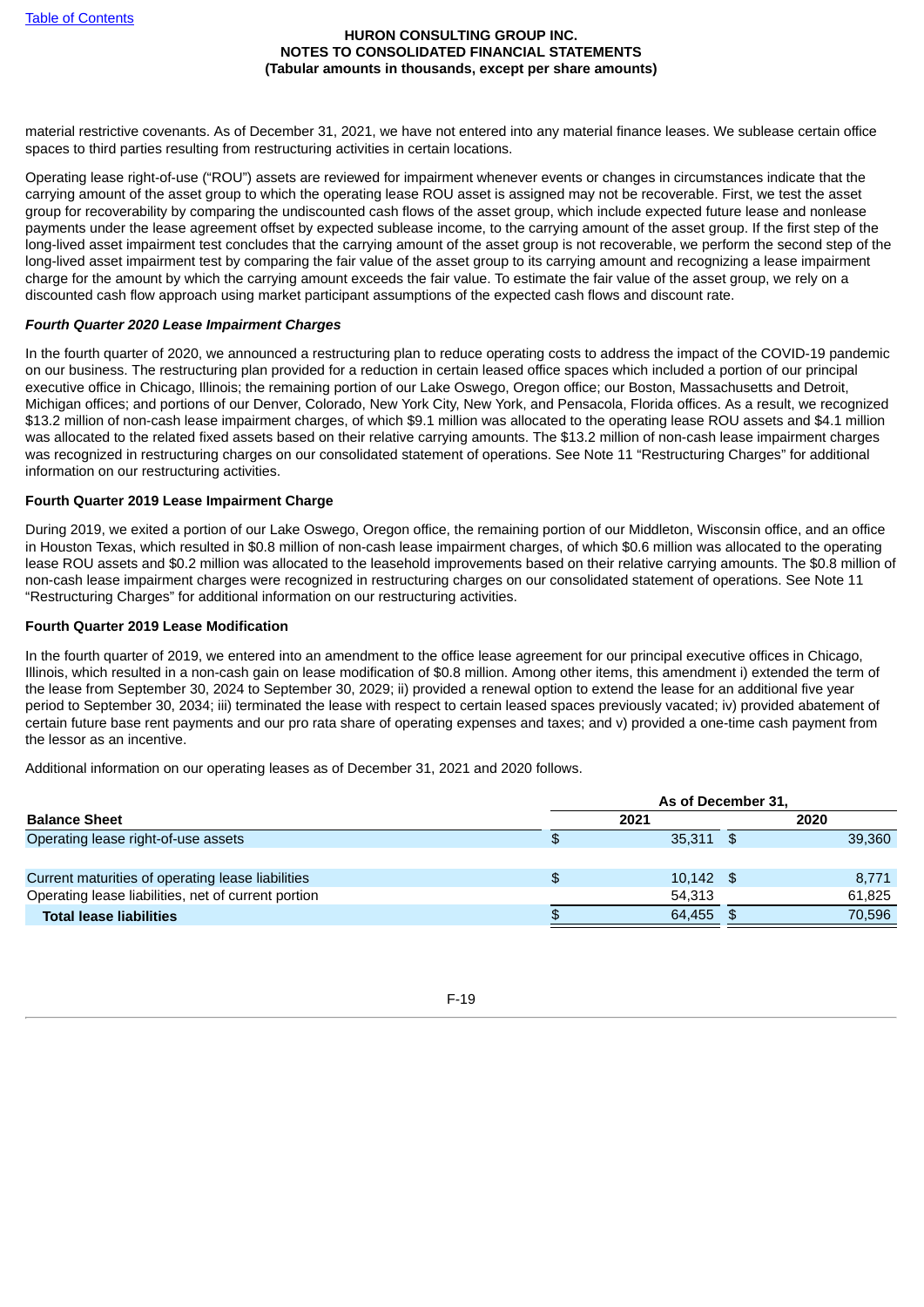|                         | <b>Year Ended December 31,</b> |              |     |             |  |         |  |  |  |  |
|-------------------------|--------------------------------|--------------|-----|-------------|--|---------|--|--|--|--|
| <b>Lease Cost</b>       |                                | 2021         |     | 2020        |  | 2019    |  |  |  |  |
| Operating lease cost    |                                | 9,755<br>-\$ |     | $11,045$ \$ |  | 11,883  |  |  |  |  |
| Short-term leases (1)   |                                | 225          |     | 229         |  | 322     |  |  |  |  |
| Variable lease costs    |                                | 3,765        |     | 1,693       |  | 3,656   |  |  |  |  |
| Sublease income         |                                | (1,660)      |     | (1, 973)    |  | (2,638) |  |  |  |  |
| Net lease cost $(2)(3)$ |                                | 12,085       | \$. | 10,994      |  | 13,223  |  |  |  |  |

(1) Includes variable lease costs related to short-term leases.

- (2) Net lease cost includes \$2.6 million, \$0.3 million and \$0.4 million for the years ended December 31, 2021, 2020 and 2019, respectively, recorded as restructuring charges as they relate to vacated office spaces. See Note 11 "Restructuring Charges" for additional information on our vacated office spaces.
- (3) Net lease cost includes \$0.2 million and \$0.3 million for the years ended December 31, 2020 and 2019, respectively, related to vacated office spaces directly related to discontinued operations.

The table below summarizes the remaining expected lease payments under our operating leases as of December 31, 2021.

| <b>Future Lease Payments</b>                 |    | December 31,<br>2021 |
|----------------------------------------------|----|----------------------|
| 2022                                         | Ф  | 12,575               |
| 2023                                         |    | 12,352               |
| 2024                                         |    | 11,648               |
| 2025                                         |    | 11,345               |
| 2026                                         |    | 10,522               |
| Thereafter                                   |    | 14,462               |
| Total operating lease payments               | \$ | 72,904               |
| Less: imputed interest                       |    | (8, 449)             |
| Present value of operating lease liabilities | \$ | 64,455               |

|                                                                                             | <b>Year Ended December 31.</b> |           |     |           |    |           |  |  |  |  |  |
|---------------------------------------------------------------------------------------------|--------------------------------|-----------|-----|-----------|----|-----------|--|--|--|--|--|
| <b>Other Information</b>                                                                    |                                | 2021      |     | 2020      |    | 2019      |  |  |  |  |  |
| Cash paid for operating lease liabilities                                                   |                                | 12.573    | \$. | 11.307    | \$ | 13,902    |  |  |  |  |  |
| Operating lease right-of-use assets obtained in exchange for<br>operating lease liabilities |                                | 2.960     | \$  | 1.456     | \$ | 12.842    |  |  |  |  |  |
|                                                                                             |                                |           |     |           |    |           |  |  |  |  |  |
| Weighted average remaining lease term - operating leases                                    |                                | 6.1 years |     | 7.0 years |    | 7.7 years |  |  |  |  |  |
| Weighted average discount rate - operating leases                                           |                                | 4.1 %     |     | $4.3\%$   |    | 4.3 %     |  |  |  |  |  |

#### **6. Property and Equipment, Net**

Depreciation expense for property and equipment was \$11.0 million, \$12.2 million, and \$13.0 million for the years ended December 31, 2021, 2020 and 2019, respectively. During the years ended December 31, 2021, 2020 and 2019, we recognized an additional \$0.4 million, \$0.6 million, and \$0.5 million, respectively, of accelerated depreciation expense for fixed assets related to vacated office spaces. This accelerated depreciation expense is included as a component of restructuring charges. See Note 11 "Restructuring Charges" for additional

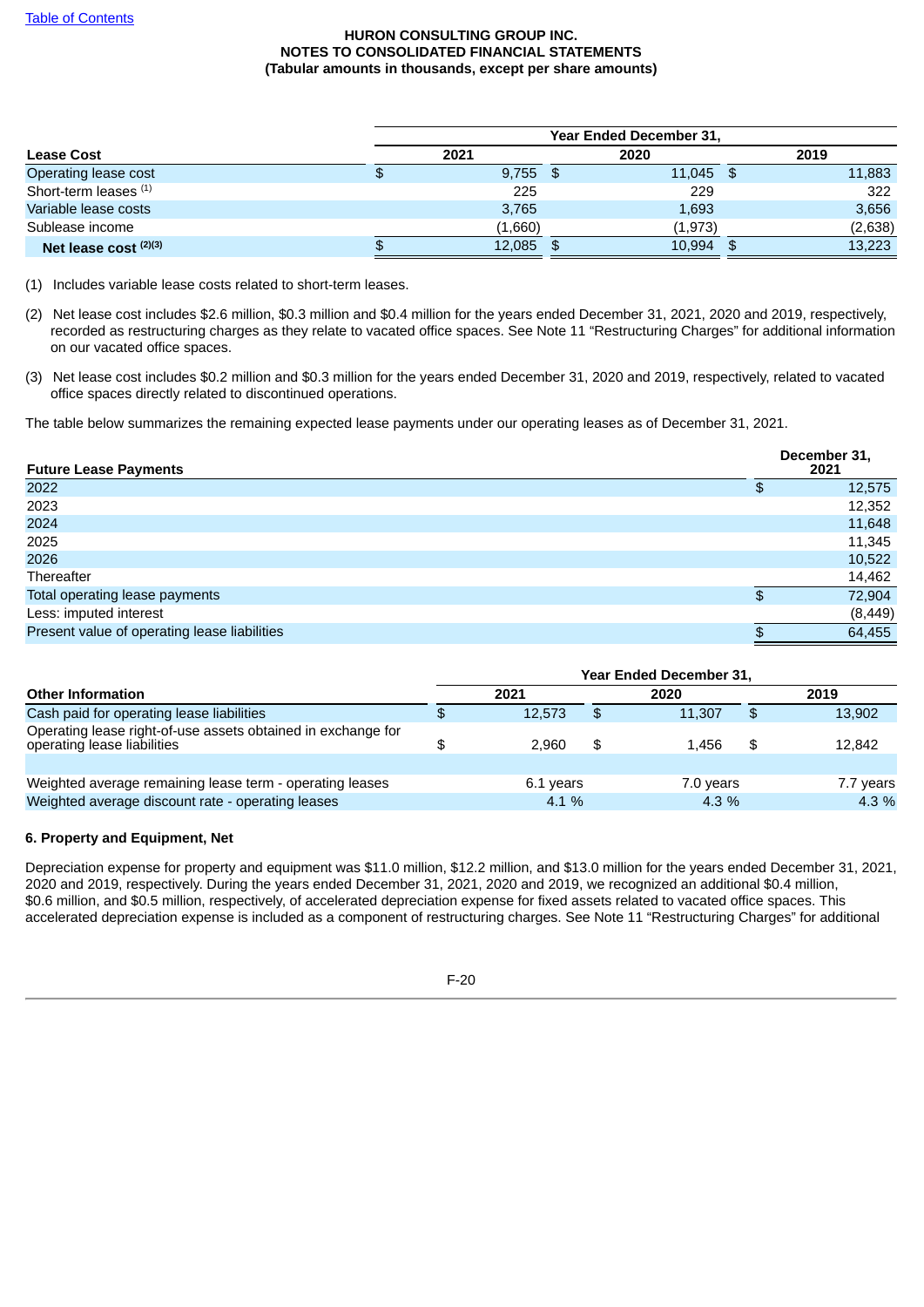information on our restructuring charges incurred in 2021, 2020 and 2019. Property and equipment, net at December 31, 2021 and 2020 consisted of the following:

| As of December 31, |          |  |             |  |
|--------------------|----------|--|-------------|--|
|                    | 2021     |  | 2020        |  |
|                    |          |  | 27,943      |  |
|                    | 40,336   |  | 39,952      |  |
|                    | 12.023   |  | 14.126      |  |
|                    | 6.800    |  | 7.667       |  |
|                    | 1,113    |  | 502         |  |
|                    | 93.954   |  | 90.190      |  |
|                    | (62,950) |  | (61,097)    |  |
|                    | 31,004   |  | 29,093      |  |
|                    |          |  | $33.682$ \$ |  |

In the first quarter of 2022, we completed the sale of the aircraft to a third-party. As a result of the sale, we no longer own any aircraft.

#### **7. Financing Arrangements**

A summary of the carrying amounts of our debt follows:

|                                        | As of December 31, |     |         |  |  |
|----------------------------------------|--------------------|-----|---------|--|--|
|                                        | 2021               |     | 2020    |  |  |
| Senior secured credit facility         | \$<br>230,000      | \$. | 200,000 |  |  |
| Promissory note due 2024               | 2.780              |     | 3,279   |  |  |
| Total long-term debt                   | \$<br>232,780      | \$. | 203,279 |  |  |
| Current maturities of long-term debt   | (559)              |     | (499)   |  |  |
| Long-term debt, net of current portion | 232,221            |     | 202,780 |  |  |

Below is a summary of the scheduled remaining principal payments of our debt as of December 31, 2021.

|      | <b>Principal Payments of<br/>Long-Term Debt</b> |
|------|-------------------------------------------------|
| 2022 | 559                                             |
| 2023 | 575                                             |
| 2024 | 231,646                                         |

# **Senior Secured Credit Facility**

The Company has a \$600 million senior secured revolving credit facility, subject to the terms of a Second Amended and Restated Credit Agreement dated as of March 31, 2015, as amended to date (as amended and modified the "Amended Credit Agreement"), that becomes due and payable in full upon maturity on September 27, 2024. The Amended Credit Agreement provides the option to increase the revolving credit facility or establish term loan facilities in an aggregate amount of up to \$150 million, subject to customary conditions and the approval of any lender whose commitment would be increased, resulting in a maximum available principal amount under the Amended Credit Agreement of \$750 million. The initial borrowings under the Amended Credit Agreement were used to refinance borrowings outstanding under a prior credit agreement, and future borrowings under the Amended Credit Agreement may be used for working capital, capital expenditures, acquisitions of businesses, share repurchases, and general corporate purposes.

Fees and interest on borrowings vary based on our Consolidated Leverage Ratio (as defined in the Amended Credit Agreement). At our option, borrowings under the Amended Credit Agreement will bear interest at one, two, three or six-month LIBOR or an alternate base rate, in each case plus the applicable margin. The applicable margin will fluctuate between 1.125% per annum and 1.875% per annum, in the case of LIBOR borrowings, or between 0.125% per annum and 0.875% per annum, in the case of base rate loans, based upon our Consolidated Leverage Ratio at such time.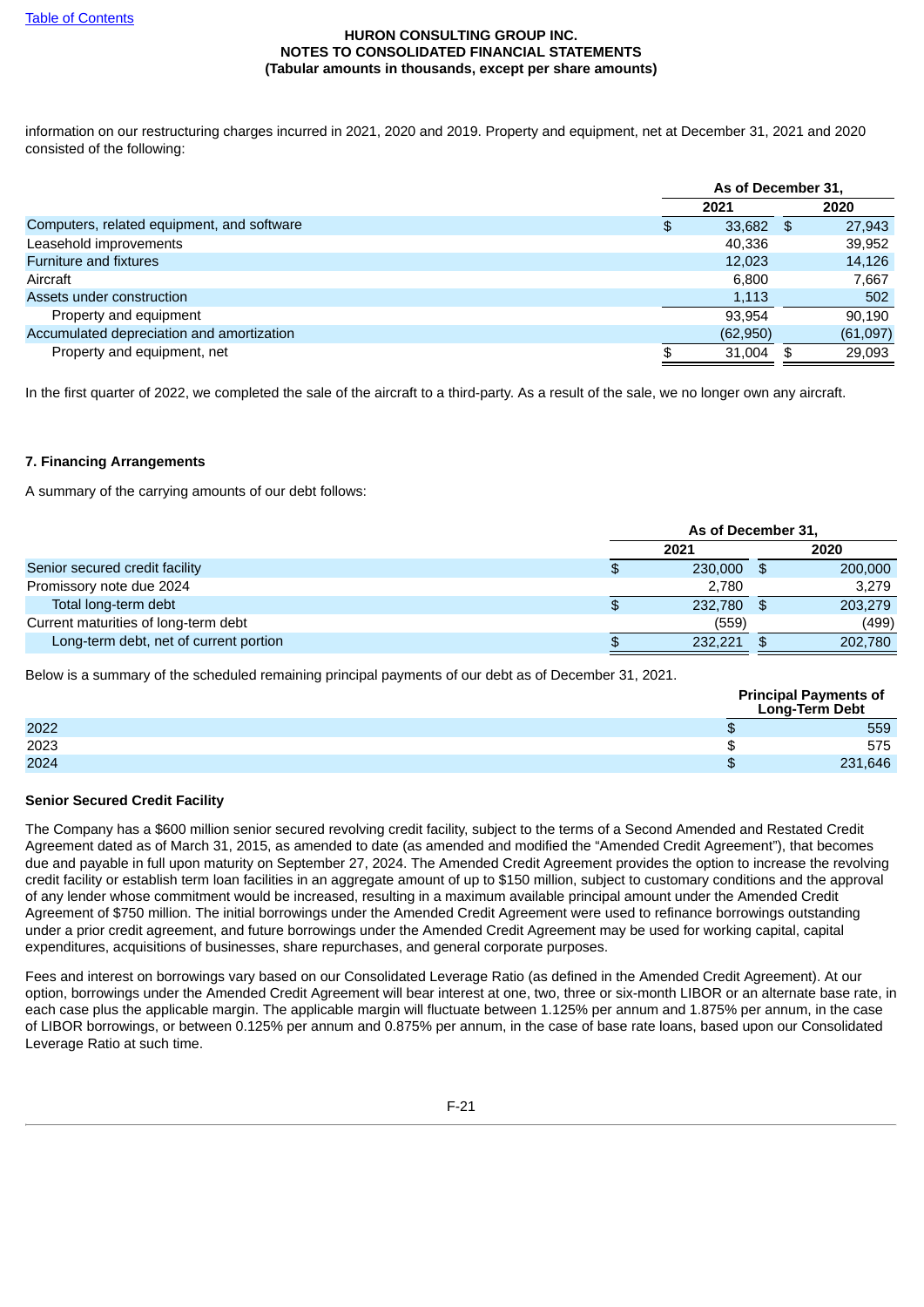Amounts borrowed under the Amended Credit Agreement may be prepaid at any time without premium or penalty. We are required to prepay the amounts outstanding under the Amended Credit Agreement in certain circumstances, including upon an Event of Default (as defined in the Amended Credit Agreement). In addition, we have the right to permanently reduce or terminate the unused portion of the commitments provided under the Amended Credit Agreement at any time.

The loans and obligations under the Amended Credit Agreement are secured pursuant to a Second Amended and Restated Security Agreement and a Second Amended and Restated Pledge Agreement (the "Pledge Agreement") with Bank of America, N.A. as collateral agent, pursuant to which the Company and the subsidiary guarantors grant Bank of America, N.A., for the ratable benefit of the lenders under the Amended Credit Agreement, a first-priority lien, subject to permitted liens, on substantially all of the personal property assets of the Company and the subsidiary guarantors, and a pledge of 100% of the stock or other equity interests in all domestic subsidiaries and 65% of the stock or other equity interests in each "material first-tier foreign subsidiary" (as defined in the Pledge Agreement).

The Amended Credit Agreement contains usual and customary representations and warranties; affirmative and negative covenants, which include limitations on liens, investments, additional indebtedness, and restricted payments; and two quarterly financial covenants as follows: (i) a maximum Consolidated Leverage Ratio (defined as the ratio of debt to consolidated EBITDA) of 3.75 to 1.00; however the maximum permitted Consolidated Leverage Ratio will increase to 4.00 to 1.00 upon the occurrence of certain transactions, and (ii) a minimum Consolidated Interest Coverage Ratio (defined as the ratio of consolidated EBITDA to interest) of 3.50 to 1.00. Consolidated EBITDA for purposes of the financial covenants is calculated on a continuing operations basis and includes adjustments to add back non-cash goodwill impairment charges, share-based compensation costs, certain non-cash restructuring charges, pro forma historical EBITDA for businesses acquired, and other specified items in accordance with the Amended Credit Agreement. For purposes of the Consolidated Leverage Ratio total debt is on a gross basis and is not netted against our cash balances. At December 31, 2021, we were in compliance with these financial covenants with a Consolidated Leverage Ratio of 1.73 to 1.00 and a Consolidated Interest Coverage Ratio of 18.43 to 1.00.

Borrowings outstanding under the Amended Credit Agreement at December 31, 2021 totaled \$230.0 million. These borrowings carried a weighted average interest rate of 2.7%, including the effect of the interest rate swaps described in Note 12 "Derivative Instruments and Hedging Activity." Borrowings outstanding under the Amended Credit Agreement at December 31, 2020 were \$200.0 million and carried a weighted average interest rate of 2.5%, including the effect of the interest rate swaps. The borrowing capacity under the revolving credit facility is reduced by any outstanding borrowings under the revolving credit facility and outstanding letters of credit. At December 31, 2021, we had outstanding letters of credit totaling \$0.7 million, which are primarily used as security deposits for our office facilities. As of December 31, 2021, the unused borrowing capacity under the revolving credit facility was \$369.3 million.

## **Promissory Note due 2024**

On June 30, 2017, in conjunction with our purchase of an aircraft related to the acquisition of Innosight, we assumed, from the sellers of the aircraft, a promissory note with an outstanding principal balance of \$5.1 million. The principal balance of the promissory note is subject to scheduled monthly principal payments until the maturity date of March 1, 2024, at which time a final payment of \$1.5 million, plus any accrued and unpaid interest, will be due. Under the terms of the promissory note, we pay interest on the outstanding principal amount at a rate of one month LIBOR plus 1.97% per annum. The obligations under the promissory note are secured pursuant to a Loan and Aircraft Security Agreement with Banc of America Leasing & Capital, LLC, which grants the lender a first priority security interest in the aircraft. At December 31, 2021, the outstanding principal amount of the promissory note was \$2.8 million, and the aircraft had a carrying amount of \$3.7 million. At December 31, 2020, the outstanding principal amount of the promissory note was \$3.3 million, and the aircraft had a carrying amount of \$4.4 million. In the first quarter of 2022, we completed the sale of the aircraft to a third-party and used a portion of the sale proceeds to pay the remaining principal and unpaid interest on the promissory note. As a result of the sale, we no longer own any aircraft.

# **8. Capital Structure**

# **Preferred Stock**

We are authorized to issue up to 50,000,000 shares of preferred stock. Our certificate of incorporation authorizes our board of directors, without any further stockholder action or approval, to issue these shares in one or more classes or series, to establish from time to time the number of shares to be included in each class or series, and to fix the rights, preferences and privileges of the shares of each wholly unissued class or series and any of its qualifications, limitations or restrictions. As of December 31, 2021 and 2020, no such preferred stock has been approved or issued.

#### **Common Stock**

We are authorized to issue up to 500,000,000 shares of common stock, par value \$.01 per share. The holders of common stock are entitled to one vote for each share held of record on each matter submitted to a vote of stockholders. Subject to the rights and preferences of the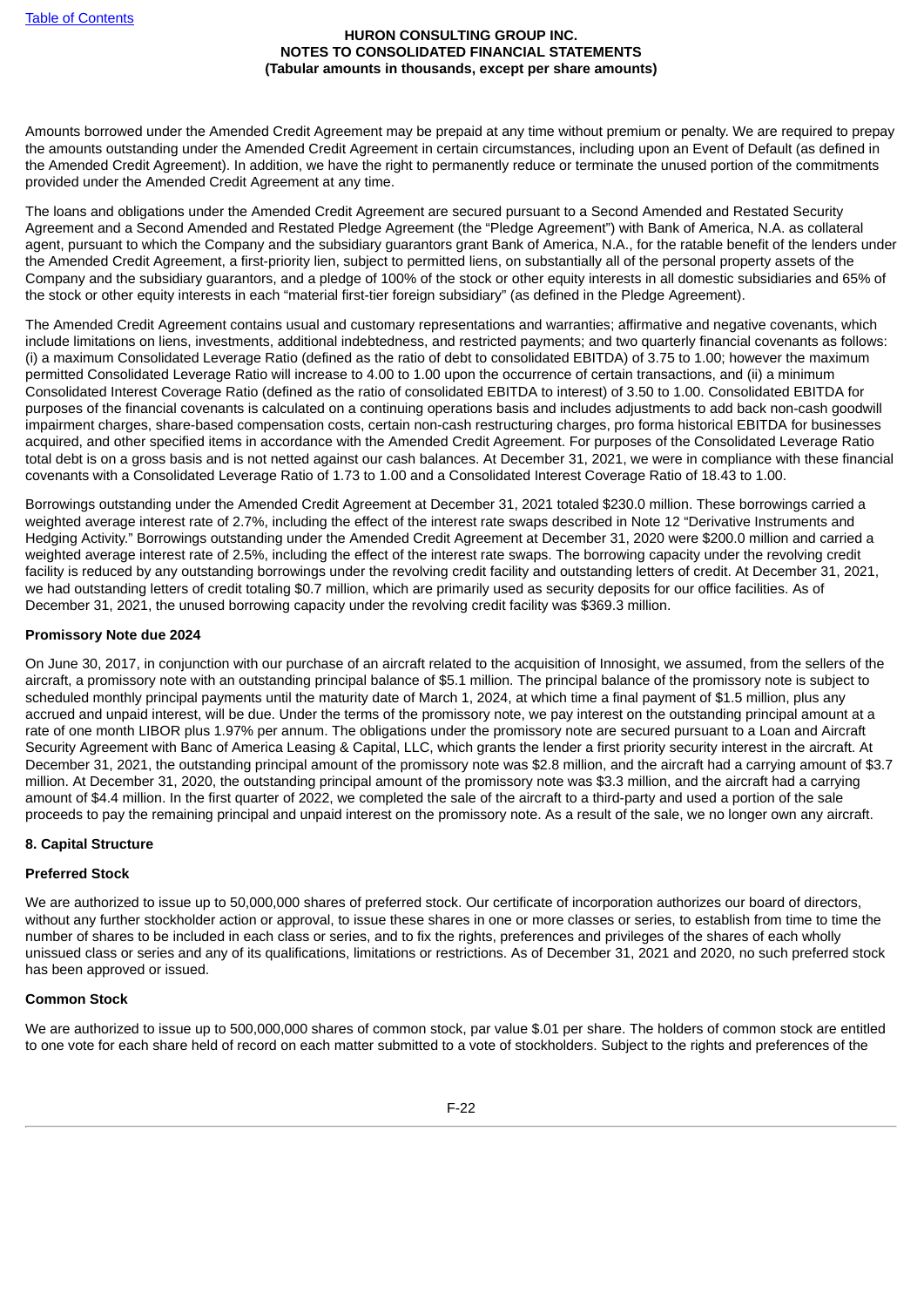holders of any series of preferred stock that may at the time be outstanding, holders of common stock are entitled to such dividends as our board of directors may declare. In the event of any liquidation, dissolution or winding-up of our affairs, after payment of all of our debts and liabilities and subject to the rights and preferences of the holders of any series of preferred stock that may at the time be outstanding, holders of common stock will be entitled to receive the distribution of any of our remaining assets.

## **9. Revenues**

For the years ended December 31, 2021, 2020 and 2019 we recognized revenues of \$905.6 million, \$844.1 million, and \$876.8 million, respectively. Of the \$905.6 million recognized in 2021, we recognized revenues of \$22.9 million from obligations satisfied, or partially satisfied, in prior periods, of which \$14.6 million was primarily due to changes in the estimates of our variable consideration under performance-based billing arrangements and \$8.3 million was primarily due to the release of allowances on unbilled services. Of the \$844.1 million recognized in 2020, we recognized revenues of \$12.2 million from obligations satisfied, or partially satisfied, in prior periods, of which \$7.5 million was primarily due to changes in the estimates of our variable consideration under performance-based billing arrangements and \$4.7 million was primarily due to the release of allowances on unbilled services. Of the \$876.8 million recognized in 2019, we recognized revenues of \$2.8 million from obligations satisfied, or partially satisfied, in prior periods due to the release of allowances on unbilled services. During 2019, we recognized a \$1.0 million decrease to revenues due to changes in the estimates of our variable consideration under performance-based billing arrangements.

As of December 31, 2021, we had \$100.0 million of remaining performance obligations under engagements with original expected durations greater than one year. These remaining performance obligations exclude obligations under contracts with an original expected duration of one year or less, variable consideration which has been excluded from the total transaction price due to the constraint, and performance obligations under time-and-expense engagements which are recognized in the amount invoiced. Of the \$100.0 million of performance obligations, we expect to recognize approximately \$55.2 million as revenue in 2022, \$25.6 million in 2023, and the remaining \$19.2 million thereafter. Actual revenue recognition could differ from these amounts as a result of changes in the estimated timing of work to be performed, adjustments to estimated variable consideration in performance-based arrangements, or other factors.

## *Contract Assets and Liabilities*

The payment terms and conditions in our customer contracts vary. Differences between the timing of billings and the recognition of revenue are recognized as either unbilled services or deferred revenues in the consolidated balance sheets.

Unbilled services include revenues recognized for services performed but not yet billed to clients. Services performed that we are not yet entitled to bill because certain events must occur, such as the completion of the measurement period or client approval in performance-based engagements, are recorded as contract assets and included within unbilled services, net. The contract asset balance as of December 31, 2021 and 2020 was \$23.7 million and \$17.3 million, respectively. The \$6.4 million increase primarily reflects timing differences between the completion of our performance obligations and the amounts billed or billable to clients in accordance with their contractual billing terms.

Client prepayments and retainers are classified as deferred revenues and recognized over future periods in accordance with the applicable engagement agreement and our revenue recognition policy. Our deferred revenues balance as of December 31, 2021 and December 31, 2020 was \$19.2 million and \$28.2 million respectively. The \$9.0 million decrease primarily reflects timing differences between client payments in accordance with their contract terms and the completion of our performance obligations. For the year ended December 31, 2021, \$27.6 million of revenues recognized were included in the deferred revenue balance as of December 31, 2020. For the year ended December 31, 2020, \$25.1 million of revenues recognized were included in the deferred revenue balance as of December 31, 2019.

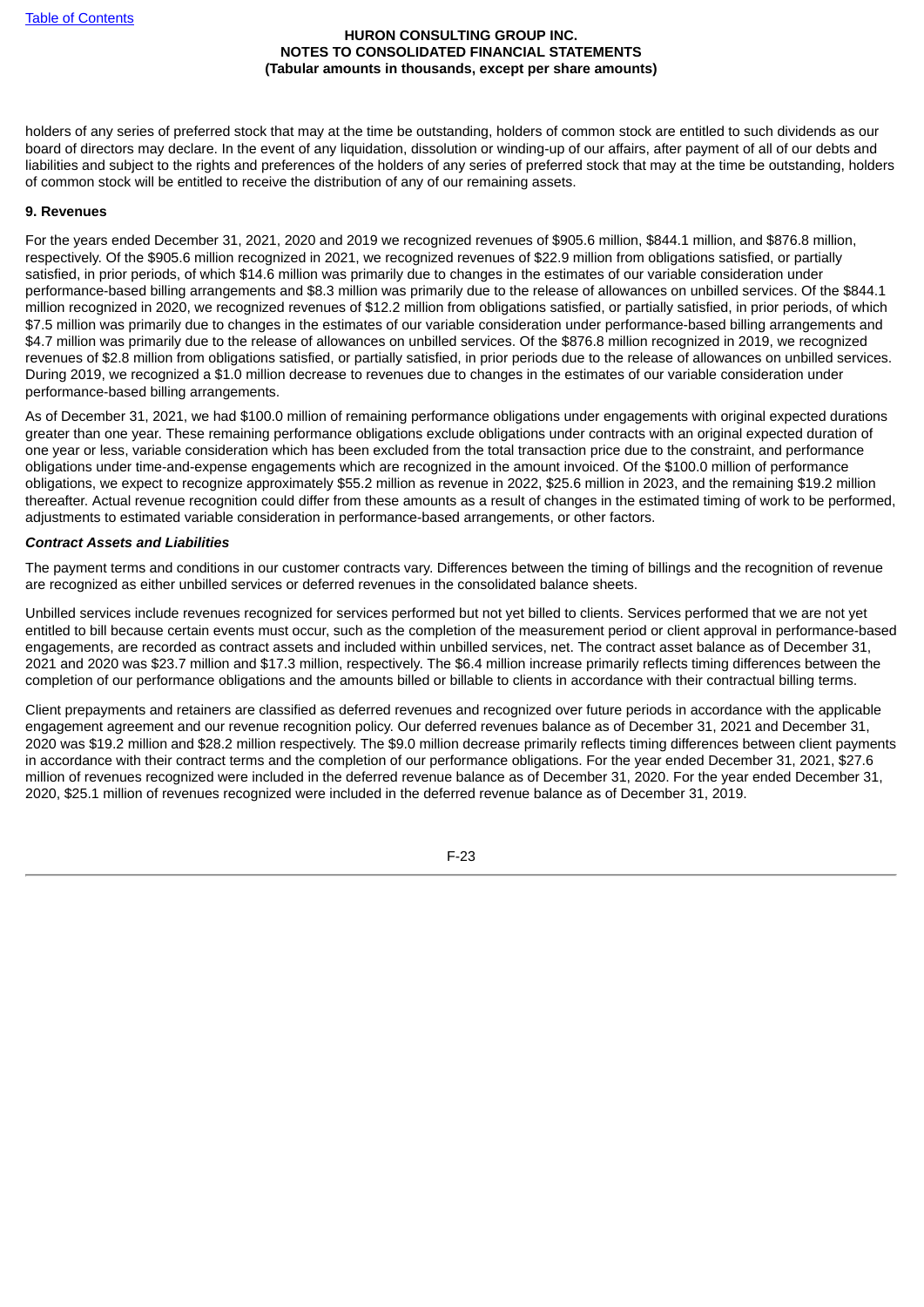## **10. Earnings Per Share**

Basic earnings per share excludes dilution and is computed by dividing net income by the weighted average number of common shares outstanding for the period, excluding unvested restricted common stock. Diluted earnings per share reflects the potential reduction in earnings per share that could occur if securities or other contracts to issue common stock were exercised or converted into common stock under the treasury stock method. Such securities or other contracts include unvested restricted stock awards, outstanding common stock options, convertible senior notes, and outstanding warrants, to the extent dilutive. In periods for which we report a net loss from continuing operations, diluted weighted average common shares outstanding excludes all potential common stock equivalents as their impact on diluted net loss from continuing operations per share would be anti-dilutive.

Earnings (loss) per share under the basic and diluted computations are as follows:

|                                                    | <b>Year Ended December 31,</b> |           |     |                |    |        |  |
|----------------------------------------------------|--------------------------------|-----------|-----|----------------|----|--------|--|
|                                                    |                                | 2021      |     | 2020           |    | 2019   |  |
| Net income (loss) from continuing operations       | \$                             | 62,987    | -\$ | $(23,718)$ \$  |    | 41,979 |  |
| Loss from discontinued operations, net of tax      |                                |           |     | (122)          |    | (236)  |  |
| Net income (loss)                                  | \$.                            | 62,987    |     | $(23, 840)$ \$ |    | 41,743 |  |
|                                                    |                                |           |     |                |    |        |  |
| Weighted average common shares outstanding-basic   |                                | 21,439    |     | 21,882         |    | 21,993 |  |
| Weighted average common stock equivalents          |                                | 370       |     |                |    | 514    |  |
| Weighted average common shares outstanding-diluted |                                | 21,809    |     | 21,882         |    | 22,507 |  |
|                                                    |                                |           |     |                |    |        |  |
| Net earnings (loss) per basic share:               |                                |           |     |                |    |        |  |
| Net income (loss) from continuing operations       | \$                             | 2.94      | -\$ | $(1.08)$ \$    |    | 1.91   |  |
| Loss from discontinued operations, net of tax      |                                |           |     | (0.01)         |    | (0.01) |  |
| Net income (loss)                                  |                                | 2.94      |     | (1.09)         | \$ | 1.90   |  |
|                                                    |                                |           |     |                |    |        |  |
| Net earnings (loss) per diluted share:             |                                |           |     |                |    |        |  |
| Net income (loss) from continuing operations       | \$                             | $2.89$ \$ |     | $(1.08)$ \$    |    | 1.87   |  |
| Loss from discontinued operations, net of tax      |                                |           |     | (0.01)         |    | (0.02) |  |
| Net income (loss)                                  | \$                             | 2.89      |     | (1.09)         | \$ | 1.85   |  |

The number of anti-dilutive securities excluded from the computation of the weighted average common stock equivalents presented above at December 31, 2021 and 2020 were 0.1 million and 1.1 million, respectively, and related to unvested restricted stock. The number of antidilutive securities excluded from the computation of the weighted average common stock equivalents presented above at December 31, 2019 were 3.1 million and related to the warrants sold in conjunction with the issuance of our convertible senior notes.

#### **As of December 31,**

In November 2020, our board of directors authorized a share repurchase program (the "2020 Share Repurchase Program") permitting us to repurchase up to \$50 million of our common stock through December 31, 2021. The 2020 Share Repurchase Program was authorized subsequent to the expiration of our prior share repurchase program (the "2015 Share Repurchase Program") on October 31, 2020. The 2015 Share Repurchase Program permitted us to repurchase up to \$125 million of our common stock through October 31, 2020. During the third quarter of 2021, our board of directors authorized an extension of the 2020 Share Repurchase Program through December 31, 2022 and increased the authorized amount from \$50 million to \$100 million.The amount and timing of repurchases under our share repurchase programs is determined by management and depends on a variety of factors, including the trading price of our common stock, capacity under our credit facility, general market and business conditions, and applicable legal requirements. All shares repurchased and retired are reflected as a reduction to our basic weighted average shares outstanding based on the trade date of the share repurchase.

During 2021, we repurchased and retired 1,265,261 shares for \$64.8 million under the 2020 Share Repurchase Program, including 3,820 shares for \$0.2 million which settled in the first quarter of 2022. During 2020, we repurchased and retired 313,998 shares for \$20.9 million under the 2015 Share Repurchase Program and 111,166 shares for \$5.0 million under the 2020 Share Repurchase Program. Additionally, during the first quarter of 2020, we settled the repurchase of 18,000 shares for \$1.2 million that were accrued as of December 31, 2019. In 2019, we repurchased and retired 210,437 shares for \$14.2 million under the 2015 Share Repurchase Program, including the 18,000 shares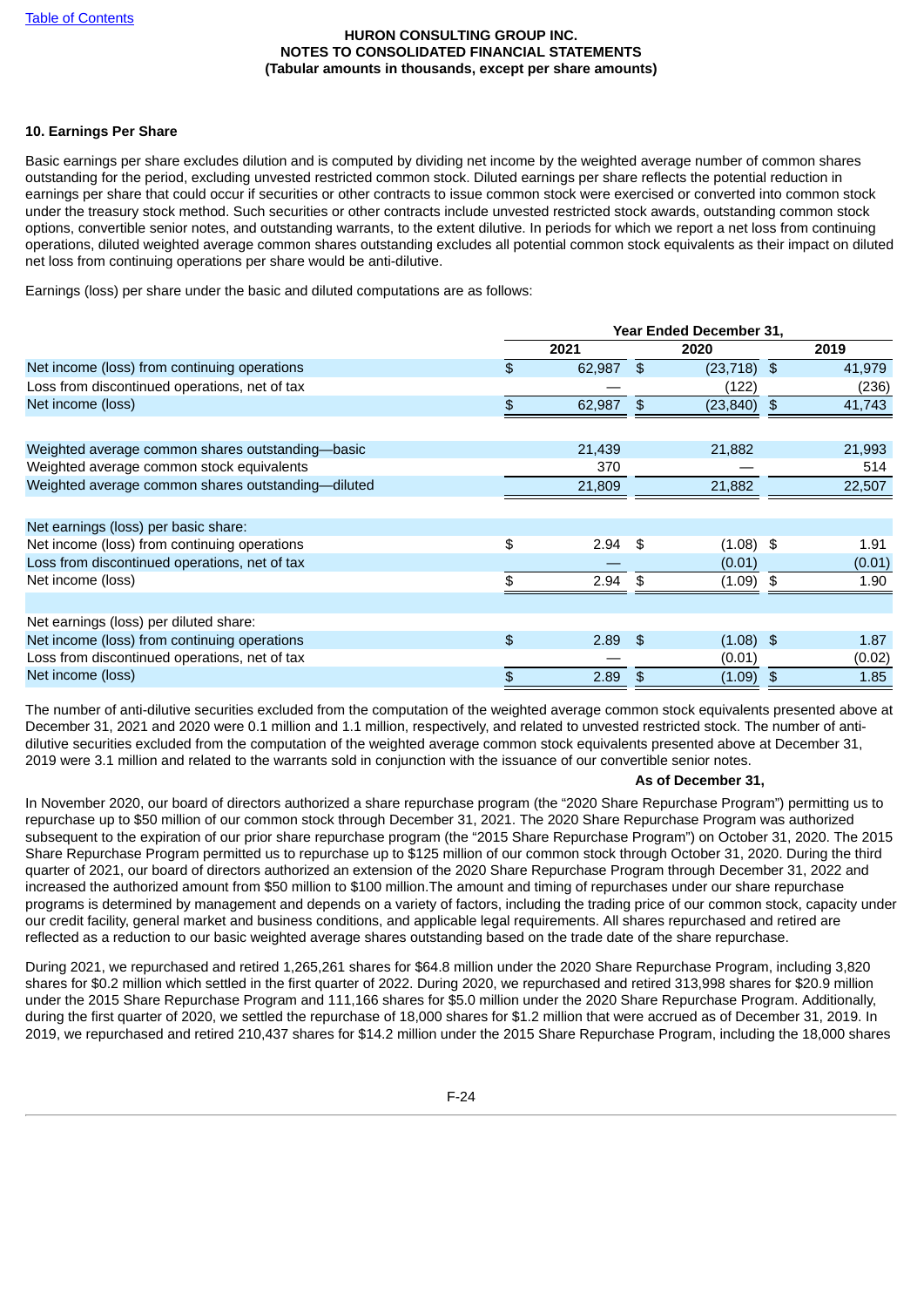for \$1.2 million which settled in the first quarter of 2020. As of December 31, 2021, \$30.2 million remains available under the plan for share repurchases.

# **11. Restructuring Charges**

# *2021*

In 2021, we incurred \$12.4 million of total pretax restructuring expense. Of the \$12.4 million pretax restructuring expense, \$8.5 million related to the divestiture of our Life Sciences business, a reporting unit within the Business Advisory segment. On November 1, 2021, we completed the sale of the Life Sciences business to a third-party, and recognized a \$31.5 million pre-tax gain which is included within other income (expense), net on our consolidated statement of operations. For the ten months ended October 31, 2021, the Life Sciences business generated \$16.7 million of revenue and is not considered significant to our consolidated financial statements.

The total pretax restructuring expense of \$12.4 million recognized in 2021 consisted of the following charges:

*Employee Costs* - We incurred \$8.1 million of employee-related restructuring expense, of which \$6.8 million related to transaction-related employee payments made in connection with the divestiture of our Life Sciences businesses and \$1.3 million related to other employeerelated expenses in our Business Advisory segment.

*Office space reductions* - We incurred \$3.1 million of restructuring expense related to office space reductions, of which \$2.3 million related to rent and related expenses, net of sublease income, and accelerated depreciation on furniture and fixtures for previously vacated office spaces and \$0.8 million related to accelerated amortization and depreciation on the operating lease ROU asset and fixed assets related to our London, U.K. office which we vacated in connection with the divestiture of our Life Sciences business.

*Other* - We incurred \$1.2 million of other restructuring charges, of which \$0.9 million related to third-party legal and professional advisory fees incurred in connection with the divestiture of our Life Sciences business and \$0.2 million related to third-party advisory fees related to the reorganization of our internal operating and financial reporting structure. See Note 19 "Segment Information" for more information on our reorganization which is effective in the first quarter of 2022.

Of the total \$12.4 million pretax restructuring charge, \$7.9 million was recognized in the results of operations of our Business Advisory segment and \$4.5 million was recognized in our corporate operations.

# *2020*

In 2020, we incurred \$20.5 million of total pretax restructuring expense. Of the \$20.5 million pretax restructuring expense, \$18.7 million related to the restructuring plan executed in the fourth quarter of 2020 to reduce operating costs to address the impact of the COVID-19 pandemic on our business. The total pretax restructuring expense of \$20.5 million recognized in 2020 consisted of the following charges:

*Employee Costs* - We incurred \$5.3 million of severance-related restructuring expense, of which, \$4.8 million related to the fourth quarter 2020 restructuring plan and \$0.4 million related to workforce reductions completed prior to the fourth quarter of 2020 to better align resources with market demand. Of the total \$5.3 million of severance-related restructuring expense, \$2.0 million related to our Education segment, \$1.5 million related to our Healthcare segment, \$1.0 million related to our Business Advisory segment, and \$0.8 million related to our corporate operations.

*Office space reductions* - We incurred \$14.0 million of restructuring expense related to office space reductions, which primarily related to the fourth quarter 2020 restructuring plan. The fourth quarter 2020 restructuring plan provided for a reduction in certain leased office spaces which included a portion of our principal executive office in Chicago, Illinois; the remaining portion of our Lake Oswego, Oregon office; our Boston, Massachusetts and Detroit, Michigan offices; and portions of our Denver, Colorado, New York City, New York, and Pensacola, Florida offices. As a result, we recognized \$13.2 million of non-cash lease impairment charges on the related operating lease ROU assets and fixed assets for those we intend to sublease, as well as \$0.7 million of accelerated amortization and depreciation on the related operating lease ROU assets and fixed assets we abandoned. See Note 5 "Leases" for additional information on the long-lived asset impairment test performed in 2020. We also incurred \$0.1 million related to rent and related expenses, net of sublease income, for previously vacated office spaces.

*Other* - We incurred \$1.2 million of other restructuring charges primarily related to an accrual for the termination of a third-party advisor agreement in our Business Advisory segment.

Of the total \$20.5 million pretax restructuring charge, \$14.8 million related to our corporate operations, \$2.2 million related to our Business Advisory segment, \$2.0 million related to our Education segment, and \$1.5 million related to our Healthcare segment.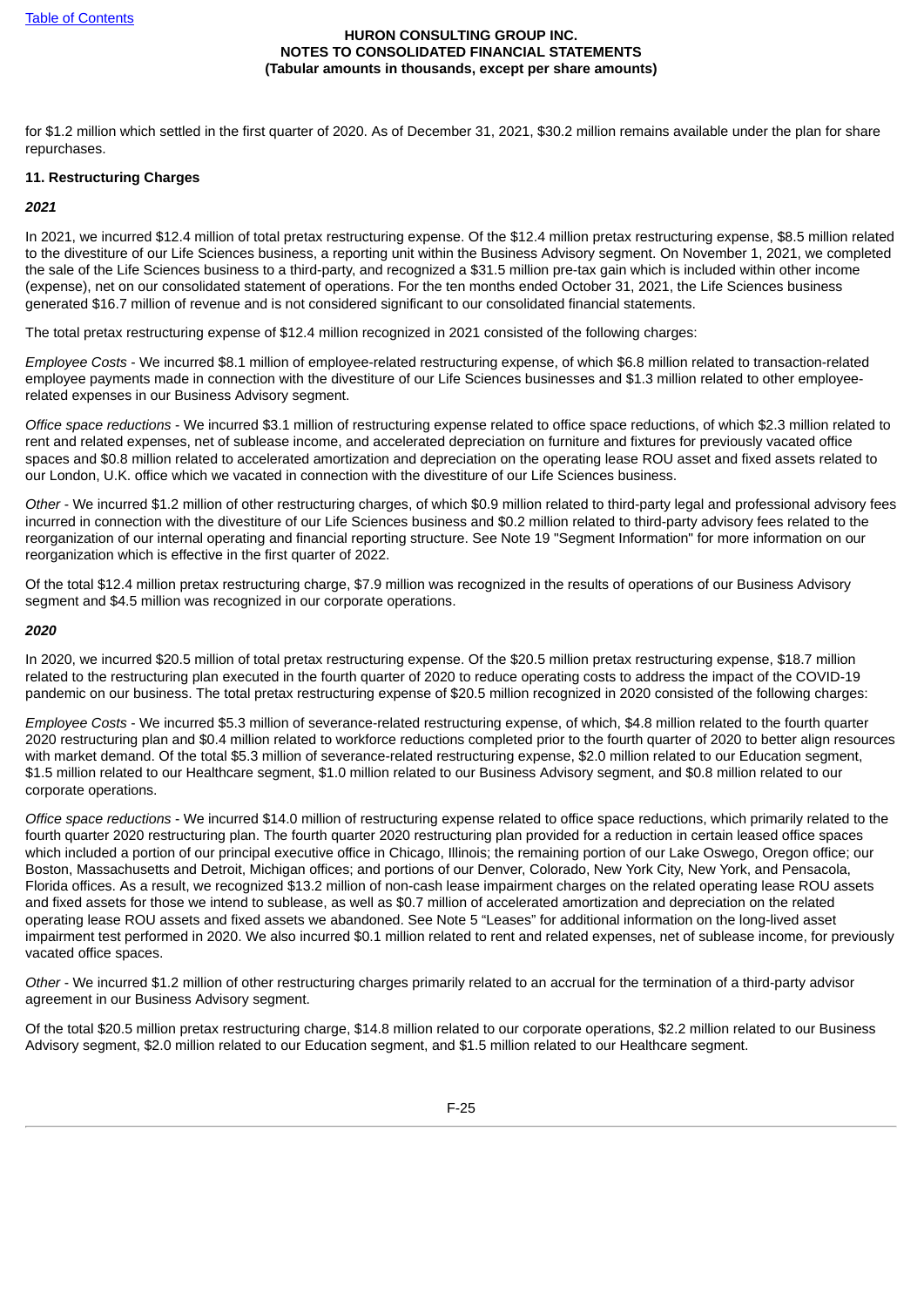# *2019*

In 2019, we incurred \$1.9 million of pretax restructuring expense. This expense primarily consisted of the following charges:

*Employee Costs* - We incurred \$0.6 million of severance expense as a result of workforce reductions to better align resources with market demand and workforce reductions in our corporate operations.

*Office space reductions* - We incurred \$1.2 million of restructuring expense related to office space reductions. During 2019, we exited a portion of our Lake Oswego, Oregon office resulting in a \$0.7 million lease impairment charge on the related operating lease ROU asset and leasehold improvements and \$0.2 million of accelerated depreciation on furniture and fixtures in that office. See Note 5 "Leases" for additional information on the long-lived asset impairment test performed in 2019. Additionally, during 2019, we exited the remaining portion of our Middleton, Wisconsin office and an office in Houston, Texas, resulting in restructuring charges of \$0.4 million and \$0.1 million, respectively, which primarily consisted of accelerated depreciation on furniture and fixtures in those offices. During the fourth quarter of 2019, we entered into an amendment to the lease of our principal executive office in Chicago, Illinois. Among other items, the amendment terminated the lease with respect to certain leased space which we previously vacated and subleased to a third-party. As a result of the amendment, we recognized a restructuring gain of \$0.4 million. See Note 5 "Leases" for additional information on the amendment.

Of the \$1.9 million pretax restructuring charge, \$1.5 million related to our corporate operations, \$0.3 million related to our Healthcare segment, and \$0.1 million related to our Business Advisory segment.

The table below sets forth the changes in the carrying amount of our restructuring charge liability by restructuring type for the years ended December 31, 2021 and 2020.

|                                 | <b>Employee Costs</b> | <b>Office Space</b><br><b>Reductions</b> | Other                          | <b>Total</b> |
|---------------------------------|-----------------------|------------------------------------------|--------------------------------|--------------|
| Balance as of December 31, 2019 | 68<br>\$.             | 91<br>\$                                 | \$<br>$\overline{\phantom{0}}$ | 159<br>\$    |
| Additions (1) (2)               | 5.290                 |                                          | 1,256                          | 6,546        |
| <b>Payments</b>                 | (2,907)               |                                          | (363)                          | (3,270)      |
| Adjustments <sup>(1)(2)</sup>   | (4)                   |                                          |                                | (11)         |
| Balance as of December 31, 2020 | 2,447                 | 84                                       | 893                            | 3,424        |
| Additions (1)(2)                | 8,132                 |                                          | 1,156                          | 9,288        |
| <b>Payments</b>                 | (9,993)               | (84)                                     | (1, 482)                       | (11, 559)    |
| Adjustments <sup>(1)(2)</sup>   | (13)                  |                                          |                                | (13)         |
| Balance as of December 31, 2021 | 573                   | \$                                       | 567                            | 1,140        |

(1) Additions and adjustments for the years ended December 31, 2021 and 2020 include restructuring charges of \$0.1 million and \$0.2 million, respectively, related to office space reductions directly related to discontinued operations*.*

(2) Additions and adjustments exclude non-cash items related to vacated office spaces, such as lease impairment charges and accelerated depreciation on abandoned operating lease ROU assets and fixed assets, which are recorded as restructuring charges on our consolidated statements of operations.

All of the \$0.6 million restructuring charge liability related to employee costs at December 31, 2021 is expected to be paid in the next 12 months and is included as a component of accrued payroll and related benefits. Substantially all of the \$0.6 million other restructuring charge liability at December 31, 2021 is expected to be paid in the next 12 months and is included as a component of accrued expenses and other current liabilities.

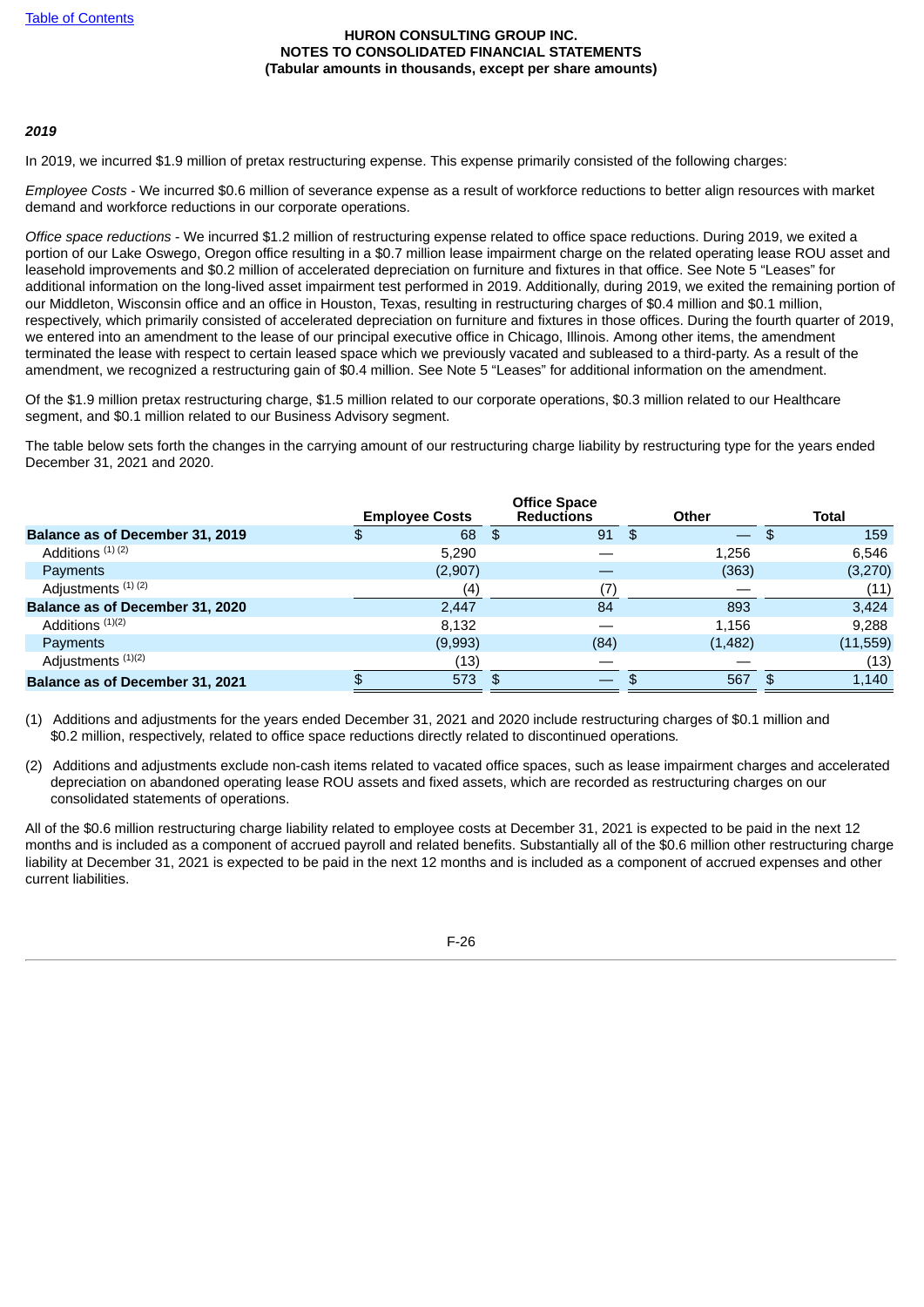## **12. Derivative Instruments and Hedging Activity**

On June 22, 2017, we entered into a forward interest rate swap agreement effective August 31, 2017 and ending August 31, 2022, with a notional amount of \$50.0 million. We entered into this derivative instrument to hedge against the interest rate risks of our variable-rate borrowings. Under the terms of the interest rate swap agreement, we receive from the counterparty interest on the notional amount based on one month LIBOR and we pay to the counterparty a fixed rate of 1.900%.

On January 30, 2020, we entered into a forward interest rate swap agreement effective December 31, 2019 and ending December 31, 2024, with a notional amount of \$50.0 million. We entered into this derivative instrument to further hedge against the interest rate risks of our variable-rate borrowings. Under the terms of the interest rate swap agreement, we receive from the counterparty interest on the notional amount based on one month LIBOR and we pay to the counterparty a fixed rate of 1.500%.

On March 16, 2020, we entered into a forward interest rate swap agreement effective February 28, 2020 and ending February 28, 2025, with a notional amount of \$100.0 million. We entered into this derivative instrument to further hedge against the interest rate risks of our variablerate borrowings. Under the terms of the interest rate swap agreement, we receive from the counterparty interest on the notional amount based on one month LIBOR and we pay to the counterparty a fixed rate of 0.885%.

We recognize all derivative instruments as either assets or liabilities at fair value on the balance sheet. We have designated these derivative instruments as cash flow hedges. Therefore, changes in the fair value of the derivative instruments are recorded to other comprehensive income ("OCI") to the extent effective and reclassified into interest expense upon settlement. As of December 31, 2021, it was anticipated that \$1.1 million of the losses, net of tax, currently recorded in accumulated other comprehensive income will be reclassified into earnings within the next 12 months.

The table below sets forth additional information relating to our interest rate swaps designated as cash flow hedging instruments as of December 31, 2021 and 2020.

|                                                | Fair Value (Derivative Asset and Liability)<br>As of December 31. |          |       |  |
|------------------------------------------------|-------------------------------------------------------------------|----------|-------|--|
| <b>Balance Sheet Location</b>                  | 2021                                                              |          | 2020  |  |
| Other non-current assets                       | $1.210$ \$                                                        |          |       |  |
| Accrued expenses and other current liabilities | $1.604$ \$                                                        |          | 2.100 |  |
| Deferred compensation and other liabilities    | 149                                                               | <b>S</b> | 3.297 |  |

All of our derivative instruments are transacted under the International Swaps and Derivatives Association (ISDA) master agreements. These agreements permit the net settlement of amounts owed in the event of default and certain other termination events. Although netting is permitted, it is our policy to record all derivative assets and liabilities on a gross basis on our consolidated balance sheet.

We do not use derivative instruments for trading or other speculative purposes. Refer to Note 14 "Other Comprehensive Income (Loss)" for additional information on our derivative instruments.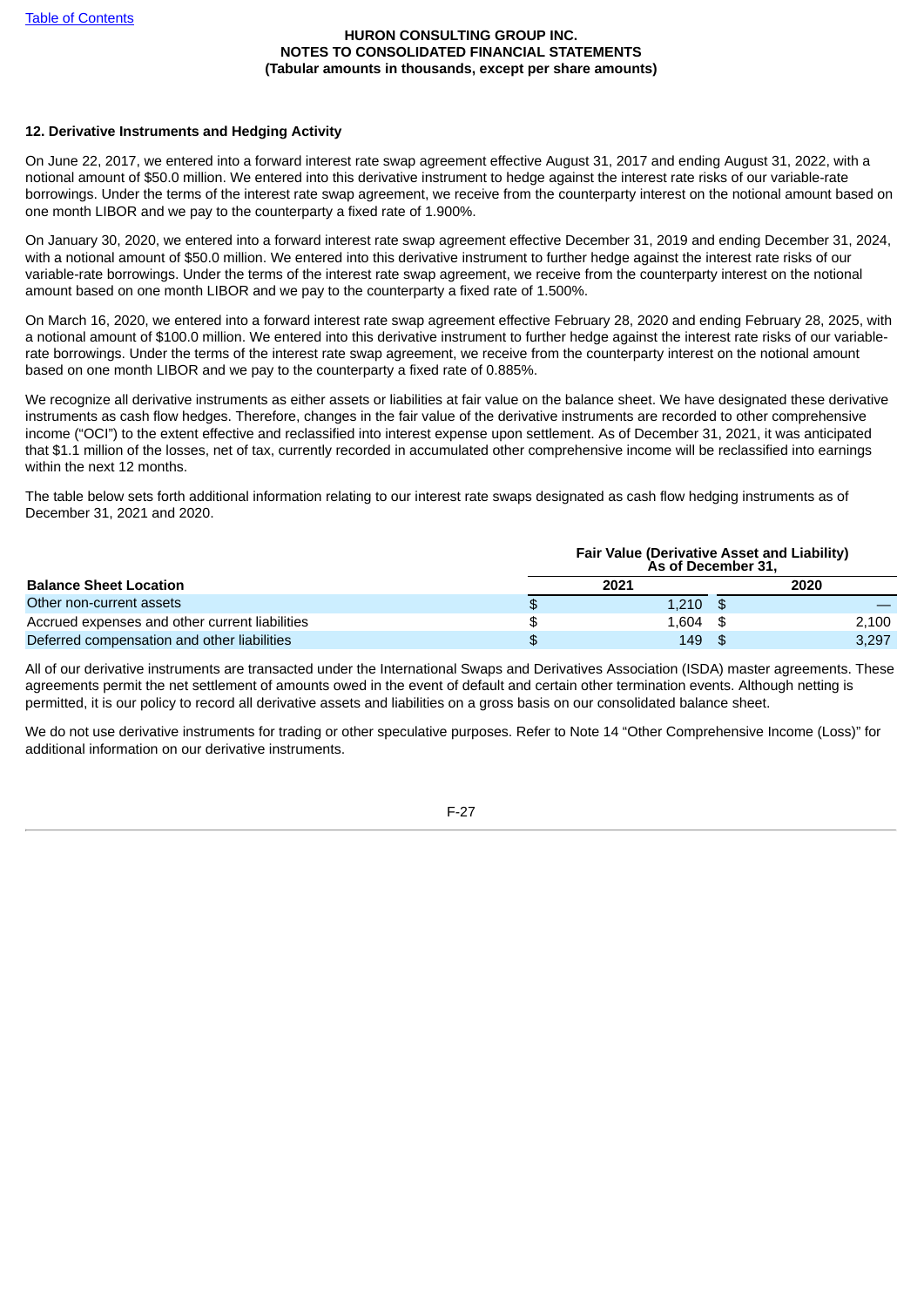# **13. Fair Value of Financial Instruments**

Certain of our assets and liabilities are measured at fair value. Fair value is defined as the price that would be received to sell an asset or the price that would be paid to transfer a liability in an orderly transaction between market participants at the measurement date. GAAP establishes a fair value hierarchy for inputs used in measuring fair value and requires companies to maximize the use of observable inputs and minimize the use of unobservable inputs. The fair value hierarchy consists of three levels based on the objectivity of the inputs as follows:

| Level 1 Inputs | Quoted prices in active markets for identical assets or liabilities that the reporting entity has the ability to access at<br>the measurement date.                                                                                                                                                                                                                        |
|----------------|----------------------------------------------------------------------------------------------------------------------------------------------------------------------------------------------------------------------------------------------------------------------------------------------------------------------------------------------------------------------------|
| Level 2 Inputs | Quoted prices in active markets for similar assets or liabilities; quoted prices for identical or similar assets or<br>liabilities in markets that are not active; inputs other than quoted prices that are observable for the asset or liability;<br>or inputs that are derived principally from or corroborated by observable market data by correlation or other means. |
| Level 3 Inputs | Unobservable inputs for the asset or liability, and include situations in which there is little, if any, market activity for<br>the asset or liability.                                                                                                                                                                                                                    |

The tables below sets forth our fair value hierarchy for our financial assets and liabilities measured at fair value on a recurring basis as of December 31, 2021 and 2020.

|                                                   |                | Level 1 | Level 2            |                    | Level 3   |                | Total   |
|---------------------------------------------------|----------------|---------|--------------------|--------------------|-----------|----------------|---------|
| <b>December 31, 2021</b>                          |                |         |                    |                    |           |                |         |
| Assets:                                           |                |         |                    |                    |           |                |         |
| Interest rate swap                                | \$             |         | \$<br>627          | \$                 |           | \$             | 627     |
| Convertible debt investment                       |                |         |                    |                    | 65,918    |                | 65,918  |
| Deferred compensation assets                      |                |         | 39,430             |                    |           |                | 39,430  |
| <b>Total assets</b>                               | \$             |         | \$<br>40,057       | \$                 | 65,918    | \$             | 105,975 |
| <b>Liabilities:</b>                               |                |         |                    |                    |           |                |         |
| Interest rate swaps                               | \$             |         | \$<br>1,170        | \$                 |           | \$             | 1,170   |
| Contingent consideration for business acquisition |                |         |                    |                    | 3,743     |                | 3,743   |
| <b>Total liabilities</b>                          | \$             |         | \$<br>1,170        | \$                 | 3,743     | \$             | 4,913   |
|                                                   |                | Level 1 | Level <sub>2</sub> |                    | Level 3   |                | Total   |
| <b>December 31, 2020</b>                          |                |         |                    |                    |           |                |         |
| Assets:                                           |                |         |                    |                    |           |                |         |
|                                                   |                |         |                    |                    |           |                |         |
| Convertible debt investment                       | \$             |         | \$                 | \$                 | 64,364 \$ |                | 64,364  |
| Deferred compensation assets                      |                |         | 34,056             |                    |           |                | 34,056  |
| <b>Total assets</b>                               | \$             |         | \$<br>34,056       | \$                 | 64,364    | $\mathfrak{F}$ | 98,420  |
| Liabilities:                                      |                |         |                    |                    |           |                |         |
| Interest rate swaps                               | $\mathfrak{D}$ |         | \$<br>$5,397$ \$   |                    |           | $\mathfrak{F}$ | 5,397   |
| Contingent consideration for business acquisition |                |         |                    |                    | 1,770     |                | 1,770   |
| <b>Total liabilities</b>                          | \$             |         | \$<br>5,397        | $\mathbf{\hat{z}}$ | 1,770     | \$             | 7,167   |

*Interest rate swaps:* The fair values of our interest rate swaps were derived using estimates to settle the interest rate swap agreements, which are based on the net present value of expected future cash flows on each leg of the swap utilizing market-based inputs and discount rates reflecting the risks involved. See Note 12 "Derivative Instruments and Hedging Activity" for additional information on our interest rate swaps.

*Convertible debt investment:* In 2014 and 2015, we invested \$27.9 million, in the form of zero coupon convertible debt (the "initial convertible notes"), in Shorelight Holdings, LLC ("Shorelight"), the parent company of Shorelight, a U.S.-based company that partners with leading nonprofit universities to increase access to and retention of international students, boost institutional growth, and enhance an institution's global footprint. In the first quarter of 2020, we invested an additional \$13.0 million, in the form of 1.69% convertible debt with a senior liquidation preference to the initial convertible notes (the "additional convertible note"); and amended our initial convertible notes to include a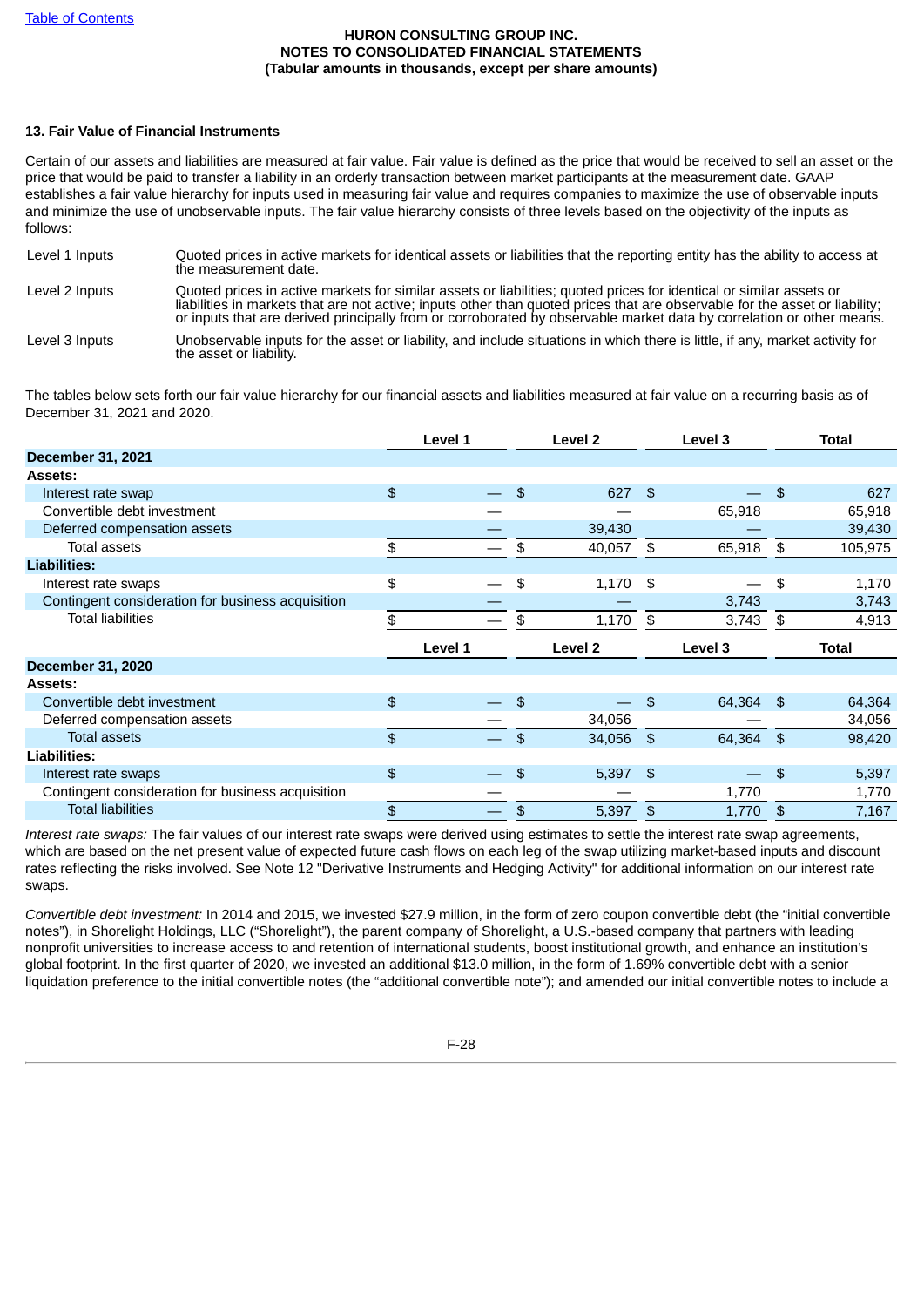coupon rate of 1.69% and extend the maturity date to January 17, 2024, which coincides with the maturity date of the additional convertible note.

To determine the appropriate accounting treatment for our investment, we performed a variable interest entity ("VIE") analysis and concluded that Shorelight does not meet the definition of a VIE. We also reviewed the characteristics of our investment to confirm that the convertible notes are not in-substance common stock that would warrant equity method accounting. After we reviewed all of the terms of the investment, we concluded the appropriate accounting treatment to be that of an available-for-sale debt security.

The investment is carried at fair value with unrealized holding gains and losses excluded from earnings and reported in other comprehensive income. We estimate the fair value of our investment using a scenario-based approach in the form of a hybrid analysis that consists of a Monte Carlo simulation model and an expected return analysis. The conclusion of value for our investment is based on the probabilityweighted assessment of both scenarios. The hybrid analysis utilizes certain assumptions including the assumed holding period through the maturity date of January 17, 2024, the applicable waterfall distribution at the end of the expected holding period based on the rights and privileges of the various instruments, cash flow projections discounted at the risk-adjusted rate of 22.5% and 24.0% as of December 31, 2021 and 2020, respectively; and the concluded equity volatility of 45.0% as of both December 31, 2021 and 2020, all of which are Level 3 inputs. The use of alternative estimates and assumptions could increase or decrease the estimated fair value of the investment, which would result in different impacts to our consolidated balance sheet and comprehensive income. Actual results may differ from our estimates. The fair value of the convertible debt investment is recorded in long-term investments on our consolidated balance sheets.

The table below sets forth the changes in the balance of the convertible debt investment for the years ended December 31, 2021 and 2020.

|                                                     | <b>Convertible Debt Investment</b> |
|-----------------------------------------------------|------------------------------------|
| Balance as of December 31, 2019                     | 49.542                             |
| Purchases                                           | 13,000                             |
| Change in fair value of convertible debt investment | 1,822                              |
| Balance as of December 31, 2020                     | 64.364                             |
| Change in fair value of convertible debt investment | 1,554                              |
| Balance as of December 31, 2021                     | 65.918                             |

*Deferred compensation assets:* We have a non-qualified deferred compensation plan (the "Plan") for the members of our board of directors and a select group of our employees. The deferred compensation liability is fully funded by the Plan assets, which consist of life insurance policies maintained within a trust. The cash surrender value of the life insurance policies approximates fair value and is based on third-party broker statements which provide the fair value of the life insurance policies' underlying investments, which are Level 2 inputs. The cash surrender value of the life insurance policies is invested primarily in mutual funds. The Plan assets are included in other non-current assets on our consolidated balance sheets. Realized and unrealized gains (losses) from the deferred compensation assets are recorded to other income (expense), net in our consolidated statements of operations.

*Contingent consideration for business acquisitions:* We estimate the fair value of acquisition-related contingent consideration using either a probability-weighted assessment of the specific financial performance targets being measured or a Monte Carlo simulation model, as appropriate. These fair value measurements are based on significant inputs not observable in the market and thus represent Level 3 inputs. The significant unobservable inputs used in the fair value measurements of our contingent consideration are our measures of the estimated payouts based on internally generated financial projections on a probability-weighted basis and a discount rate which was in a range of 2.4% to 5.1% with a weighted average of 3.7% as of December 31, 2021 and was 2.4% as of December 31, 2020. The weighted average discount rate was calculated using the relative fair values of the contingent consideration as of December 31, 2021. The fair value of the contingent consideration is reassessed quarterly based on assumptions used in our latest projections and input provided by practice leaders and management. Any change in the fair value estimate is recorded in our consolidated statement of operations for that period. The use of alternative estimates and assumptions could increase or decrease the estimated fair value of our contingent consideration liability, which would result in different impacts to our consolidated balance sheets and consolidated statements of operations. Actual results may differ from our estimates.

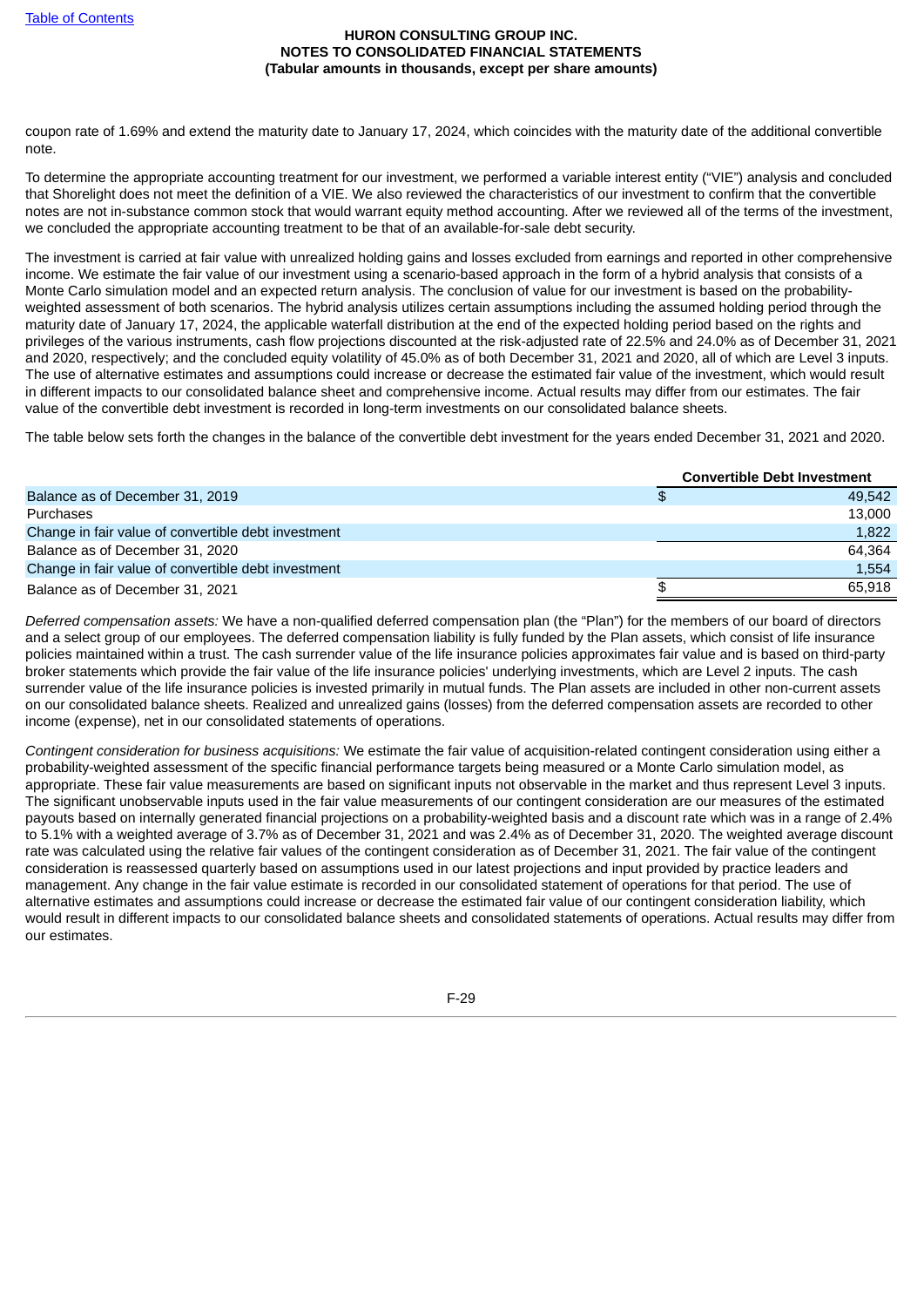The table below sets forth the changes in the balance of the contingent consideration for business acquisitions for the years ended December 31, 2021 and 2020.

|                                                                           |    | <b>Contingent Consideration for</b><br><b>Business Acquisitions</b> |
|---------------------------------------------------------------------------|----|---------------------------------------------------------------------|
| Balance as of December 31, 2019                                           | ۰D |                                                                     |
| Acquisition                                                               |    | 1,770                                                               |
| Balance as of December 31, 2020                                           |    | 1,770                                                               |
| Acquisition                                                               |    | 1,800                                                               |
| Change in fair value of contingent consideration for business acquisition |    | 173                                                                 |
| Balance as of December 31, 2021                                           |    | 3.743                                                               |

Financial assets and liabilities not recorded at fair value on a recurring basis are as follows:

## *Preferred Stock Investment*

In the fourth quarter of 2019, we invested \$5.0 million, in the form of preferred stock, in Medically Home Group, Inc. ("Medically Home"), a healthcare technology-enabled services company. To determine the appropriate accounting treatment for our investment, we performed a VIE analysis and concluded that Medically Home does not meet the definition of a VIE. We also reviewed the characteristics of our investment to confirm that the preferred stock is not in-substance common stock that would warrant equity method accounting. After we reviewed all of the terms of the investment, we concluded the appropriate accounting treatment for our investment in Medically Home to be that of an equity security with no readily determinable fair value. We elected to apply the measurement alternative at the time of the purchase and will continue to do so until the investment does not qualify to be so measured. Under the measurement alternative, the investment is carried at cost minus impairment, if any, plus or minus changes resulting from observable price changes in orderly transactions for the identical or similar investment in Medically Home. On a quarterly basis, we review the information available to determine whether an orderly and observable transaction for the same or similar equity instrument occurred, and remeasure the fair value of the preferred stock using such identified transactions, with changes in the fair value recorded to other income (expense), net in our consolidated statement of operations.

In October 2020, we recognized an unrealized gain of \$1.7 million to increase the carrying amount of our preferred stock investment to \$6.7 million, based on an observable price change of preferred stock with similar rights and preferences to our preferred stock investment issued by Medically Home, a Level 2 input. The unrealized gain of \$1.7 million was recorded in other income (expense), net on our consolidated statement of operations. During the year ended December 31, 2021, there has been no impairment, nor any observable price change related to our investment. As of December 31, 2021 and 2020, the carrying amount of our preferred stock investment was \$6.7 million.

## *Senior Secured Credit Facility*

The carrying value of our borrowings outstanding under our senior secured credit facility is stated at cost. Our carrying value approximates fair value, using Level 2 inputs, as the senior secured credit facility bears interest at variable rates based on current market rates as set forth in the Amended Credit Agreement. Refer to Note 7 "Financing Arrangements" for additional information on our senior secured credit facility.

# *Promissory Note due 2024*

The carrying value of our promissory note due 2024 is stated at cost. Our carrying value approximates fair value, using Level 2 inputs, as the promissory note bears interest at rates based on current market rates as set forth in the terms of the promissory note. Refer to Note 7 "Financing Arrangements" for additional information on our promissory note due 2024.

# *Cash and Cash Equivalents and Other Financial Instruments*

Cash and cash equivalents are stated at cost, which approximates fair market value. The carrying values of all other financial instruments not described above reasonably approximate fair market value due to the nature of the financial instruments and the short-term maturity of these items.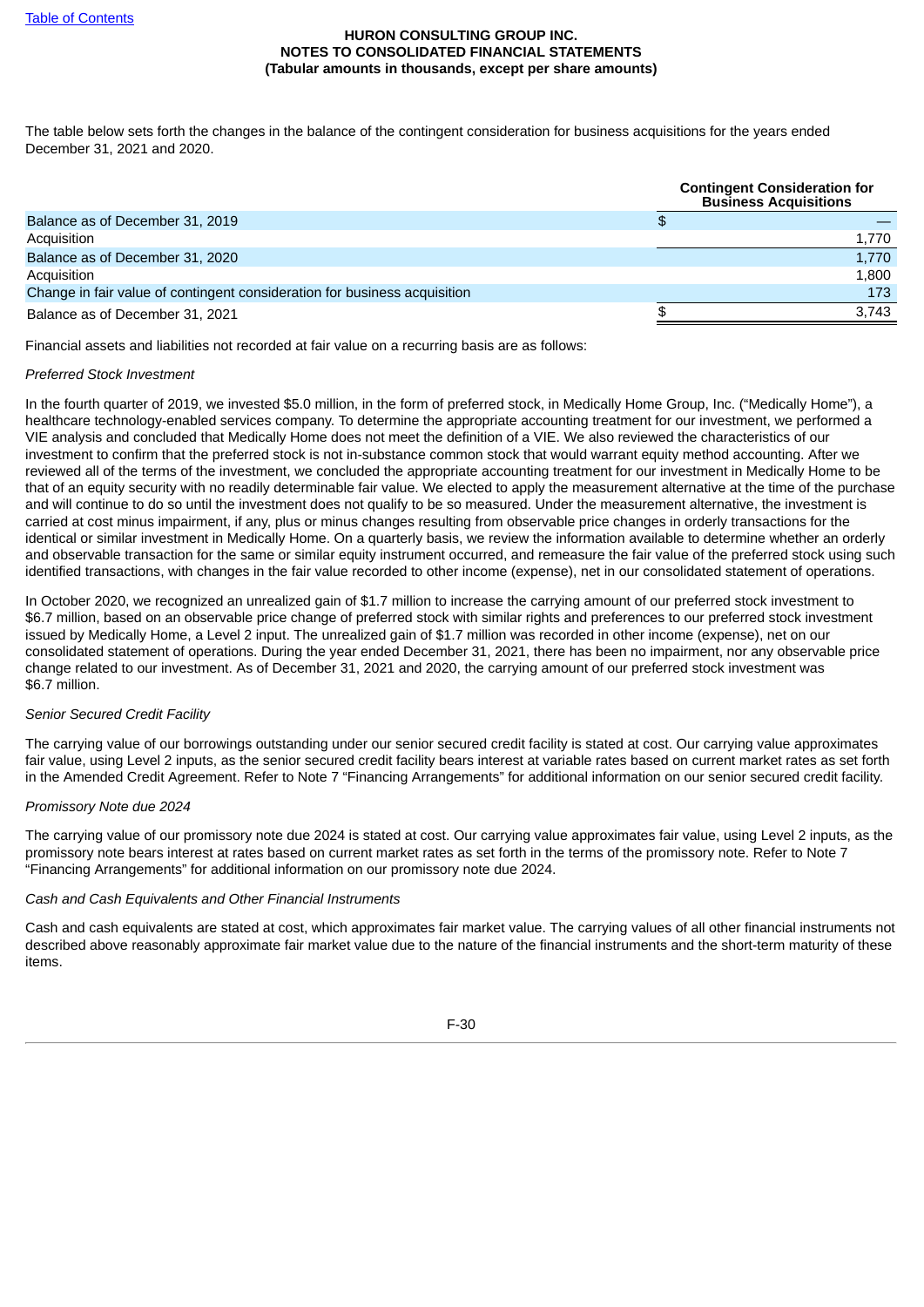# **14. Other Comprehensive Income (Loss)**

The table below sets forth the components of accumulated other comprehensive income (loss), net of tax for the years ended December 31, 2021, 2020, and 2019.

|                                                                       | Foreign<br>Currency<br><b>Translation</b> | Available-for-<br><b>Sale</b><br><b>Investments</b> | <b>Cash Flow</b><br>Hedges $(1)$ |                    | <b>Total</b> |
|-----------------------------------------------------------------------|-------------------------------------------|-----------------------------------------------------|----------------------------------|--------------------|--------------|
| Balance as of December 31, 2018                                       | \$<br>(665)                               | \$<br>16,584 \$                                     | 576 \$                           |                    | 16,495       |
| Foreign currency translation adjustment, net of tax of \$0            | 99                                        |                                                     |                                  |                    | 99           |
| Unrealized gain (loss) on investments:                                |                                           |                                                     |                                  |                    |              |
| Change in fair value, net of tax of \$185                             |                                           | (702)                                               |                                  |                    | (702)        |
| Unrealized gain (loss) on cash flow hedges:                           |                                           |                                                     |                                  |                    |              |
| Change in fair value, net of tax of \$295                             |                                           |                                                     | (819)                            |                    | (819)        |
| Reclassification adjustment into earnings, net of tax of \$48         |                                           |                                                     | (137)                            |                    | (137)        |
| Balance as of December 31, 2019                                       | (566)                                     | 15,882                                              | (380)                            |                    | 14,936       |
| Foreign currency translation adjustment, net of tax of \$0            | 348                                       |                                                     |                                  |                    | 348          |
| Unrealized gain (loss) on investments:                                |                                           |                                                     |                                  |                    |              |
| Change in fair value, net of tax of \$(499)                           |                                           | 1,323                                               |                                  |                    | 1,323        |
| Unrealized gain (loss) on cash flow hedges:                           |                                           |                                                     |                                  |                    |              |
| Change in fair value, net of tax of \$1,693                           |                                           |                                                     | (4,652)                          |                    | (4,652)      |
| Reclassification adjustment into earnings, net of tax of \$(388)      |                                           |                                                     | 1,106                            |                    | 1,106        |
| Balance as of December 31, 2020                                       | (218)                                     | 17,205                                              | (3,926)                          |                    | 13,061       |
| Foreign currency translation adjustment, net of tax of \$0            | 157                                       |                                                     |                                  |                    | 157          |
| Reclassification adjustments into earnings, net of tax of $$0^{(2)}$$ | (1,082)                                   |                                                     |                                  |                    | (1,082)      |
| Unrealized gain (loss) on investments:                                |                                           |                                                     |                                  |                    |              |
| Change in fair value, net of tax of \$(385)                           |                                           | 1,169                                               |                                  |                    | 1,169        |
| Unrealized gain (loss) on cash flow hedges:                           |                                           |                                                     |                                  |                    |              |
| Change in fair value, net of tax of $$(641)$                          |                                           |                                                     | 1,606                            |                    | 1,606        |
| Reclassification adjustment into earnings, net of tax of \$(678)      |                                           |                                                     | 1,929                            |                    | 1,929        |
| Balance as of December 31, 2021                                       | \$<br>$(1,143)$ \$                        | 18,374                                              | (391)<br>\$                      | $\mathbf{\hat{f}}$ | 16,840       |

(1) The before tax amounts reclassified from accumulated other comprehensive income (loss) related to our cash flow hedges are recorded to interest expense, net of interest income.

(2) In connection with the divestiture of the Life Sciences business, which included a substantially complete liquidation of an investment within a foreign entity, we included \$1.1 million of accumulated translation gains in the calculation of our gain on sale recorded within other income, net on our consolidated statement of operations. See Note 3 "Acquisitions and Divestitures" for additional information on the divestiture of the Life Sciences business in 2021.

# **15. Employee Benefit and Deferred Compensation Plans**

We sponsor a qualified defined contribution 401(k) plan covering substantially all of our employees. Under the plan, employees are entitled to make pretax, post-tax, and/or Roth post-tax contributions up to the annual maximums established by the Internal Revenue Service. We match an amount equal to the employees' contributions up to 6% of the employees' eligible earnings. Our matching contributions for the years ended December 31, 2021, 2020, and 2019 were \$29.9 million, \$25.1 million, and \$22.8 million, respectively.

We have a non-qualified deferred compensation plan (the "Plan") that is administered by our board of directors or a committee designated by the board of directors. Under the Plan, members of the board of directors and a select group of our employees may elect to defer the receipt of their director retainers and meeting fees or base salary and bonus, as applicable. Additionally, we may credit amounts to a participant's deferred compensation account in accordance with employment or other agreements entered into between us and the participant. At our sole discretion, we may, but are not required to, credit any additional amount we desire to any participant's deferred compensation account.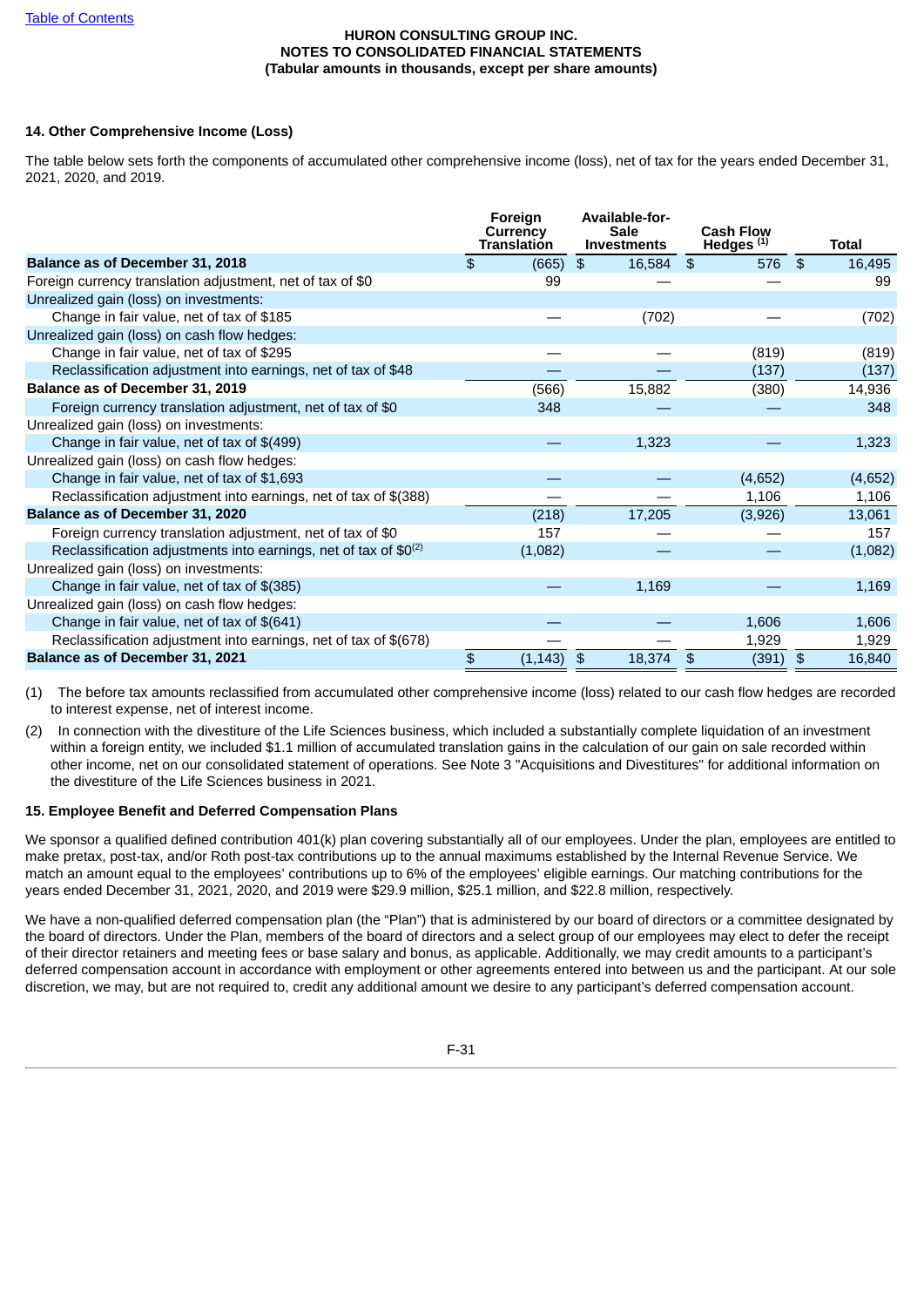Amounts credited are subject to vesting schedules set forth in the Plan, employment agreement, or any other agreement entered into between us and the participant. The deferred compensation liability at December 31, 2021 and 2020 was \$39.1 million and \$34.3 million, respectively. This deferred compensation liability is fully funded by the Plan assets.

## **16. Equity Incentive Plans**

In 2012, Huron adopted the 2012 Omnibus Incentive Plan (the "2012 Plan") which replaced, on a prospective basis, our 2004 Omnibus Stock Plan (the "2004 Plan") such that future grants will be granted under the 2012 Plan and any outstanding awards granted under the 2004 Plan that are cancelled, expired, forfeited, settled in cash, or otherwise terminated without a delivery of shares to the participant will not become available for grant under the 2012 Plan. The 2012 Plan permits the grant of stock options, stock appreciation rights, restricted stock, restricted stock units, performance shares and other share-based or cash-based awards valued in whole or in part by reference to, or otherwise based on, our common stock. Subsequent to the initial approval of the 2012 Plan and through December 31, 2021, our shareholders approved amendments to the 2012 Plan to increase the number of shares authorized for issuance to 4.6 million, in the aggregate. As of December 31, 2021, 1.2 million shares remain available for issuance under the 2012 Plan.

On May 1, 2015, we adopted the Stock Ownership Participation Program (the "SOPP"), which is available to Huron employees below the managing director level who do not receive equity-based awards as part of their normal compensation plan. Under the SOPP, eligible employees may elect to use after-tax payroll deductions to purchase shares of the Company's common stock on certain designated purchase dates. Employees who purchase stock under the SOPP are granted restricted stock equal to 25% of their purchased shares. Vesting of the restricted stock is subject to both a time-based vesting schedule and a requirement that the purchased shares be held for a specified period. Subsequent to the initial approval of the SOPP and through December 31, 2021, our shareholders approved amendments to the SOPP to increase the total number of shares authorized for issuance to 0.7 million, in the aggregate. Prior to the adoption of the SOPP, the matching share grants and the employee purchased shares under the stock ownership participation program were governed by the 2012 Plan. As of December 31, 2021, 0.3 million shares remain available for issuance under the SOPP.

It has been our practice to issue shares of common stock upon exercise of stock options and granting of restricted stock from authorized but unissued shares, with the exception of the SOPP under which shares are issued from treasury stock. Certain grants of restricted stock under the 2012 Plan may be issued from treasury stock at the direction of the Compensation Committee.

Share-based awards outstanding under our 2012 Plan and our 2004 Plan provide for a retirement eligibility provision, under which eligible employees who have reached 62 years of age and have completed seven years of employment with Huron will continue vesting in their share-based awards after retirement, subject to certain conditions. The Compensation Committee of the board of directors has the responsibility of interpreting the 2012 Plan and SOPP and determining all of the terms and conditions of awards made under the plans, including when the awards will become exercisable or otherwise vest.

Total share-based compensation cost recognized for the years ended December 31, 2021, 2020, and 2019 was \$25.9 million, \$23.9 million, and \$24.2 million, respectively, with related income tax benefits of \$6.3 million, \$5.4 million, and \$5.3 million, respectively. The \$25.9 million of share-based compensation cost recognized in 2021 included \$1.9 million recorded to restructuring charges as it related to the modification of certain nonvested share-based compensation awards to accelerate vesting upon the completed sale of the Life Sciences business. As of December 31, 2021, there was \$28.7 million of total unrecognized compensation cost related to nonvested share-based awards. This cost is expected to be recognized over a weighted average period of 2.4 years.

# **Restricted Stock**

The grant date fair values of our restricted stock are measured based on the fair value of our common stock at grant date and amortized into expense over the service period. Subject to acceleration under certain conditions, the majority of our restricted stock vests annually over four years.

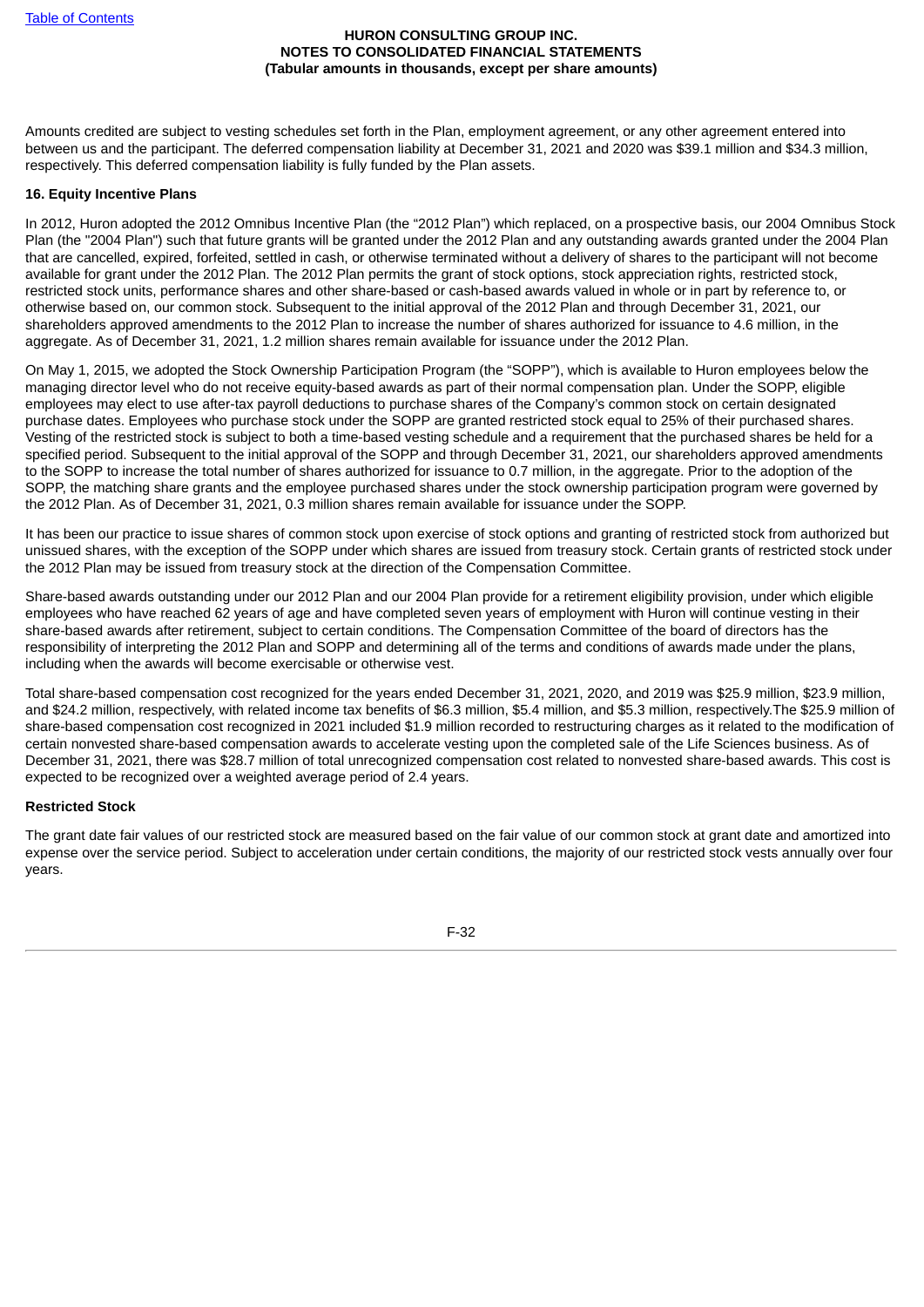The table below summarizes the restricted stock activity for the year ended December 31, 2021.

|                                                 |                                       |                                                    | Weighted     |      |                                                                   |
|-------------------------------------------------|---------------------------------------|----------------------------------------------------|--------------|------|-------------------------------------------------------------------|
|                                                 | 2012 Omnibus<br><b>Incentive Plan</b> | <b>Stock Ownership</b><br>Participation<br>Program | <b>Total</b> |      | Average<br><b>Grant Date</b><br><b>Fair Value</b><br>(in dollars) |
| Nonvested restricted stock at December 31, 2020 | 881                                   | 18                                                 | 899          | \$   | 51.12                                                             |
| Granted                                         | 404                                   | 16                                                 | 420          | -\$  | 53.84                                                             |
| Vested                                          | (369)                                 | (16)                                               | (385)        | - \$ | 48.40                                                             |
| Forfeited                                       | (48)                                  | $\left( 4\right)$                                  | (52)         | -\$  | 52.67                                                             |
| Nonvested restricted stock at December 31, 2021 | 868                                   | 14                                                 | 882          | \$   | 53.51                                                             |

The aggregate fair value of restricted stock that vested during the years ended December 31, 2021, 2020, and 2019 was \$19.8 million, \$18.6 million, and \$14.5 million, respectively. The weighted average grant date fair value per share of restricted stock granted during 2020 and 2019 was \$58.13 and \$48.57, respectively.

## **Performance-based Share Awards**

The total number of shares earned by recipients of performance-based share awards is contingent upon meeting practice specific and company-wide performance goals. Following the performance period, certain awards are subject to the completion of a service period, which is generally an additional two years. These earned awards vest on a graded vesting schedule over the service period. For certain performance awards, the recipients may earn additional shares of stock for performance achieved above the stated target. The grant date fair values of our performance-based share awards are measured based on the fair value of our common stock at grant date. Compensation cost is amortized into expense over the service period, including the performance period.

The table below summarizes the performance-based stock activity for the year ended December 31, 2021. All nonvested performance-based stock outstanding at December 31, 2021 and 2020 was granted under the 2012 Omnibus Incentive Plan.

|                                                            | Number of<br><b>Shares</b> |      | Weighted<br>Average<br><b>Grant Date</b><br><b>Fair Value</b><br>(in dollars) |
|------------------------------------------------------------|----------------------------|------|-------------------------------------------------------------------------------|
| Nonvested performance-based stock at December 31, 2020     | 519                        | - \$ | 49.42                                                                         |
| Granted <sup>(1)</sup>                                     | 272                        | - \$ | 53.75                                                                         |
| Vested                                                     | $(191)$ \$                 |      | 39.04                                                                         |
| Forfeited $(2)$                                            | (162)                      | - \$ | 53.80                                                                         |
| Nonvested performance-based stock at December 31, 2021 (3) | 438                        | \$.  | 53.08                                                                         |

- (1) Shares granted in 2021 are presented at the stated target, which represents the base number of shares that could be earned. Actual shares earned may be below or, for certain grants, above the target based on the achievement of specific financial goals.
- (2) Forfeited shares include shares forfeited as a result of not meeting the performance criteria of the award as well as shares forfeited upon termination.
- (3) Of the 438,000 nonvested performance-based shares outstanding as of December 31, 2021, 383,167 shares were unearned and subject to achievement of specific financial goals. Once earned, the awards will be subject to time-based vesting according to the terms of the award. Based on 2021 financial results, approximately 189,161 of the 383,167 unearned shares will be forfeited in the first quarter of 2022.

The aggregate fair value of performance-based stock that vested during the years ended December 31, 2021, 2020, and 2019 was \$9.8 million, \$5.9 million, and \$3.4 million, respectively. The weighted average grant date fair value per share of performance-based stock granted during 2020 and 2019 was \$58.84 and \$47.93, respectively.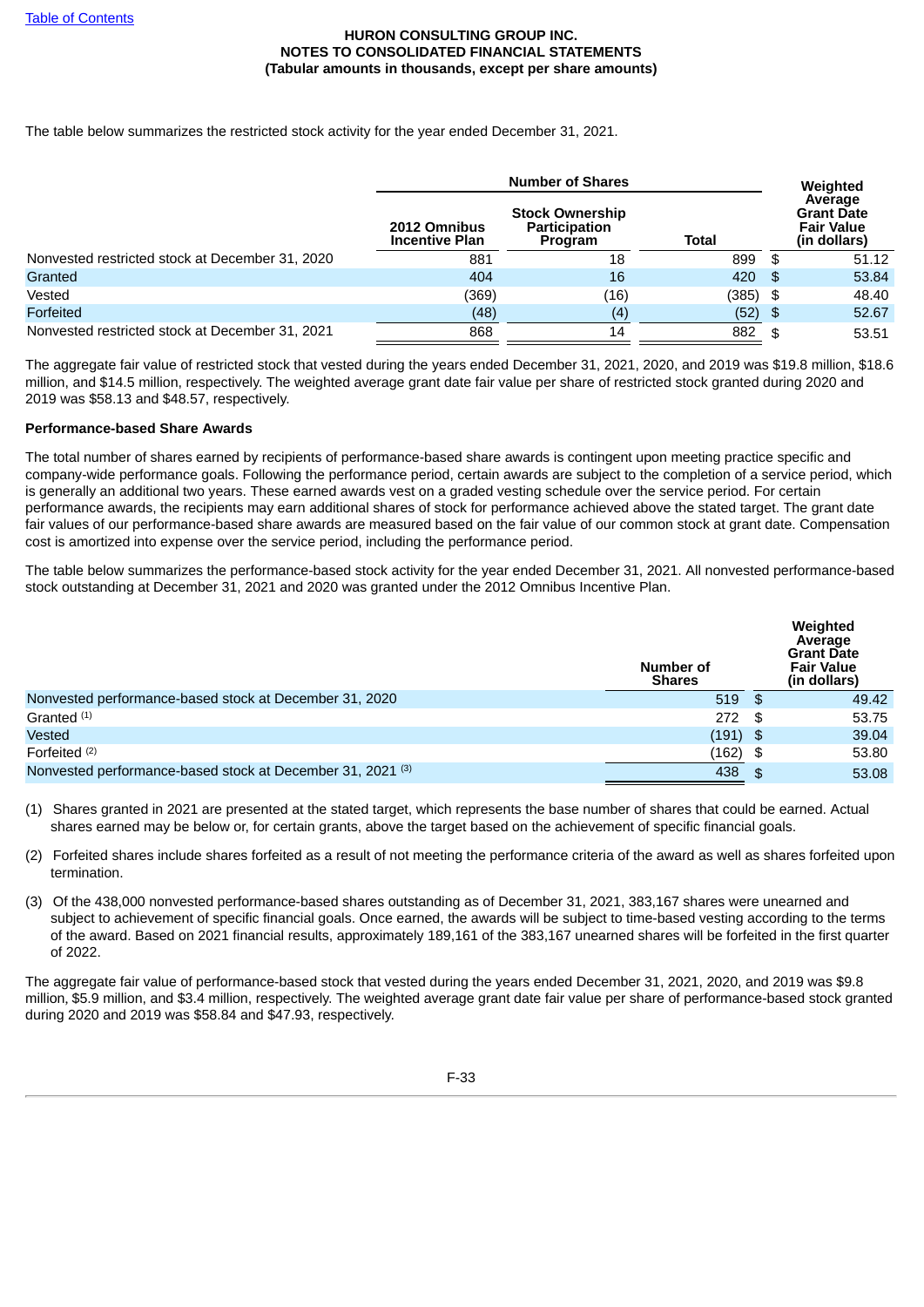# **Stock Options**

We grant stock options at exercise prices equal to the fair value of the Company's common stock on the date of grant. Subject to acceleration under certain conditions, our stock options vest annually over four years. Our stock options have a contractual term between 7 and 10 years.

The fair value of the options granted during 2021 were calculated using the Black-Scholes option pricing model using the following assumptions:

|                                            | 2021       |
|--------------------------------------------|------------|
| <b>Black-Scholes option pricing model:</b> |            |
| Expected dividend yield                    | $-$ %      |
| <b>Expected volatility</b>                 | 40.0%      |
| Risk-free rate                             | $0.9\%$    |
| Expected option life (in years)            | 4.75 years |

**2021**

**Weighted**

Expected volatility was based on our historical stock prices as we believe that our historical volatility provides the most reliable indication of future volatility and sufficient historical daily stock price observations are available. The risk-free interest rate was based on the rate of U.S. Treasury bills with an equivalent expected term of the stock options at the time of the option grant. The expected option life was estimated using the simplified method, which is a weighted average of the vesting term and the contractual term, to determine the expected term.The simplified method was used due to the lack of sufficient data available to provide a reasonable basis upon which to estimate the expected term.

Stock option activity for the year ended December 31, 2021 was as follows:

| <b>Number</b><br>οt<br><b>Options</b><br>(in thousands) |     | Weighted<br>Average<br><b>Exercise</b><br><b>Price</b><br>(in dollars) | wuuyuutu<br>Average<br>Remaining<br><b>Contractual</b><br>Term<br>(in years) | Aggregate<br><b>Intrinsic</b><br>Value<br>(in millions) |
|---------------------------------------------------------|-----|------------------------------------------------------------------------|------------------------------------------------------------------------------|---------------------------------------------------------|
| 66                                                      |     | 37.31                                                                  |                                                                              | 1.4                                                     |
| 50                                                      |     | 52.49                                                                  |                                                                              |                                                         |
|                                                         |     | 34.34                                                                  |                                                                              | \$<br>0.4                                               |
|                                                         |     |                                                                        |                                                                              |                                                         |
| 93                                                      | -\$ | 46.25                                                                  |                                                                              | 0.3                                                     |
| 43                                                      |     | 38.93                                                                  |                                                                              | 0.5                                                     |
|                                                         |     | - \$<br>- \$<br>$(23)$ \$<br>- \$                                      |                                                                              | $1.5$ \$<br>$4.1 \text{ }$ \$<br>$0.9 \text{ } $$       |

(1) Of the 93,000 outstanding options, approximately 11,000 were granted under the 2004 Omnibus Stock Plan, and the remaining 82,000 options were granted under the 2012 Omnibus Incentive Plan.

The weighted average grant date fair value of stock options granted during 2021 was \$18.42. No stock options were granted in 2020 and 2019. The aggregate intrinsic value of options exercised during 2020 and 2019 was \$1.1 million and \$1.6 million, respectively.

# **17. Income Taxes**

The Coronavirus Aid, Relief, and Economic Security Act ("CARES Act"), which was signed into law on March 27, 2020, is an approximately \$2 trillion emergency economic stimulus package in response to the COVID-19 outbreak, which among other items, includes income tax provisions relating to net operating loss carryback period, options to defer payroll tax payments for a limited period and technical corrections to tax depreciation methods for qualified improvement property. During 2020, as a result of the CARES Act, we recognized a \$1.5 million tax benefit related to the remeasurement of a portion of our income tax receivable for the federal net operating losses incurred in 2018 and 2020 that were carried back to prior year income, both for a refund at the higher, prior year tax rate. As a result of electing the retroactive Global Intangible Low-Taxed Income ("GILTI") high-tax exclusion in the second quarter of 2021, we recognized a \$1.0 million tax benefit of which \$0.4 million related to carrying back our increased 2018 federal net operating loss to prior year income for a refund at the higher, prior year tax rate. During the third quarter of 2021, we recognized an additional tax benefit of \$2.0 million, primarily related to the U.S. federal return to provision adjustments for carrying back our increased 2020 federal net operating loss to prior year income for a refund at the higher, prior year tax rate.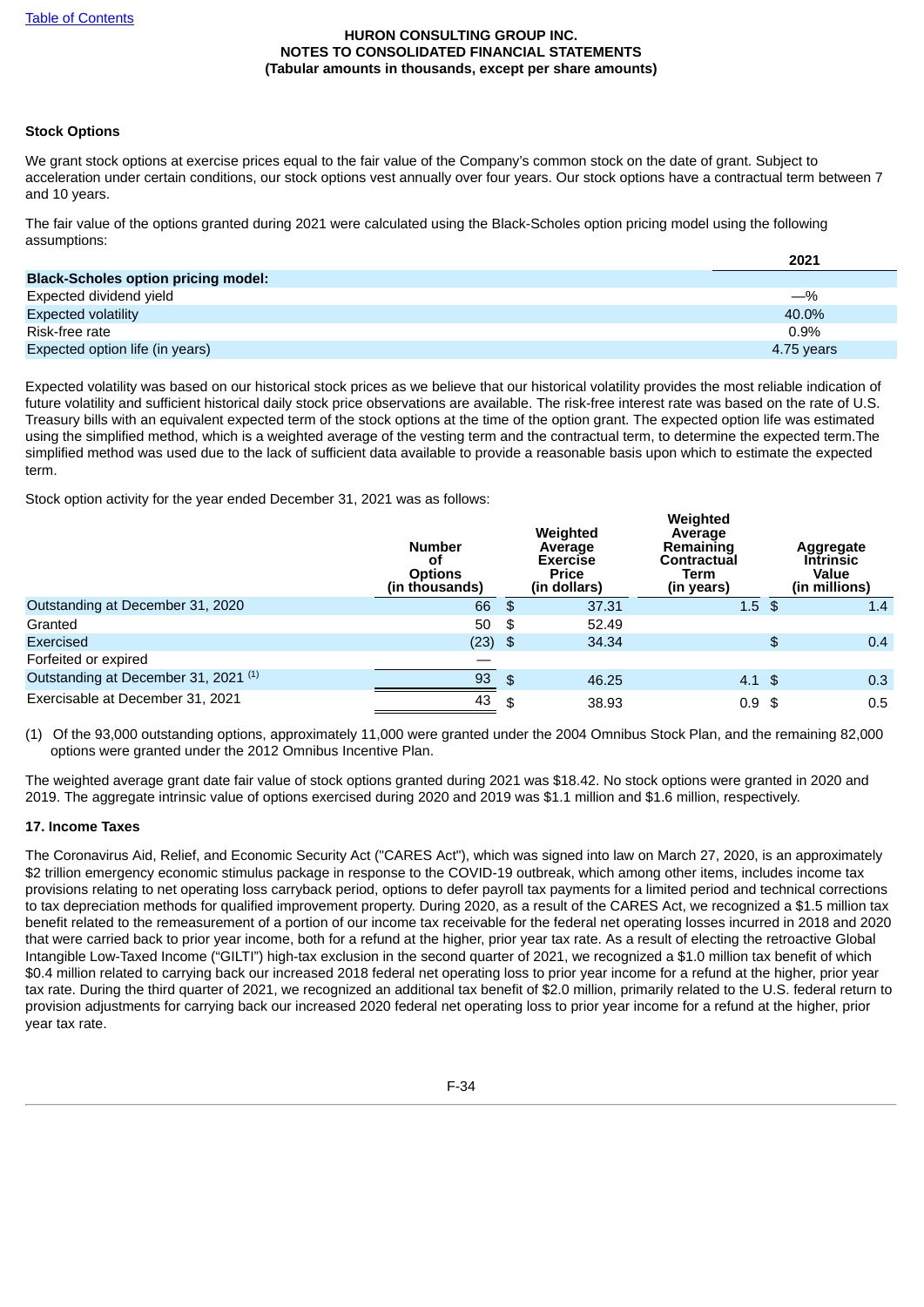Through December 31, 2020, we deferred \$12.2 million of payroll tax payments, of which \$6.1 million was expected to be paid in the fourth quarter of 2021 and \$6.1 million was expected to be paid in the fourth quarter of 2022, and were included as components of accrued payroll and related benefits and deferred compensation and other liabilities on our consolidated balance sheet as of December 31, 2020. In the third quarter of 2021, all of the \$12.2 million of deferred payroll tax payments were repaid.

The income tax expense for continuing operations for the years ended December 31, 2021, 2020, and 2019 consisted of the following:

|                                              | Year Ended December 31, |                       |  |        |  |
|----------------------------------------------|-------------------------|-----------------------|--|--------|--|
|                                              | 2021                    | 2020                  |  | 2019   |  |
| <b>Current:</b>                              |                         |                       |  |        |  |
| Federal                                      | \$<br>$(934)$ \$        | $(2,480)$ \$          |  | 125    |  |
| <b>State</b>                                 | 1,974                   | 168                   |  | 2,014  |  |
| Foreign                                      | 3,529                   | 2,016                 |  | (422)  |  |
| <b>Total current</b>                         | 4,569                   | (296)                 |  | 1,717  |  |
| Deferred:                                    |                         |                       |  |        |  |
| Federal                                      | 10,951                  | (7, 414)              |  | 7,467  |  |
| State                                        | 2,372                   | (2,025)               |  | 1,610  |  |
| Foreign                                      | (843)                   | (420)                 |  | (282)  |  |
| Total deferred                               | 12,480                  | (9,859)               |  | 8,795  |  |
| Income tax expense for continuing operations | 17,049                  | $(10, 155)$ \$<br>-\$ |  | 10,512 |  |

The components of income from continuing operations before taxes were as follows:

|              | Year Ended December 31, |    |           |        |         |  |  |
|--------------|-------------------------|----|-----------|--------|---------|--|--|
|              | 2021                    |    | 2020      |        | 2019    |  |  |
| <b>U.S.</b>  | 70,963                  | \$ | (35,054)  | ሖ<br>Ф | 53,898  |  |  |
| Foreign      | 9.073                   |    | 1.181     |        | (1,407) |  |  |
| <b>Total</b> | 80,036                  | \$ | (33, 873) | œ<br>Œ | 52,491  |  |  |

A reconciliation of the U.S. statutory income tax rate to our effective tax rate for continuing operations is as follows:

|                                                      | <b>Year Ended December 31,</b> |        |        |  |  |  |  |
|------------------------------------------------------|--------------------------------|--------|--------|--|--|--|--|
|                                                      | 2021                           | 2020   | 2019   |  |  |  |  |
| Percent of pretax income from continuing operations: |                                |        |        |  |  |  |  |
| At U.S. statutory tax rate                           | 21.0 %                         | 21.0 % | 21.0 % |  |  |  |  |
| State income taxes, net of federal benefit           | 5.2                            | 4.4    | 6.1    |  |  |  |  |
| Disallowed executive compensation                    | 1.2                            | (2.8)  | 2.0    |  |  |  |  |
| <b>Valuation allowance</b>                           | 1.1                            | (3.1)  | (2.9)  |  |  |  |  |
| Meals and entertainment                              | 0.1                            | (0.6)  | 1.6    |  |  |  |  |
| CARES Act net operating loss carryback               | (3.8)                          | 4.4    |        |  |  |  |  |
| Tax credits                                          | (1.3)                          | 3.0    | (3.1)  |  |  |  |  |
| Realized investment gains/losses                     | (1.1)                          | 2.6    | (1.8)  |  |  |  |  |
| Stock-based compensation                             | (0.7)                          | 4.3    | (1.1)  |  |  |  |  |
| Foreign source income                                | (0.2)                          | 0.5    | (0.5)  |  |  |  |  |
| Deferred tax adjustments                             | (0.2)                          | 1.7    | 0.6    |  |  |  |  |
| Goodwill impairment charges                          |                                | (2.6)  |        |  |  |  |  |
| Unrecognized tax benefits                            |                                | (2.0)  | (0.4)  |  |  |  |  |
| Net tax benefit related to "check-the-box" election  |                                |        | (1.4)  |  |  |  |  |
| Other                                                |                                | (0.8)  | (0.1)  |  |  |  |  |
| Effective income tax rate for continuing operations  | 21.3 %                         | 30.0 % | 20.0 % |  |  |  |  |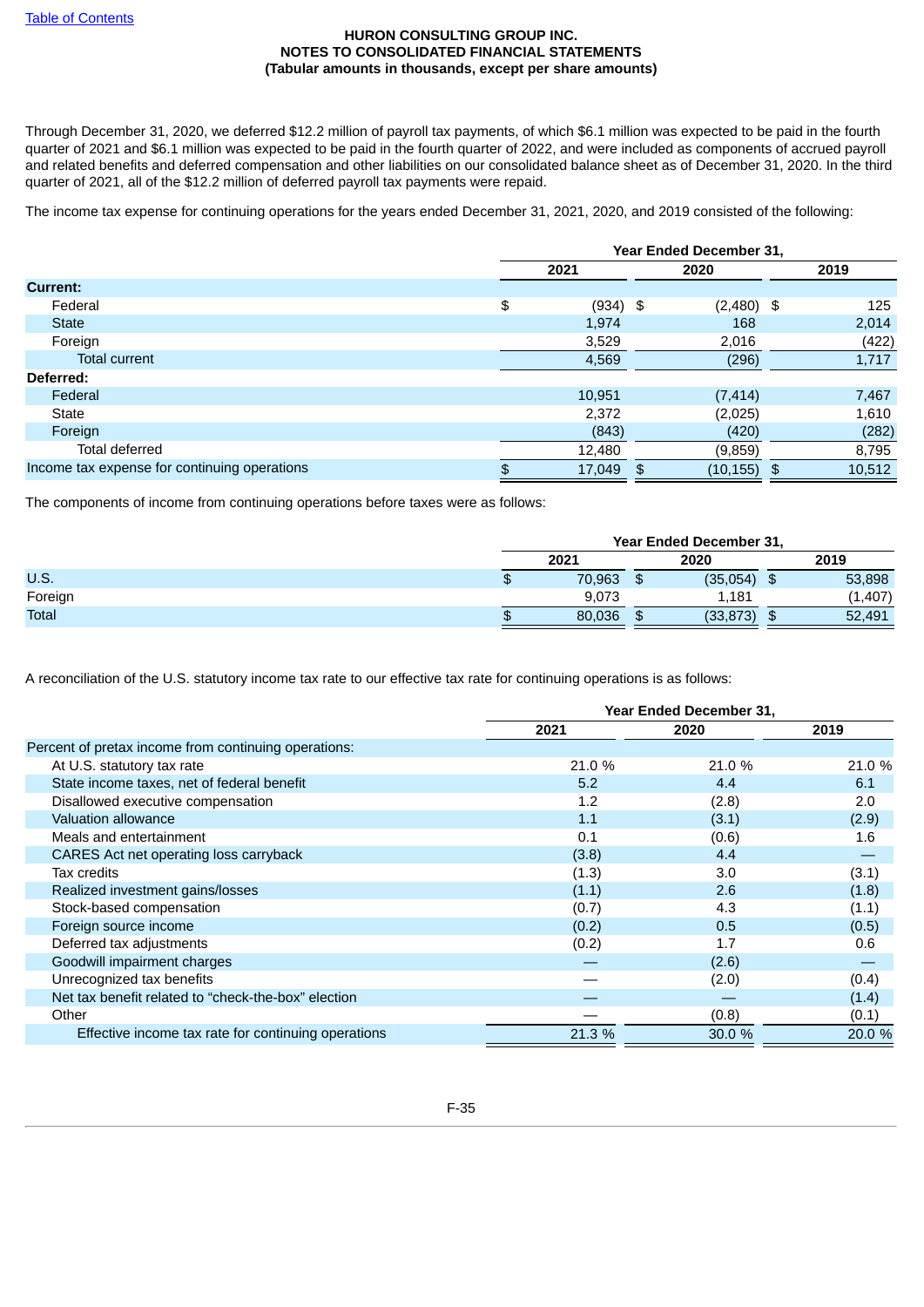The net deferred tax asset (liability) for continuing operations at December 31, 2021 and 2020 consisted of the following:

|                                                              | As of December 31,   |    |           |  |  |
|--------------------------------------------------------------|----------------------|----|-----------|--|--|
|                                                              | 2021                 |    | 2020      |  |  |
| Deferred tax assets:                                         |                      |    |           |  |  |
| Operating lease liabilities                                  | \$<br>17,542         | \$ | 19,617    |  |  |
| Deferred compensation liability                              | 10,331               |    | 9,002     |  |  |
| Share-based compensation                                     | 8,062                |    | 7,579     |  |  |
| Accrued payroll and payroll related liabilities              | 5,645                |    | 3,745     |  |  |
| <b>Tax credits</b>                                           | 1,828                |    | 1,773     |  |  |
| Net operating loss carryforwards                             | 1,243                |    | 944       |  |  |
| Deferred payroll tax payments                                |                      |    | 3,235     |  |  |
| Other                                                        | 2,009                |    | 3,278     |  |  |
| Total deferred tax assets                                    | 46,660               |    | 49,173    |  |  |
| <b>Valuation allowance</b>                                   | (2,876)              |    | (2, 112)  |  |  |
| Net deferred tax assets                                      | 43,784               |    | 47,061    |  |  |
| Deferred tax liabilities:                                    |                      |    |           |  |  |
| Intangibles and goodwill                                     | (24, 375)            |    | (12, 956) |  |  |
| Operating lease right-of-use assets                          | (9,837)              |    | (11,079)  |  |  |
| Convertible debt investment                                  | (6,604)              |    | (6, 219)  |  |  |
| Software development costs                                   | (6,071)              |    | (6,054)   |  |  |
| Property and equipment                                       | (2,730)              |    | (3,007)   |  |  |
| Prepaid expenses                                             | (2, 137)             |    | (2,708)   |  |  |
| Other                                                        | (2,499)              |    | (1, 275)  |  |  |
| Total deferred tax liabilities                               | (54, 253)            |    | (43, 298) |  |  |
| Net deferred tax asset (liability) for continuing operations | \$<br>$(10, 469)$ \$ |    | 3,763     |  |  |

As of December 31, 2021 and 2020, we had valuation allowances of \$2.9 million and \$2.1 million, respectively, primarily due to uncertainties relating to the ability to realize deferred tax assets recorded for foreign losses and tax credits. The increase in valuation allowances in 2021 primarily related to an increase in the valuation allowance for foreign losses and tax credits.

We have foreign net operating losses of \$5.9 million which begin to expire in 2027 and state net operating loss carryforwards of \$4.9 million which will begin to expire in 2030, if not utilized. We have federal and state tax credit carryforwards of \$1.8 million which will begin to expire in 2022, if not utilized.

We recognize the tax benefit from an uncertain tax position only if it is more likely than not that the tax position will be sustained on examination by the taxing authorities, based on the technical merits of the position. The tax benefits recognized in the financial statements from such a position are measured based on the largest benefit that has a greater than fifty percent likelihood of being realized upon ultimate resolution.

A reconciliation of our beginning and ending amount of unrecognized tax benefits is as follows:

|                                                         | <b>Unrecognized Tax Benefits</b> |
|---------------------------------------------------------|----------------------------------|
| Balance at January 1, 2019                              | 900                              |
| Decrease due to settlements of prior year tax positions | (115)                            |
| Decrease due to lapse of statute of limitations         | (735)                            |
| Balance at December 31, 2019                            | 50                               |
| Additions based on tax positions related to prior years | 694                              |
| Balance at December 31, 2020                            | 744                              |
| Balance at December 31, 2021                            | 744                              |

As of both December 31, 2021 and 2020, we had \$0.7 million of unrecognized tax benefits which would affect the effective tax rate of continuing operations if recognized. It is reasonably possible that approximately \$0.1 million of the liability for unrecognized tax benefits at December 31, 2021 could decrease in the next twelve months primarily due to the expiration of statutes of limitations.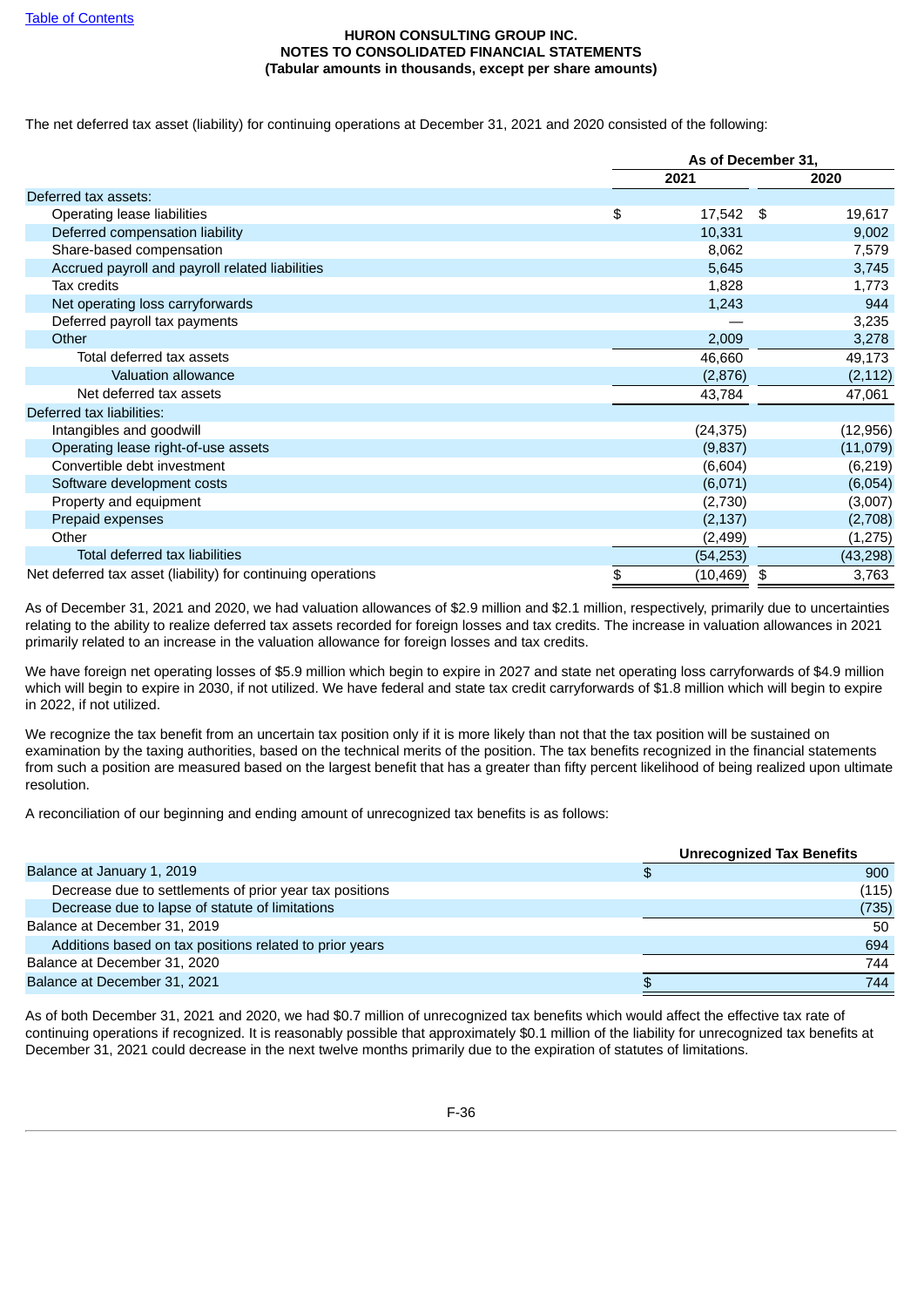As of December 31, 2021 and 2020, we had \$0.1 million and less than \$0.1 million, respectively, accrued for the potential payment of interest and penalties. Accrued interest and penalties are recorded as a component of provision for income taxes on our consolidated statement of operations.

We file income tax returns with federal, state, local and foreign jurisdictions. Tax years 2018 through 2020 are subject to future examinations by federal tax authorities. Tax years 2015 through 2020 are subject to future examinations by state and local tax authorities. Our foreign income tax filings are subject to future examinations by the local foreign tax authorities for tax years 2016 through 2020. Currently, we are not under audit by any tax authority.

# **18. Commitments, Contingencies and Guarantees**

## **Lease Commitments**

We lease office space, data centers and certain equipment under non-cancelable operating lease arrangements expiring on various dates through 2029, with various renewal options. Office facilities under operating leases include fixed payments plus, in some cases, scheduled base rent increases over the term of the lease. Certain leases require variable payments of real estate taxes, insurance and operating expenses. See Note 5 "Leases" for additional information on our leases, including the remaining expected lease payments under our operating leases as of December 31, 2021.

# **Litigation**

# *Oaktree*

On November 9, 2018, Huron Consulting Services LLC, a wholly owned subsidiary of Huron, was engaged by Oaktree Medical Centre LLC, a management services organization ("Oaktree"), to perform interim management and financial advisory services. As part of the services, a Huron employee was appointed by Oaktree's board of directors to serve as Chief Restructuring Officer of Oaktree (the "CRO"). The engagement letter through which Oaktree retained Huron's services (the "Engagement Letter") states that all disputes or claims arising thereunder are subject to binding arbitration, disclaims special, consequential, incidental and exemplary damages and losses and caps liability to the fees paid for the portion of the engagement giving rise to any liability. On September 19, 2019, Oaktree and certain of its affiliates filed for Chapter 7 liquidation in the U.S. Bankruptcy Court for the Western District of North Carolina, with the cases subsequently transferred to the District of South Carolina. As a result of the bankruptcy filing, a Chapter 7 trustee was appointed to oversee the bankruptcy estates, at which time Huron's services for Oaktree concluded.

In April 2021, Trustee's counsel communicated in writing to Huron its intent to pursue various claims against Huron and the CRO, among others, on behalf of the bankruptcy estates related to the services carried out by Huron and the CRO during the engagement.

On September 17, 2021, the Trustee filed a complaint in the Bankruptcy Court for the District of South Carolina against Huron and the CRO, among others (the "Complaint"), alleging breach of fiduciary duty, aiding and abetting a breach of fiduciary duty, negligence, violations of the South Carolina Unfair Trade Practices Act, fraud, civil conspiracy, unjust enrichment, and recovery of avoided transfers under sections 547, 548 and 550 of the Bankruptcy Code. On December 7, 2021, the Trustee filed an amended version of the Complaint (the "Amended Complaint"), generally alleging the same claims asserted in the initial Complaint but (i) removing the claim for a violation of the South Carolina Unfair Trade Practices Act and (ii) adding a claim for breach of contract.

In the Amended Complaint, the Trustee asserts that Huron and the CRO, among others, did not develop and implement a Chapter 11 restructuring plan on a timely basis and that their failure to do so led to significant damages. The Trustee seeks an unspecified amount of monetary damages in the Amended Complaint. We believe the Trustee's allegations with respect to Huron and the CRO are without merit, and we are vigorously defending ourselves against the allegations raised in the Amended Complaint. On December 21, 2021, we filed a motion to dismiss all of the claims in the Amended Complaint; the motion remains pending. Notwithstanding the foregoing, given the inherent risk and uncertainty associated with all litigation, we cannot estimate the potential liability with respect to such allegations at this time.

From time to time, we are involved in legal proceedings and litigation arising in the ordinary course of business. As of the date of this Annual Report on Form 10-K, we are not a party to any litigation or legal proceeding or subject to any claim that, in the current opinion of management, could reasonably be expected to have a material adverse effect on our financial position or results of operations. However, due to the risks and uncertainties inherent in legal proceedings, actual results could differ from current expected results.

## **Guarantees**

Guarantees in the form of letters of credit totaling \$0.7 million and \$1.6 million were outstanding at December 31, 2021 and 2020, respectively, primarily to support certain office lease obligations.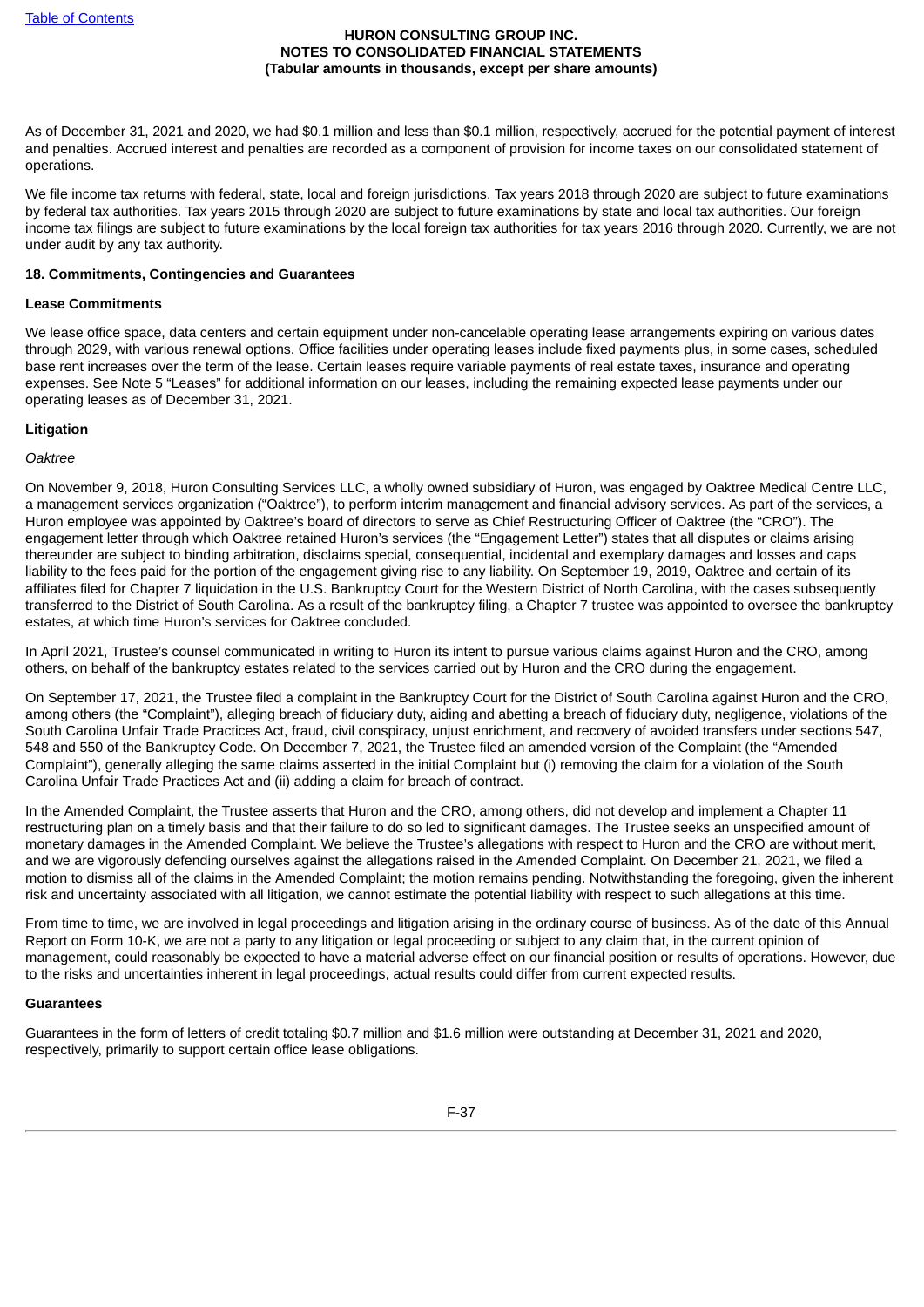In connection with certain business acquisitions, we may be required to pay post-closing consideration to the sellers if specific financial performance targets are met over a number of years as specified in the related purchase agreements. As of December 31, 2021 and 2020, the total estimated fair value of our outstanding contingent consideration liability was \$3.7 million and \$1.8 million, respectively.

To the extent permitted by law, our bylaws and articles of incorporation require that we indemnify our officers and directors against judgments, fines and amounts paid in settlement, including attorneys' fees, incurred in connection with civil or criminal action or proceedings, as it relates to their services to us if such person acted in good faith. Although there is no limit on the amount of indemnification, we may have recourse against our insurance carrier for certain payments made.

#### **19. Segment Information**

Segments are defined as components of a company that engage in business activities from which they may earn revenues and incur expenses, and for which separate financial information is available and is evaluated regularly by the chief operating decision maker, or decision-making group, in deciding how to allocate resources and in assessing performance. Our chief operating decision maker, who is our chief executive officer, manages the business under three operating segments, which are our reportable segments: Healthcare, Business Advisory, and Education.

#### • **Healthcare**

Our Healthcare segment serves providers and payors including national and regional hospitals, integrated health systems, academic medical centers, community hospitals, medical groups and health plans. Our Healthcare professionals have a depth of expertise in business operations, including financial and operational improvement, care transformation, and revenue cycle managed services; organizational transformation; and digital, technology and analytic solutions. Most healthcare organizations are focused on changing the way care is delivered; establishing a sustainable business model centered around optimal cost structures, reimbursement models and financial strategies; evolving their digital, technology and analytic capabilities; and exceeding the expectations of their employees and patients. Our solutions help clients adapt to this rapidly changing healthcare environment to become a more nimble, efficient and consumer-centric organization. We use our deep industry expertise to help clients solve a diverse set of business issues, including, but not limited to, optimizing financial and operational performance, improving care delivery and clinical outcomes, increasing physician, patient and employee satisfaction, evolving organizational culture, and maximizing return on technology investments.

## • **Business Advisory**

Our Business Advisory segment works with C-suite executives and business unit and functional leadership across a diverse set of organizations, including healthy, well-capitalized companies to organizations in transition, and across a broad range of industries, including healthcare, energy and utilities, financial services, life sciences, industrials and manufacturing, education, and the public sector. Our Business Advisory professionals have deep industry, functional and technical expertise that they put forward when delivering our digital, technology and analytics, strategy and innovation and restructuring and corporate finance services. In today's disruptive environment, organizations must reimagine their historical strategies and financial and operating models to sustain and advance their competitive advantage. Organizations also recognize the need to adopt technologies, automation and analytics to improve their operations and compete in a rapidly changing landscape. Our experts help organizations across industries with a variety of business challenges, including, but not limited to, embedding technology and analytics throughout their internal and customer-facing operations, developing insights into the needs of tomorrow's customers to evolve their enterprise and business unit strategies, bringing new products to market, and managing through stressed and distressed situations to create a viable path forward for stakeholders.

## **• Education**

Our Education segment serves public and private colleges and universities, academic medical centers, research institutes and other not-for-profit organizations. Our Education professionals have a depth of expertise in strategy; business operations, including in the areas of the research enterprise and student lifecycle; digital, technology and analytic solutions; and organizational transformation. Our Education segment clients are increasingly faced with financial and/or demographic and enrollment challenges as well as increased competition. To remain competitive, organizations must challenge traditional operating and financial models and reimagine strategic, operational and research-centered opportunities that advance their mission while strengthening their business models. We collaborate with clients to address these challenges and ensure they have a sustainable future. We combine our deep industry, functional and technical expertise to help clients solve their most pressing challenges, including, but not limited to, transforming business operations with technology; strengthening research strategies and support services; evolving their organizational strategy; optimizing financial and operational performance; and enhancing the student experience.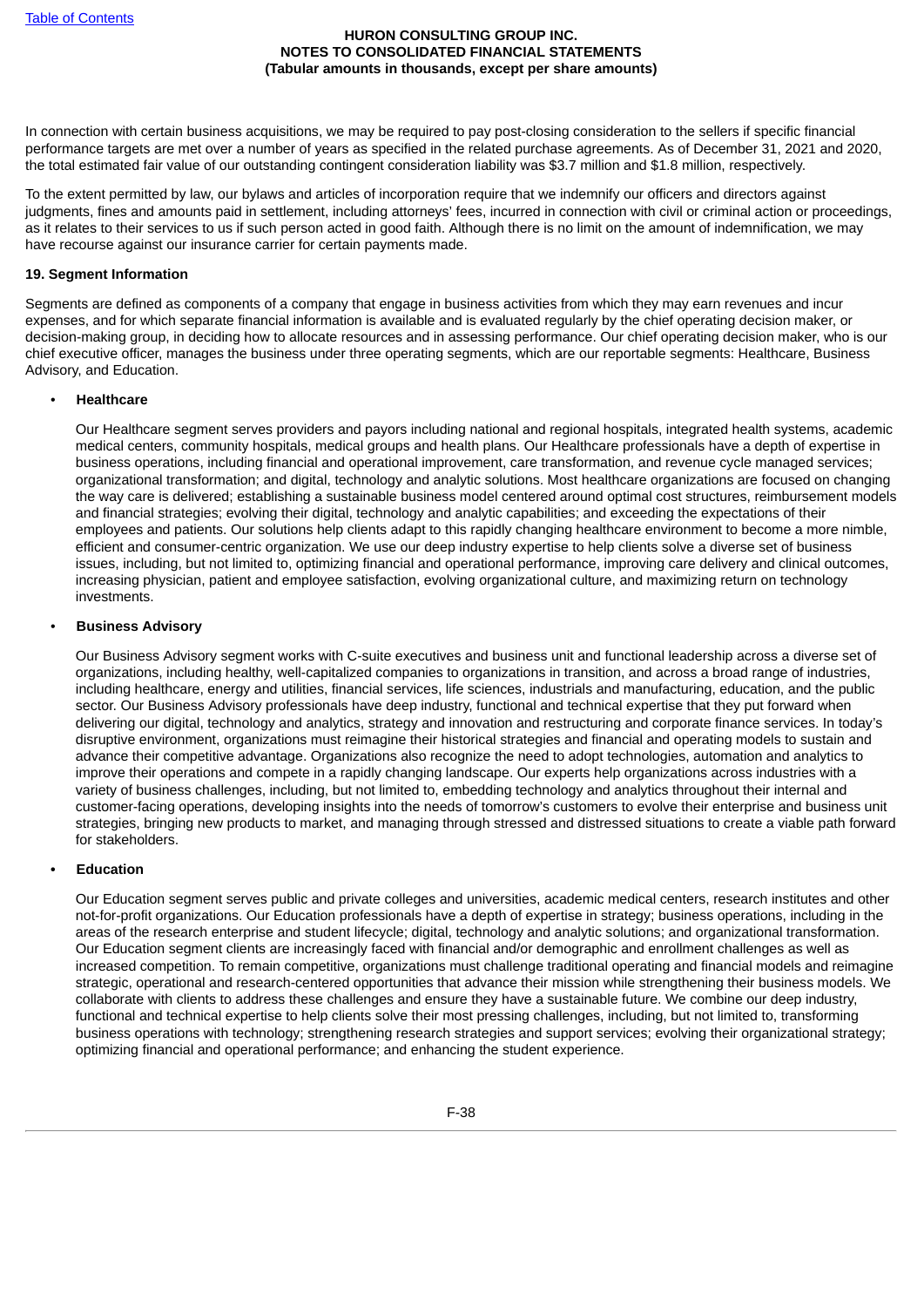Segment operating income consists of the revenues generated by a segment, less the direct costs of revenue and selling, general and administrative expenses that are incurred directly by the segment. Unallocated corporate costs include costs related to administrative functions that are performed in a centralized manner that are not attributable to a particular segment. These administrative function costs include costs for corporate office support, certain office facility costs, costs related to accounting and finance, human resources, legal, marketing, information technology, and company-wide business development functions, as well as costs related to overall corporate management.

Effective January 1, 2022, we modified our operating model to expand and more deeply integrate our industry expertise with our digital, strategic and financial advisory capabilities. The new operating model will strengthen Huron's go-to-market strategy, drive efficiencies that support margin expansion, and position the company to accelerate growth.

To align with the new operating model, effective with reporting for periods beginning January 1, 2022, we will begin reporting under the following three industries, which will be our reportable segments: Healthcare, Education and Commercial. The Commercial segment will include all industries outside of healthcare and education, including, but not limited to, financial services and energy and utilities. In the new reporting structure, each segment will include all revenue and costs associated with engagements delivered in the respective industry segments. The new Healthcare and Education segments will include some revenue and costs historically reported in the Business Advisory segment and the Healthcare segment will include some revenue and costs historically reported in the Education segment. We will also provide revenue reporting across two principal capabilities: i) Consulting and Managed Services and ii) Digital. These changes will create greater transparency for investors by improving visibility into the core drivers of our business. While our consolidated results will not be impacted, we will recast our historical segment information during 2022 for consistent presentation.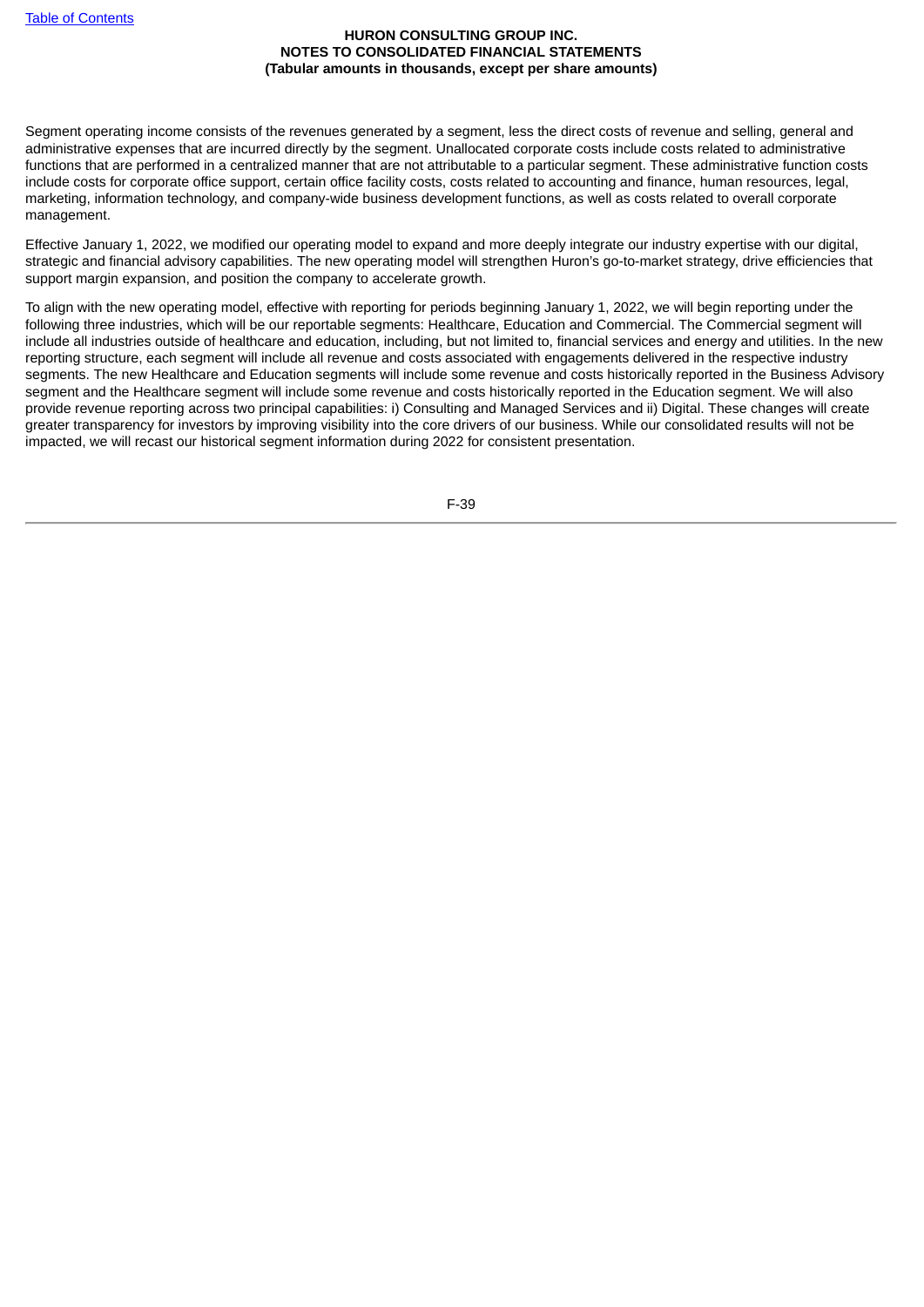The tables below set forth information about our operating segments for the years ended December 31, 2021, 2020, and 2019, along with the items necessary to reconcile the segment information to the totals reported in the accompanying consolidated financial statements. We do not present financial information by geographic area because the financial results of our international operations are not significant to our consolidated financial statements.

|                                                              | Year Ended December 31, |         |    |           |                |           |
|--------------------------------------------------------------|-------------------------|---------|----|-----------|----------------|-----------|
|                                                              | 2021                    |         |    | 2020      |                | 2019      |
| <b>Healthcare:</b>                                           |                         |         |    |           |                |           |
| Revenues                                                     | \$                      | 377,577 | \$ | 353,437   | \$             | 399,221   |
| Operating income                                             | \$                      | 104.010 | \$ | 94.925    | \$             | 125,724   |
| Segment operating income as a percentage of segment revenues |                         | 27.5 %  |    | 26.9 %    |                | 31.5 %    |
| <b>Business Advisory:</b>                                    |                         |         |    |           |                |           |
| Revenues                                                     | \$                      | 291,663 | \$ | 267.361   | \$             | 252,508   |
| Operating income                                             | \$                      | 48.236  | \$ | 48.046    | \$             | 49,695    |
| Segment operating income as a percentage of segment revenues |                         | 16.5 %  |    | 18.0 %    |                | 19.7 %    |
| <b>Education:</b>                                            |                         |         |    |           |                |           |
| Revenues                                                     | \$                      | 236,400 | \$ | 223,329   | \$             | 225,028   |
| Operating income                                             | \$                      | 52,772  | \$ | 47,503    | $\mathfrak{L}$ | 55,741    |
| Segment operating income as a percentage of segment revenues |                         | 22.3 %  |    | 21.3 %    |                | 24.8 %    |
| <b>Total Company:</b>                                        |                         |         |    |           |                |           |
| Revenues                                                     | \$                      | 905,640 | \$ | 844,127   | \$             | 876,757   |
| Reimbursable expenses                                        |                         | 21,318  |    | 26,887    |                | 88,717    |
| Total revenues and reimbursable expenses                     | \$                      | 926,958 | \$ | 871,014   | \$             | 965,474   |
|                                                              |                         |         |    |           |                |           |
| Segment operating income                                     | \$                      | 205,018 | \$ | 190,474   | \$             | 231,160   |
| Items not allocated at the segment level:                    |                         |         |    |           |                |           |
| Other operating expenses                                     |                         | 131,372 |    | 135,255   |                | 140,285   |
| Litigation and other losses (gains)                          |                         | 173     |    | (150)     |                | (1, 196)  |
| Depreciation and amortization                                |                         | 20,634  |    | 24,405    |                | 28,365    |
| Goodwill impairment charges <sup>(1)</sup>                   |                         |         |    | 59,816    |                |           |
| Other income (expense), net                                  |                         | 27,197  |    | (5,021)   |                | (11, 215) |
| Income (loss) from continuing operations before taxes        | \$                      | 80,036  | \$ | (33, 873) | $\frac{4}{5}$  | 52,491    |

(1) The goodwill impairment charges are not allocated at the segment level because the underlying goodwill asset is reflective of our corporate investment in the segments. We do not include the impact of goodwill impairment charges in our evaluation of segment performance.

|                          | As of December 31, |           |     |           |    |           |  |  |  |  |
|--------------------------|--------------------|-----------|-----|-----------|----|-----------|--|--|--|--|
| <b>Segment Assets:</b>   |                    | 2021      |     | 2020      |    | 2019      |  |  |  |  |
| Healthcare               | Ф                  | 90,059    | \$  | 40,217    | \$ | 73,019    |  |  |  |  |
| <b>Business Advisory</b> |                    | 57.738    |     | 38,402    |    | 59,315    |  |  |  |  |
| Education                |                    | 46.592    |     | 34.534    |    | 38,881    |  |  |  |  |
| Unallocated assets (1)   |                    | 924.960   |     | 937.822   |    | 933.056   |  |  |  |  |
| <b>Total assets</b>      |                    | 1.119.349 | \$. | 1,050,975 | \$ | 1,104,271 |  |  |  |  |

(1) Unallocated assets include goodwill and intangible assets and our long-term investments, as management does not evaluate these items at the segment level when assessing segment performance or allocating resources. Refer to Note 4 "Goodwill and Intangible Assets" and Note 13 "Fair Value of Financial Instruments" for further information on these assets.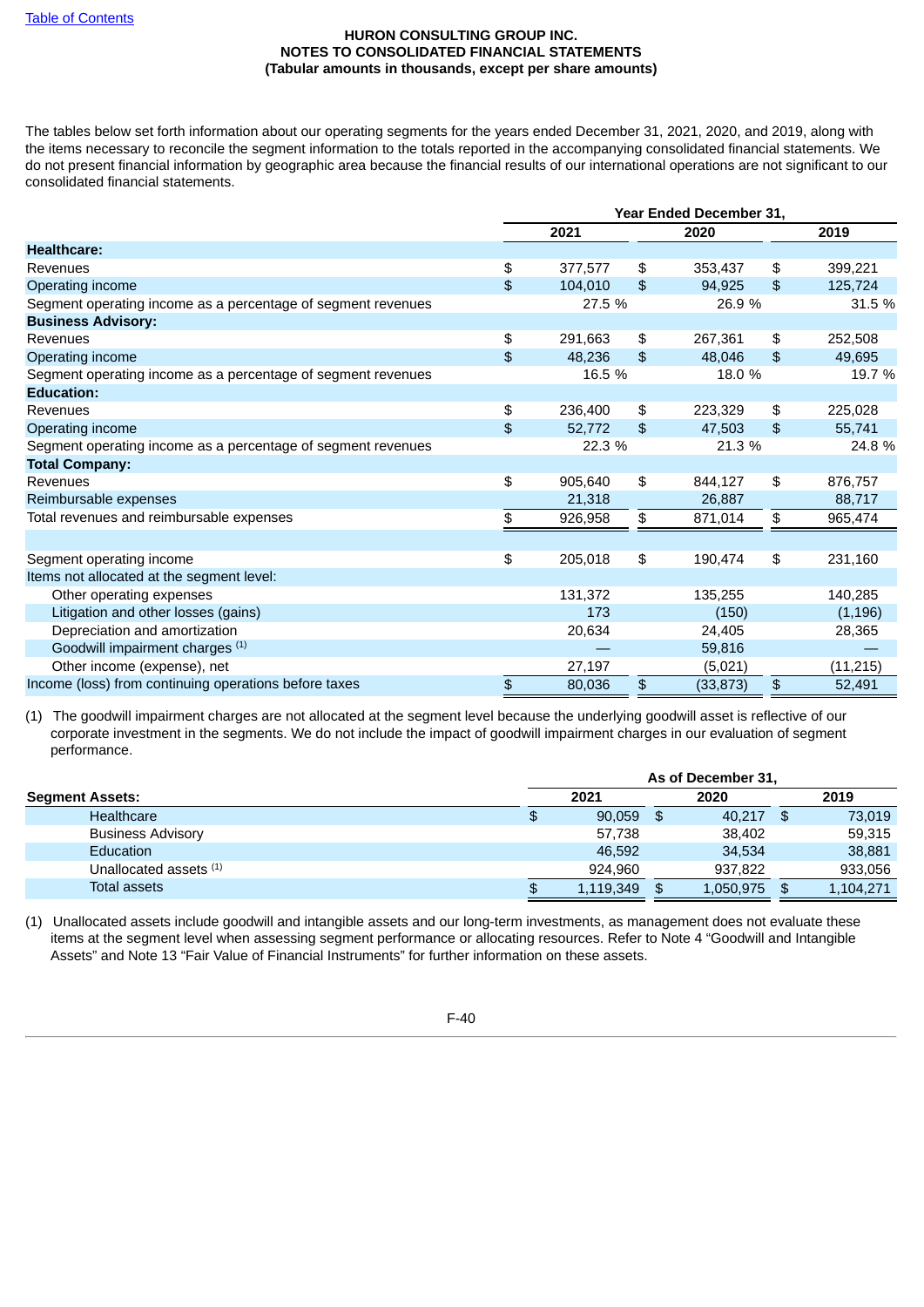The following table illustrates the disaggregation of revenues by billing arrangements, employee types, and timing of revenue recognition, including a reconciliation of the disaggregated revenues to revenues from our three operating segments for the year ended December 31, 2021, 2020 and 2019.

In conjunction with our continuous evaluation of the appropriate level of disaggregation of revenues as our business evolves and in consideration of a group hire of approximately 300 employees in our Healthcare Managed Services solution within our Healthcare segment in the second quarter of 2021, we began assessing our operating performance by the following three employee types: billable consultants, fulltime equivalents, and Healthcare Managed Services employees. The disaggregation of revenues by employee type previously reported for the twelve months ended December 31, 2020 and 2019 was revised below to reflect this change. This change has no impact on our consolidated total revenues or total revenues by segment.

|                                                            | Year Ended December 31, 2021 |         |                                    |         |                  |         |    |         |
|------------------------------------------------------------|------------------------------|---------|------------------------------------|---------|------------------|---------|----|---------|
|                                                            | <b>Healthcare</b>            |         | <b>Business</b><br><b>Advisory</b> |         | <b>Education</b> |         |    | Total   |
| <b>Billing Arrangements</b>                                |                              |         |                                    |         |                  |         |    |         |
| Fixed-fee                                                  | \$                           | 218.415 | \$                                 | 121,648 | \$               | 60.077  | \$ | 400,140 |
| Time and expense                                           |                              | 64,394  |                                    | 143,024 |                  | 147,245 |    | 354,663 |
| Performance-based                                          |                              | 73,360  |                                    | 18,296  |                  |         |    | 91,656  |
| Software support, maintenance and subscriptions            |                              | 21,408  |                                    | 8,695   |                  | 29,078  |    | 59,181  |
| Total                                                      | \$                           | 377,577 | \$                                 | 291,663 | \$               | 236,400 | \$ | 905,640 |
|                                                            |                              |         |                                    |         |                  |         |    |         |
| Employee Type <sup>(1)</sup>                               |                              |         |                                    |         |                  |         |    |         |
| Revenue generated by billable consultants                  | \$                           | 250,552 | \$                                 | 273,680 | \$               | 197,221 | \$ | 721,453 |
| Revenue generated by full-time equivalents                 |                              | 79,307  |                                    | 17,983  |                  | 39,179  |    | 136,469 |
| Revenue generated by Healthcare Managed Services employees |                              | 47,718  |                                    |         |                  |         |    | 47,718  |
| Total                                                      | \$                           | 377,577 | \$                                 | 291,663 | \$               | 236,400 | \$ | 905,640 |
|                                                            |                              |         |                                    |         |                  |         |    |         |
| <b>Timing of Revenue Recognition</b>                       |                              |         |                                    |         |                  |         |    |         |
| Revenue recognized over time                               | $\mathfrak{L}$               | 373,148 | \$                                 | 291,663 | \$               | 236,058 | \$ | 900,869 |
| Revenue recognized at a point in time                      |                              | 4,429   |                                    |         |                  | 342     |    | 4,771   |
| <b>Total</b>                                               | \$                           | 377,577 | \$                                 | 291,663 | \$               | 236,400 | \$ | 905,640 |

|                                                            | Year Ended December 31, 2020 |         |                                    |         |                  |         |    |         |
|------------------------------------------------------------|------------------------------|---------|------------------------------------|---------|------------------|---------|----|---------|
|                                                            | <b>Healthcare</b>            |         | <b>Business</b><br><b>Advisory</b> |         | <b>Education</b> |         |    | Total   |
| <b>Billing Arrangements</b>                                |                              |         |                                    |         |                  |         |    |         |
| Fixed-fee                                                  | \$                           | 202,513 | \$                                 | 101,561 | \$               | 44,839  | \$ | 348,913 |
| Time and expense                                           |                              | 58,322  |                                    | 152,716 |                  | 155,510 |    | 366,548 |
| Performance-based                                          |                              | 69,316  |                                    | 8,059   |                  | 695     |    | 78,070  |
| Software support, maintenance and subscriptions            |                              | 23,286  |                                    | 5,025   |                  | 22,285  |    | 50,596  |
| <b>Total</b>                                               | \$                           | 353,437 | \$                                 | 267,361 | \$               | 223,329 | \$ | 844,127 |
|                                                            |                              |         |                                    |         |                  |         |    |         |
| Employee Type <sup>(1)</sup>                               |                              |         |                                    |         |                  |         |    |         |
| Revenue generated by billable consultants                  | \$                           | 234,951 | \$                                 | 253,747 | \$               | 191,467 | \$ | 680,165 |
| Revenue generated by full-time equivalents                 |                              | 89,823  |                                    | 13,614  |                  | 31,862  |    | 135,299 |
| Revenue generated by Healthcare Managed Services employees |                              | 28,663  |                                    |         |                  |         |    | 28,663  |
| <b>Total</b>                                               | \$                           | 353,437 | \$                                 | 267,361 | \$               | 223,329 | \$ | 844,127 |
|                                                            |                              |         |                                    |         |                  |         |    |         |
| <b>Timing of Revenue Recognition</b>                       |                              |         |                                    |         |                  |         |    |         |
| Revenue recognized over time                               | \$                           | 349,676 | \$                                 | 267,361 | \$               | 223,007 | \$ | 840,044 |
| Revenue recognized at a point in time                      |                              | 3,761   |                                    |         |                  | 322     |    | 4,083   |
| <b>Total</b>                                               | \$                           | 353,437 | \$                                 | 267,361 | \$               | 223,329 | \$ | 844,127 |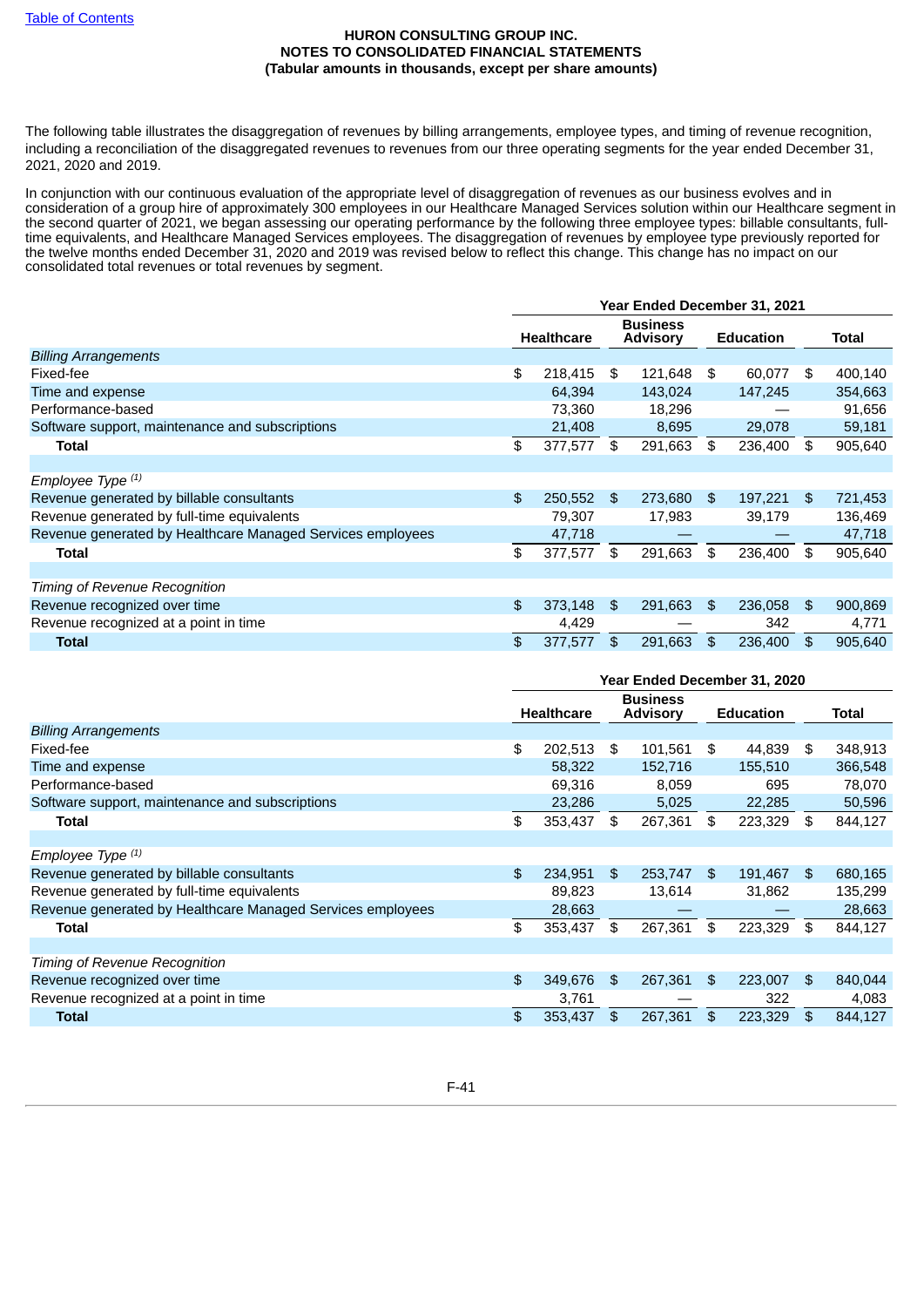|                                                            | Year Ended December 31, 2019 |    |                                    |                  |         |    |         |
|------------------------------------------------------------|------------------------------|----|------------------------------------|------------------|---------|----|---------|
|                                                            | <b>Healthcare</b>            |    | <b>Business</b><br><b>Advisory</b> | <b>Education</b> |         |    | Total   |
| <b>Billing Arrangements</b>                                |                              |    |                                    |                  |         |    |         |
| Fixed-fee                                                  | \$<br>249.479                | \$ | 100,635                            | \$               | 51.826  | \$ | 401,940 |
| Time and expense                                           | 55,204                       |    | 139,610                            |                  | 154,893 |    | 349,707 |
| Performance-based                                          | 71,051                       |    | 6,856                              |                  |         |    | 77,907  |
| Software support, maintenance and subscriptions            | 23,487                       |    | 5,407                              |                  | 18,309  |    | 47,203  |
| <b>Total</b>                                               | \$<br>399,221                | \$ | 252,508                            | \$               | 225,028 | \$ | 876,757 |
|                                                            |                              |    |                                    |                  |         |    |         |
| Employee Type (1)                                          |                              |    |                                    |                  |         |    |         |
| Revenue generated by billable consultants                  | \$<br>278,733                | \$ | 243,350                            | \$               | 195,844 | \$ | 717,927 |
| Revenue generated by full-time equivalents                 | 116,035                      |    | 9,158                              |                  | 29,184  |    | 154,377 |
| Revenue generated by Healthcare Managed Services employees | 4,453                        |    |                                    |                  |         |    | 4,453   |
| Total                                                      | \$<br>399,221                | \$ | 252,508                            | \$               | 225,028 | \$ | 876,757 |
|                                                            |                              |    |                                    |                  |         |    |         |
| <b>Timing of Revenue Recognition</b>                       |                              |    |                                    |                  |         |    |         |
| Revenue recognized over time                               | \$<br>390,884                | \$ | 252,508                            | \$               | 223,673 | \$ | 867,065 |
| Revenue recognized at a point in time                      | 8,337                        |    |                                    |                  | 1,355   |    | 9,692   |
| <b>Total</b>                                               | \$<br>399,221                | \$ | 252,508                            | \$               | 225,028 | \$ | 876,757 |

(1) Billable consultants consist of our consulting professionals who provide consulting services to our clients and are billable to our clients based on the number of hours worked. Full-time equivalent professionals consist of leadership coaches and their support staff within our Culture and Organizational Excellence solution, consultants who work variable schedules as needed by our clients, and full-time employees who provide software support and maintenance services to our clients. Healthcare Managed Services employees manage and provide revenue cycle billing, collections, insurance verification and change integrity services to healthcare clients.

For the years ended December 31, 2021, 2020, and 2019, substantially all of our revenues and long-lived assets were attributed to or located in the United States.

At December 31, 2021 and 2020, no single client accounted for greater than 10% of our combined balance of receivables from clients, net and unbilled services, net. During the years ended December 31, 2021, 2020, and 2019, no single client generated greater than 10% of our consolidated revenues.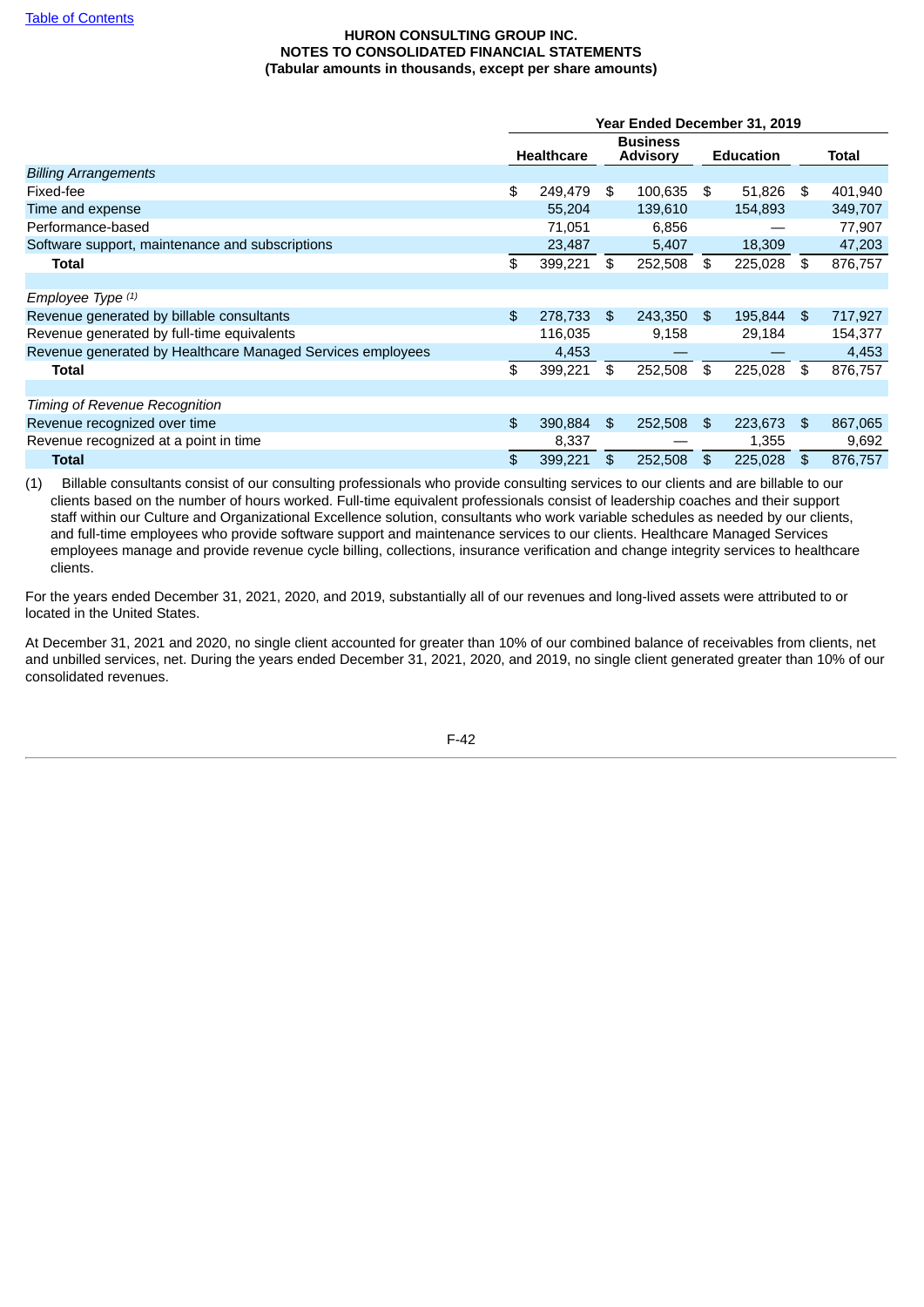# **20. Valuation and Qualifying Accounts**

The table below sets forth the changes in the carrying amount of our allowances for doubtful accounts and unbilled services and valuation allowance for deferred tax assets for the years ended December 31, 2021, 2020, and 2019. Allowances for doubtful accounts and unbilled services includes allowances for fee adjustments and other discretionary pricing adjustments as well as allowances related to clients' inability to make required payments on accounts receivable.

|                                                        | <b>Beginning</b><br>balance | Additions <sup>(1)</sup> | <b>Deductions</b> |      | Ending<br>balance |
|--------------------------------------------------------|-----------------------------|--------------------------|-------------------|------|-------------------|
| Year ended December 31, 2019:                          |                             |                          |                   |      |                   |
| Allowances for doubtful accounts and unbilled services | \$<br>22.241                | 69.979                   | 73.552            | - \$ | 18,668            |
| Valuation allowance for deferred tax assets            | \$<br>3.143                 |                          | 2.128             | \$   | 1.016             |
| Year ended December 31, 2020:                          |                             |                          |                   |      |                   |
| Allowances for doubtful accounts and unbilled services | \$<br>18.668                | 63.268                   | 60.630            | -\$  | 21.306            |
| Valuation allowance for deferred tax assets            | \$<br>1.016                 | 1.160                    | 64                | \$   | 2.112             |
| Year ended December 31, 2021:                          |                             |                          |                   |      |                   |
| Allowances for doubtful accounts and unbilled services | \$<br>21,306                | 9.852                    | 15.363 \$         |      | 15,795            |
| Valuation allowance for deferred tax assets            | \$<br>2.112                 | 1.090                    | 326               | \$   | 2.876             |

(1) Additions to allowances for doubtful accounts and unbilled services are charged to revenues to the extent the provision relates to fee adjustments and other discretionary pricing adjustments. To the extent the provision relates to a client's inability to make required payments on accounts receivable, the provision is charged to operating expenses.

# **21. Subsequent Event**

On January 18, 2022, we completed the acquisition of AIMDATA, LLC, ("AIMDATA"), an advisory and implementation consulting services firm focused on strategy, technology and business transformation. The results of operations of AIMDATA will be included within our consolidated financial statements from the close date, and will be allocated among our three operating industries, which are our reportable segments, based on the engagements delivered by the business. AIMDATA revenues will be reported in our Digital capability. The acquisition of AIMDATA is not significant to our consolidated financial statements.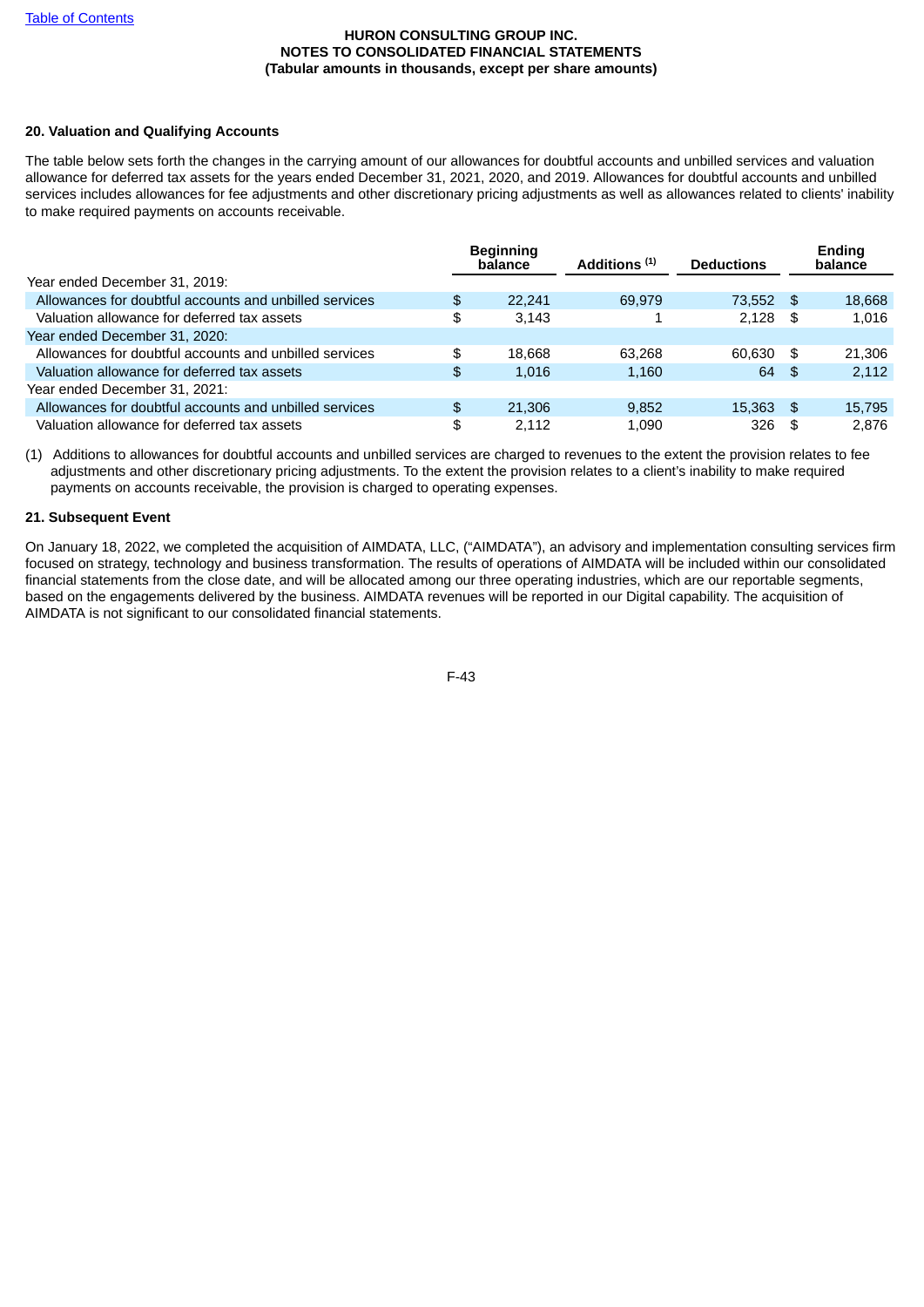e.

# **LIST OF SUBSIDIARIES OF HURON CONSULTING GROUP INC. (as of December 31, 2021)**

| <b>Name</b>                                 | Jurisdiction of Organization |
|---------------------------------------------|------------------------------|
| Huron Consulting Group Holdings LLC         | Delaware                     |
| Huron Consulting Services LLC               | Delaware                     |
| Huron Consulting Saudi Limited              | Saudi Arabia                 |
| Huron Saudi Limited                         | Saudi Arabia                 |
| Huron Advisors Canada Limited               | Canada                       |
| Huron Public Finance Advisory LLC           | Delaware                     |
| Huron Transaction Advisory LLC              | Delaware                     |
| Huron Eurasia India Private Limited         | India                        |
| Huron Consulting Services U.K. Limited      | England                      |
| Innosight Holdings, LLC                     | Delaware                     |
| Innosight International, LLC                | Delaware                     |
| Innosight Consulting Asia Pacific PTE. LTD. | Singapore                    |
| Innosight Consulting SARL                   | Switzerland                  |
| Innosight Consulting, LLC                   | Delaware                     |
| Huron Aviation One LLC                      | Delaware                     |
| <b>Huron Aviation Two LLC</b>               | Delaware                     |
| Huron Managed Services LLC                  | Delaware                     |
| <b>Whiteboard Communications LTD.</b>       | Pennsylvania                 |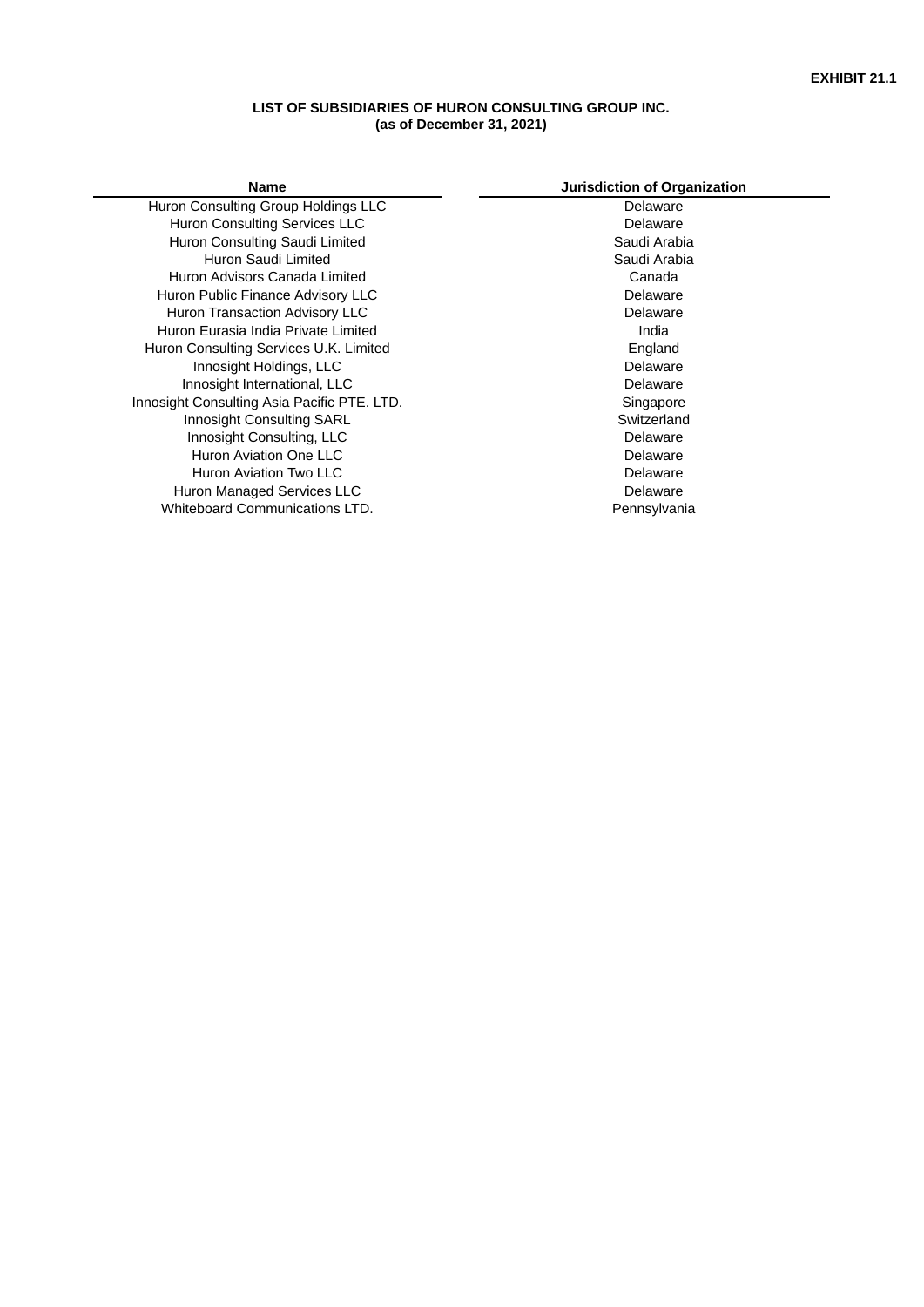# **CONSENT OF INDEPENDENT REGISTERED PUBLIC ACCOUNTING FIRM**

We hereby consent to the incorporation by reference in the Registration Statements on Form S-8 (Nos. 333-166542, 333-181445, 333- 196397, 333-204353, 333-218108, 333-231566, 333-238605, 333-238606, and 333-256384) of Huron Consulting Group Inc. of our report dated February 24, 2022 relating to the financial statements and the effectiveness of internal control over financial reporting, which appears in this Form 10-K.

/s/ PricewaterhouseCoopers LLP

Chicago, Illinois February 24, 2022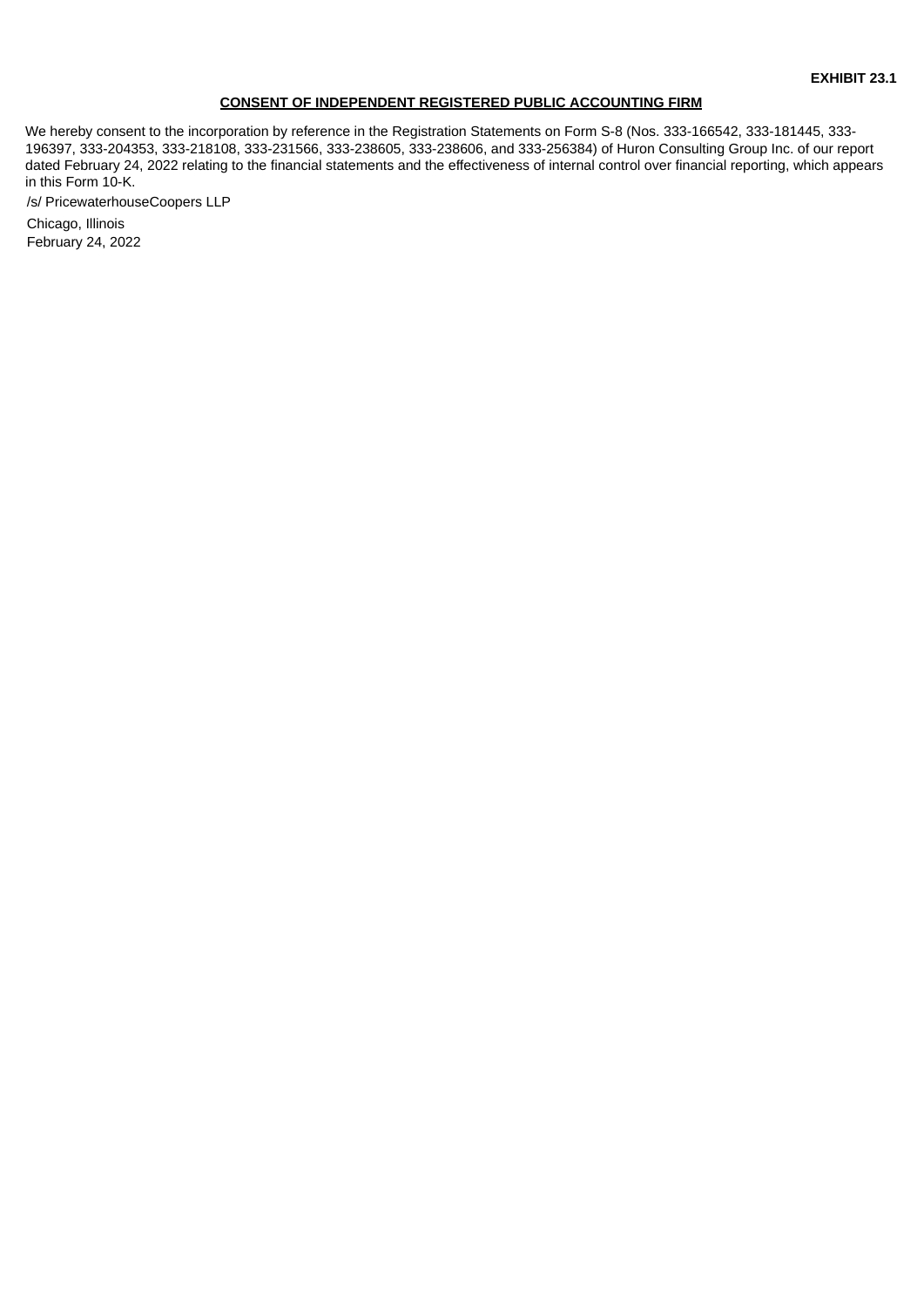#### **CERTIFICATION OF THE CHIEF EXECUTIVE OFFICER, PURSUANT TO RULE 13a-14(a)/15d-14(a), AS ADOPTED PURSUANT TO SECTION 302 OF THE SARBANES-OXLEY ACT OF 2002**

I, James H. Roth, certify that:

- 1. I have reviewed this Annual Report on Form 10-K of Huron Consulting Group Inc.;
- 2. Based on my knowledge, this report does not contain any untrue statement of a material fact or omit to state a material fact necessary to make the statements made, in light of the circumstances under which such statements were made, not misleading with respect to the period covered by this report;
- 3. Based on my knowledge, the financial statements, and other financial information included in this report, fairly present in all material respects the financial condition, results of operations and cash flows of the registrant as of, and for, the periods presented in this report;
- 4. The registrant's other certifying officer and I are responsible for establishing and maintaining disclosure controls and procedures (as defined in Exchange Act Rules 13a-15(e) and 15d-15(e)) and internal control over financial reporting (as defined in Exchange Act Rules 13a-15(f) and 15d-15(f)) for the registrant and have:
	- a) Designed such disclosure controls and procedures, or caused such disclosure controls and procedures to be designed under our supervision, to ensure that material information relating to the registrant, including its consolidated subsidiaries, is made known to us by others within those entities, particularly during the period in which this report is being prepared;
	- b) Designed such internal control over financial reporting, or caused such internal control over financial reporting to be designed under our supervision, to provide reasonable assurance regarding the reliability of financial reporting and the preparation of financial statements for external purposes in accordance with generally accepted accounting principles;
	- c) Evaluated the effectiveness of the registrant's disclosure controls and procedures and presented in this report our conclusions about the effectiveness of the disclosure controls and procedures, as of the end of the period covered by this report based on such evaluation; and
	- d) Disclosed in this report any change in the registrant's internal control over financial reporting that occurred during the registrant's most recent fiscal quarter (the registrant's fourth fiscal quarter in the case of an annual report) that has materially affected, or is reasonably likely to materially affect, the registrant's internal control over financial reporting; and
- 5. The registrant's other certifying officer and I have disclosed, based on our most recent evaluation of internal control over financial reporting, to the registrant's auditors and the audit committee of the registrant's Board of Directors (or persons performing the equivalent functions):
	- a) All significant deficiencies and material weaknesses in the design or operation of internal control over financial reporting which are reasonably likely to adversely affect the registrant's ability to record, process, summarize and report financial information; and
	- b) Any fraud, whether or not material, that involves management or other employees who have a significant role in the registrant's internal control over financial reporting.

Date: February 24, 2022 **By:** By: *Islamic September 15* By: *Islamic September 15* By: *Islamic September 15* By:

James H. Roth Chief Executive Officer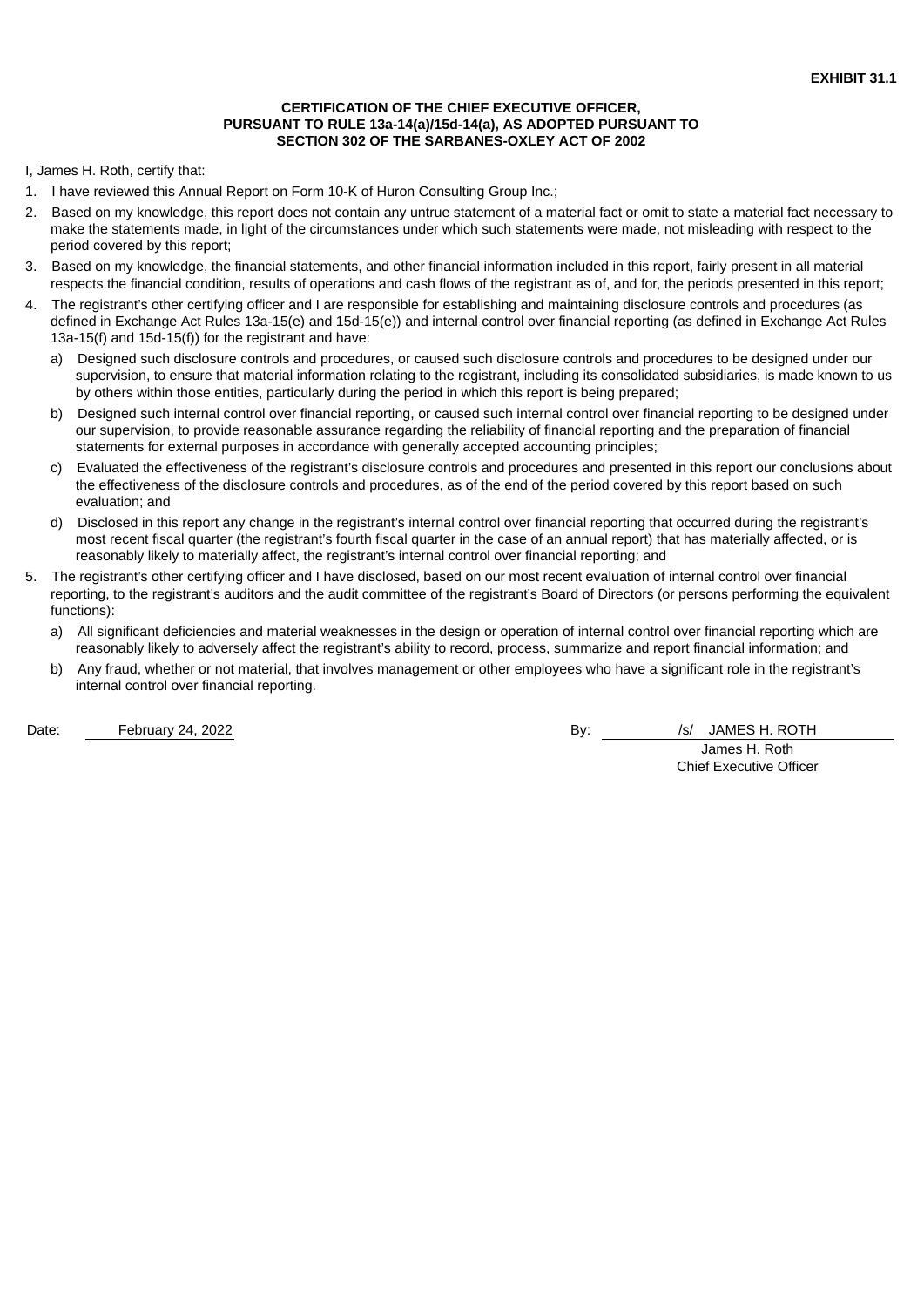#### **CERTIFICATION OF THE CHIEF FINANCIAL OFFICER, PURSUANT TO RULE 13a-14(a)/15d-14(a), AS ADOPTED PURSUANT TO SECTION 302 OF THE SARBANES-OXLEY ACT OF 2002**

I, John D. Kelly, certify that:

- 1. I have reviewed this Annual Report on Form 10-K of Huron Consulting Group Inc.;
- 2. Based on my knowledge, this report does not contain any untrue statement of a material fact or omit to state a material fact necessary to make the statements made, in light of the circumstances under which such statements were made, not misleading with respect to the period covered by this report;
- 3. Based on my knowledge, the financial statements, and other financial information included in this report, fairly present in all material respects the financial condition, results of operations and cash flows of the registrant as of, and for, the periods presented in this report;
- 4. The registrant's other certifying officer and I are responsible for establishing and maintaining disclosure controls and procedures (as defined in Exchange Act Rules 13a-15(e) and 15d-15(e)) and internal control over financial reporting (as defined in Exchange Act Rules 13a-15(f) and 15d-15(f)) for the registrant and have:
	- a) Designed such disclosure controls and procedures, or caused such disclosure controls and procedures to be designed under our supervision, to ensure that material information relating to the registrant, including its consolidated subsidiaries, is made known to us by others within those entities, particularly during the period in which this report is being prepared;
	- b) Designed such internal control over financial reporting, or caused such internal control over financial reporting to be designed under our supervision, to provide reasonable assurance regarding the reliability of financial reporting and the preparation of financial statements for external purposes in accordance with generally accepted accounting principles;
	- c) Evaluated the effectiveness of the registrant's disclosure controls and procedures and presented in this report our conclusions about the effectiveness of the disclosure controls and procedures, as of the end of the period covered by this report based on such evaluation; and
	- d) Disclosed in this report any change in the registrant's internal control over financial reporting that occurred during the registrant's most recent fiscal quarter (the registrant's fourth fiscal quarter in the case of an annual report) that has materially affected, or is reasonably likely to materially affect, the registrant's internal control over financial reporting; and
- 5. The registrant's other certifying officer and I have disclosed, based on our most recent evaluation of internal control over financial reporting, to the registrant's auditors and the audit committee of the registrant's Board of Directors (or persons performing the equivalent functions):
	- a) All significant deficiencies and material weaknesses in the design or operation of internal control over financial reporting which are reasonably likely to adversely affect the registrant's ability to record, process, summarize and report financial information; and
	- b) Any fraud, whether or not material, that involves management or other employees who have a significant role in the registrant's internal control over financial reporting.

Date: February 24, 2022 **By:** By: *ISI* JOHN D. KELLY

John D. Kelly Executive Vice President, Chief Financial Officer and Treasurer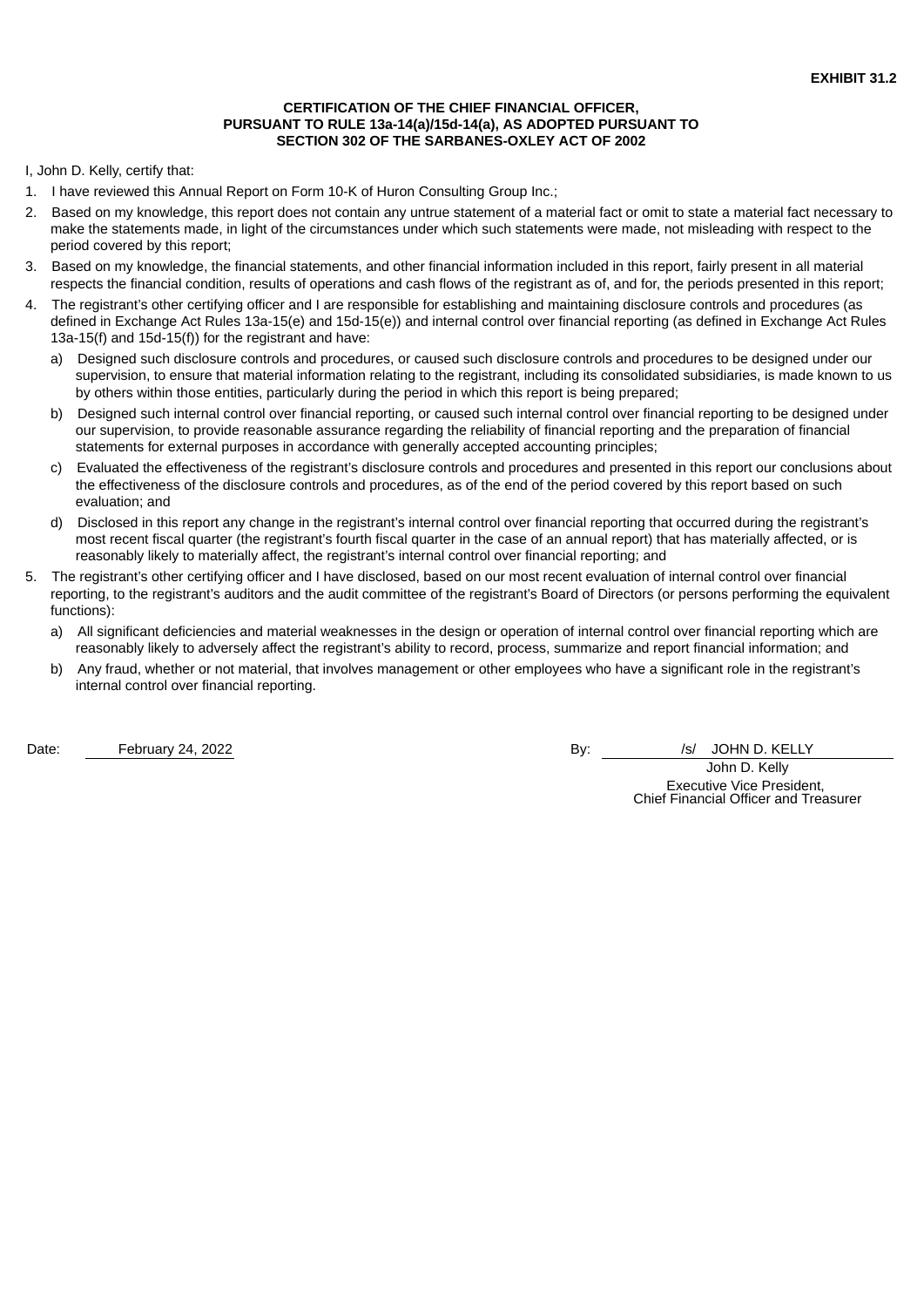#### **CERTIFICATION OF THE CHIEF EXECUTIVE OFFICER, PURSUANT TO 18 U.S.C. SECTION 1350, AS ADOPTED PURSUANT TO SECTION 906 OF THE SARBANES-OXLEY ACT OF 2002**

In connection with the Annual Report of Huron Consulting Group Inc. (the "Company") on Form 10-K for the year ended December 31, 2021 as filed with the Securities and Exchange Commission on the date hereof (the "Report"), I, James H. Roth, Chief Executive Officer of the Company, hereby certify, pursuant to 18 U.S.C. Section 1350, as adopted pursuant to Section 906 of the Sarbanes-Oxley Act of 2002, that:

- 1. The Report fully complies with the requirements of Section 13(a) or 15(d) of the Securities Exchange Act of 1934; and
- 2. The information contained in the Report fairly presents, in all material respects, the financial condition and results of operations of the Company for the periods presented therein.

Date: February 24, 2022 **By:** By: *ISI* JAMES H. ROTH

James H. Roth Chief Executive Officer

A signed original of this written statement required by Section 906, or other document authenticating, acknowledging, or otherwise adopting the signature that appears in typed form within the electronic version of this written statement required by Section 906, has been provided to the Company and will be retained by the Company and furnished to the Securities and Exchange Commission or its staff upon request.

The foregoing certification is being furnished to the Securities and Exchange Commission as an exhibit to the Form 10-K and shall not be considered filed as part of the Form 10-K.